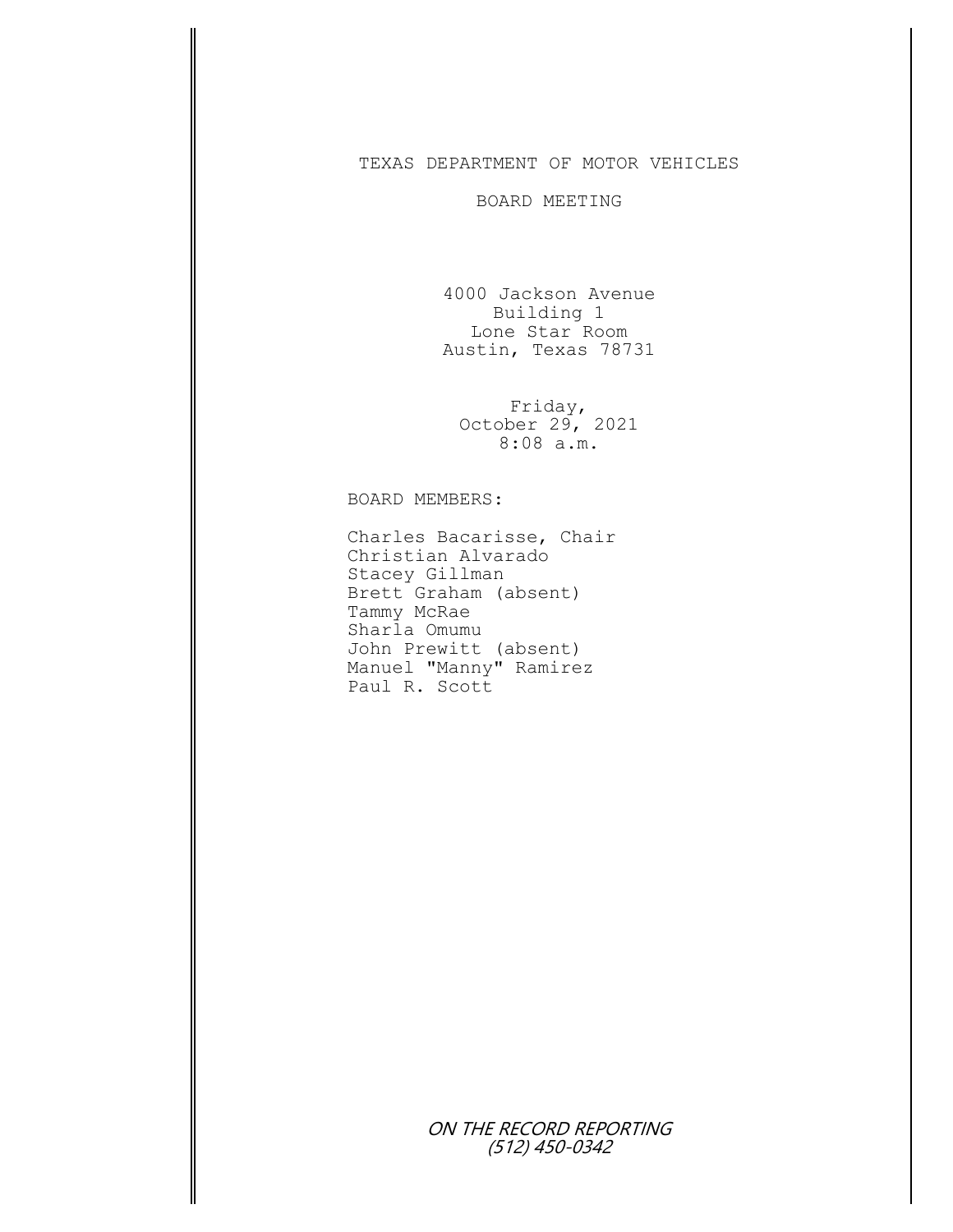## I N D E X

|       |                | $\perp$ $\vee$ $\perp$ $\vee$ $\perp$ $\vee$                                                                                                                                                                                                                                                                 |      |
|-------|----------------|--------------------------------------------------------------------------------------------------------------------------------------------------------------------------------------------------------------------------------------------------------------------------------------------------------------|------|
|       | AGENDA ITEM    |                                                                                                                                                                                                                                                                                                              | PAGE |
| 1.    |                | Roll Call and Establishment of Quorum                                                                                                                                                                                                                                                                        | 7    |
| $2$ . |                | Pledges of Allegiance - U.S. and Texas                                                                                                                                                                                                                                                                       | 8    |
| 3.    |                | Chair's Reports<br>AAMVA Board of Directors 2015-2021 -<br>Appreciation                                                                                                                                                                                                                                      | 9    |
| 4.    |                | #EndTheStreakTX Texas Department of<br>Transportation Campaign                                                                                                                                                                                                                                               | 11   |
| $5.$  | Α.             | Executive Director's Reports<br>Texas by Texas (TxT) Deployment                                                                                                                                                                                                                                              | 23   |
|       | B.             | Introduction of New Chief Financial<br>Officer Glenna Bowman                                                                                                                                                                                                                                                 | 25   |
|       | $\mathbb C$ .  | Awards, Recognition of Years of Service,                                                                                                                                                                                                                                                                     | 27   |
|       |                | and Announcements<br>- Recognition of Ginny Booton                                                                                                                                                                                                                                                           | 29   |
| 6.    | RULE PROPOSALS | Chapter 215, Motor Vehicle Distribution<br>Amendments, \$215.152 and \$215.158<br>(Relating to HB 3927, establishing the maximum<br>number of temporary tags that a dealer or<br>converter may issue in a calendar year)                                                                                     | 41   |
| 7.    |                | Chapter 215, Motor Vehicle Distribution<br>Amendments, \$\$215.150, 215.151, 215.153,<br>215.154, and 215.155 New, \$215.505<br>(Relating to HB 3927, including, allowing for<br>denial of access to the temporary tag database<br>and issuance of temporary tags to certain<br>vehicles without inspection) | 88   |
| 8.    |                | Chapter 217, Vehicle Titles and Registration<br>Amendments, \$217.56<br>(Relating to obtaining registration under the<br>Unified Carrier Registration System Plan and<br>Agreement prior to registering under the<br>International Registration Plan; cleanup)                                               | 101  |
| 9.    |                | Chapter 217, Vehicle Titles and Registration<br>Amendments, \$\$217.2, 217.4, 217.23, 217.28,<br>217.36, 217.45, 217.46, and 217.89<br>(Relating to titling and registering motor<br>vehicles, including SB 876, allowing a person                                                                           | 106  |
|       |                | ON THE RECORD REPORTING<br>(512) 450-0342                                                                                                                                                                                                                                                                    |      |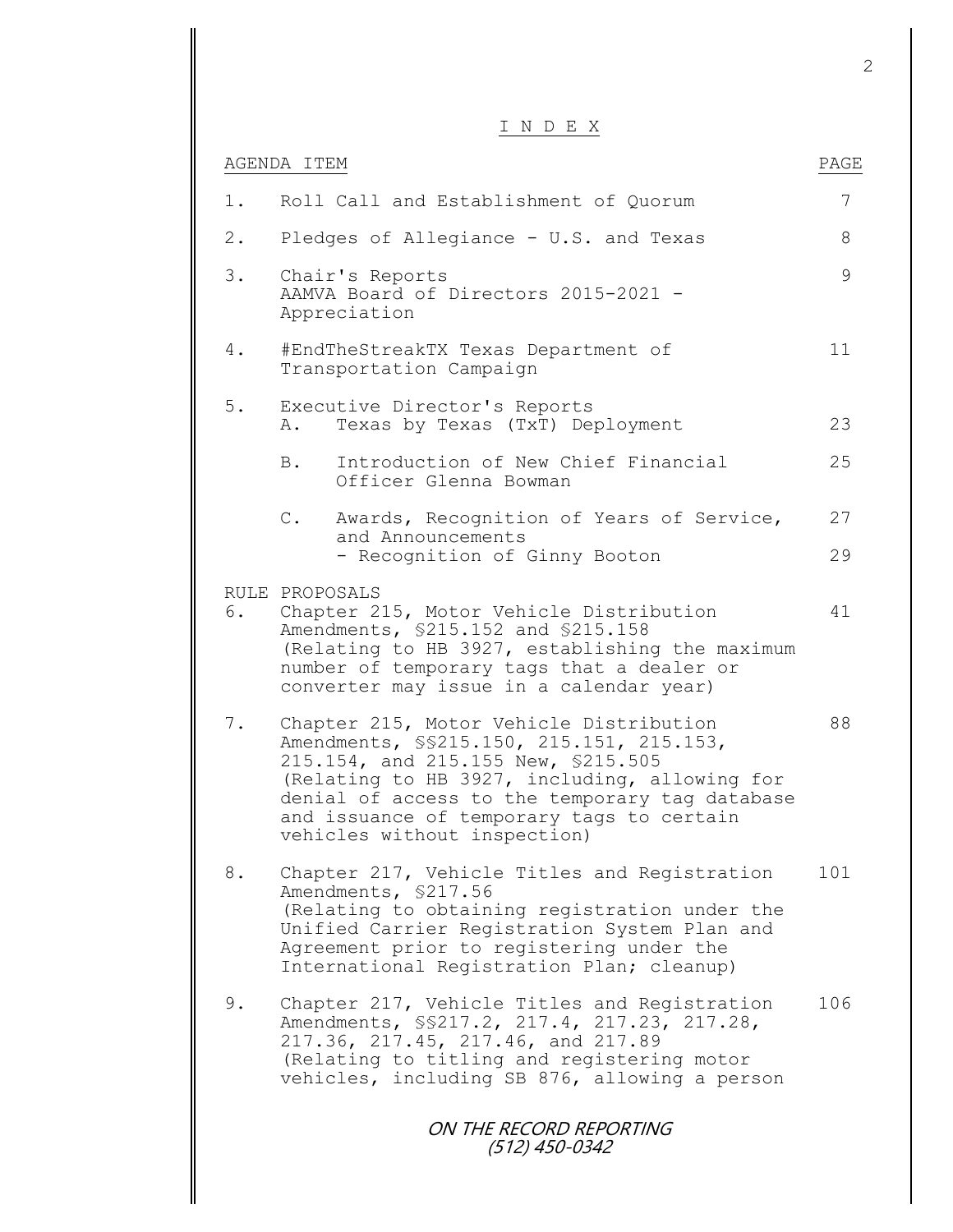|     |                                   | to apply for title and registration of a motor<br>vehicle with any willing county tax<br>assessor-collector)                                                                                                                                                                                                                                                                                                 |     |
|-----|-----------------------------------|--------------------------------------------------------------------------------------------------------------------------------------------------------------------------------------------------------------------------------------------------------------------------------------------------------------------------------------------------------------------------------------------------------------|-----|
|     | RULE ADOPTION                     | 10. Chapter 217, Vehicle Titles and Registration<br>Amendments, \$217.41<br>(Relating to SB 792, Relating to specialty<br>license plates and parking placards for vehicles<br>of certain disabled veterans)<br>(Published August 20, 2021 - 46 Tex. Reg. 5167)                                                                                                                                               | 110 |
|     | Α.<br><b>B</b> .<br>$\mathbb C$ . | BRIEFING AND ACTION ITEMS<br>11. Specialty Plate Designs<br>Southwestern Baptist Theological Seminary-<br>New Design proposed by License Plates of<br>Texas, LLC under Transportation Code<br>\$504.851<br>San Antonio Spurs - Redesign proposed under<br>Transportation Code \$504.851<br>Tulane University - New Design proposed by<br>License Plates of Texas, LLC under<br>Transportation Code \$504.851 | 113 |
| 12. |                                   | Advisory Committee Appointments<br>- Consumer Protection Advisory Committee (CPAC)<br>- Customer Service Advisory Committee (CSAC)<br>- Motor Vehicle Industry Regulation Advisory<br>Committee (MVIRAC)                                                                                                                                                                                                     | 115 |
|     |                                   | 13. Finance and Audit<br>A. FY 2021 Financial Report                                                                                                                                                                                                                                                                                                                                                         | 119 |
|     | B.                                | Internal Audit Division Status Update<br>- Annual Activities Report                                                                                                                                                                                                                                                                                                                                          | 127 |
|     |                                   | C. Software Upgrade for the TxIRP System<br>- Capital Spending Authority<br>- Delegation of Authority to the Executive<br>Director for the Approval and Execution<br>of the Contract                                                                                                                                                                                                                         | 141 |
| 14. | CLOSED SESSION                    | The Board may enter into closed session under<br>one or more of the following provisions of the<br>Texas Open Meetings Act, Government Code<br>Chapter 551:<br>Section 551.071<br>Section 551.074<br>Section 551.076<br>Section 551.089                                                                                                                                                                      | 145 |
|     |                                   | ON THE RECORD REPORTING                                                                                                                                                                                                                                                                                                                                                                                      |     |

(512) 450-0342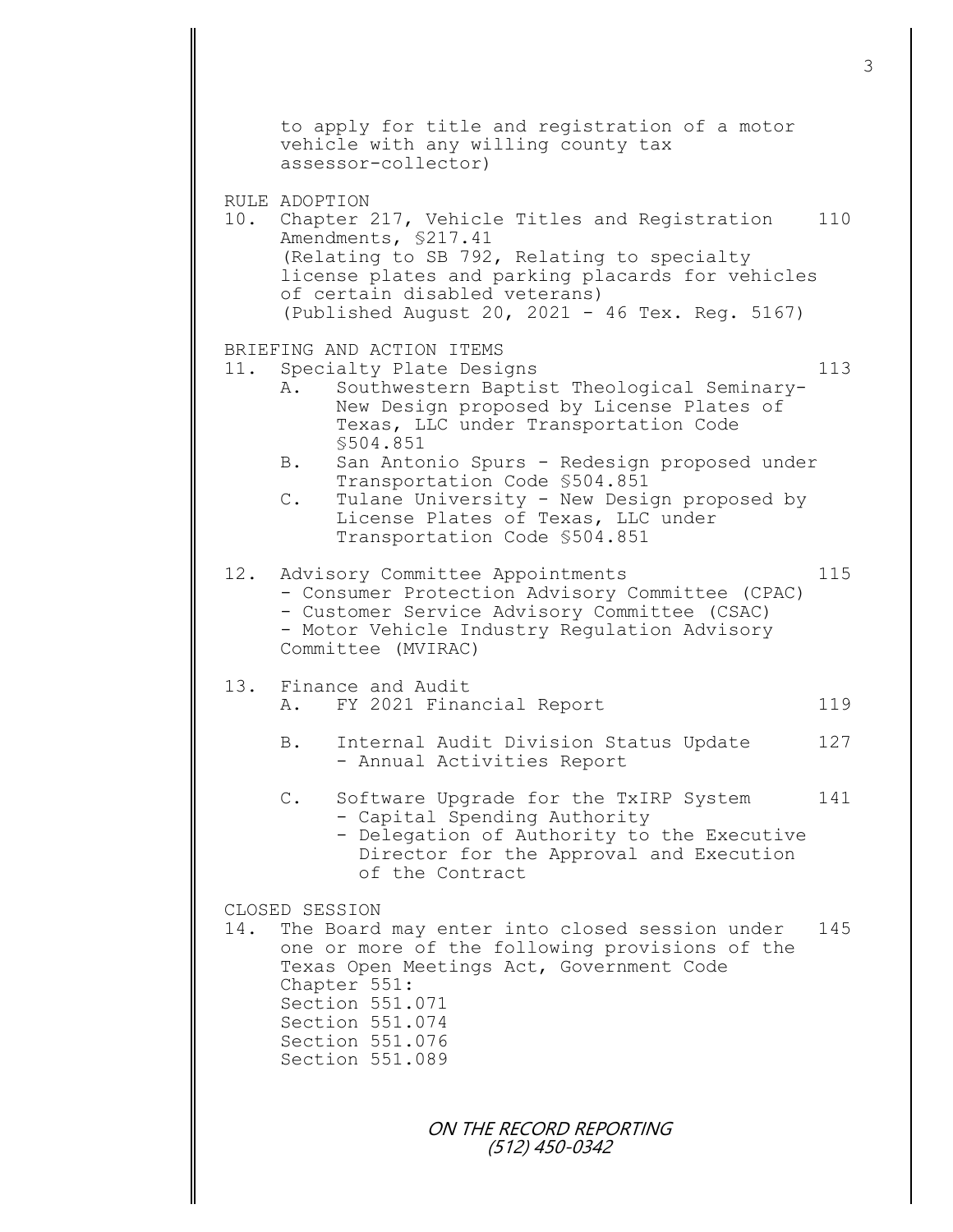| 15. Action Items from Closed Session<br>Performance evaluation of Executive Director,<br>including any modifications to Compensation | 146  |
|--------------------------------------------------------------------------------------------------------------------------------------|------|
| 16. Public Comment                                                                                                                   | none |
| 17. Adjournment.                                                                                                                     | 14 Q |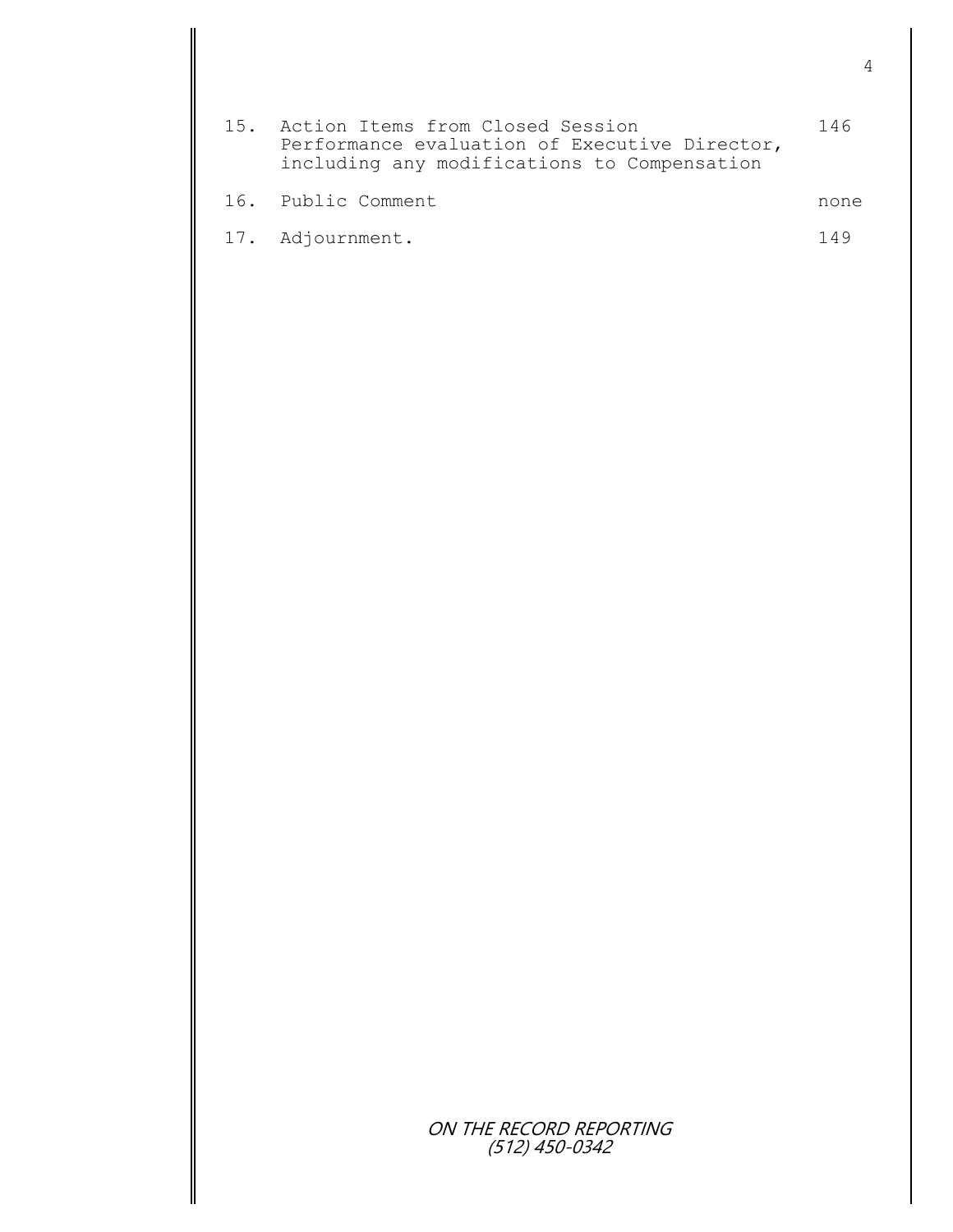|                | 5                                                          |
|----------------|------------------------------------------------------------|
| $\mathbf 1$    | P R O C E E D I N G S                                      |
| $\overline{2}$ | MR. BACARISSE: Good morning. Welcome. It is                |
| 3              | eight minutes after 8:00. My name is Charles Bacarisse,    |
| 4              | and I am pleased to open this Board meeting of the Texas   |
| 5              | Department of Motor Vehicles.                              |
| 6              | I am now calling the Board meeting for October             |
| 7              | 29, 2021 to order. I want to note for the record that the  |
| 8              | public notice of this meeting, containing all items on the |
| 9              | agenda, was filed with the Office of the Secretary of      |
| 10             | State on October 21, 2021.                                 |
|                |                                                            |
| 11             | Before we begin today's meeting, please place              |
| 12             | all cell phones and other communication devices in silent  |
| 13             | mode, and please, as a courtesy to others, do not carry on |
| 14             | side conversations or other activities in the meeting      |
| 15             | room.                                                      |
| 16             | I want to welcome those who are with us in                 |
| 17             | person for today's Board meeting. We're glad to have you   |
| 18             | here, and we want you to know that Texas DMV continues to  |
| 19             | take active measures to prevent the spread of COVID-19     |
| 20             | here at the DMV.                                           |
| 21             | The speaker's podium and other surfaces are                |
| 22             | being disinfected between presenters, face coverings and   |
| 23             | hand sanitizer are available, and seating is set up for    |
| 24             | social distancing. Face coverings are not required at      |
| 25             | this meeting, and each individual attending the meeting    |
|                | ON THE RECORD REPORTING<br>(512) 450-0342                  |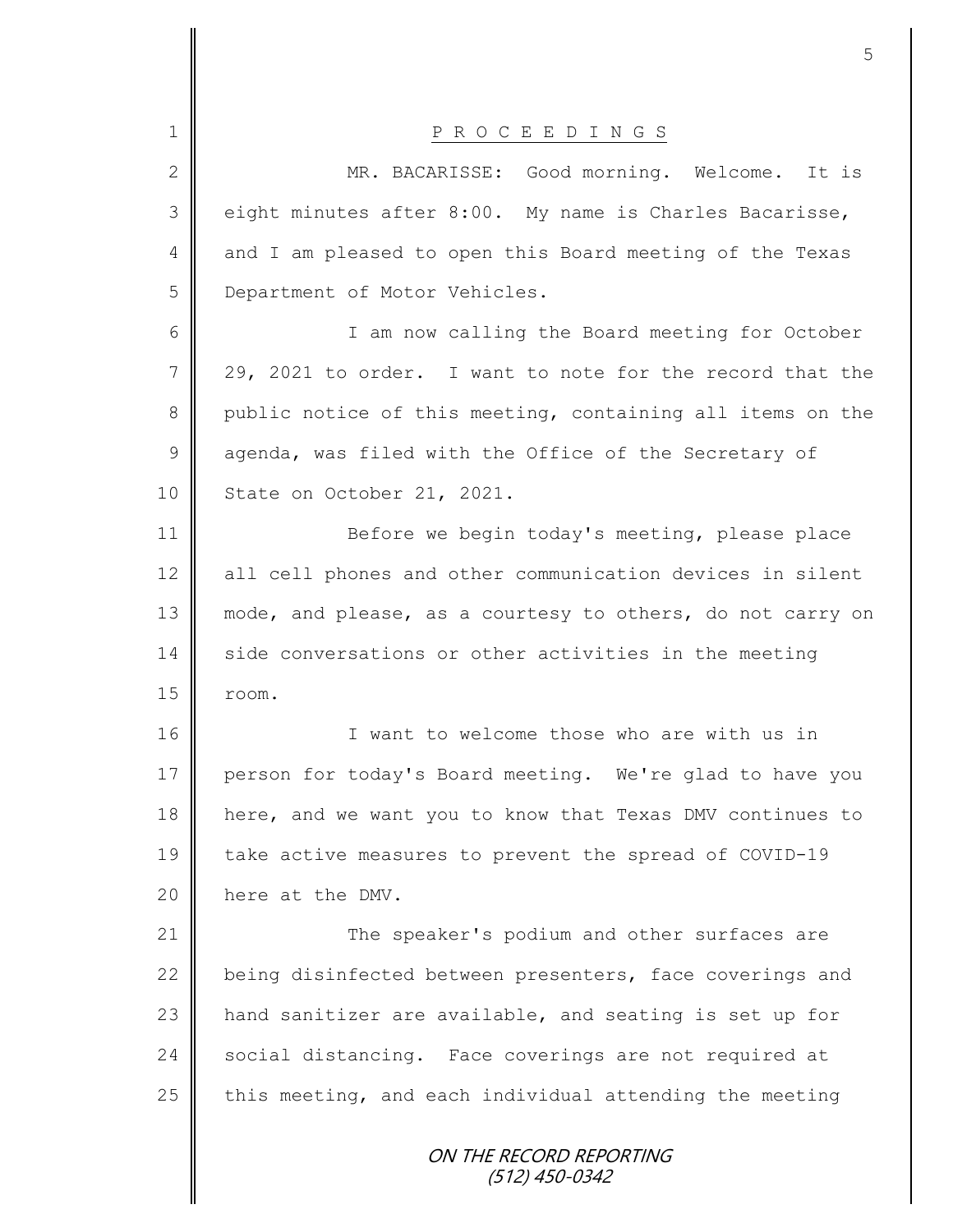1 | has the right and responsibility to decide for themselves, 2 based on their personal circumstances, whether or not to 3 wear one. It's your choice, and you're welcome here at 4 this meeting at the Texas DMV. 5 If you wish to address the board or speak on an 6 agenda item during today's meeting, please complete a 7 speaker's sheet at the registration table or send an email 8 to GCO General@TxDMV.gov; again, GCO General@TxDMV.gov. 9 || Please identify in your email the specific item 10 you're interested in commenting on, your name and address, 11 and whether you are representing anyone or speaking for 12 yourself. If your comment does not pertain to a specific 13 agenda item, we will take your comment during the general 14 | public comment portion of the meeting. 15 In accordance with department administrative 16 rule, comments to the board will be limited to three 17 || minutes. To assist each speaker, a timer has been 18 provided. 19 The timer light will be green for the first two 20 minutes, yellow for one minute, and then red when your 21 time is over. Individuals cannot accumulate time from 22  $\parallel$  other speakers. Comments should be pertinent to the 23 | issues stated on the comment sheet. When addressing the  $24$  | board, please state your name and affiliation for the  $25$  record.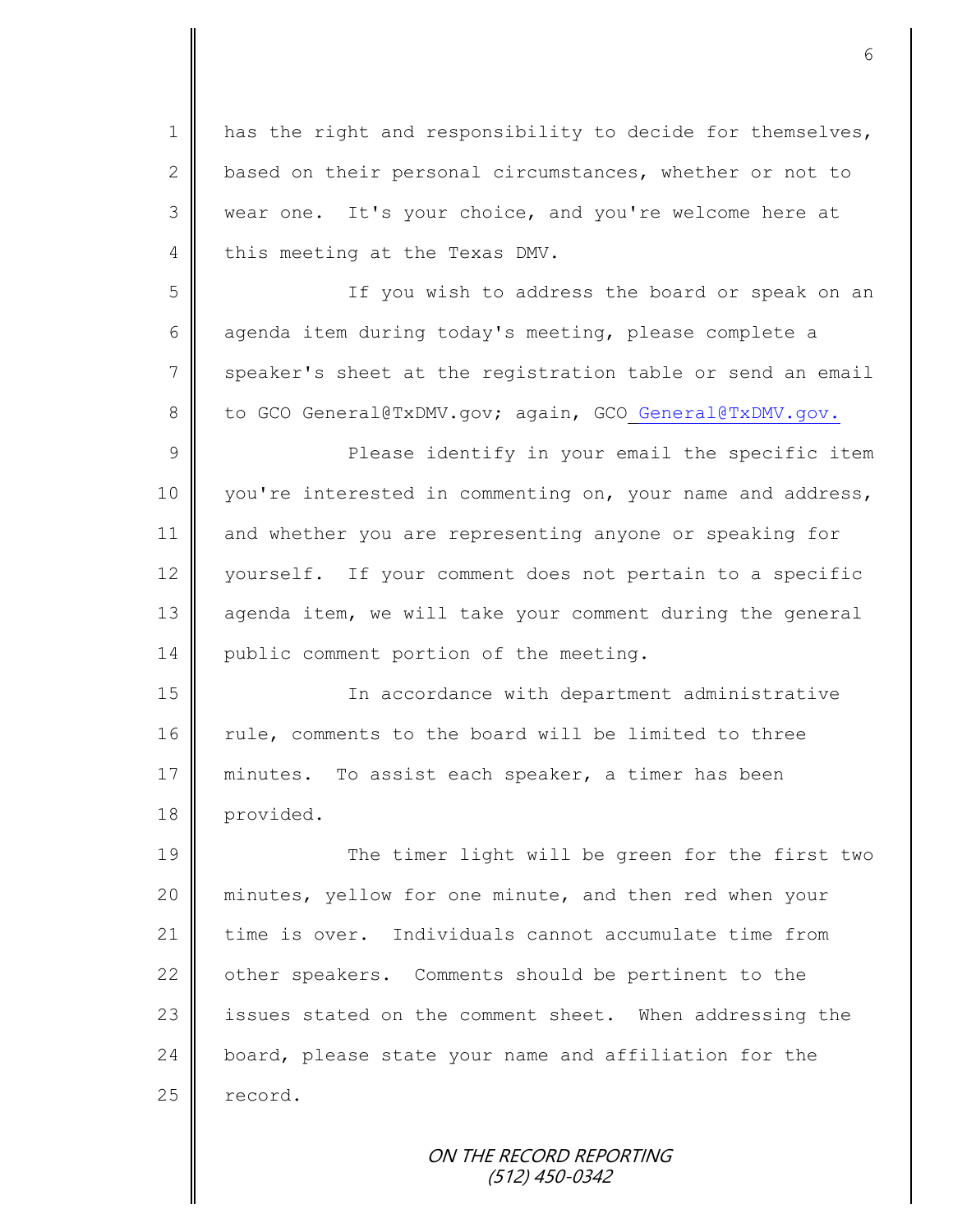1 There are a few things that will assist in 2 making the meeting rum smoother and to assist the court 3 || reporter in getting an accurate record. First, please 4 identify yourselves before speaking, speak clearly, do not  $5 \parallel$  speak over others, and please ask the chairman to proceed 6 and be sure to be recognized before speaking.

7 || Twould also like to thank our court reporter 8 who is transcribing this meeting. To make sure that we  $9 \parallel$  have an accurate record of this meeting and a recording, 10 || it's very important that board members and anyone 11 presenting today identify themselves before speaking and 12 speak clearly and slowly.

13 || Before we begin today, I'd like to remind all 14 presenters and those in attendance of the rules of conduct 15 at our board meetings. In the department's rules Section 16 206.22, the board chair is given authority to supervise  $17$  the conduct of the meetings. This includes the authority 18 to determine when a speaker is being disruptive of the 19 meeting or is otherwise violating the timing or 20 **presentation rules I** just discussed.

21 | So we will now move to agenda item number 1, 22 which is a roll call and establishment of quorum, and now 23 | I'd like to have this roll call. Please respond verbally 24 when I call your name.

25 || Member Alvarado, are you here?

ON THE RECORD REPORTING (512) 450-0342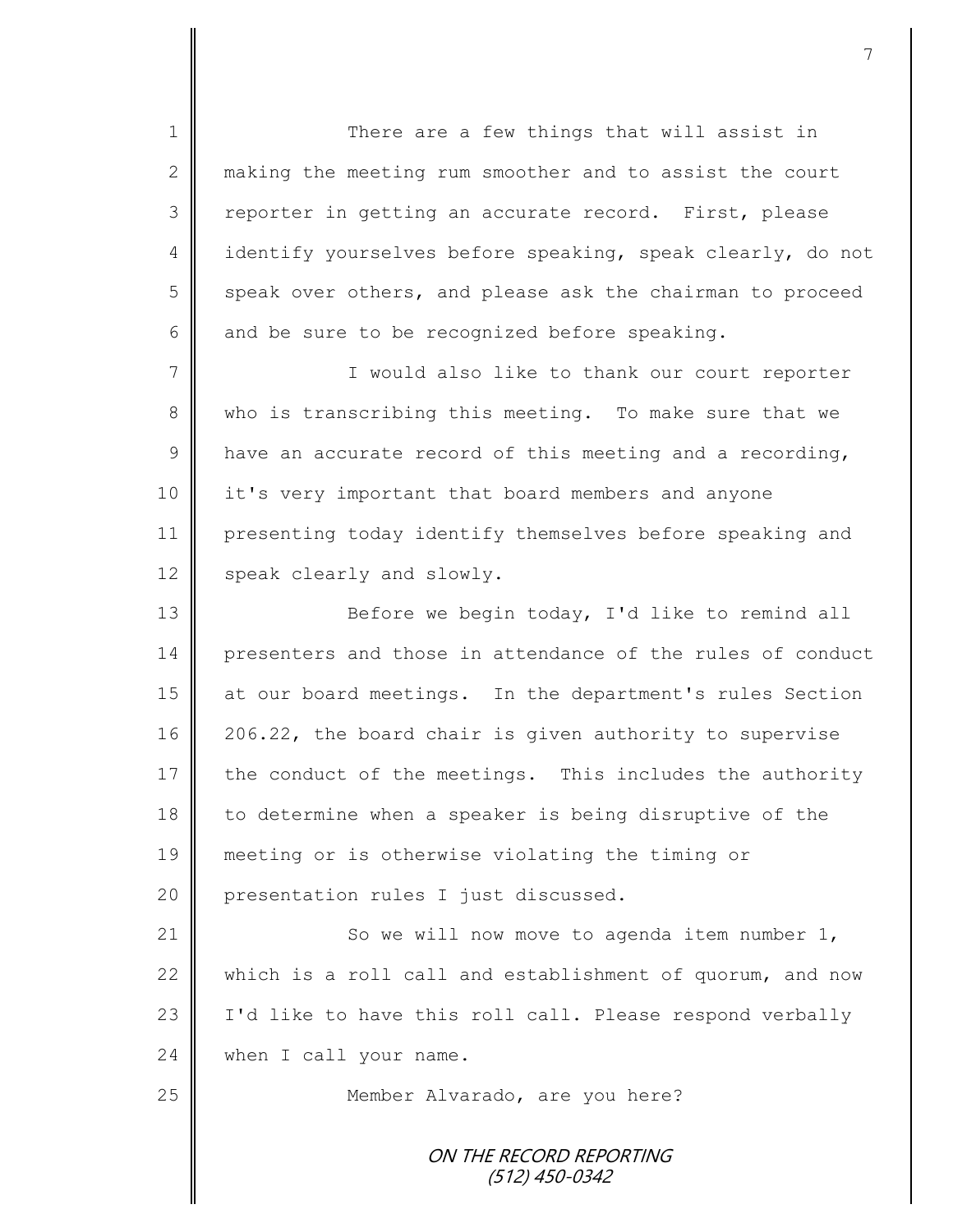|                | 8                                                          |
|----------------|------------------------------------------------------------|
|                |                                                            |
| 1              | MR. ALVARADO: I am.                                        |
| $\mathbf{2}$   | MR. BACARISSE: Member Gillman?                             |
| 3              | MS. GILLMAN: Present.                                      |
| 4              | MR. BACARISSE: Member McRae?                               |
| 5              | MS. McRAE: Here.                                           |
| 6              | MR. BACARISSE: Member Omumu?                               |
| $\overline{7}$ | MS. OMUMU: Present.                                        |
| 8              | MR. BACARISSE: Member Ramirez?                             |
| 9              | MR. RAMIREZ: Here.                                         |
| 10             | MR. BACARISSE: Member Scott?                               |
| 11             | MR. SCOTT: Here.                                           |
| 12             | MR. BACARISSE: And let the record also reflect             |
| 13             | that Members Graham and Prewitt are absent today, and let  |
| 14             | the record reflect that I, Charles Bacarisse, am here too. |
| 15             | We have a quorum.                                          |
| 16             | Moving to agenda item 2 is our pledges to the              |
| 17             | U.S. and Texas flags. Please stand and honor our country   |
| 18             | and I'll turn it over to Member McRae to lead us in the    |
| 19             | U.S. Pledge.                                               |
| 20             | (The U.S. Pledge of Allegiance was recited.)               |
| 21             | MR. BACARISSE:<br>Thank you.                               |
| 22             | Now Member Ramirez will lead us in the Texas               |
| 23             | Pledge.                                                    |
| 24             | (The Texas Pledge of Allegiance was recited.)              |
| 25             | MR. BACARISSE: Thank you, members. Thank you               |
|                | ON THE RECORD REPORTING<br>$(512)$ 450-0342                |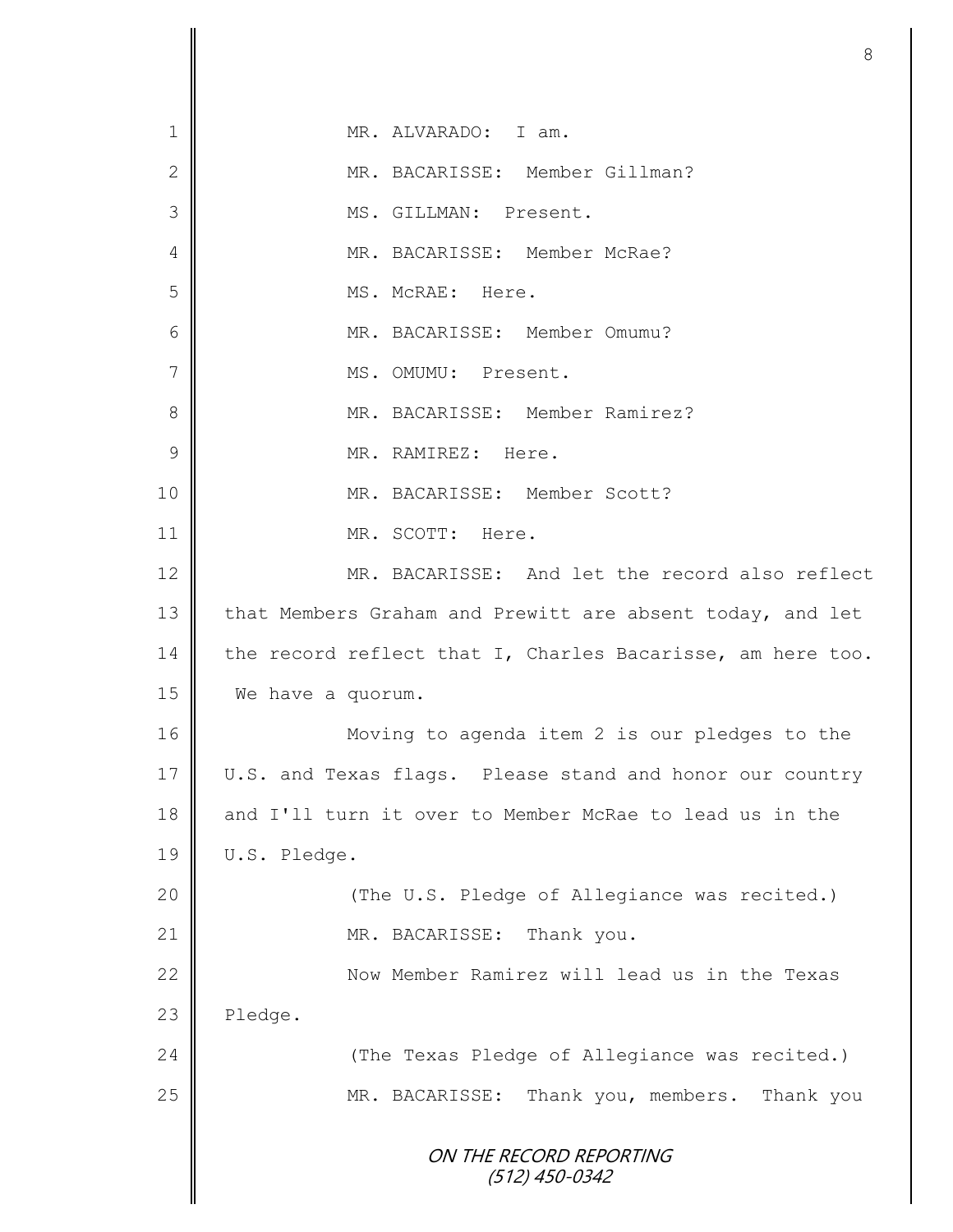1 for leading us in the pledges.

| $\overline{2}$ | Before we move to the next agenda item, I'd                 |
|----------------|-------------------------------------------------------------|
| 3              | like to note that we have public comment listed as agenda   |
| 4              | item 16; however, we'll be taking up the public comment     |
| 5              | prior to closed session, so for anyone who's here who is    |
| 6              | not speaking on a specific item, we're not going to make    |
| 7              | you wait till the very end of the meeting; we'll move that  |
| $8\,$          | up.                                                         |
| 9              | We will now move to agenda item 3, which is the             |
| 10             | chair reports, so let me just hand that over to Ms.         |
| 11             | Brewster, is that you or who is it? The chair reports,      |
| 12             | oh, that's me. My goodness.                                 |
| 13             | (General laughter.)                                         |
| 14             | MR. BACARISSE: Well, let me keep going then.                |
| 15             | Thank you.                                                  |
| 16             | We have an appreciation to really speak out to              |
| 17             | The Texas Department of Motor Vehicles is a member<br>here. |
| 18             | of the AAMVA, the American Association of Motor Vehicle     |
| 19             | Administrators. As a member jurisdiction, the department    |
| 20             | has access to valuable industry resources, including        |
| 21             | training webinars, survey data, best practices,             |
| 22             | documentation and conferences.                              |
| 23             | Recently AAMVA presented our executive                      |
| 24             | director, Whitney Brewster, with an award of appreciation.  |
| 25             | See, I was thinking about you, that's what it               |
|                | ON THE RECORD REPORTING<br>(512) 450-0342                   |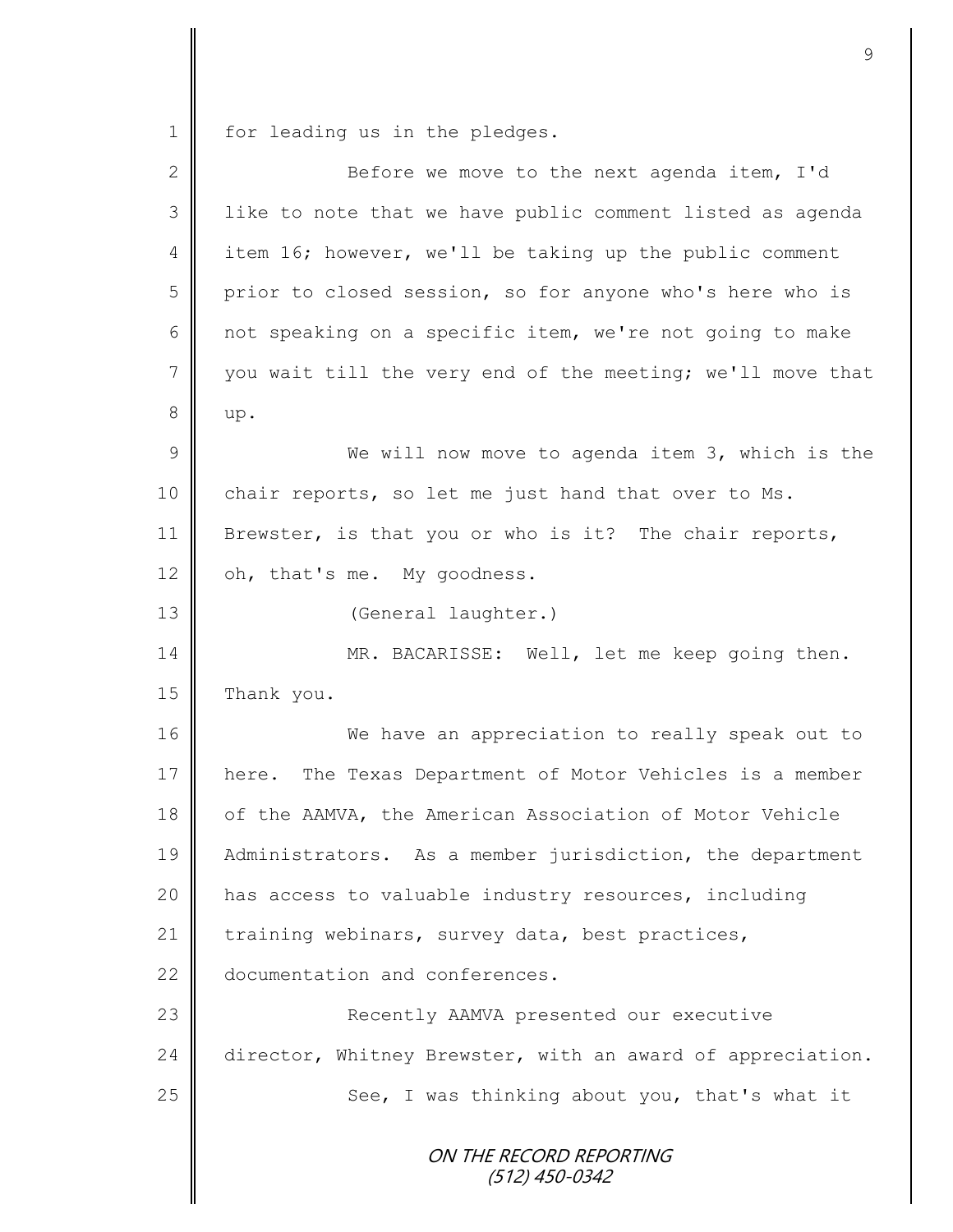1  $\blacksquare$  was.

2 || Twould like to read this brief statement from 3 | AAMVA president and CEO Anne Ferro. 4 **|| "**AAMVA thanks and congratulates Whitney 5 Brewster for her role over the years in leading AAMVA, 6 most recently as chair and immediate past chair of AAMVA's 7 International Board of Directors. Whitney's guidance and 8 dedicated leadership have helped us all navigate the

9 challenges presented by this pandemic and we're so 10 grateful for all she's done for the association.

ON THE RECORD REPORTING 11 "During her tenure as AAMVA chair, Whitney's 12 | accomplishments included quiding the association through 13 the unexpected adjustments required in the wake of the 14 COVID-19 pandemic. Her steady and focused leadership 15 | ensured that operations and initiatives were sustained, 16 while pivoting to meet the emerging needs of members 17 responding to the pandemic. She also oversaw the 18 production of new resources for members, addressing 19 diverse areas including automated vehicles, license 20 **plates**, and fraud." 21 | Congratulations, Whitney. Good job. 22 || MS. BREWSTER: Thank you. 23 (Applause.) 24 MR. BACARISSE: We have a special quest with us 25  $\parallel$  today under agenda item number 4. I've had the pleasure

(512) 450-0342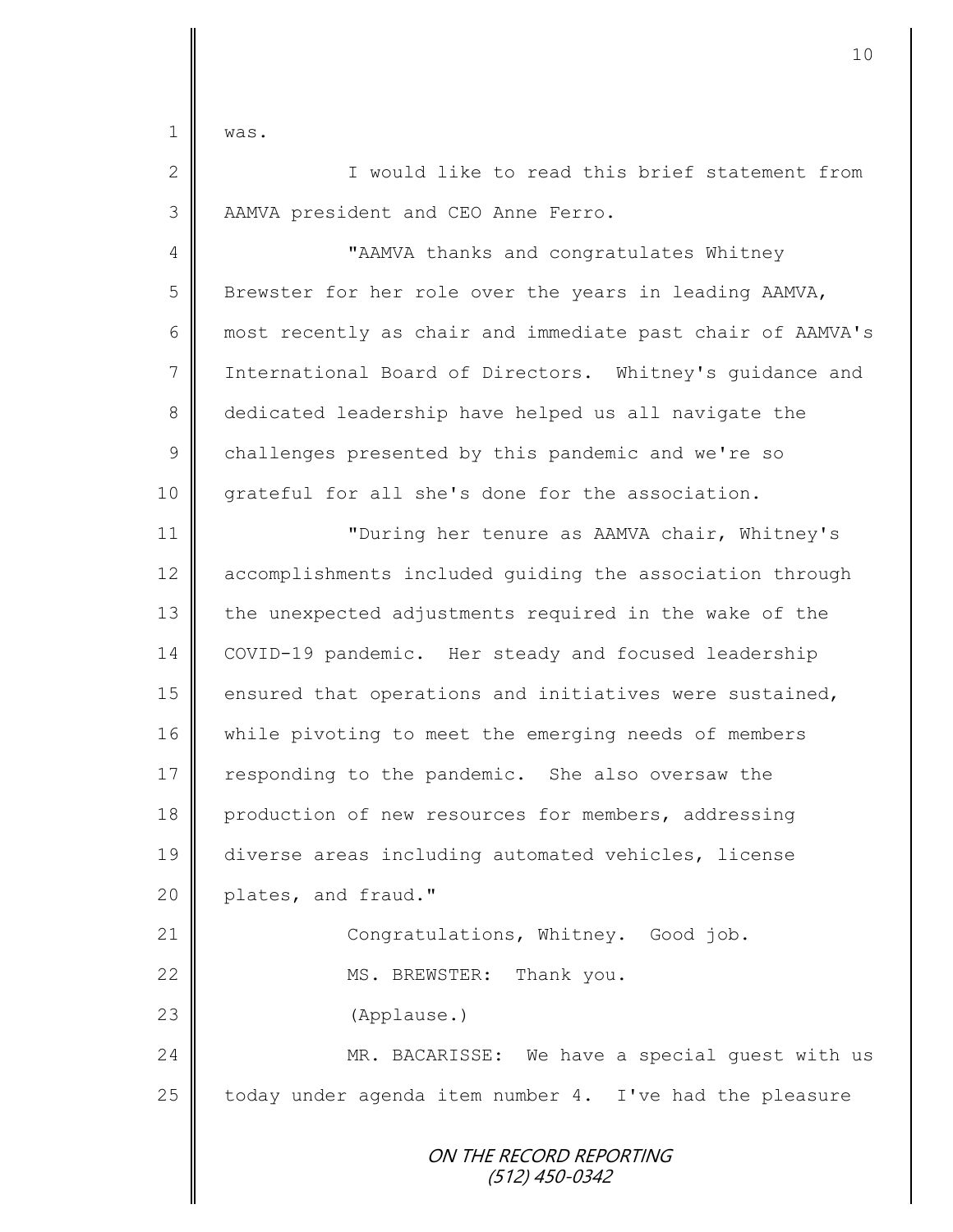1 | recently of getting to know former Texas DMV Board chair, 2 Laura Ryan, and the current TxDOT commissioner as she 3 serves now.

4 She asked for our support and partnership in 5 2019, and Texas DMV has joined forces with our sister  $6 \parallel$  state agency to help raise awareness of a very important 7 issue: End the Streak. That campaign is so critical, I 8 think, to the State of Texas and the motoring public. 9 || I want to turn this platform over now to TxDOT 10 Commissioner Laura Ryan. 11 | Laura, please come forward and join us. 12 **||** (Discussion regarding microphone issues at the

13 | podium; Ms. Ryan sat at the dais to make her

14 presentation.)

15 MS. RYAN: Good morning, and thank you for your 16 patience, everyone. Chairman, Executive Director, Board 17 members, thank you for the opportunity to be with you this 18 morning. Thank you for the time to speak with you this 19 morning.

20 || I'm here to speak on an effort that is a 21 personal passion of mine and a priority to TxDOT and the 22 State of Texas. It's a bittersweet visit, because it's 23 very good to see everyone, but the message that I have, 24 unfortunately, is not a happy one.

 $25$   $\parallel$  The task is to End the Streak of daily deaths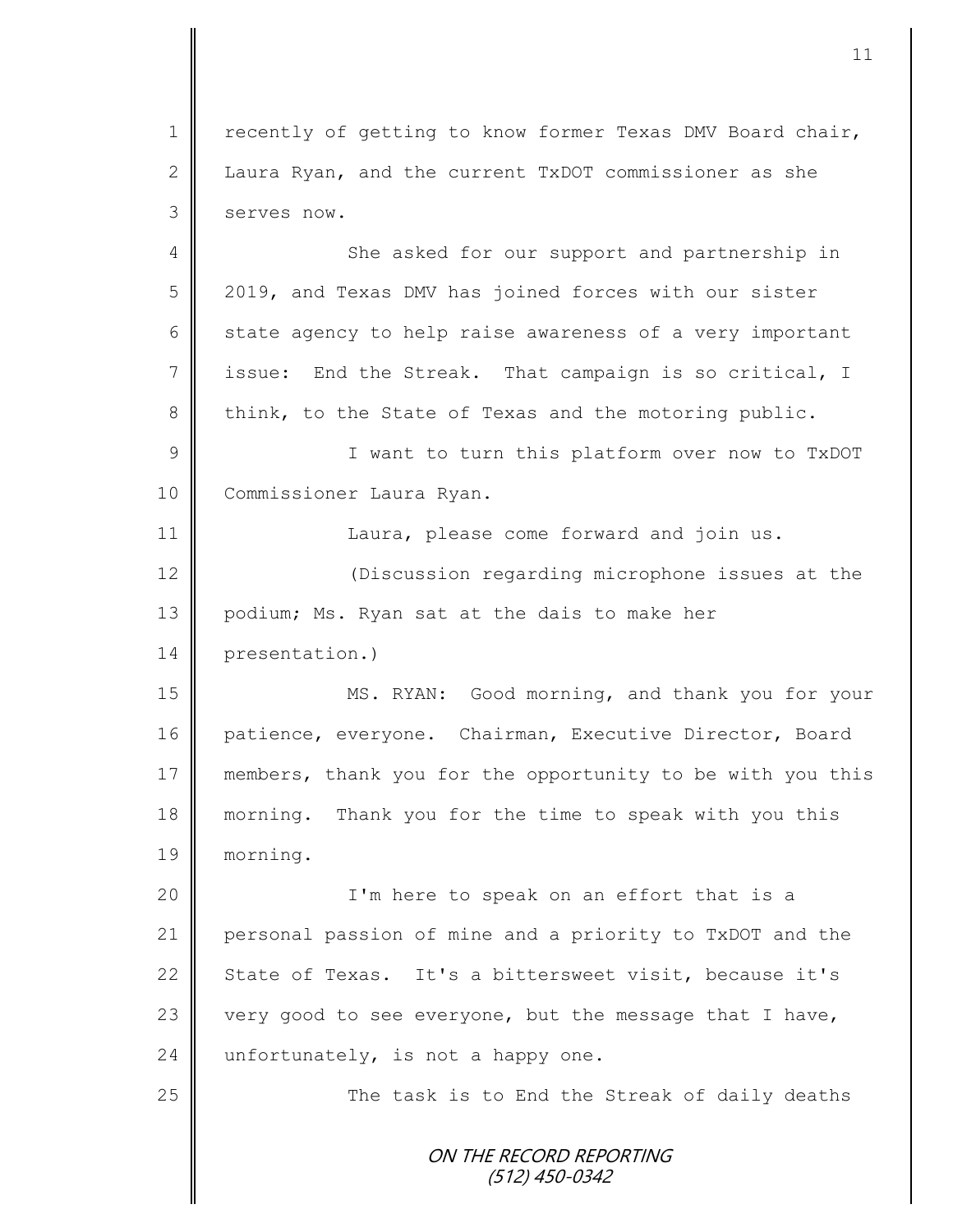ON THE RECORD REPORTING (512) 450-0342 1 on our Texas roads. On average, more than ten of our 2 | loved ones die every day on our roads, and this has been 3 | occurring for more than 20 years. To help communicate why 4 this is so important, I'd like to share a video before I 5 | share some additional details. 6 **(Whereupon, the video was shown.)** 7 || MS. RYAN: Thank you. 8 || This was an interesting question to ask when  $9 \parallel$  they did this video. What's interesting is that so many 10 | people don't know the numbers. 11 | So I'm often asked why this is important to me, 12 and if truth be told, it took me a while for it to sink 13 || in. When I was appointed to the Commission in 2016, the 14 words End the Streak didn't really have the same meaning a 15 they do today. The signs that I've shared with the board 16 | were given to us every November for a press release and 17 the numbers were shared, and we took the picture and I 18 moved on about the day. 19 || And in 2018 I was able to speak at the National 20 | Lifesavers Convention in San Antonio, and they had a great 21 convention, EMTs, police and a panel of speakers including 22 the US DOT and a lot of the efforts that are used 23  $\parallel$  statewide nationally with the state DOTs. 24 | Chang and one of the speakers was talking about kind  $25$  of the man on the street and how many deaths are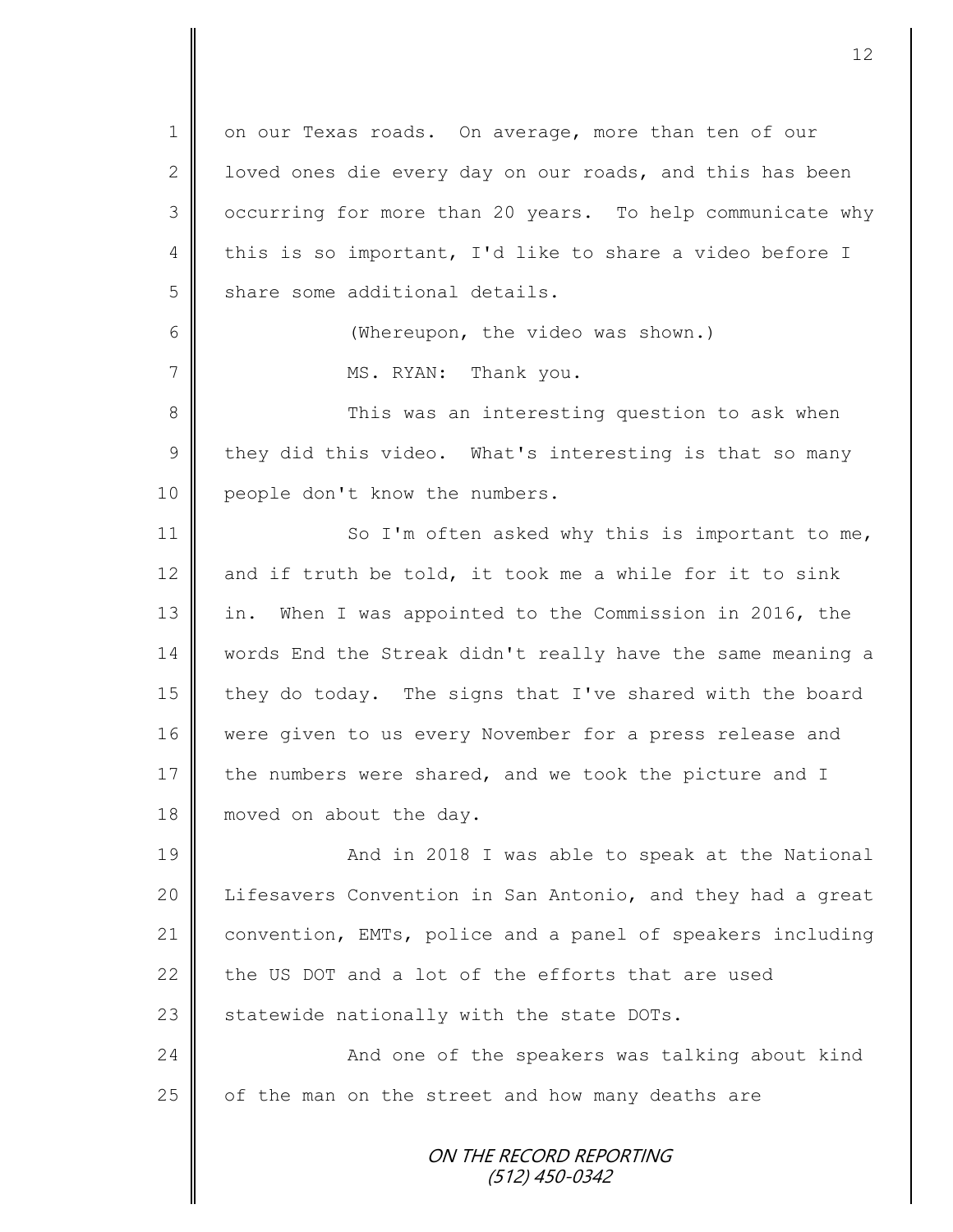1 acceptable, and they asked the gentleman -- it was his 2  $\parallel$  video that kind of hit me, but they asked the gentleman 3 how many deaths are acceptable, and the gentleman looked 4 at the reporter and said, Well, I don't know, 70?

5 || And at that point around the corner came a 6 group of people, about 50, 60, 70 people, all ages and a 7 | little girl ran towards him, and he said, That's my 8 family. And the reporter looked at him and said, No, 9 that's 70 people. And it hit me at that point that these 10 numbers that I had been given every year were family 11 members.

12 || I do this all the time talking about this. 13 || So it hit me coming home that I needed to do 14 something, because they were family members. And I have 15 not lost anyone, but I took on a responsibility from that 16 day forward to create awareness, so that's why I'm here to 17 share this. And as the chairman stated, wee have met with 18 many of the state agencies to ask for their assistance 19 because so many people don't know.

20 || So that's when it started in 2018 and it became 21 personal, so I'd like to share some information. Twenty 22 vears, eleven months and 23 days ago on November 7, 2000, 23 that's the last deathless day Texas has had on its roads, 24 so we have lost near 80,000 lives on our roads since that  $25$  | time.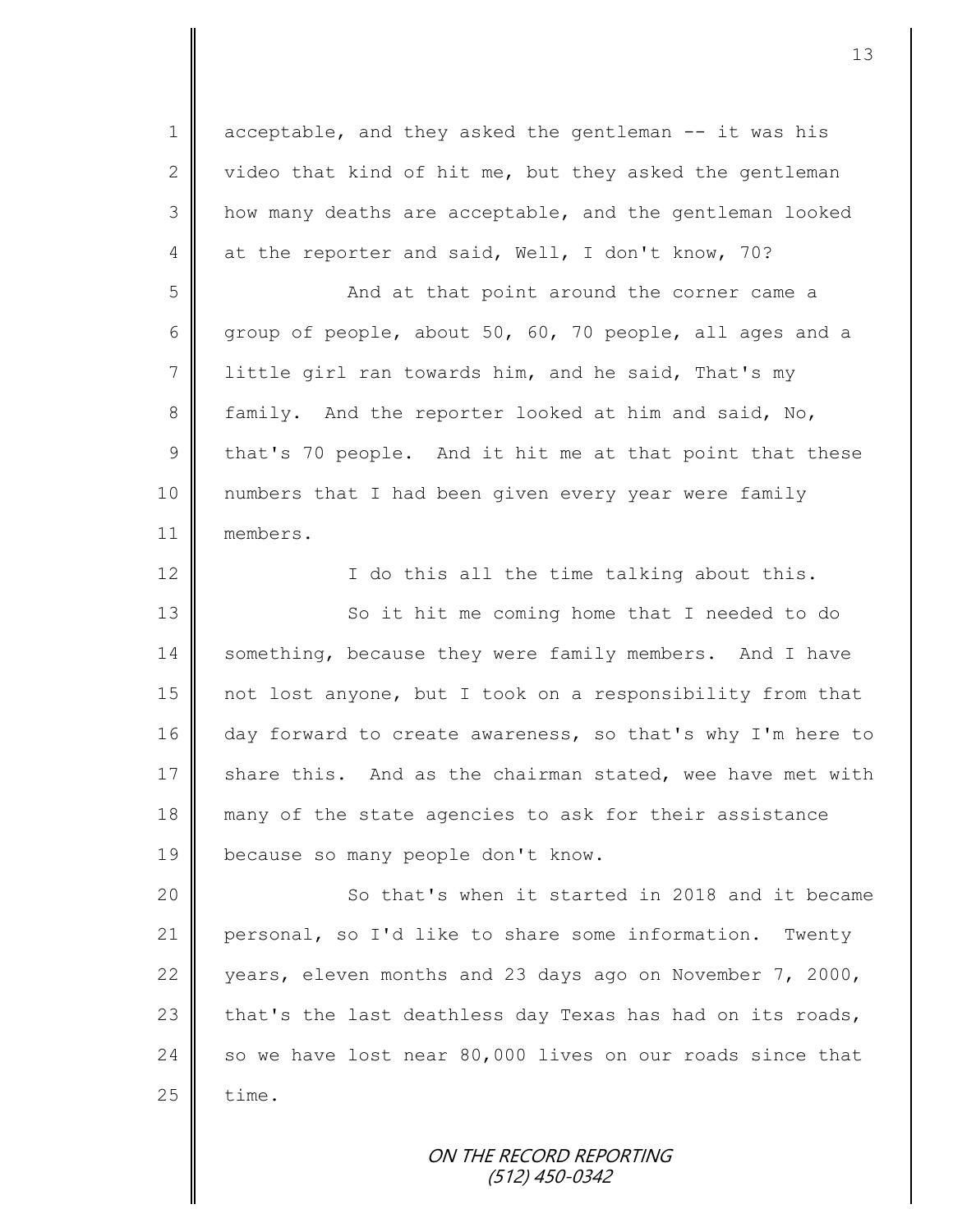1 || That's more than three-quarters of UT -- my 2 | husband would be really unhappy with me right now  $-$  the 3 UT Austin football stadium, and it seats more than 100,000 4 people, so three-quarters of that stadium, those are the 5 | lives that we've lost.

6 || The Sunday after next, November 7, 2021, which 7 could be the 21st anniversary of the last deathless day on 8 our roads, but we want to End the Streak in Texas and we  $9 \parallel$  need your help, we need the help of every Texan to do it.

10 || So far in 2021 we've lost more than 3,300 11 lives: 1,106 people were killed due to speeding; 661 12 deaths were caused by driving under the influence; 901 13 deaths were because people just chose not to buckle up and 14 being unbuckled was the cause of death; 570 pedestrians 15 were killed; and 319 people were killed due to distracted 16 driving.

17 | The fact, a 2021 report on distracted driving by 18 State Farm found that nine out of ten drivers, 89 percent, 19 admitted to driving distracted even though three out of 20  $\parallel$  the five drivers believed using a phone while driving 21 greatly increases your chance to have an accident. This 22 dangerous behavior must stop.

23 || But these aren't just numbers, they're mothers, 24 they're fathers, they're daughters, they're sons, they're 25 brothers and sisters who didn't come home to their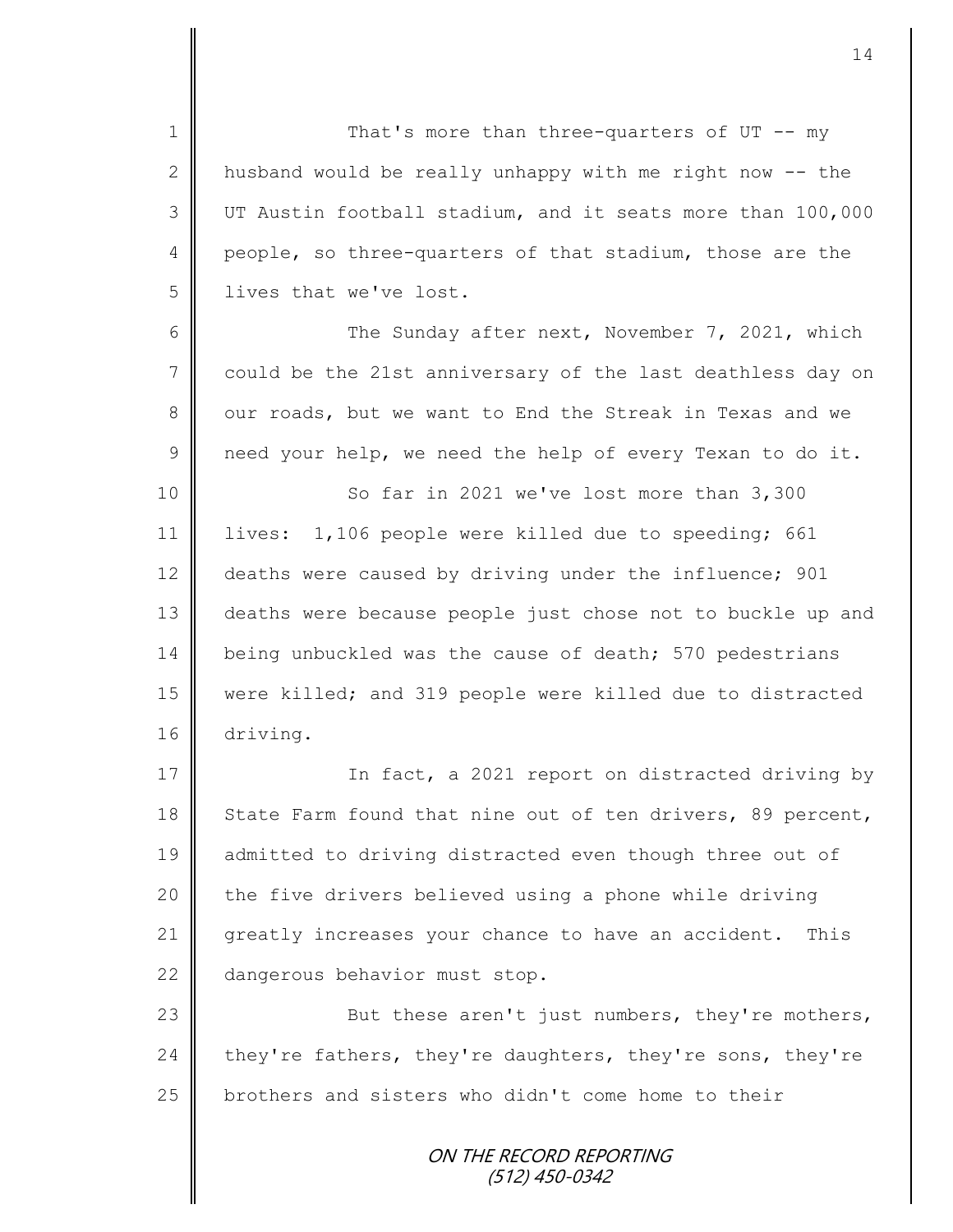1 | families. There will be empty chairs at the table this 2 Thanksgiving and Christmas.

3 || The truly heartbreaking part is that 90 percent 4 | of these deaths were preventable. That's why in 2019 the 5 Texas Transportation Commission adopted two ambitious 6 goals: to cut the number of deaths on Texas roadways by 7 | half by the year 2035, and to eliminate traffic deaths in 8 Texas completely by 2050.

9 || To aid that effort, the Commission committed to  $10 \parallel$  \$600 million specifically to highest and best use safety 11 projects, \$300 million each year for fiscal years '20 and 12  $\parallel$  '21, to get Texas closer to these goals.

13 || In addition to the standard safety designs and 14 practices, we've made improvements to our engineering-15 designing process and we start earlier, so TxDOT focuses 16 it's engineering in the design phase, not just in the 17 execution phase.

18 We also took action specifically over the last 19 two years to widen roads, add shoulders, adding rumble 20 || strips to alert drivers to slow down or stop veering out 21 of lanes, adding reinforced shoulders and select turn 22 | lanes, and deploying new technology that will increase  $23$  safety.

24 We also created a safety task force, and  $25$  they're responsible for identifying 277 projects quickly

> ON THE RECORD REPORTING (512) 450-0342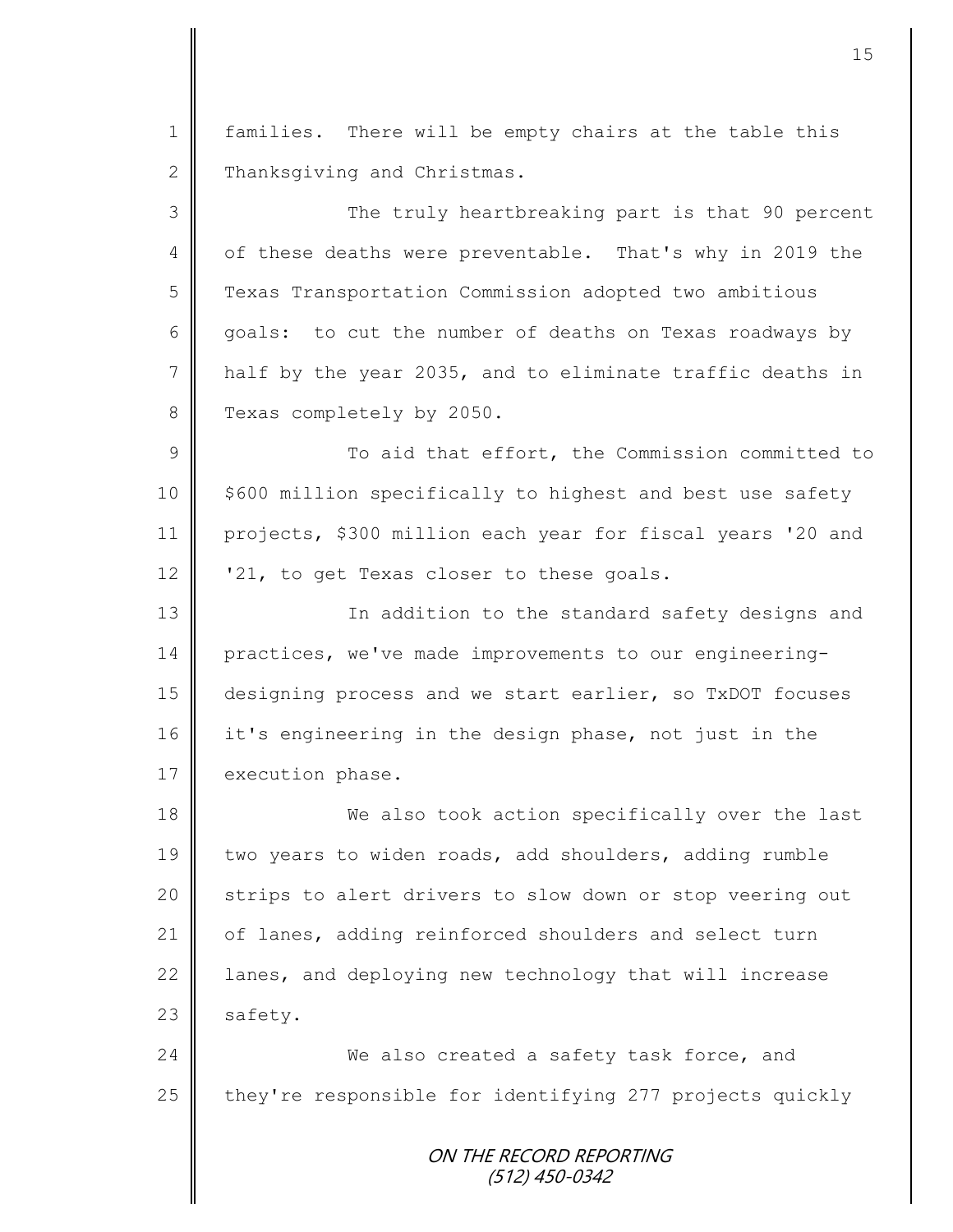1 to help us move the safety needle. If you drive on 290, 2 you're seeing a cable barrier going up, and that's part of 3 | this project.

4 || In August of 2021, approximately 85 percent of 5 those projects have been contracted and 21 have been 6 completed, but it's going to take more than funding and 7 safety projects and new technologies.

8 We can't end this streak alone, and that's why 9 | I'm here today. We'd love to have the assistance of the 10 Texas Department of Motor Vehicles as partners in this 11 goal. You can help us educate and encourage Texans to 12 make the commitment to drive with intention when behind 13 the wheel and help us bring everyone home safe.

14 What does this look like? Well, buckle up 15 every rider every ride; drive sober, don't drive under the 16 influence of anything, alcohol, drugs or even prescription 17 medication; pay attention every time you get behind the 18 wheel and every time you get in your car, on your 19 motorcycle or bicycle, walking or job, pay attention to 20  $\parallel$  the surroundings; drive the appropriate speed, like the 21 | posted speed limit or slower if needed.

22 | 2020 was an interesting time because we saw 23 speeds increase immensely -- and that's a national problem 24  $\parallel$  right now -- when the roads were more open, and 25  $\parallel$  unfortunately, those bad habits really haven't -- now that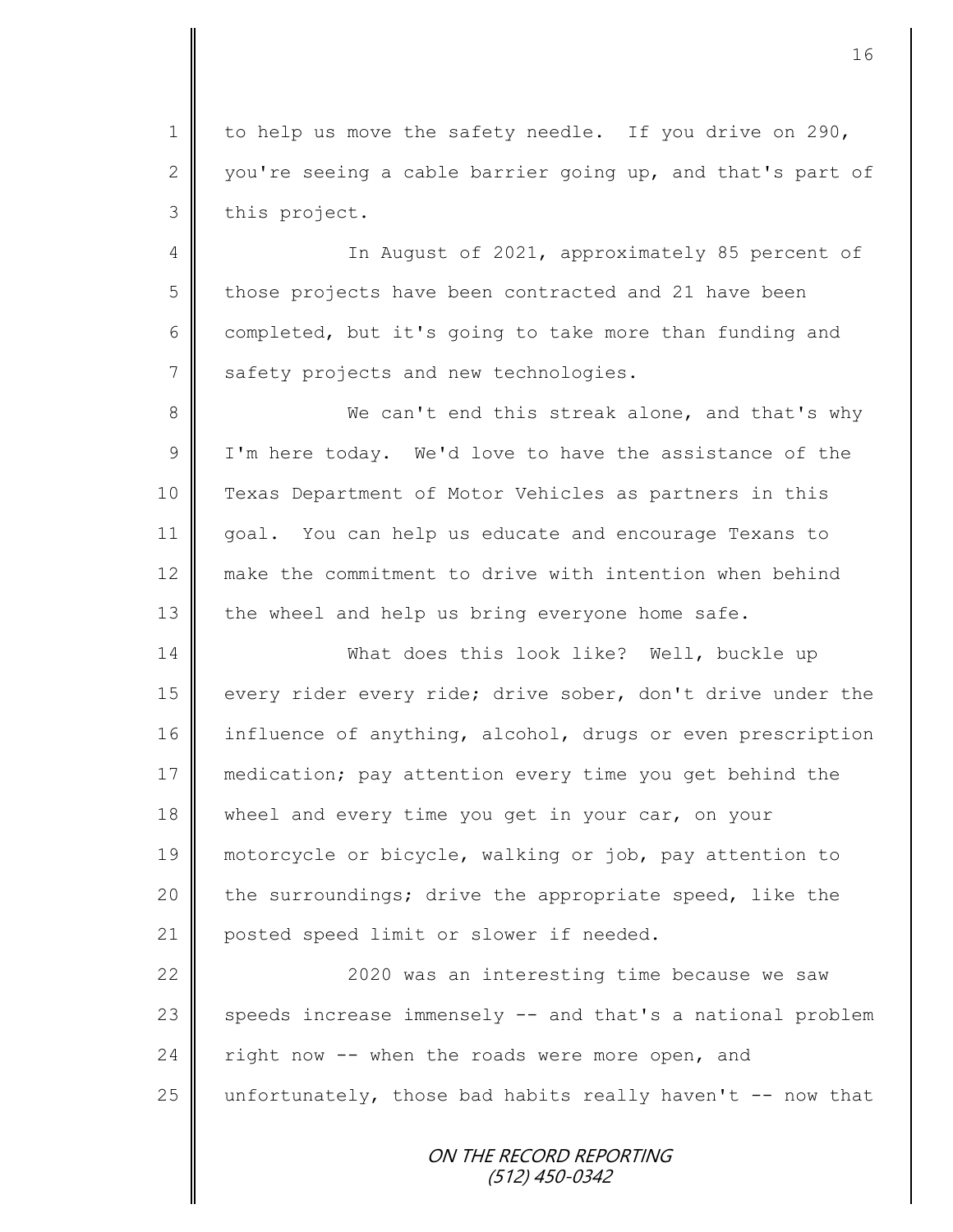1 | congestion is picking up, people are still continuing at 2 those speeds.

3 || Avoid distractions whatever distracts you, put 4 the phone away before you drive, save talking and texting 5 for later and never while you're behind the wheel. And 6 get social, help us spread the word by posting your 7 photos, stories and safety tips on social media with the 8 #End the Streak. Also, we request that you challenge  $9 \parallel$  eleven people specifically and by name -- which is the 10 same number of people that die every day on our roads 11 right now -- to make a personal commitment publicly on 12 what they will do differently to avoid a fatal crash. 13 || It's these types of things and personal 14 responsibility and individual changes in behavior that 15 | will help us end this fatal streak. 16 || In closing, I want to share a story that I 17 think brings this home, and it's another reason that this 18 has become personal, because I guess it's a privilege that 19 I've had to meet a lot of the family members that have 20 | lost someone, and they share their stories because they 21 want their stories known, so hopefully I'll get through 22 this one, but this is why it becomes personal. 23 || Tara Thompson and her family live in North 24 | Texas. Her son Austin was a typical kid, sports, 25  $\parallel$  especially baseball, his passion, but on September 21,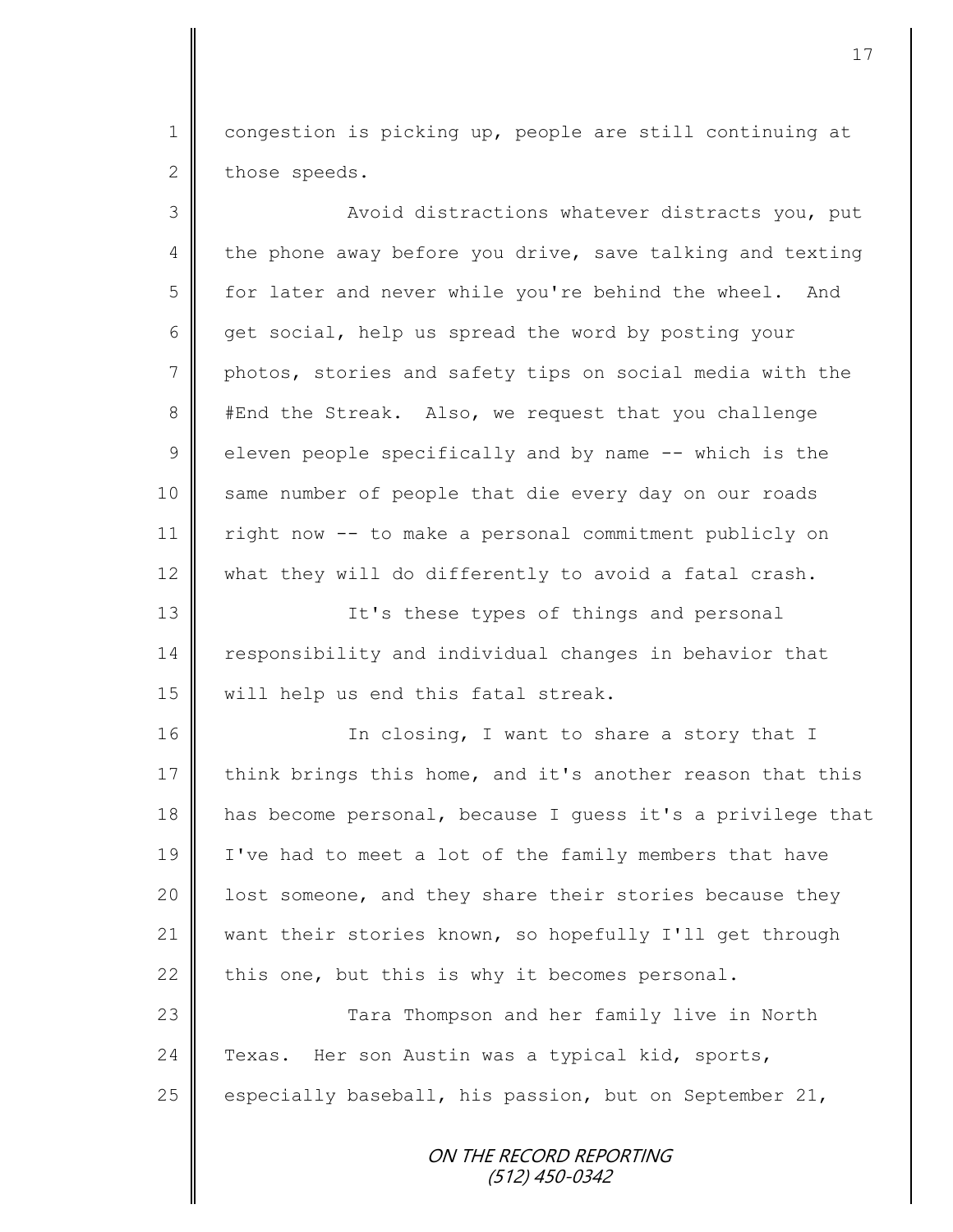ON THE RECORD REPORTING (512) 450-0342 1 | 2020 Tara and her family's world were turned upside down. 2 That day Austin's pickup hydroplaned while he 3 || was driving on US 287 in Waxahachie. He crossed into the 4 | oncoming traffic, and an 18-wheeler hit him head on. It's 5 || hard when you can see into the mother's eyes as she's 6 telling the story. Austin later died in the area 7 hospital. He was just two days shy of his 18th birthday. 8 Sorry. 9 || MR. BACARISSE: That's all right. We're with 10 you. 11 MS. RYAN: In the weeks after Austin's crash, 12  $\parallel$  she noticed that TxDOT was installing a cable barrier in 13 the median on US 287. That installation was part of our 14 safety program, and while it was to be installed close to 15 the site of where Austin's crash was, it was still a bit 16 short of the actual location. 17 || As it turns out, there were plans in a future 18 phase to install the barrier in an area that included the 19 actual site that Austin died, but it wasn't planned until 20 | 2022. Tara decided to call the Dallas District and tell 21 the folks there Austin's story. 22 | After hearing about Austin, the district 23 engineer decided to extend the length of the cable barrier 24 to include the site of Austin's crash, but they took it 25 one step further. They moved the contract date so the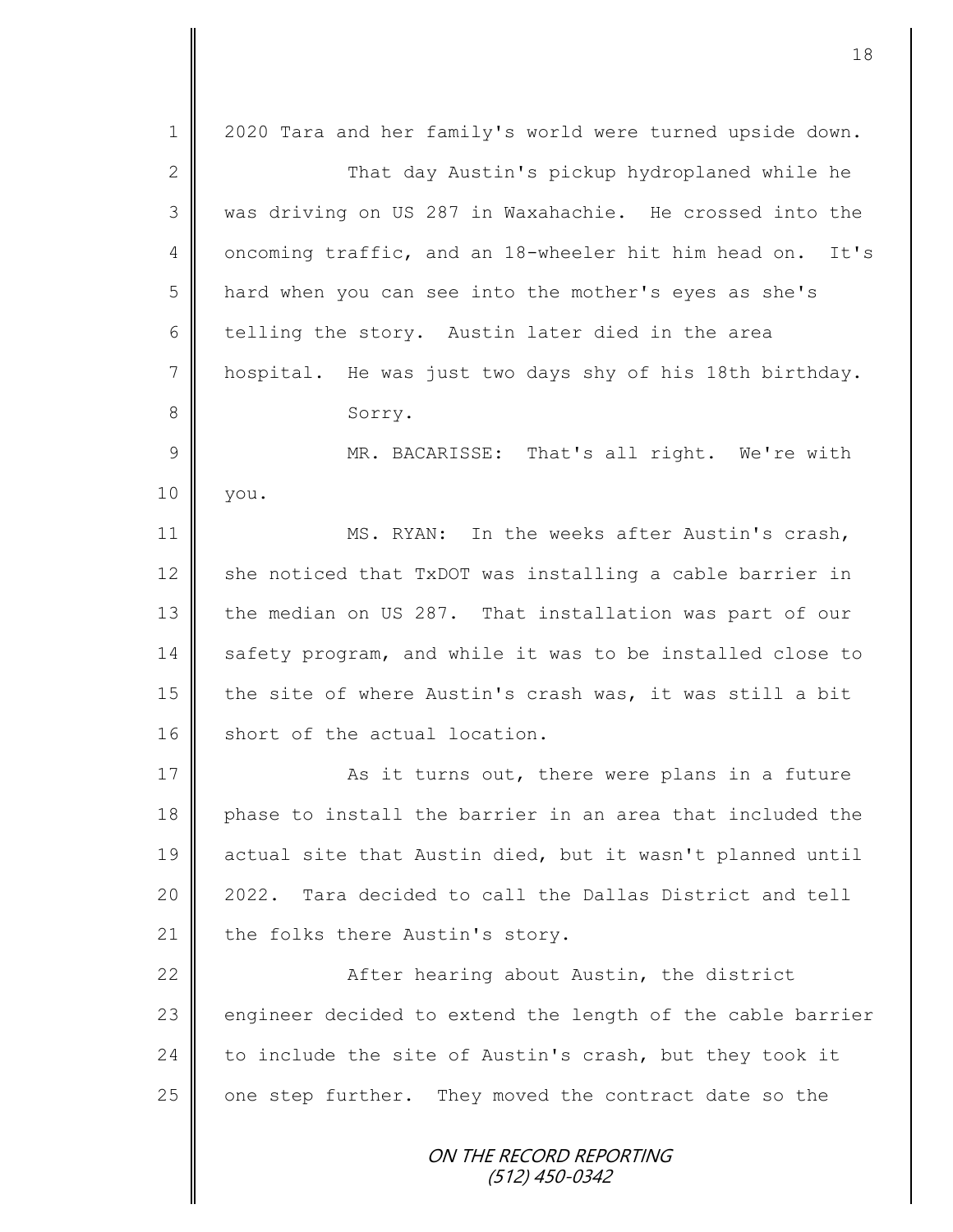ON THE RECORD REPORTING (512) 450-0342 1 | installation could be completed in early March of this 2 past year. 3 Just weeks after the cable was installed, 4 Tara's niece was involved in a crash where the cable  $5 \parallel$  barrier had been extended, and the cable barrier did just 6 what it was designed to do, it kept her car from crossing 7 into oncoming traffic. Her car was totaled, but she 8 survived. 9 || This is when you just didn't feel anything. 10 || Tara's niece is alive today because an 11 ambitious goal of ending traffic deaths turned into 12 action. Tara's niece is alive and countless other Texans 13 will live because we decided to care and take ownership 14 for the things within our control. Each one of us can 15 make a difference if we take that same ownership and have 16 that same caring. 17 || So in conclusion -- which is good because I'm 18 not sure how much I can get through -- if we all make the 19 commitment to make this a priority and to take the action  $20$  that is needed, we won't be talking about traffic 21 fatalities anymore, and we can end the horrendous trend 22 and have zero deaths on our Texas roads. We just need  $23$  help. 24 Thank you again for allowing me to be here and 25 your patience, and I respectfully ask for the help of the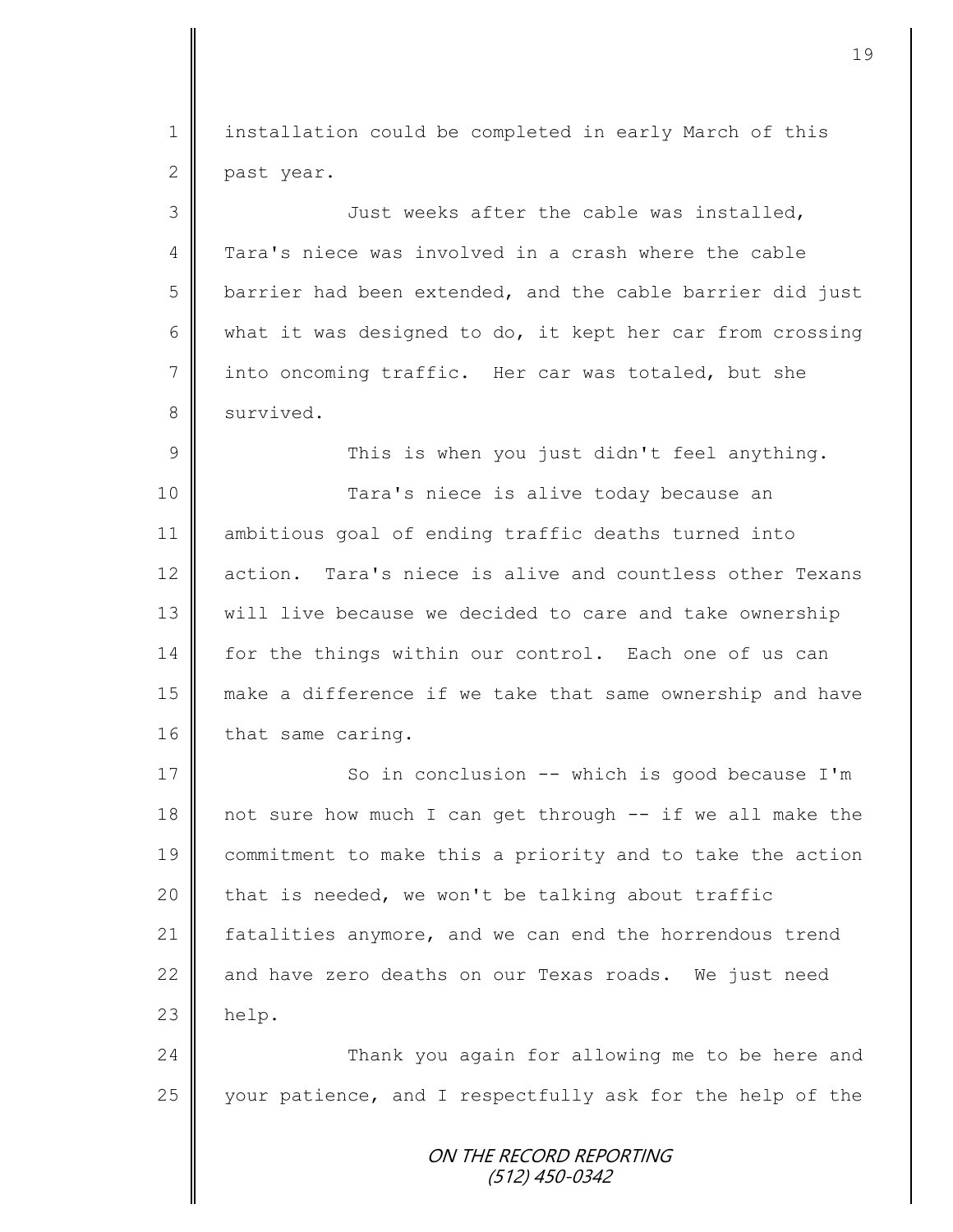ON THE RECORD REPORTING (512) 450-0342 1 | Department of Motor Vehicles and every industry that this 2 board represents, because it's going to take us all. So  $3$  thank you. 4 MR. BACARISSE: Thank you. 5 MS. RYAN: I'm happy to answer any questions. 6 || MR. BACARISSE: Members, any questions for Ms. 7 Ryan? 8 || MS. GILLMAN: How do you think DMV can help, 9 short term, long term? 10 || MS. RYAN: Well, it will be long term, because 11 even when we End the Streak we have a goal to have zero 12 deaths by 2050. So awareness is the biggest thing. 13 What I hear often is in speaking opportunities 14 is that people didn't know, they had no idea, one, that 15 it's been 20 years, two, that it's ten or more deaths a 16 day on average. I get a report every morning at 6:01 that 17 shows me how many deaths annually year-to-date and over 18 the last five years, and it's one of two things that I 19 look at first thing in the morning, and it keeps it real. 20 So awareness to slow down. 21 | Calso think our roads, we are a society right 22  $\parallel$  now that sadly is divided, and that's causing a lot of 23  $\parallel$  stress and a lot of anger and people are taking that on  $24$  the road. So the more we can do just to encourage people 25 to slow down and create the awareness of the consequences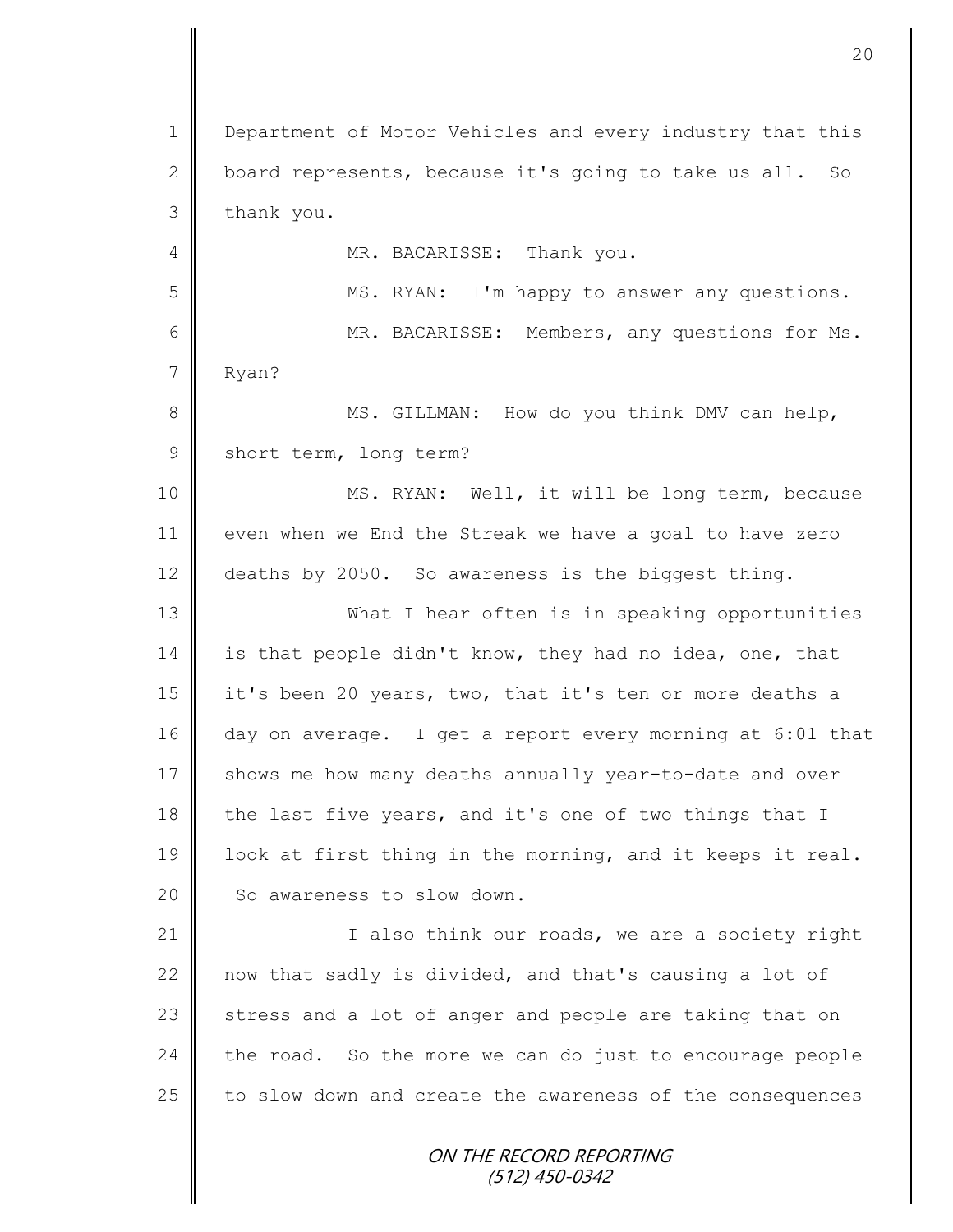ON THE RECORD REPORTING (512) 450-0342 1 | of these behaviors, I think that's the biggest thing we 2 can do, and that can be industry-wide but then also in the 3 public with notices, and we had talked with Executive 4 Director Brewster a while ago to put those in, and then  $5 \parallel$  any of the offices. So really it's awareness is the main 6 thing. 7 || The dealerships it can be like the license 8 plates, how do we make awareness, how does everyone that 9 you touch in your circle of influence how can you create 10 that awareness. 11 | MS. GILLMAN: Thank you. 12 MR. BACARISSE: Good. Any other questions, 13 members? 14 | MR. RAMIREZ: I've got a comment. 15 MR. BACARISSE: Please, Member Ramirez 16 MR. RAMIREZ: Commissioner Ryan, I want to 17 thank you for coming today, and I thank you for your 18 passion. It's not very often that you find leaders in 19 | large organizations like that who are so deeply committed. 20 So from my end, we're committed to help you End the 21 | Streak. 22 MS. RYAN: Thank you. 23 | MR. BACARISSE: Thank you, Member Ramirez. 24 Anyone else? 25 (No response.)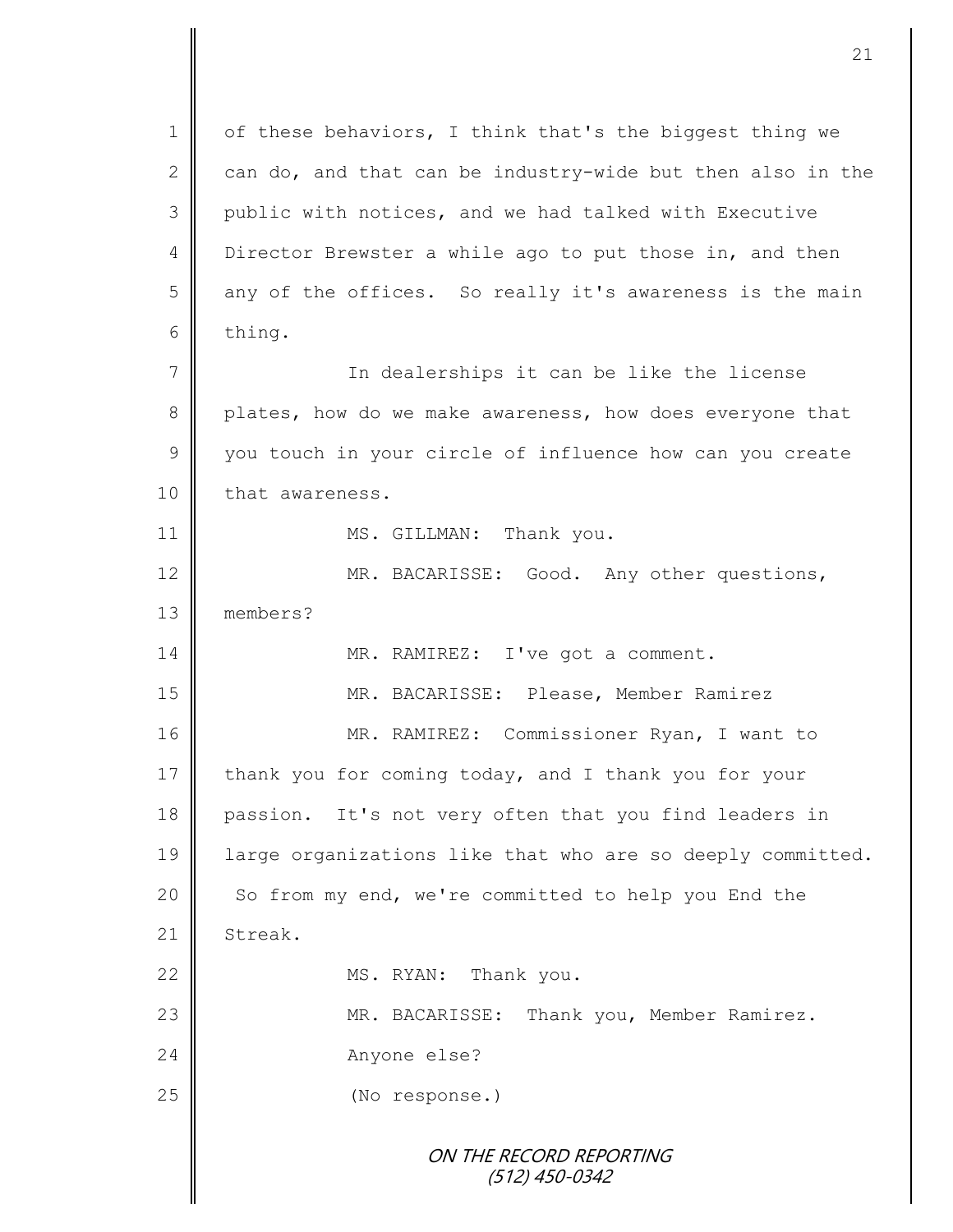ON THE RECORD REPORTING (512) 450-0342 1 || MR. BACARISSE: I think we're all united with 2 you in this effort, and we absolutely appreciate you 3 making time to come today and share this with us. We're 4 going to follow up, we're going to learn more and we're  $5 \parallel$  going to each do our part. 6 || It's obviously going to be good for Texas. 7 I It's something that can bring us all together, to your 8 point. You're doing a lot of hard work on this, and you 9 grabbed it and you own it, and we appreciate that very 10 much, as Member Ramirez said. I just want to echo those 11 | thoughts. 12 We're passing around tissue up here on the 13  $\parallel$  board because it's --14 | MS. RYAN: I usually travel with my own. 15 | (General laughter.) 16 MR. BACARISSE: Well, it's a serious issue; we 17 || all need to do our part. So thank you. 18 MS. RYAN: Thank you. 19 MR. BACARISSE: And we will not let this go 20 after you walk out the door. 21 MS. RYAN: I appreciate that. 22 || MR. BACARISSE: Absolutely. 23 || MS. RYAN: And I'll follow up. 24 MR. BACARISSE: Good, and I'm looking forward 25  $\parallel$  to that, absolutely.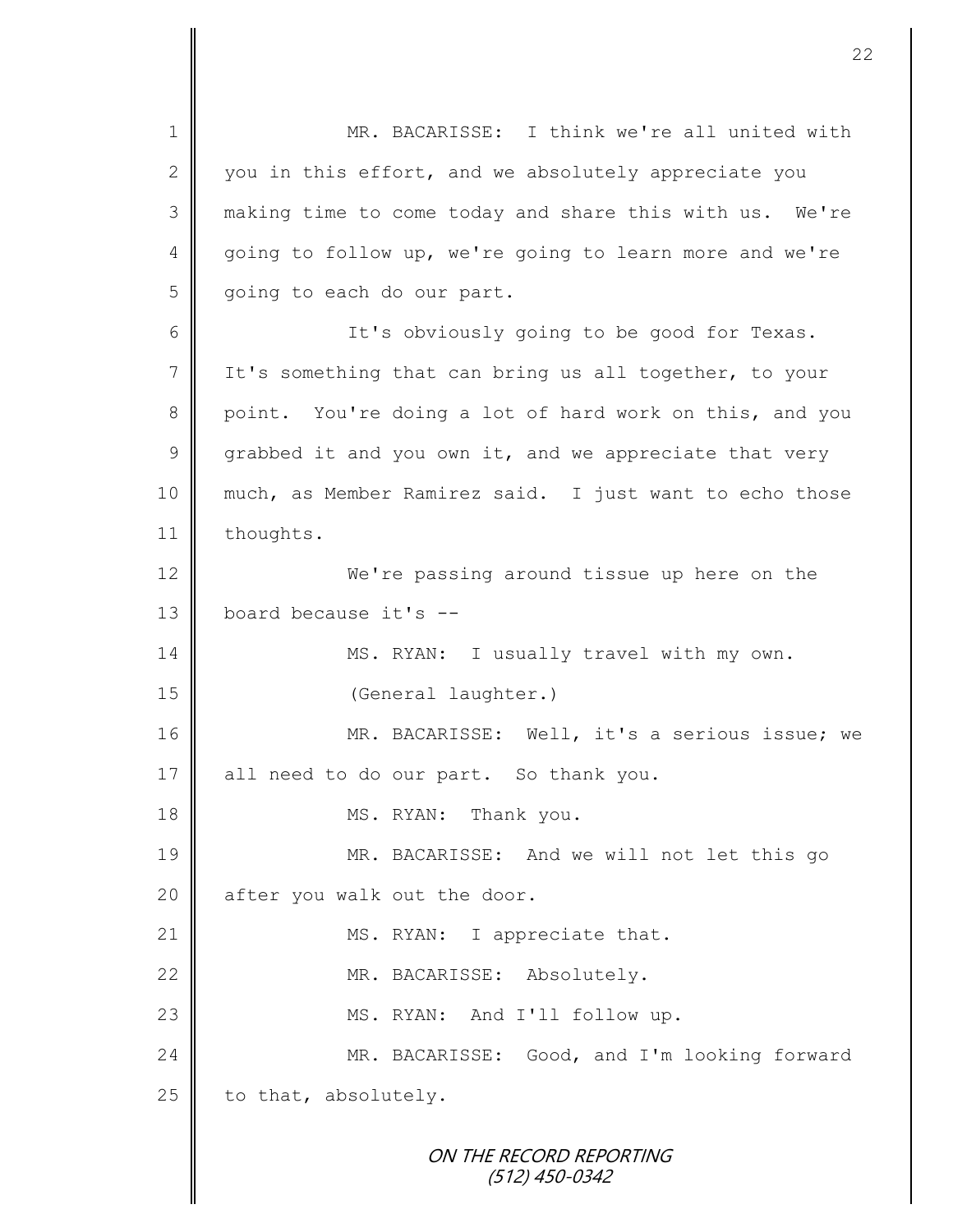ON THE RECORD REPORTING (512) 450-0342 1 || MS. RYAN: I've left parting gifts as a 2 reminder. 3 MR. BACARISSE: Yeah, there's a question here, 4 we should all hold up our placards and get a photo so that 5 we can End the Streak. Put this in our offices. Right? 6 (Pause for photos.) 7 MR. BACARISSE: This is going to go home. 8 || MS. RYAN: Those are yours to keep. 9 || MR. BACARISSE: Thank you, Laura. 10 | Let's now move to agenda item 5, the executive 11 director's reports, so I'll turn it over to Executive 12 Director Whitney Brewster. 13 || MS. BREWSTER: Thank you, Chairman. 14 For the record, Whitney Brewster, executive 15 director. Good morning, Mr. Chairman, members, staff, 16 guests. I appreciate the time to share a few things this 17 morning with you regarding agency operations, and all of  $18$  these items are briefing items. 19 I wanted to first inform the board that the 20 | agency has rolled out the Texas by Texas application at 21 the agency, and you can see information on this on page 6 22 of your board books. 23 The Texas by Texas is a new digital assistant 24 from Texas.gov and the Department of Information 25  $\parallel$  Resources, DIR, and this application provides an easier,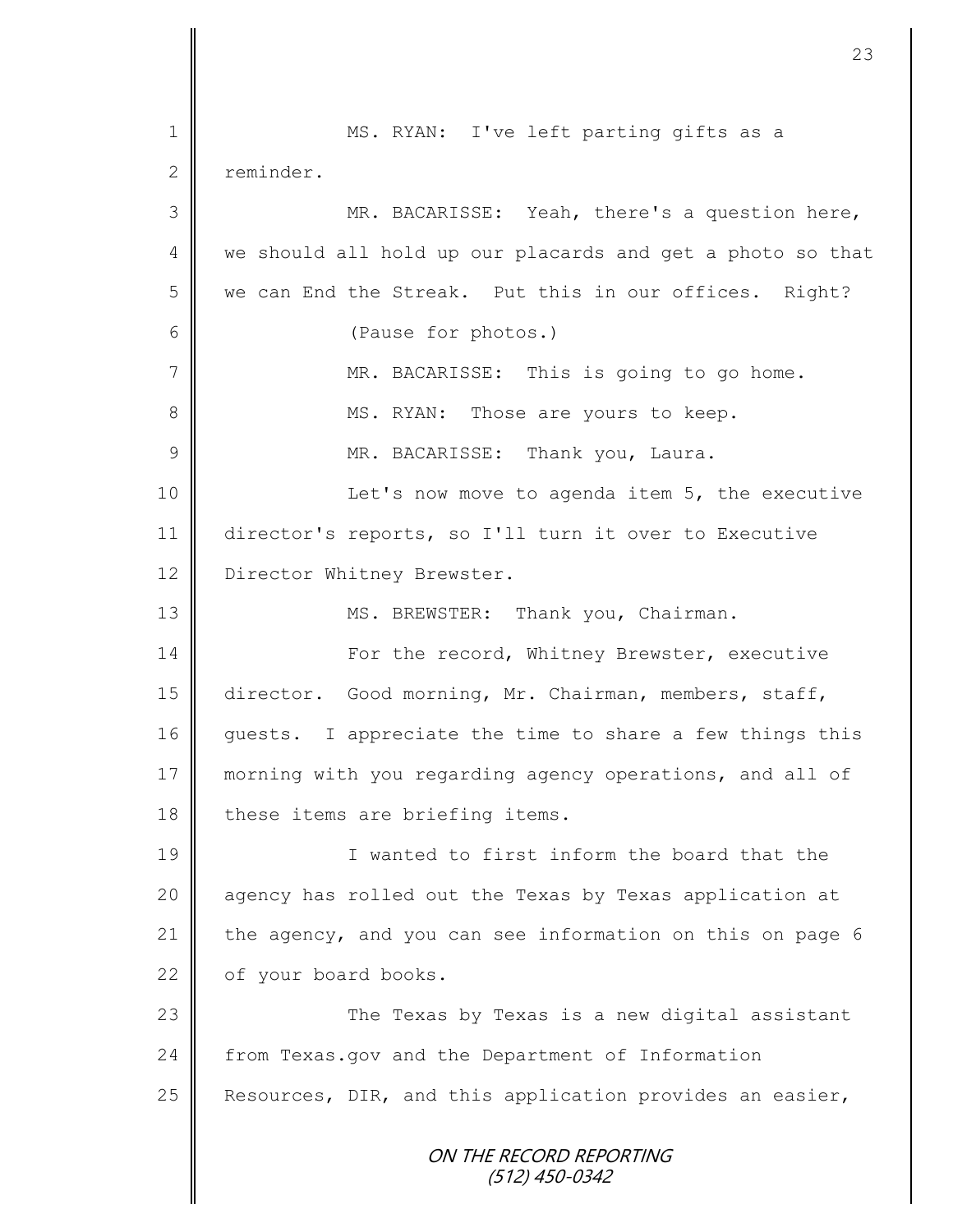ON THE RECORD REPORTING 1 | faster, and a more secure way for Texans to access 2 government services like vehicle registration or driver 3 license renewals anytime, anywhere, on any device. 4 And Texas by Texas users create a single log-on 5 and establish a profile which enables them to any 6 government service that is participating in Texas by 7 Texas. 8 And so we have partnered with Texas.gov and DIR  $9 \parallel$  to offer vehicle registration now through the Texas by 10 Texas application. And we released that on October 9, and 11 you can actually now register your vehicle through the 12 responsively designed web application; you can do that 13  $\parallel$  seamlessly across any device that you have. 14 | Also, we're going to be rolling out an app. 15 The native IOS and Android mobile applications for Texas 16 by Texas will be released in November, and we're happy to 17 announce that TxDMV will be the first state agency 18 Featured on that new mobile app. So it will be available 19 for download in Apple and Google stores starting in early 20 January. 21 | So that's really exciting for us to be able to 22 move forward and it's a great benefit to the people of 23  $\parallel$  Texas to have potentially a single place to go and have 24 all of their government services completed. 25 || MR. BACARISSE: Absolutely.

(512) 450-0342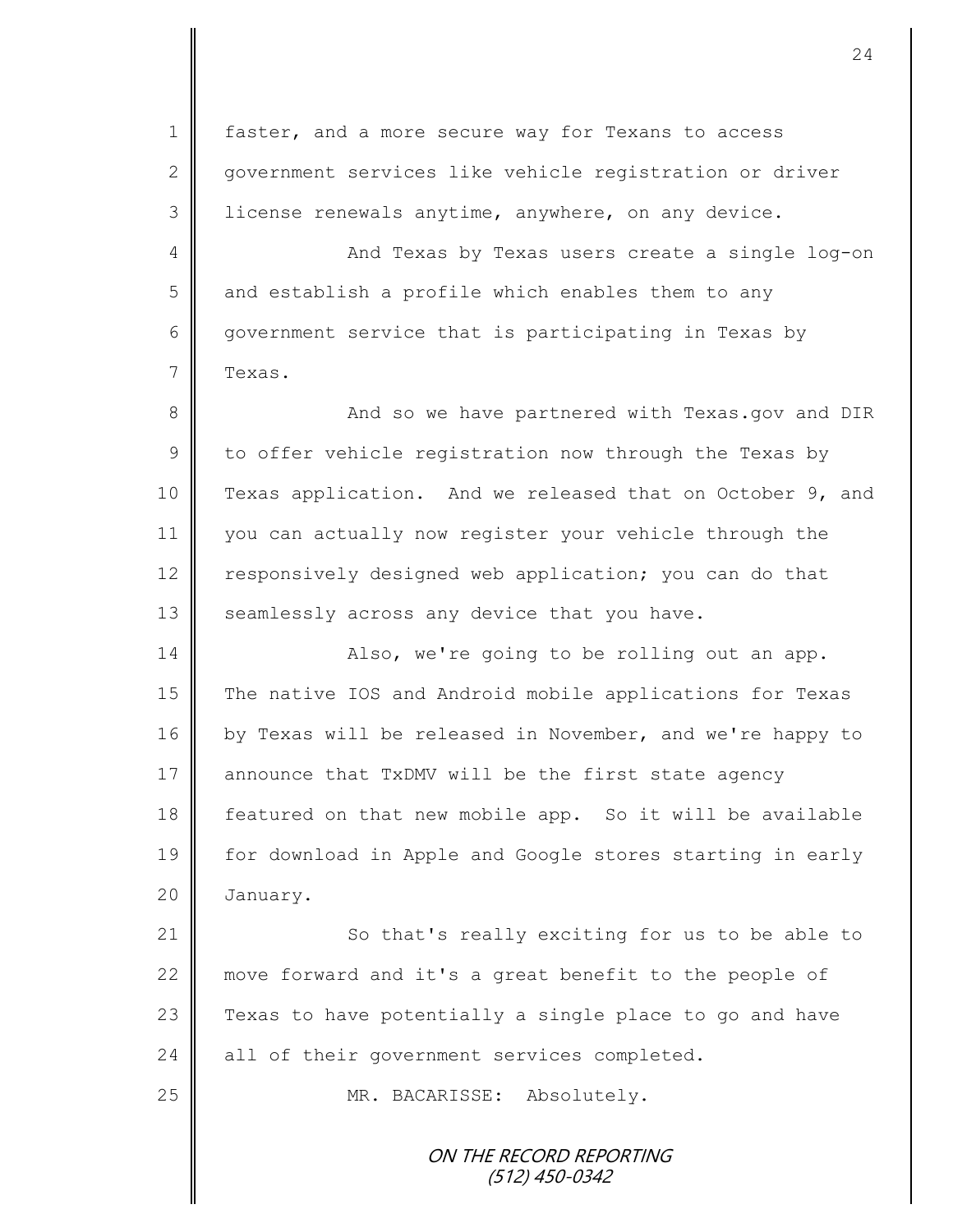ON THE RECORD REPORTING (512) 450-0342 1 || MS. BREWSTER: Thank you to our IT team who 2 worked very hard to get this available, and we're excited  $3$  to start being able to use it. 4 With that, members, I'd be happy to entertain 5 any questions on that. 6 MR. BACARISSE: Any questions for Ms. Brewster 7 on item A? 8 (No response.) 9 || MR. BACARISSE: Go right ahead into item B, 10 please. 11 || MS. BREWSTER: All right. 12 | I'm happy to be able to introduce our new chief 13 | financial officer -- and she's over there, don't be shy --14 Glenna Bowman. She is our new CFO and director of the 15 Finance and Administrative Services Division. She started 16 September 1. 17 She has more than 30 years of experience in 18 Texas government in finance and accounting, and some of 19 the key roles that she played or helped in developing: 20 the state's first Generally Accepted Accounting Principles 21 based statewide financial statements; implementing the 22 Uniform Statewide Accounting System, or USAS; developing 23  $\parallel$  the current funding model for the state's 14 immediate 24 appellate courts. And she's served as a CFO for the Texas 25 | Office of Court Administration, the State Board of Public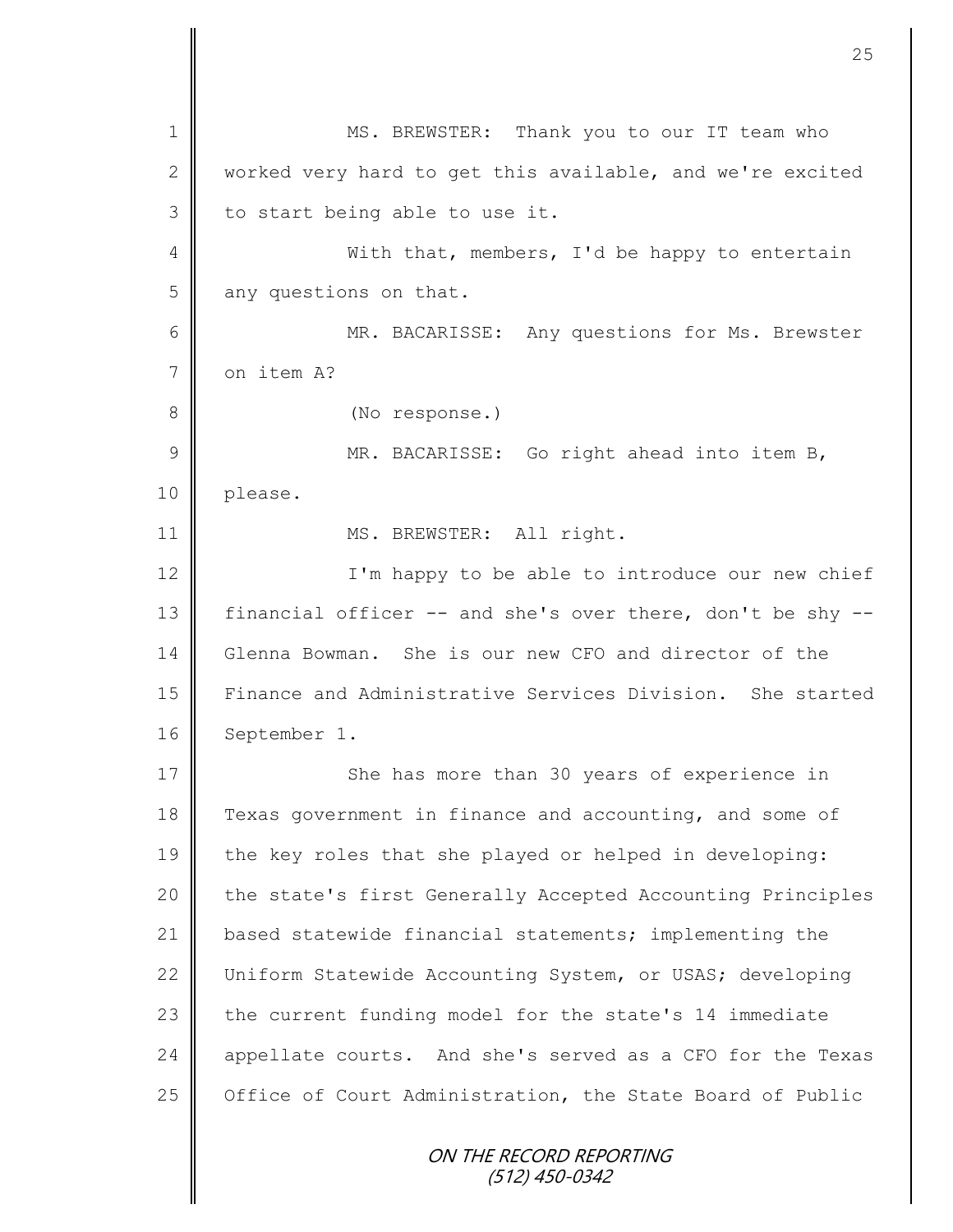1 Accountancy, Alcoholic Beverage Commission, and Department 2 of Agriculture.

| 3             | She's a graduate of the Governor's Executive               |
|---------------|------------------------------------------------------------|
| 4             | Development Program and has served on the Curriculum       |
| 5             | Committee for the Texas Fiscal Officers Association.<br>In |
| 6             | 2014 she was named Administrator of the Year by Texas      |
| 7             | State Agency Business Administrators Association. And she  |
| $\,8\,$       | holds a master of accountancy from Texas State University  |
| $\mathcal{G}$ | and a BBA in accounting from West Texas State University.  |
| 10            | As you know, this is a very high profile job               |
| 11            | for our agency, a very important job for our agency, and   |
| 12            | Glenna is the right person for the job and we are so       |
| 13            | excited that she's joined our team and she's already       |
| 14            | fitting right in.                                          |
| 15            | What is not in her bio is she's also a singer,             |
| 16            | and so she has entertained our team with some numbers. So  |
| 17            | she's fitting right in, we're really excited to have her   |
| 18            | as part of our team, and please join me in welcoming her   |
| 19            | to the agency.                                             |
| 20            | (Applause.)                                                |
| 21            | MS. BREWSTER: And you'll be hearing from her a             |
| 22            | little bit later in the agenda.                            |
| 23            | MR. BACARISSE: Will she sing?                              |
| 24            | MS. BREWSTER: I don't know, we'll see.                     |
| 25            | Also, just moving on to item number $C$ -- and             |
|               | ON THE RECORD REPORTING<br>(512) 450-0342                  |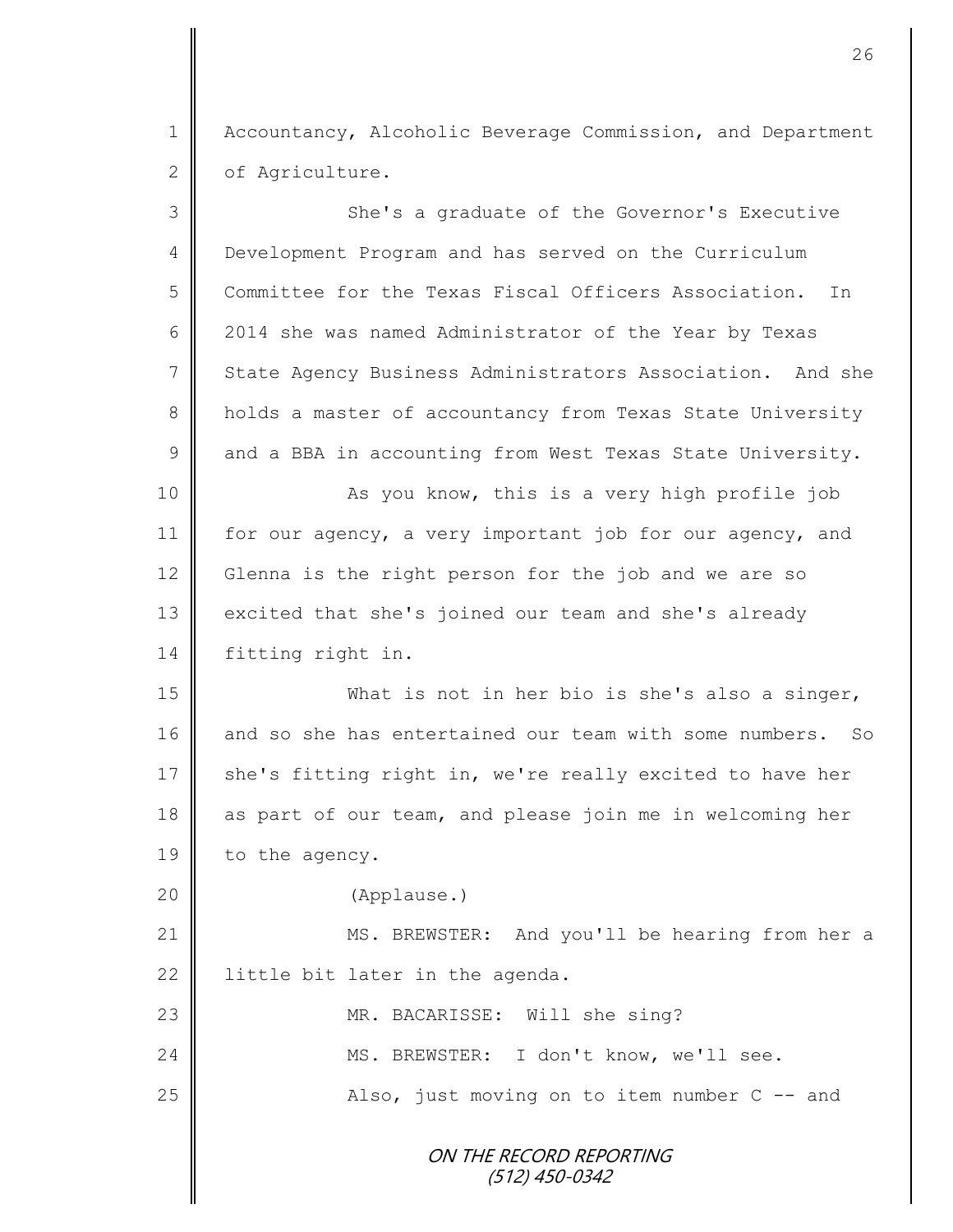ON THE RECORD REPORTING (512) 450-0342 1 | this is on page 8 of your board books -- this is the time 2  $\parallel$  that we recognize our employees who have reached some 3 pretty significant state service milestones. 4 || And we have a few people here that we want to 5 Tecognize and show our appreciation for their years of 6 service to the citizens of Texas, and so Matthew Levitt 7 || with our Human Resources Division will read our service 8 announcements. 9 || MR. BACARISSE: Good morning, Matthew. 10 || MR. LEVITT: Good morning, Chairman, members. 11 My name is Matthew Levitt, I'm the director of Human 12 Resources, and unlike our CFO, you'll never hear me sing. 13 | (General laughter.) 14 MR. LEVITT: We have some years of state 15 | service, people to recognize. We've had a slight change 16 in plans. There's one person here this morning who we'd 17 like to be recognized with you and the board, so Patricia 18 Combs from the Vehicle Titles and Registration Division 19 || has reached 40 years of state service. 20 Patty started her career with the State 21 Department of Highways and Public Transportation, now 22 known as the Texas Department of Transportation, on August  $23 \parallel 1, 1981.$ 24 She has spent the last eleven years as the 25 | regional manager of the Amarillo Regional Service Center.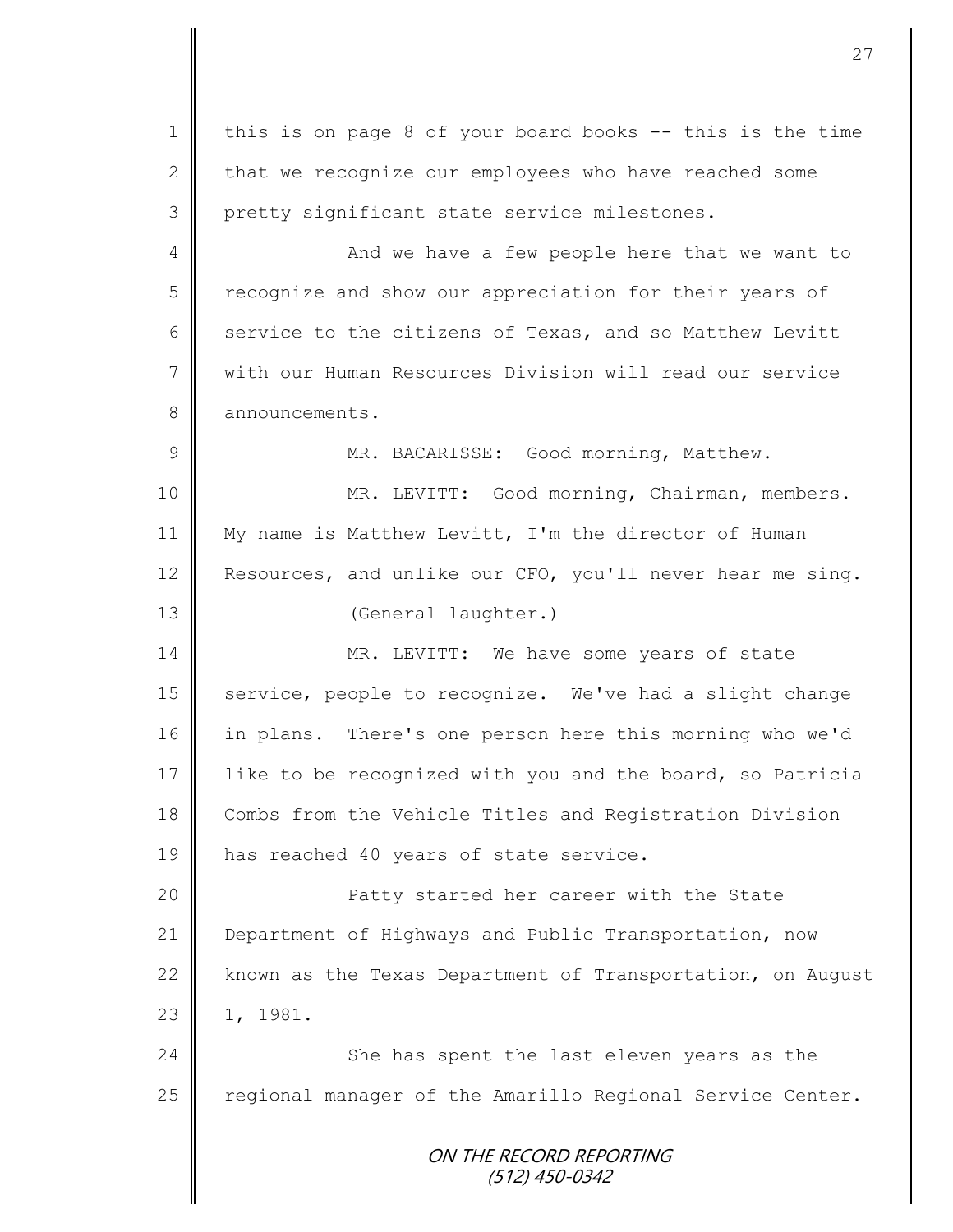ON THE RECORD REPORTING (512) 450-0342 1 She was awarded the VTR Star Award for outstanding 2 service and dedication in 2007 at TxDOT, and Patty has 3 spent 40 years becoming a subject matter expert for the 4 regional service section of VTR. She has had varied roles 5 || in her career, yet none as important as an excellent 6 mentor, teacher and peer. She is admired for her 7 | optimism, knowledge and willingness to always help. 8 || It is our pleasure to congratulate Patty on 40 9 years of state service. 10 || (Applause; pause for presentation and photos.) 11 MR. BACARISSE: Fantastic. Thank you for all 12 those 40 years. 13 (Applause.) 14 MR. LEVITT: Mr. Chairman, there are a few more 15 I'd like to mention here. The following employees reached 16 a state service milestone but were unable to join us this 17 morning: 18 || Jim Bronson in the Information Technology 19 Services Division has reached 20 years of service; those 20 || reaching 25 years of service include Lisa Selvera in the 21 Finance and Administrative Services Division, Bryan Wilson 22 | in the Motor Vehicle Crime Prevention Authority Division; 23 those at 35 years include Edward Sandoval from the Office 24 | of Administrative Hearings. 25 | And lastly, would just like to recognize the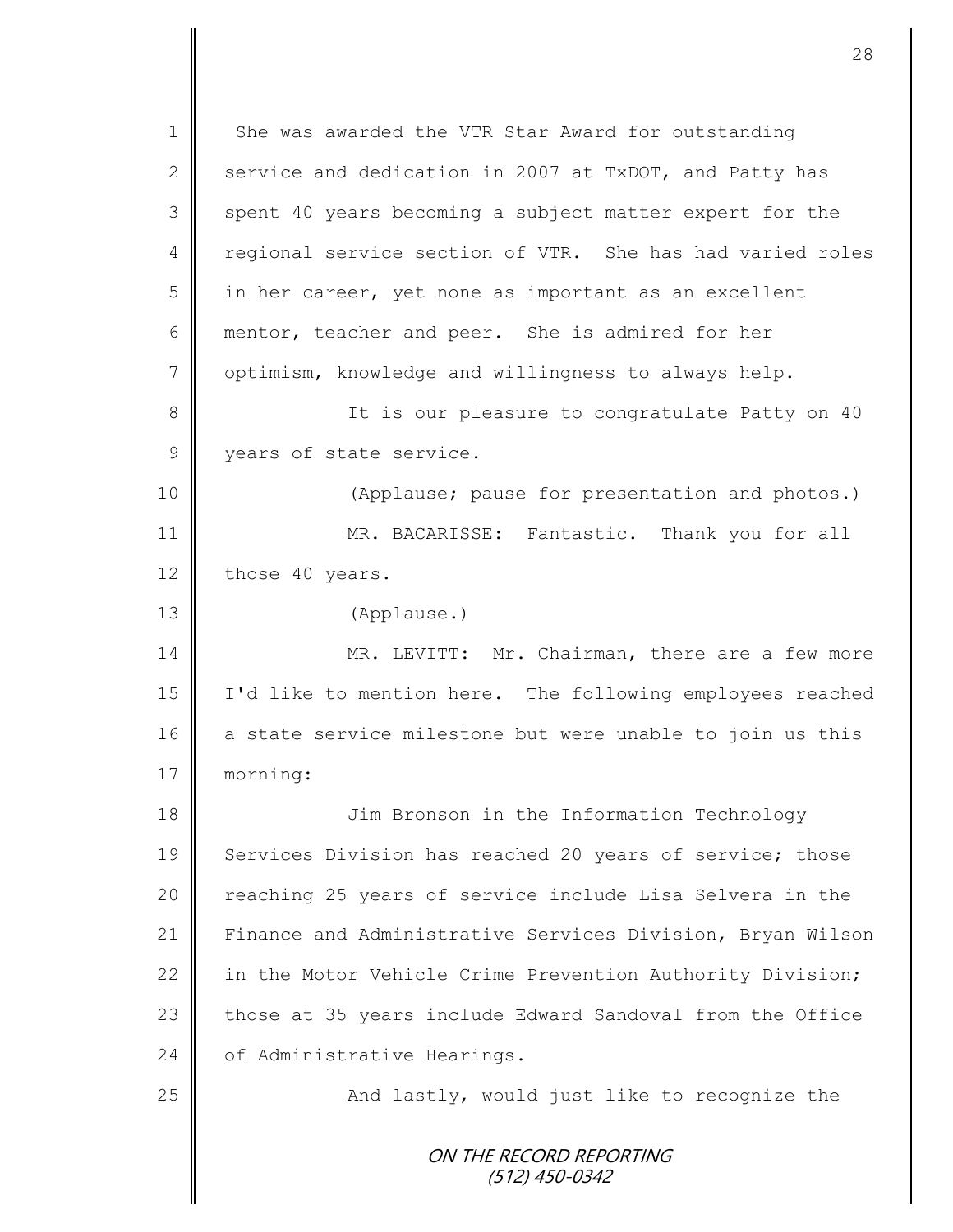| $\mathbf 1$   | following employees who recently retired: David Flathmann  |
|---------------|------------------------------------------------------------|
| $\mathbf{2}$  | in the Information Technology Service Division, Martin     |
| 3             | Brown in the Office of General Counsel, a couple who       |
| 4             | you'll probably familiar with; Ginny Booton with the       |
| 5             | Consumer Relations Division, Butch Grote in the            |
| 6             | Information Technology Services Division, and Dewitt Juul  |
| 7             | in the Finance and Administrative Services Division.       |
| $8\,$         | Thank you.                                                 |
| $\mathcal{G}$ | MR. BACARISSE: Thank you. Thank you all.                   |
| 10            | Bryan, congrats. I see you over there.                     |
| 11            | Thank you all very much.                                   |
| 12            | MS. BREWSTER: Thank you, Mr. Chairman.                     |
| 13            | If I may go on to the next and final item.                 |
| 14            | MR. BACARISSE: Please.                                     |
| 15            | MS. BREWSTER: And this is to recognize Ginny               |
| 16            | Booton, who recently retired from our Consumer Relations   |
| 17            | Division, and we didn't want to let her go without just    |
| 18            | really recognizing her and thanking her publicly for her   |
| 19            | years of service and her impact on the agency.             |
| 20            | Ginny's work in state government started in                |
| 21            | 1993 at the University of Texas at San Antonio, and she    |
| 22            | developed the Leadership Challenge Program, and that was a |
| 23            | public-private joint venture in the Center for             |
| 24            | Professional Excellence.                                   |
| 25            | And then she moved over to Austin to accept a              |
|               | ON THE RECORD REPORTING<br>$(512)$ 450-0342                |

 $\mathbf l$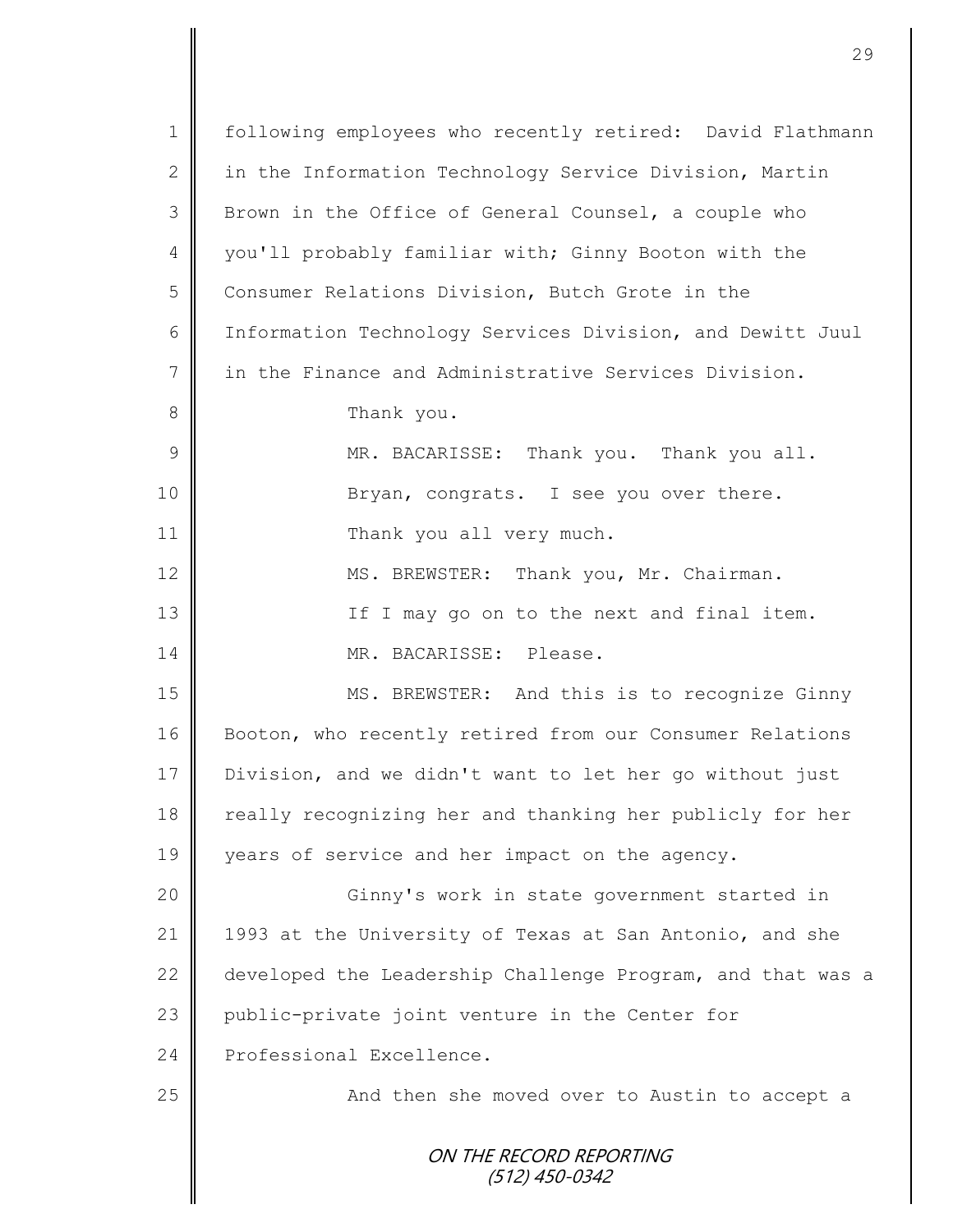1 | promotion with the Texas Department of Human Services, 2 where she advanced to become the director of operations 3 for the Lone Star Technology Program, and in this role she 4 did something pretty incredible, she implemented the 5 nation's largest electronic benefits system which 6 distributes assistance to recipients of the Temporary 7 Assistance for Needy Families Program through the use of 8 an electronic debit card.

9 Her passion for leading teams is infectious, 10 || and it has led her to multiple state agencies, including 11 the Texas Department of Transportation, where she managed 12 | over 200 customer service employees in the Vehicle Titles 13 and Registration Division, and then being one of our very 14 first TxDMV employees when we opened the doors in 2009. 15 Ginny has an incredible passion for serving and coaching 16 | others and watching them succeed is really her greatest 17 | reward.

18 This amazing woman's lifelong learning and 19 leading began when she financed her own education and 20 | obtained an MBA.

21 Ginny does not leave her leadership skills at 22 | home. She has been the Seton Board co-chairwoman and also 23 volunteered for United Way, Big Brothers and Big Sisters, 24 Family Eldercare and Manos de Cristo.

25 || Ginny is a past president of the Executive

ON THE RECORD REPORTING (512) 450-0342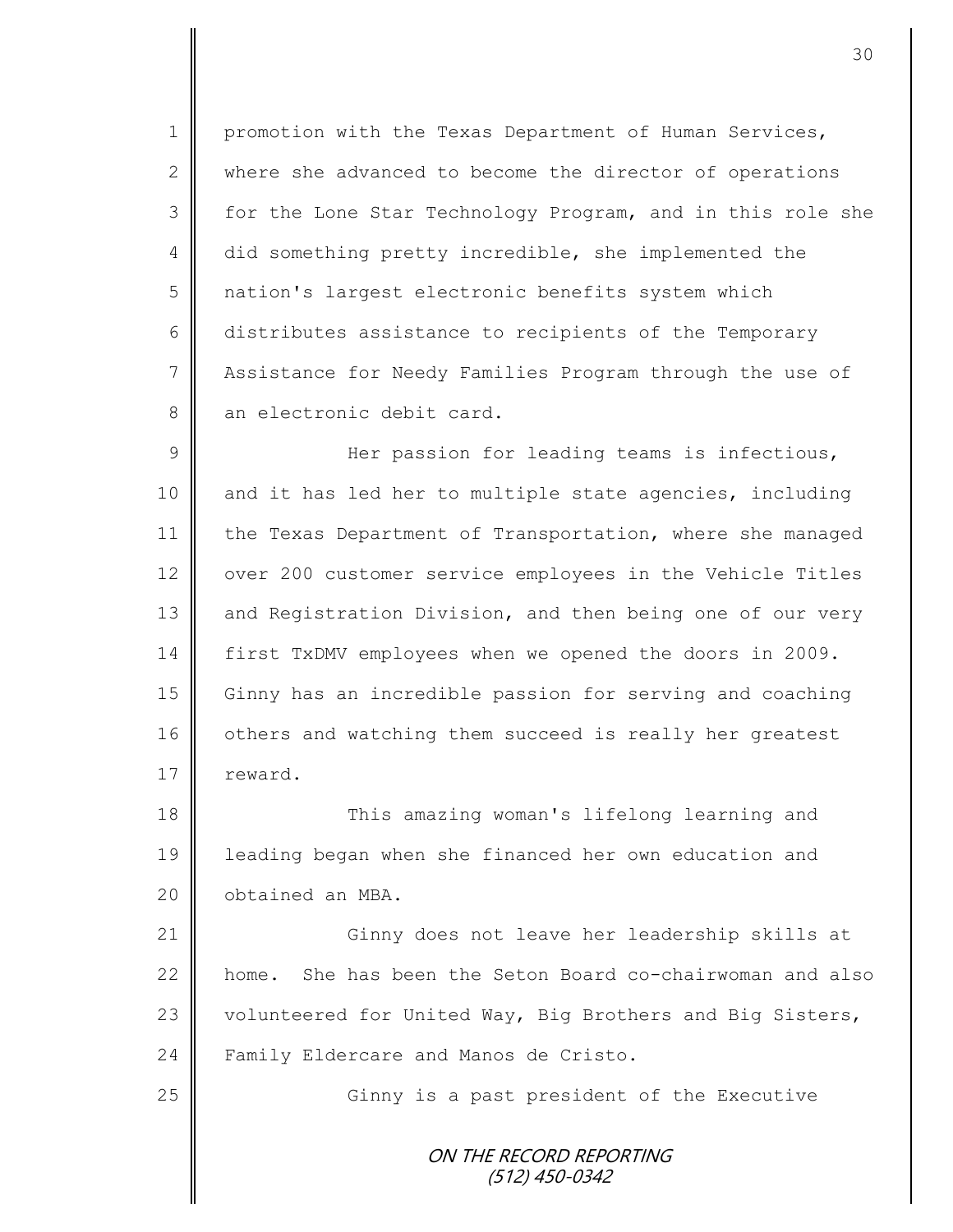1 Women in Texas Government and during her tenure supported 2 various important causes. She is a true model of public 3 service, and her leadership, mentorship and community 4 service has benefitted everyone who has had the pleasure 5 | of knowing Ginny.

6 Few people equal the accomplishments that she 7 has in her career, and we're just really, really happy 8 that Ginny has retired and is enjoying her life. She 9 deserves every minute of the good times that she's 10 enjoying now, and we miss her so much already. We are so 11 happy to have her back to be able to see her and wish her 12 | well publicly.

13 | Thank you, Ginny.

14 MR. BACARISSE: Thank you, Ms. Booton, 15 appreciate it.

16 MS. BREWSTER: Please join me in congratulating 17 Ginny.

18 (Applause; pause for photos.)

19 || MS. BOOTON: May I say something?

20 MR. BACARISSE: Please.

21 || MS. BREWSTER: Absolutely.

22 MS. BOOTON: Thank you for having me today. 23 Thank you, Chairman and board members. I'm so glad to see  $24$  you. I haven't worked with some of you at all, and some 25  $\parallel$  of you I've known for years, like Miss Tammy over there.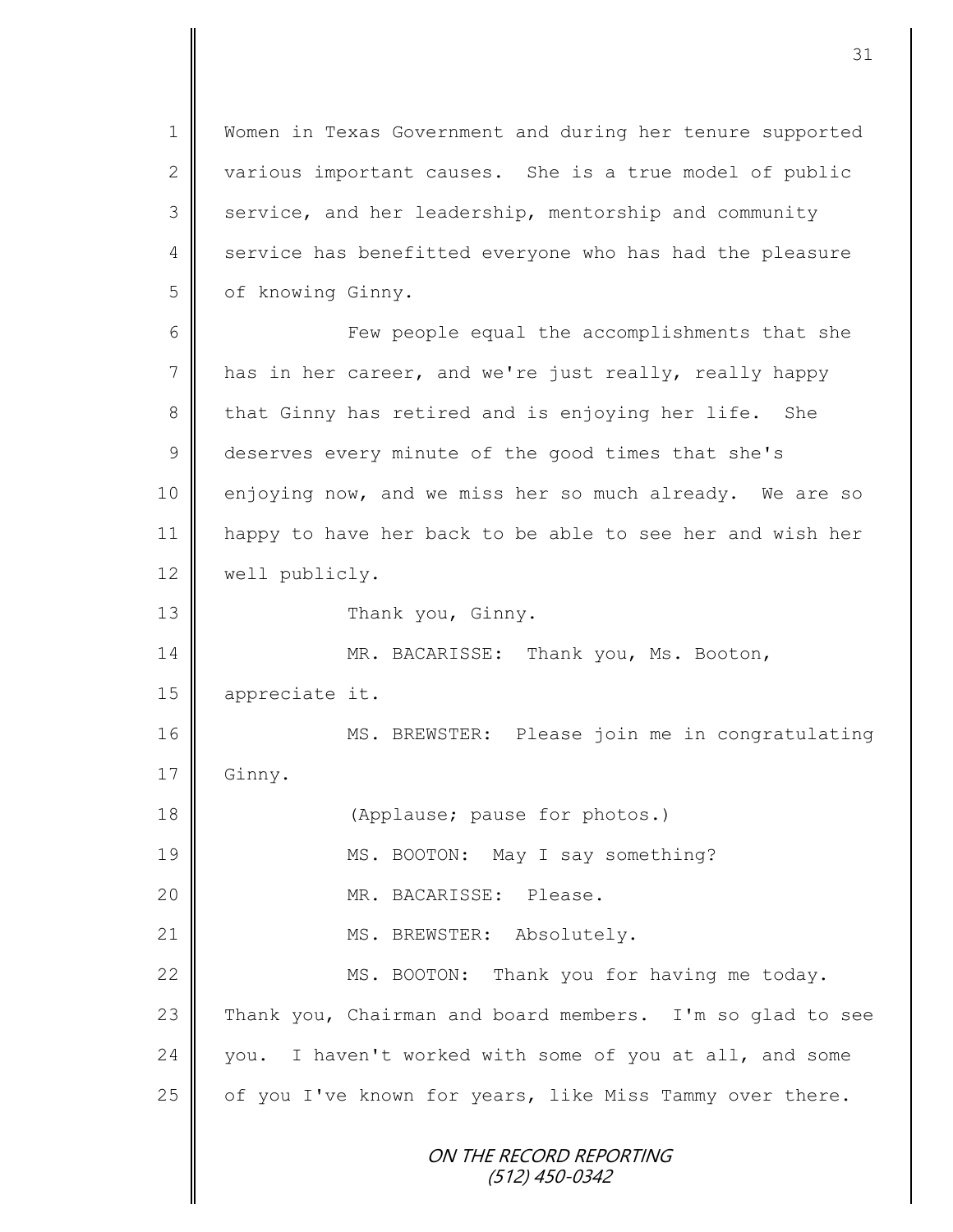ON THE RECORD REPORTING 1 || It's been a honor to be here. I first want to 2 say that I know that, as Whitney said, I was opening the 3 doors over here with Mr. Vandergriff when we first 4 started. I even beat Ed Serna to the door, because I was 5 here on day one. 6 (General laughter.) 7 || MS. BOOTON: And Whitney is right, I've done 8 projects throughout state service in my career, and I have  $9 \parallel$  been so fortunate. They were all big learning lessons and 10 | I worked for some tough people, but that's where I learned 11 the good stuff. Right? And that's where they say that 12 vou build your character, and I learned a lot about 13 integrity and devotion, and I tried to bring that here. 14 But little did I know in all those many, many years of the 15 work prior to the DMV that it was really setting the stage 16  $\parallel$  for me to do something that was my passion. 17 | And thanks for using that word, Whitney, 18 because it is true, I am passionate about how we serve 19 others. And I know it's overused now, that servant 20 | leadership phrase, but I do believe it's a calling to be 21 in customer service and in public service, and for me to 22  $\parallel$  be able to help start an agency that that is why it was 23 created was, you know. 24 | And so it hasn't always been easy, but what is. 25 | Right? And if it's worth it, you stick it out, you work

(512) 450-0342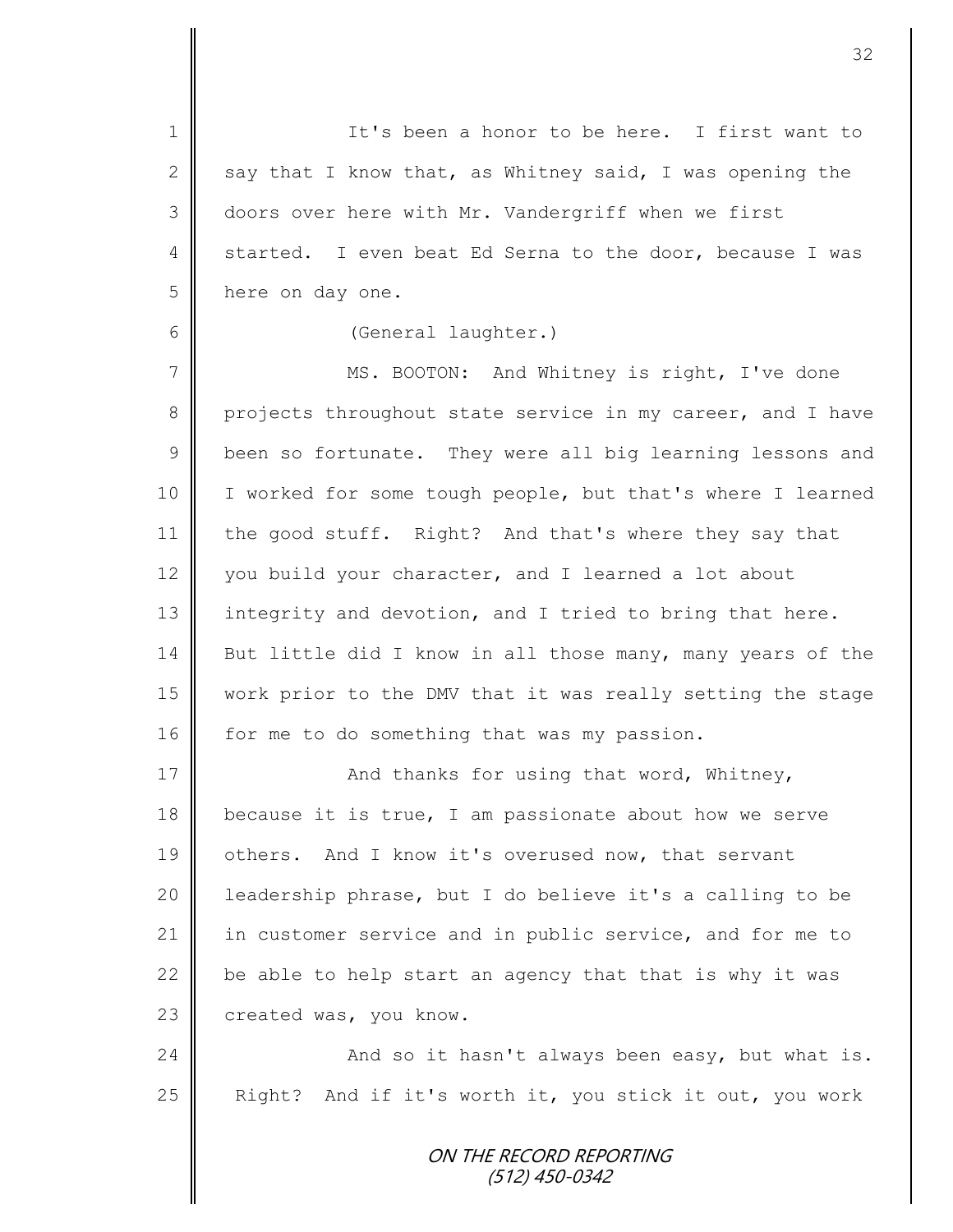1 hard and you just work harder.

| $\overline{2}$ | And of course, I am very proud of the Consumer             |
|----------------|------------------------------------------------------------|
| 3              | Relations Division. That division has seen a lot of        |
| 4              | changes over the years. A little unknown fact to you was   |
| 5              | that when we first opened the doors $-$ I'm glad           |
| 6              | Commissioner Ryan is not here to hear this --              |
| 7              | (General laughter.)                                        |
| 8              | MS. BOOTON: But Mr. Vandergriff and I sat in               |
| $\mathsf 9$    | that corner over there, and I found out that the way they  |
| 10             | controlled calls, because there were only eight agents     |
| 11             | taking calls at that time, was a busy signal. Well, we     |
| 12             | know other agencies that do that. Right?                   |
| 13             | And I convinced him, and thank goodness he and             |
| 14             | Mr. Serna believed in me, I said let's cut off the busy    |
| 15             | signal, we need to know how many people are trying to get  |
| 16             | through so we can staff for that and we can care for them. |
| 17             | (Very loud feedback.)                                      |
| 18             | MR. BACARISSE: You're still getting feedback               |
| 19             | even after all these years.                                |
| 20             | (General laughter.)                                        |
| 21             | MS. BOOTON: But we went from being able to                 |
| 22             | handle customer volumes with just eight people to what we  |
| 23             | have today which we have thousands of calls a day, and the |
| 24             | team does it.                                              |
| 25             | But it's customer service all over this agency,            |
|                | ON THE RECORD REPORTING<br>(512) 450-0342                  |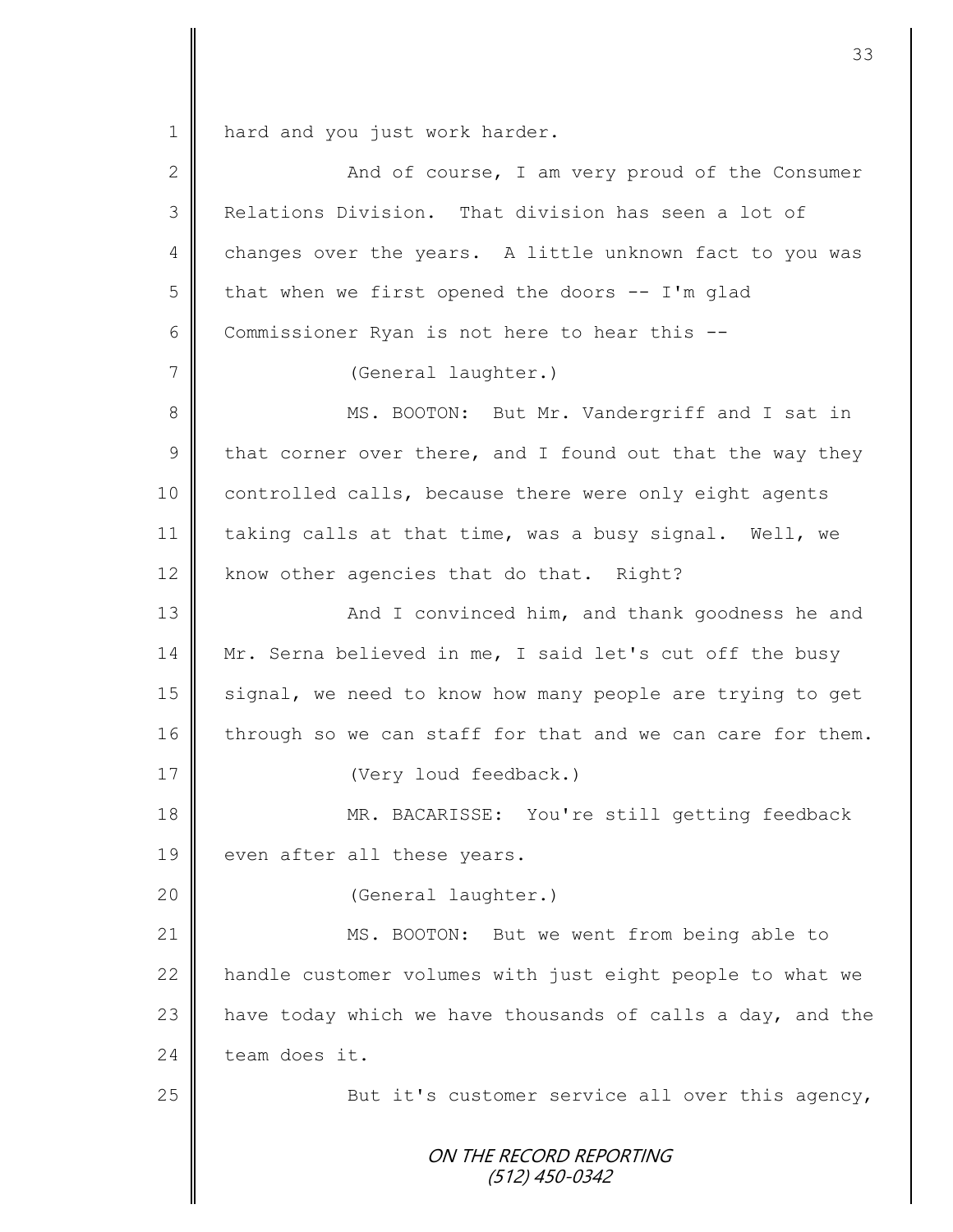1 | it's not just consumer relations, although they're the 2 team that I led and am so proud of. But we have the face  $3 \parallel$  of this agency are the representatives out in the field, 4 that are on the phones. Consumer Relations, of course, I 5 believe is the heartbeat of the agency, but it takes 6 everybody in this agency to make it all happen. 7 And I want to thank every member of the DMV 8 team for all that they do in all of their roles, because  $9 \parallel$  if it weren't for them, the people who are serving 10 customers would not be able to do it as well as they do, 11 so it is a big family. 12  $\parallel$  And congratulations to the recent IT 13 accomplishments, because all of those make things better 14 for the customers, which makes things better for the State 15 | of Texas. 16 || So it's been an honor to be able to end my 17 career in something I'm so passionate about in an agency 18 that I was fortunate to help build. And I got to meet my 19 successor a little while ago, so the second division 20 director of the Consumer Relations Division I think is 21  $\parallel$  going to do a great job and the team is going to love her. 22 **Amanda**, I wish you very well. 23 || And I want to thank all of my colleagues for 24 || all of your help. I've seen a lot of colleagues come and 25 go and some new ones, I want to wish you well, but I would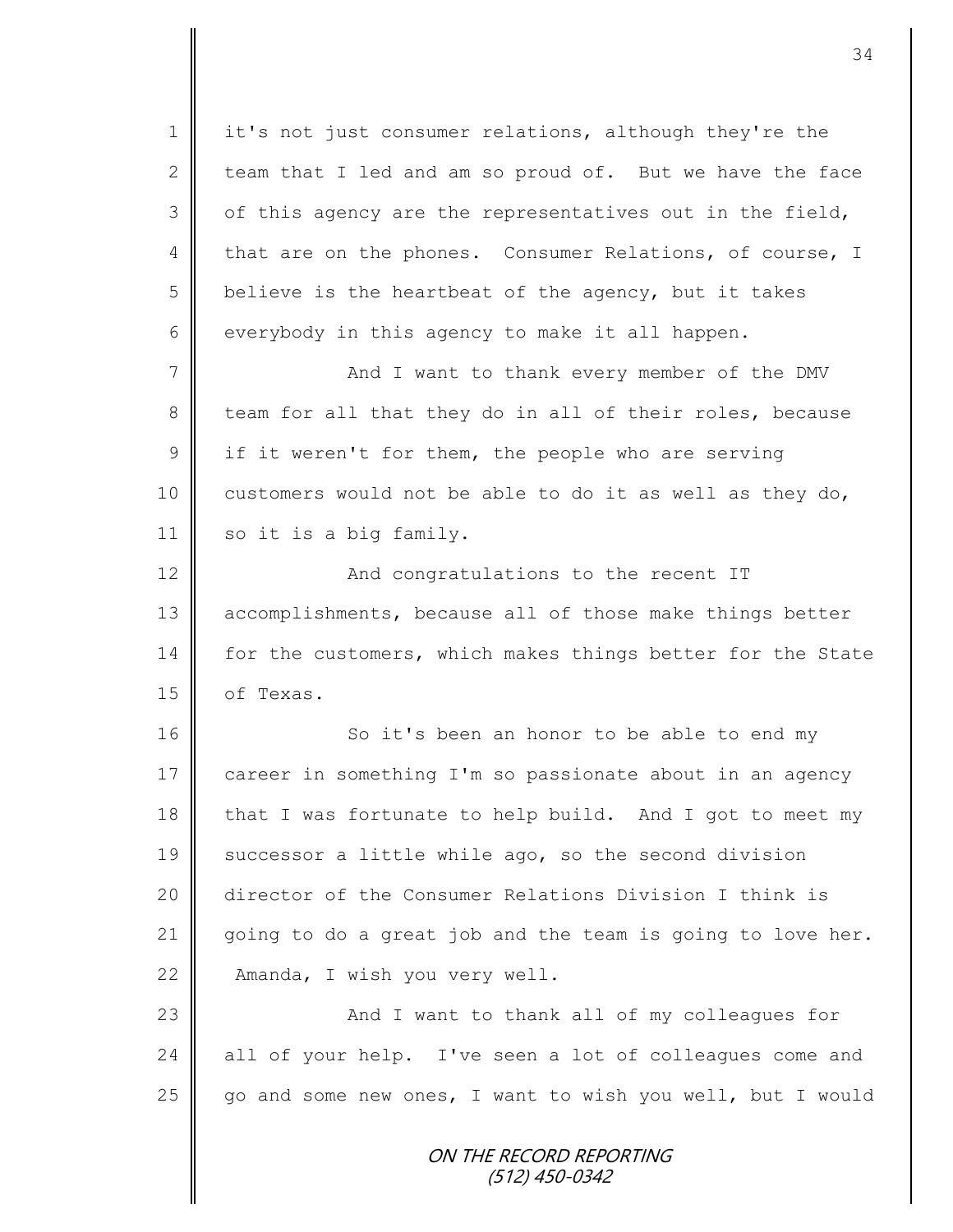1 | be remiss if I didn't say that I especially appreciate the 2  $\parallel$  friendship and the holding my hand and keeping me from 3 | jumping a few days, and that would be Jimmy Archer and 4 Daniel Avitia, who have been the best friends anyone could 5 ask for. They've really seen me through a lot. And 6 Daniel was my third-floor partner, and Jimmy would walk 7 across campus just to make sure I was okay some days. 8 || It's not just about the roles we have as 9 division directors. I was on almost every single project 10 this agency has ever had, and we have our hands in 11 everything. They're working directors and they work very, 12 very hard and so do our team members. And I'm just proud 13 of all of you, and I want to thank you for this 14 opportunity. 15 || And I especially want to thank that man over 16 there, my husband, Steve Booton. I have to point you out. 17 I know he hates that, but that man has put up with a lot 18 and he's even been known to drive and bring me a change of 19 clothes and breakfast in the morning when I pulled some 20 | all-nighters. That is one good man who has believed in me 21 and trusted me and tried to get me to sleep some, and I'm 22 doing that now a little bit.

23 | (General laughter.)

24 MS. BOOTON: But thank you for today, thank you 25  $\parallel$  for the honor, thank you all, and God bless you.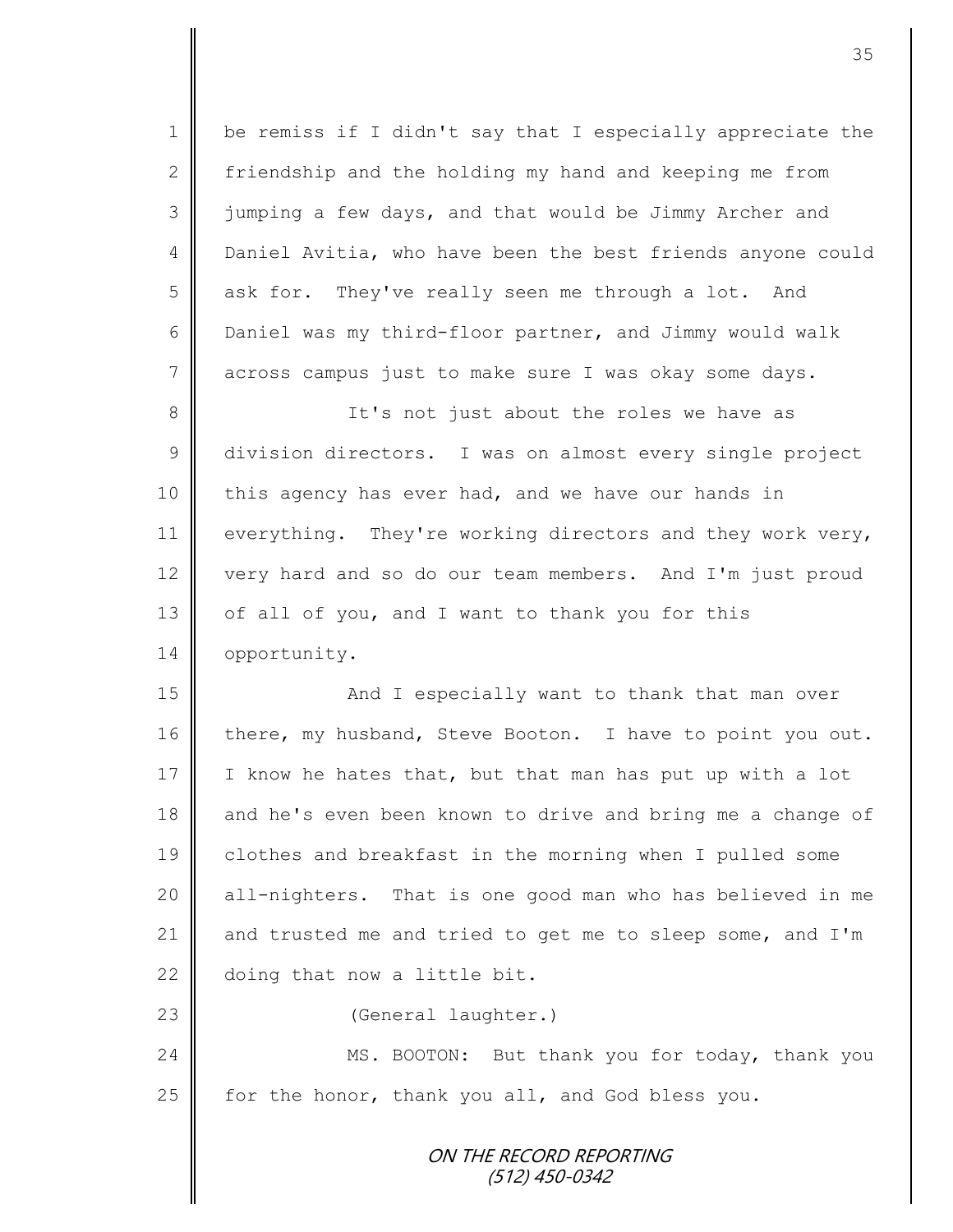ON THE RECORD REPORTING (512) 450-0342 1 || MR. BACARISSE: Thank you so much. All the 2 best. 3 (Applause.) 4 || MR. BACARISSE: I think you should keep her 5 || pass active so she can come back and visit whenever she'd 6 like. 7 MS. BREWSTER: That is absolutely correct; we  $8 \parallel$  are not deactivating her badge. 9 MR. BACARISSE: That's great, good. 10 || Let me just mention again, I think we do this 11 | well, but I just want to say for the record before we move 12  $\parallel$  on to the next agenda item I just want to provide a few 13 comments regarding our operation and how we do our 14 conversations here. 15 It's important to wait to be recognized by the 16 chair before obtaining the floor to speak, and just raise 17 your hand or say Chairman, and I'll recognize you by name. 18 That helps with our record, the official record. And 19 please be courteous -- obviously you always are -- and 20 wait until the prior speaker has finished before asking 21 for the floor. 22 | Kalso, I may alternate giving the floor to 23 members with differing views or opposing or favoring a 24 motion as appropriate. For example, I'll give all members 25  $\parallel$  wishing to speak a turn, obviously, before the floor to a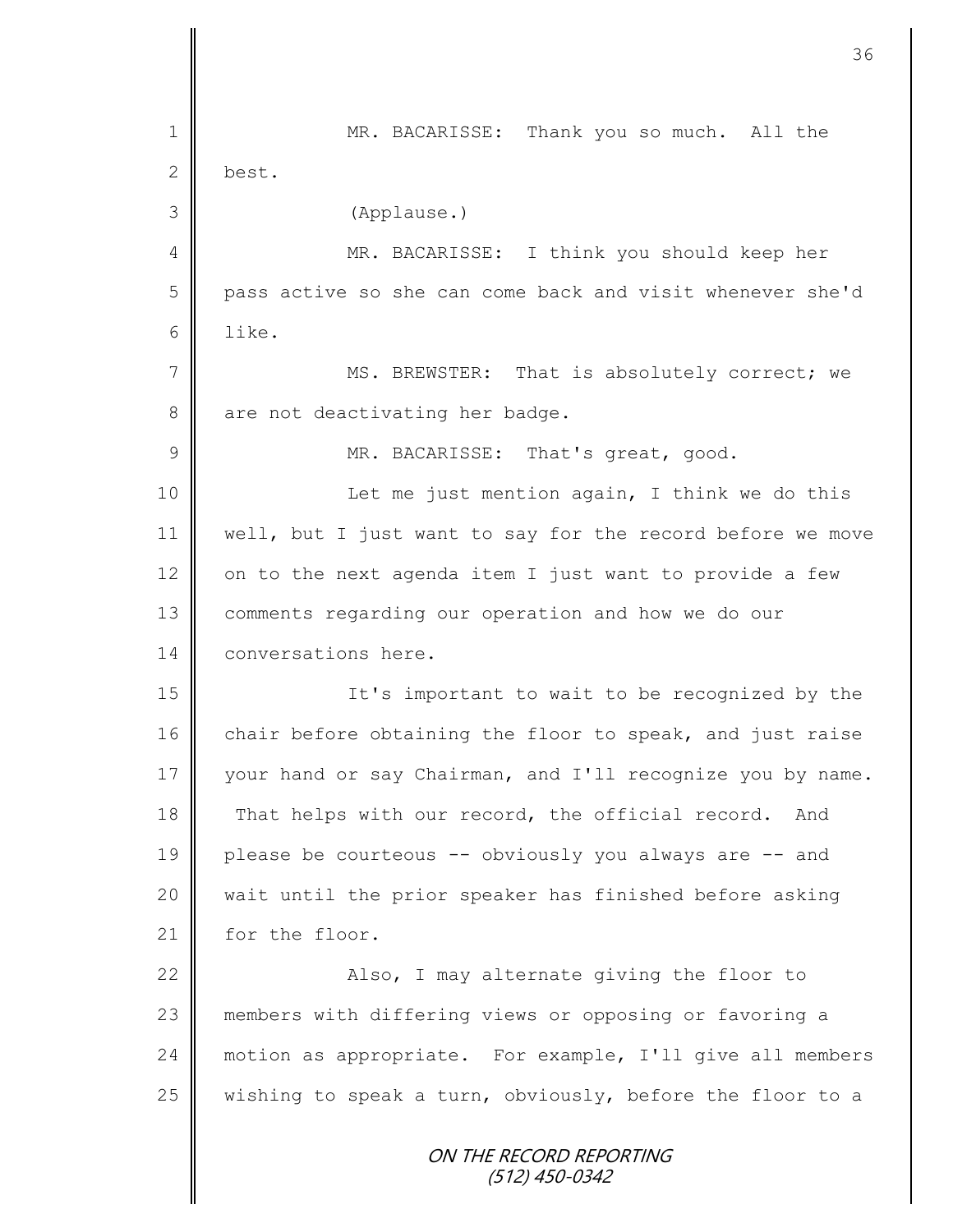| $\mathbf 1$    | member for the second time in a discussion, so we want to  |
|----------------|------------------------------------------------------------|
| 2              | make sure everybody has opportunity to weigh in.           |
| 3              | Remember to always address me as chairman and              |
| $\overline{4}$ | not other board members during a discussion. I think that  |
| 5              | helps us keep on the point. So members and the chairman    |
| 6              | may ask to confer with general counsel if you need to or   |
| $7\phantom{.}$ | take a recess at any time.                                 |
| $\,8\,$        | So I just wanted to mention that, I think we do            |
| $\overline{9}$ | a great job with that, and I'm thankful for a great board. |
| 10             | Let's move to agenda item 6, if we are ready to            |
| 11             | do so, and that is the rule proposals. These are rules     |
| 12             | that we are proposing to put out for public comment, so    |
| 13             | just remember that as we are discussing these matters      |
| 14             | before us, they are going to go out to the public for a    |
| 15             | period of time for that comment to come back before we     |
| 16             | ever approve them, so this is really step one in the       |
| 17             | official process. We also do have on the agenda some       |
| 18             | rules for final approval, and those will come later.       |
| 19             | With that, let me turn it over to Tracey                   |
| 20             | Beaver, our general counsel, to give an overview of the    |
| 21             | rulemaking process.                                        |
| 22             | Tracey.                                                    |
| 23             | MS. BEAVER: Thank you, Chairman.                           |
| 24             | Tracey Beaver, general counsel, for the record.            |
| 25             | Wanted to take a moment to go over the rule                |
|                | ON THE RECORD REPORTING<br>$(512)$ 450-0342                |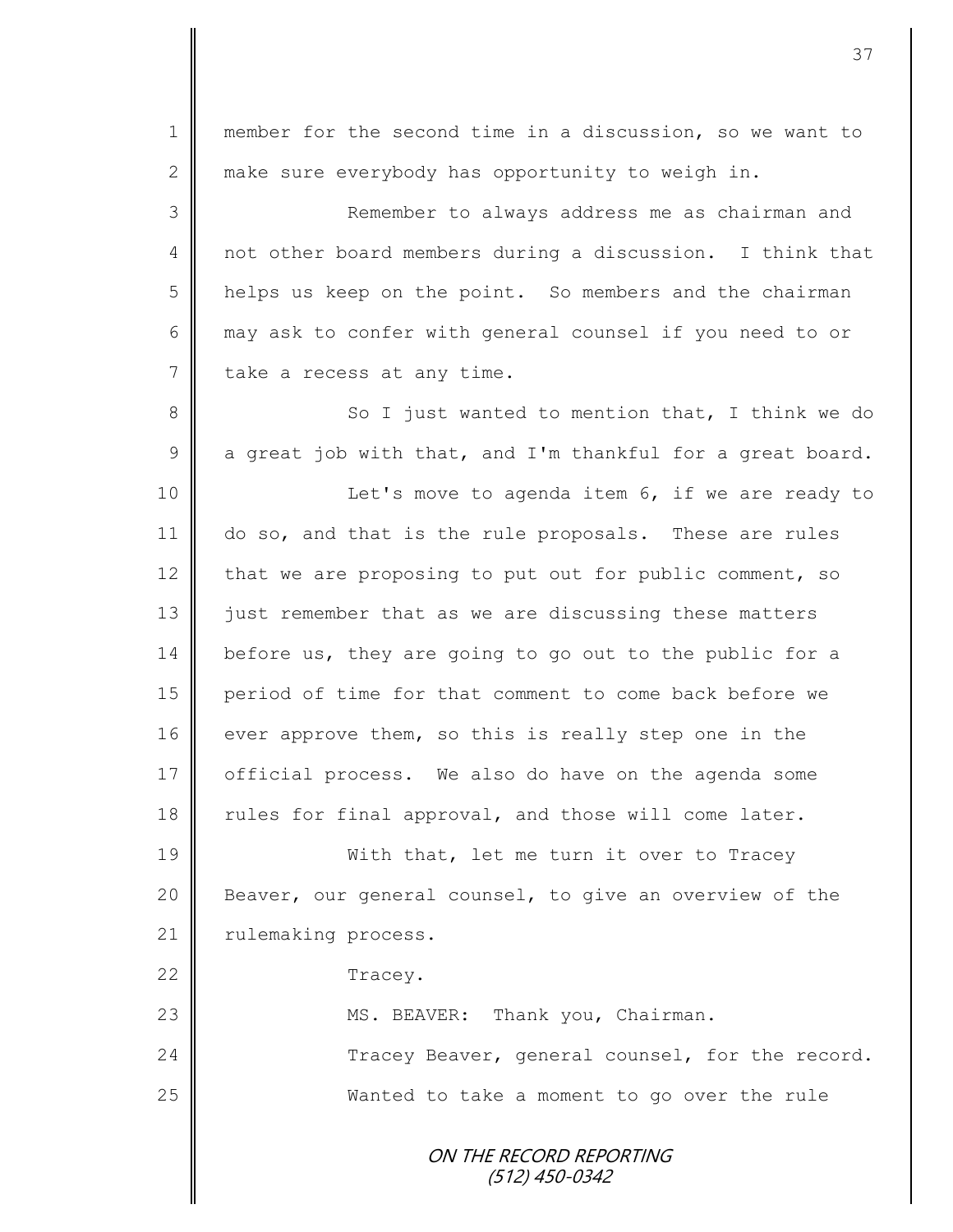1 | process since we haven't had very many rules for the board 2 to consider. Since the legislative session had several  $3 \parallel$  statutes that were passed for implementation, we do, as 4 the chairman mentioned, have a few rule proposals, as well  $5$  as a rule adoption before the board today.

6 || The rule proposal process under the 7 | Administrative Procedures Act in Chapter 2001 of the 8 Government Code does provide a two-step process. The  $9 \parallel$  first step is rule proposal, where the rule is put out 10 after it's published in the *Texas Register* for public 11 comment.

12 The public is then able to provide comments to 13 the department on those rules, and the department 14 considers those comments, and at the adoption stage brings 15  $\parallel$  the rule back before the board -- as we have one today --16 for additional approval to then adopt the rule to be  $17 \parallel$  effective.

18 The department, in considering public comment, 19 is able to amend the rule after proposal, so any proposed 20 | rules that are put before the board for consideration are 21 | being put out for public comment for additional review, 22 input and amending, depending on the comments received, 23  $\parallel$  before it comes back before the board.

24 | Chamber 1 also wanted to mention there's an additional 25 step in which the Regulatory Compliance Division of the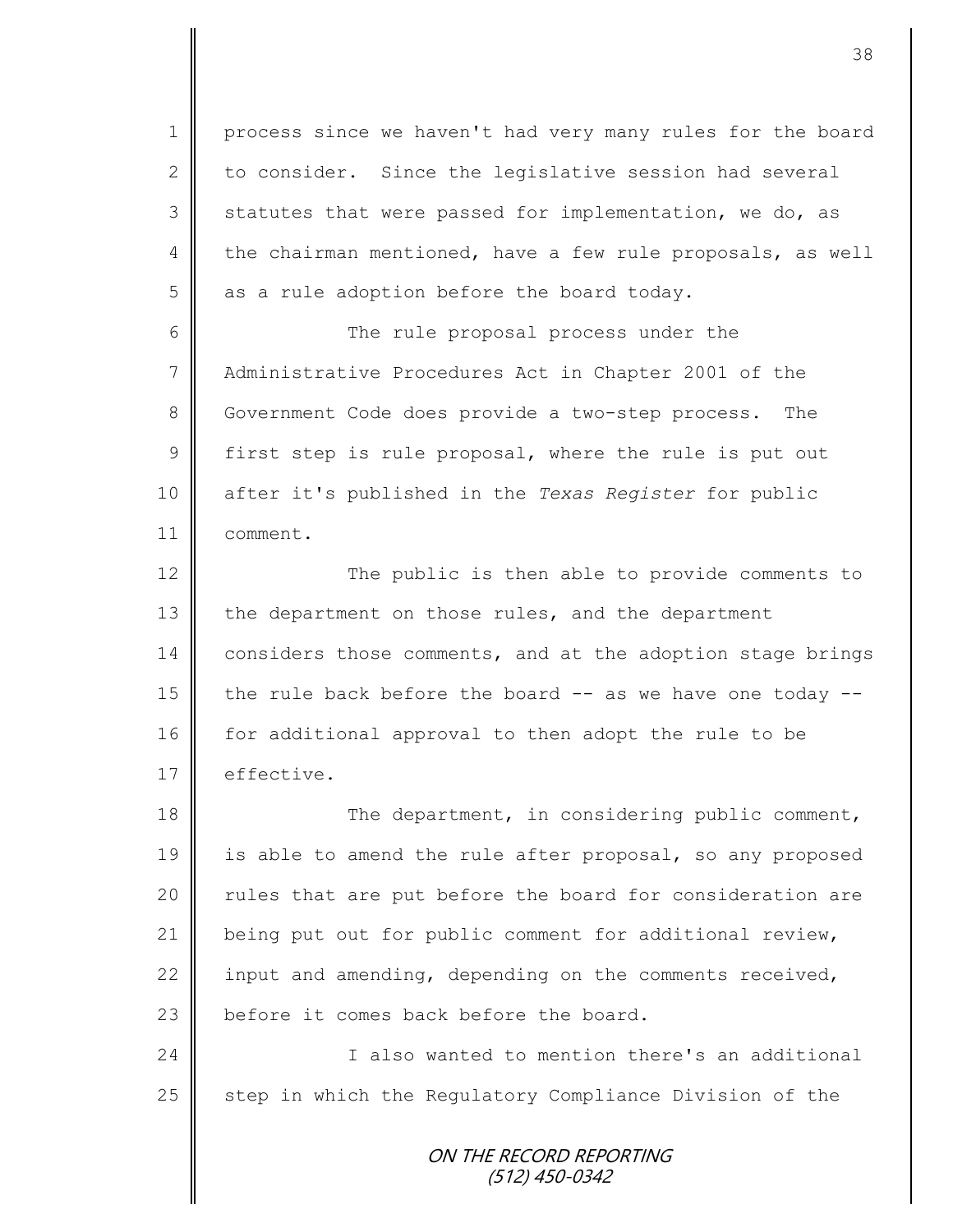1 Governor's Office also does an independent review of any 2  $\parallel$  rule proposals that the board approves to move forward for 3 publication.

4 Those proposals are reviewed by the Regulatory 5 Compliance Division if they have any impact on market 6 competition, if they would affect market prices, or have 7 any barriers for industry to be able to provide services  $8 \parallel$  as a license holder by a state agency.

9 || That independent review by the Regulatory Compliance Division also has its own separate public comment period and that is done after a proposal is published in the *Texas Register*.

13 | So I wanted to just mention, before we get into 14 these rule proposals, that there are those two steps prior 15 || to a rule coming back before the board for consideration 16 and adoption.

17 | Thank you, Chairman.

18 MR. BACARISSE: Thank you.

19 || I'll now turn it over to Monique Johnston and  $20$  | Clint Thompson, if I may.

21 | MS. JOHNSTON: Chairman, members, Ms. Brewster,  $22$  good morning. For the record, my name is Monique 23 | Johnston. I am the director of the Motor Vehicle 24 Division.

25 || First, I would like to give an overview of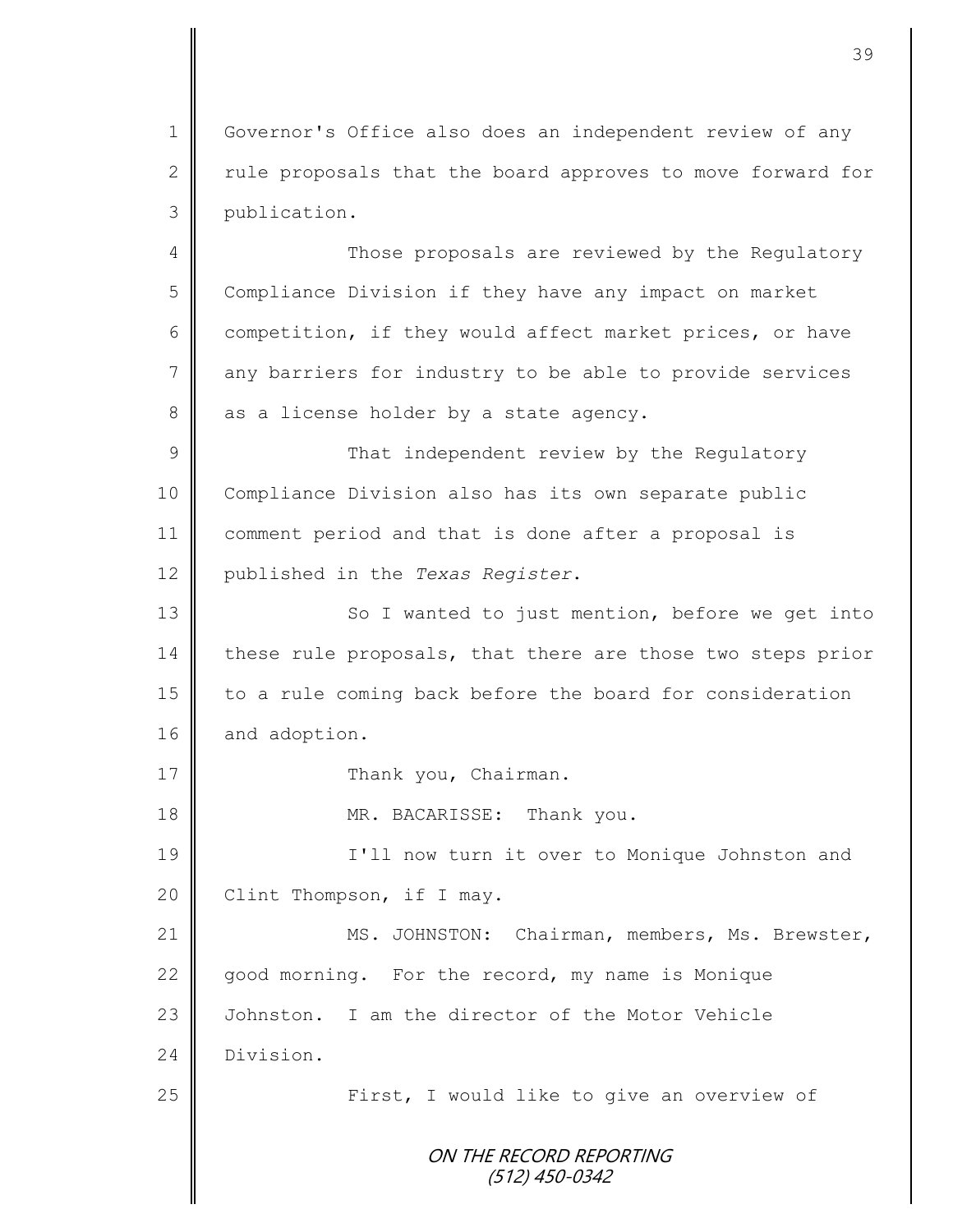1 || House Bill 3927, which is the bill that gives the 2 department the authority for these rules that we will be 3 presenting under the next two agenda items, number 6 and 4 number 7. 5 In 2021 the Texas Department to Motor Vehicles 6 Board requested the legislature to provide TxDMV tools to 7 combat misuse and fraud in the issuance of temporary tags. 8 With the additional input from law enforcement, motor 9 vehicle dealers, and the industry, the legislature 10 | responded with House Bill 3927. 11 | The tools provided in HB 3927 include 12 authorizing the TxDMV to deny a dealer or converter access  $13$  to the temporary tag database and to establish a maximum 14 number of tags a dealer or converter may obtain in a 15 **calendar year.** 16 **Prior to HB 3927, TxDMV was specifically** 17 prohibited by statute from denying access for a dealer or 18 converter who was fraudulently obtaining thousands of 19 excess temporary tags with access to the database. 20 The department's only recourse was license 21 revocation, and this is an administrative process that can 22  $\parallel$  take months or years to complete, thus leaving the dealer 23 | or converter with access to the temporary tag database and 24  $\parallel$  allowing them to continue their fraudulent activity. 25 **House Bill 3927 removes the statutory**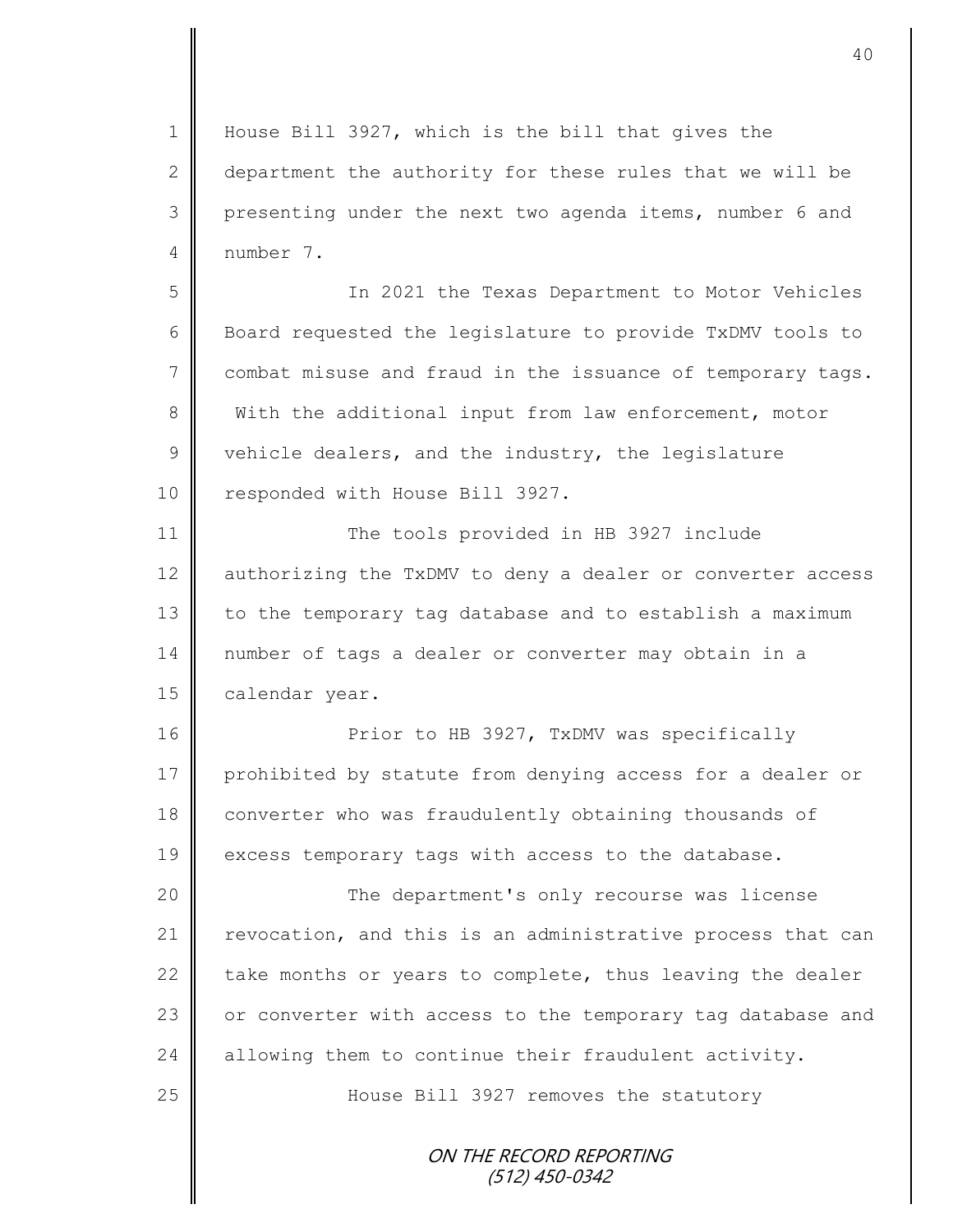1 | prohibition and authorizes the TxDMV to deny a dealer's or 2 converter's access to the temporary tag database if the 3 department determines that dealer or converter is 4 fraudulently obtaining those tags.

5 The dealer or converter may appeal the 6 department's determination, but the dealer or converter 7 would no longer have access or the ability to engage in 8 | fraudulent activity during the appeal process.

9 While denial of access is a powerful to stop 10 those who are misusing the system and fraudulently issuing 11 temporary tags, this is reactive and only addresses 12 stopping additional fraudulent activity. To prevent fraud 13 the legislature authorized the TxDMV to establish a 14 maximum number of temporary tags a dealer or converter may 15 | obtain in a calendar year.

16 So with that overview of how we came to the 17 proposed rule before you today, I will now present agenda 18 item number 6 for the board's consideration.

19 Today we are asking the board to approve 20 posting the proposed amendments to Sections 215.152 and 21 215.158 relating to establishing maximum number of 22  $\parallel$  temporary tags that a dealer or converter may issue in a 23 calendar year for public comment.

24 The rule package listed in your agenda is 25  $\parallel$  agenda item 6, and the details may be found in the board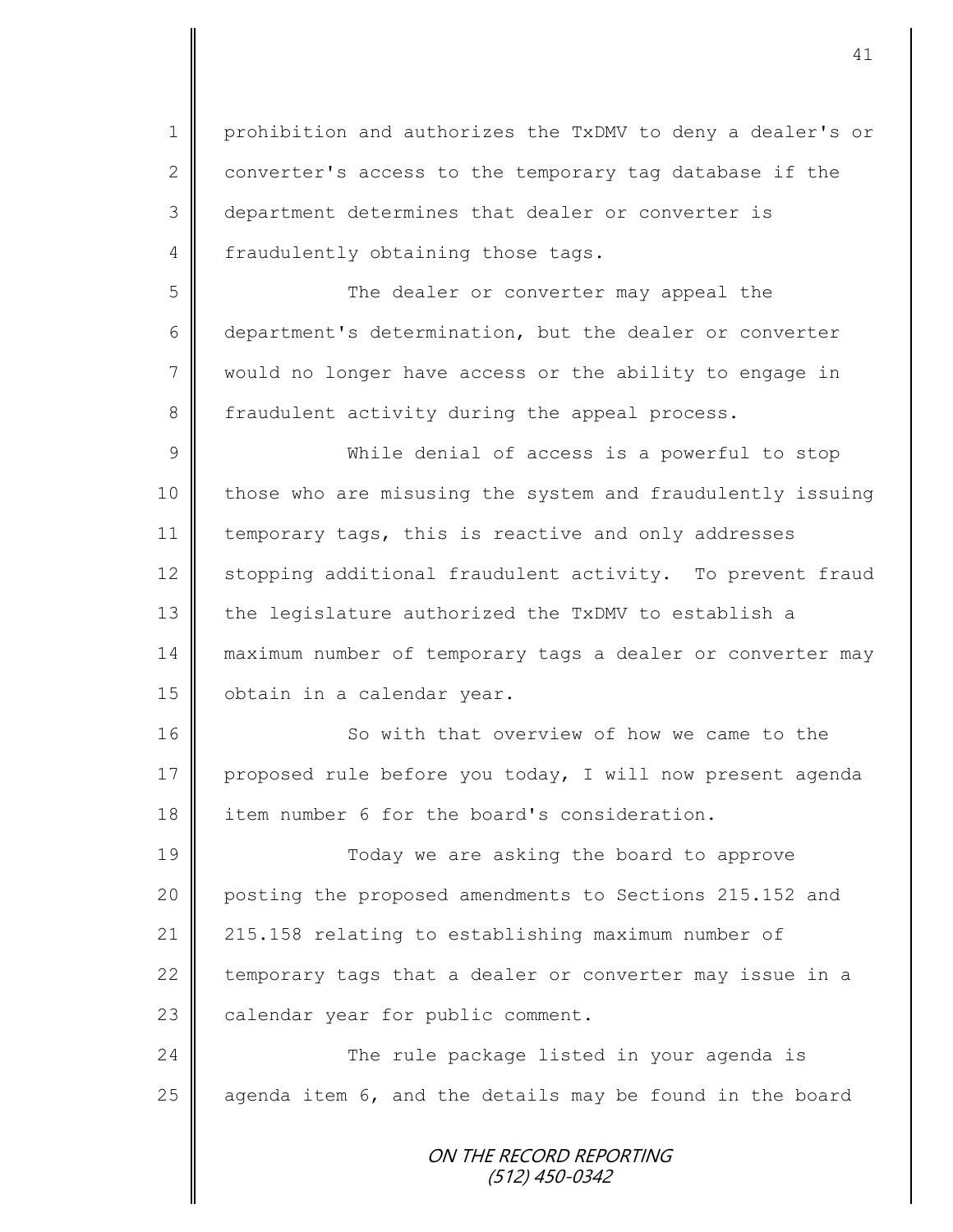1 book beginning on page 10.

II

| $\overline{2}$ | The rule proposal implements House Bill 3927              |
|----------------|-----------------------------------------------------------|
| 3              | passed in the 87th Legislature Regular Session.<br>The    |
| $\overline{4}$ | proposal modifies two existing sections: 215.152          |
| 5              | Obtaining Numbers for Issuance of Temporary Tags, and     |
| 6              | 215.158 General Requirements and Allocation of Preprinted |
| 7              | Internet-down Temporary Tag Numbers.                      |
| 8              | The most significant proposed changes are in              |
| $\mathcal{G}$  | Section 215.152. Subsections (c) through (1) describe the |
| 10             | separate methods to establish temporary tag limits for    |
| 11             | existing dealers and converters as well as new licensees. |
| 12             | This proposal also sets different maximums for            |
| 13             | franchised and independent dealers. The proposal          |
| 14             | establishes the process for when and how dealers and      |
| 15             | converters may request more tags and the review and       |
| 16             | appeals process as well.                                  |
| 17             | In 215.158 the methodology for determining the            |
| 18             | number of internet-down tags has not changed; however,    |
| 19             | this proposal would include the number of internet-down   |
| 20             | tags in the annual maximum limits and changes the         |
| 21             | responsibility for approving exceptions to the Motor      |
| 22             | Vehicle Division Director.                                |
| 23             | The Motor Vehicle Industry Regulatory Advisory            |
| 24             | Committee voted to require the department to present      |
| 25             | proposed rules implementing all aspects of HB 3927 to the |
|                | ON THE RECORD REPORTING<br>(512) 450-0342                 |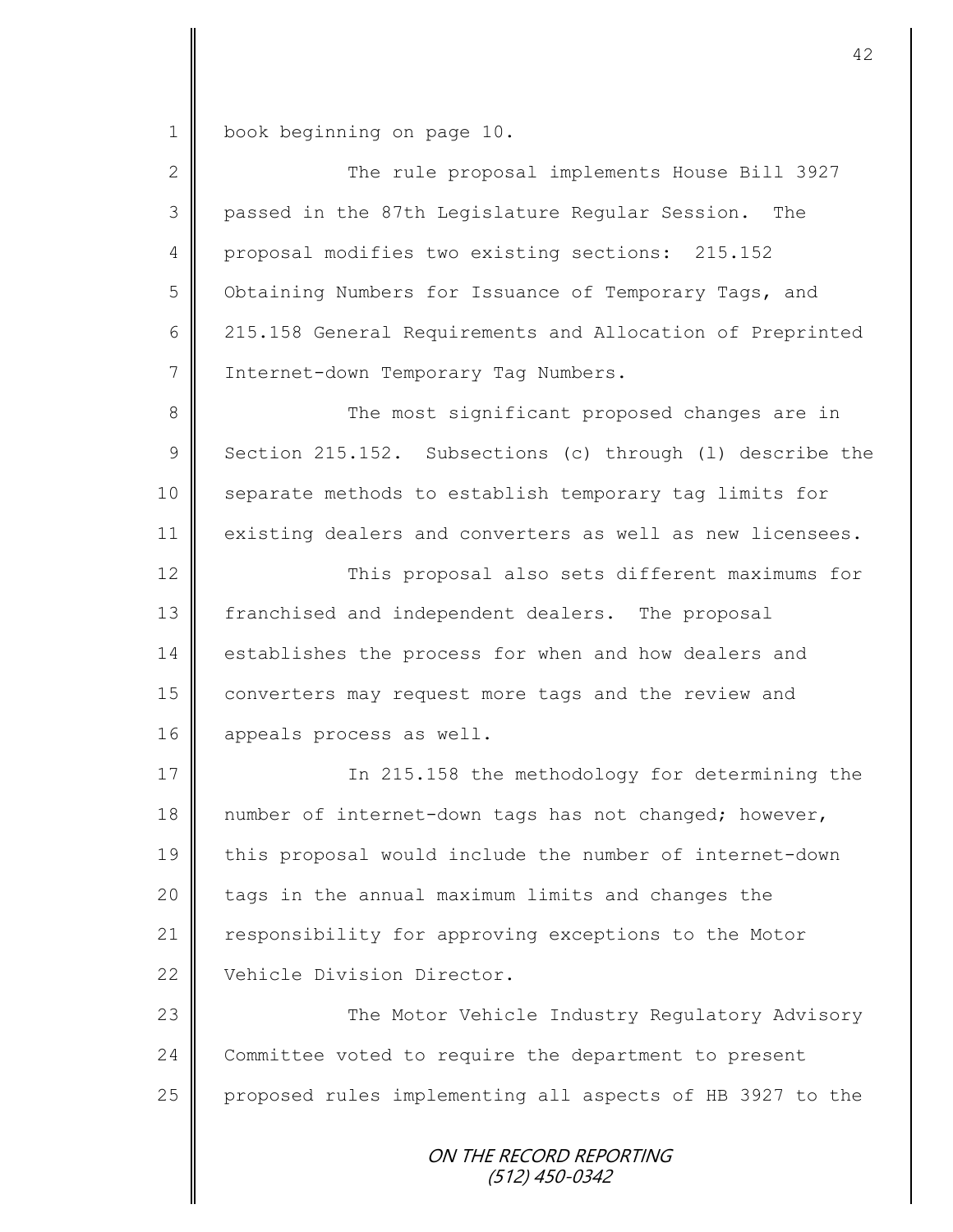1 | board at the next board meeting after the committee met, 2 which is this meeting, the October board meeting. 3 || The advisory committee met twice to provide the 4 department input to consider in developing the methodology  $5 \parallel$  to determine the maximum number of temporary tags a dealer 6 or converter may issue. The department used the input 7 | from the advisory committee in developing the formula for 8 calculating the annual maximum number of tags a dealer or 9 converter may issue in a calendar year. 10 || In setting maximum temporary tag limits, TxDMV 11 carefully balanced the need to combat fraud while ensuring 12 | lawfully operating dealers and converters can continue to 13 grow and conduct business efficiently, as well as 14 minimizing any administrative burdens for both license 15 holders and the TxDMV. We believe this proposal does 16 strike a right balance between reducing fraud and allowing 17 legitimate dealers and converters to operate and grow 18 their business. 19 | As part of the process, the dealer or converter

20 | will be able to monitor their temporary tag limits in real 21 time through the system. The max limit and how many tags  $22$   $\parallel$  are remaining will be displayed every time an authorized 23 user issues a tag.

24 The proposed rules would allow the dealer or  $25$  converter to request additional tags once they have used

> ON THE RECORD REPORTING (512) 450-0342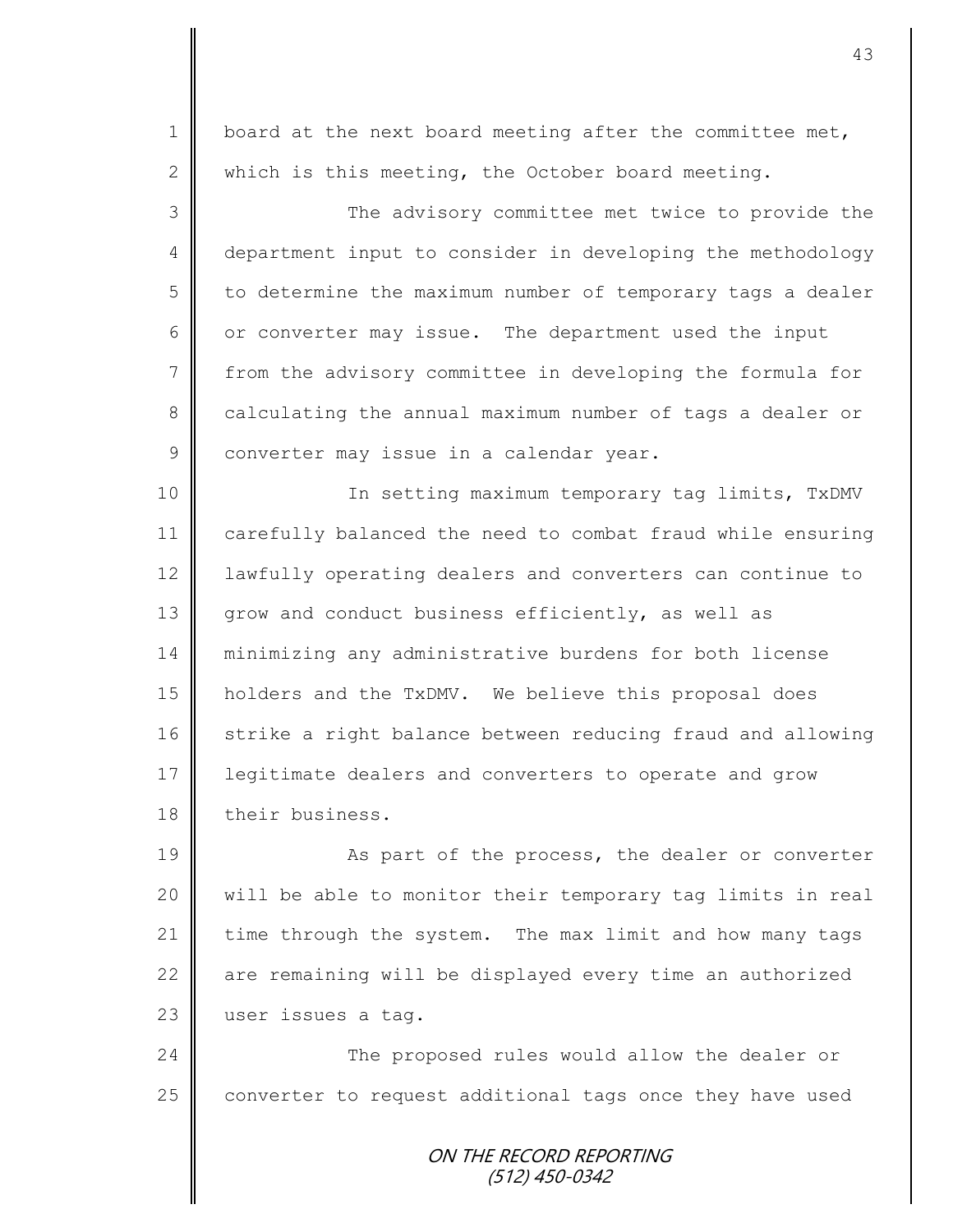1 | 50 percent of their allotment. These requests would be  $2 \parallel$  submitted through the eLICENSING system, which is familiar  $3 \parallel$  to our license holders, and will be similar to what they 4 use when they're renewing their license or when they're 5 | requesting metal dealer plates.

6 With the proposed tag limit methodology, in 7 addition to license holders being given real-time access 8 to what their tag limit is and what is remaining, and 9 their ability to request additional tags once they used 50 10 percent of their allotment, dealers and converters will be 11 able to conduct regular business without impediments or 12 additional cost.

13 || Here today with me is the deputy director of 14 Vehicle Titles and Registration, Clint Thompson, and he 15 will provide you with an overview of the methodology the 16 department used to determine those initial maximum tag  $17 \parallel$  limits.

18 And Mr. Thompson, I turn it over to you. 19 || MR. THOMPSON: Thank you, ma'am. 20 | Mr. Chairman, members, Executive Director 21 Brewster, good morning. For the record, Clint Thompson, 22 deputy director of Vehicle Titles and Registration 23 Division. 24 As I provide the overview of how we established

25  $\parallel$  the maximums and how they're going to work, I think it's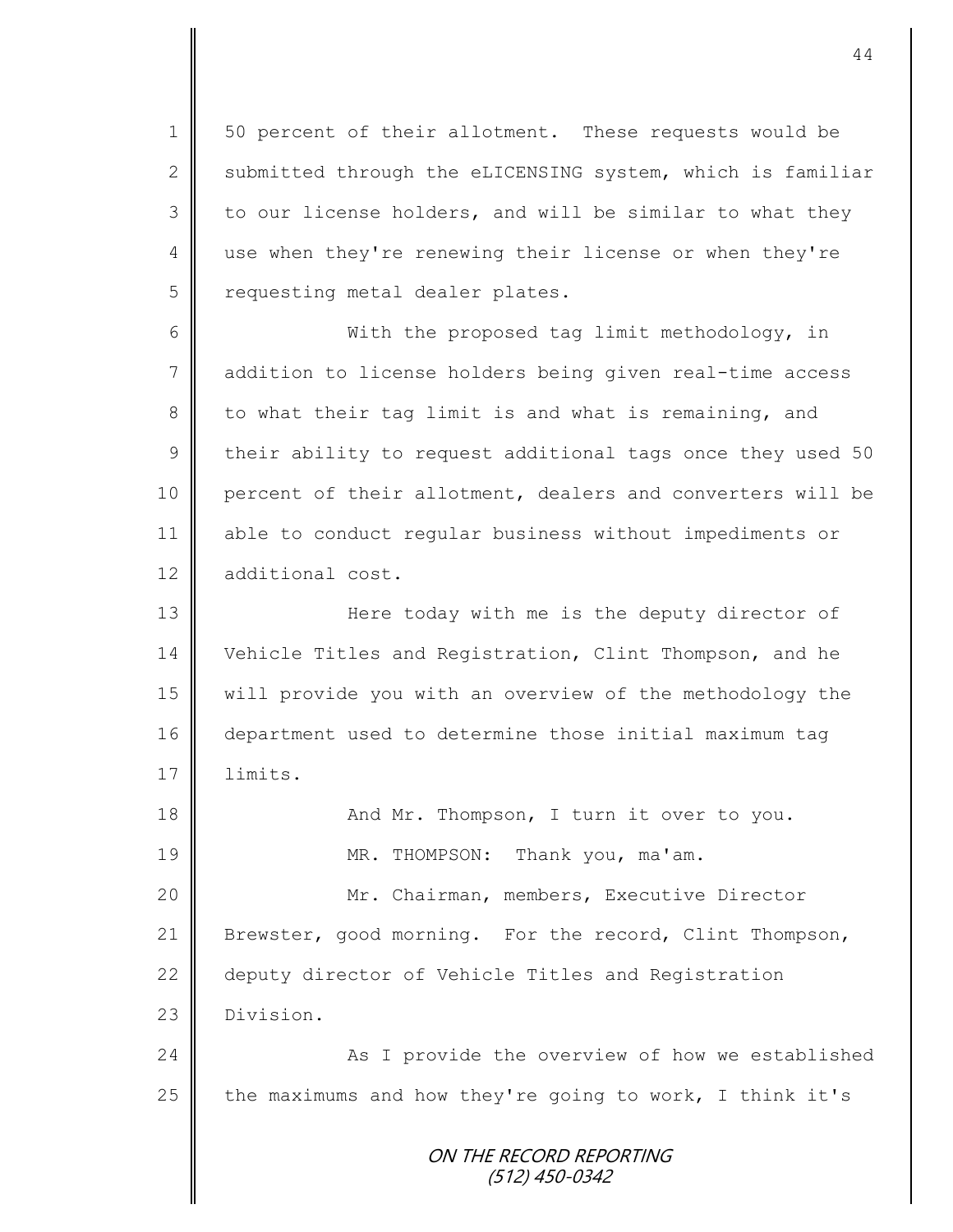1 | important that we understand what tag types we're talking 2 about and also the factors that we're required to 3 consider.

4 So the tag types that we're looking at are 5 those issued by licensed Texas dealers and licensed Texas 6 converters. We have buyer's tags, which are issued when a  $7 \parallel$  vehicle is sold to a retail purchaser' we have the vehicle 8 specific tags and dealer agent tags that are used for 9 dealers to conduct their business; and obviously we have 10 converter tags as well, same concept as the dealer tags 11 | for them to conduct their business and move vehicles 12 around.

13 || In addition, House Bill 3927 requires the 14 department to consider several factors: sales data, time 15 | in operation, expected growth, changes in the market, 16 temporary conditions that may affect sales, and any other 17 information that the department deems pertinent.

18 **In addition to these factors, it's important to** 19 consider other factors to make sure, as Director Johnston 20 said, we are not hindering legitimate businesses while 21 | trying to prevent this fraud.

22 | So that end, we considered input from the 23  $\parallel$  advisory committee, we had discussions that dealt with, 24 obviously, COVID fluctuations, volatility in the market 25  $\parallel$  due to chips, things of that nature, and the fact that not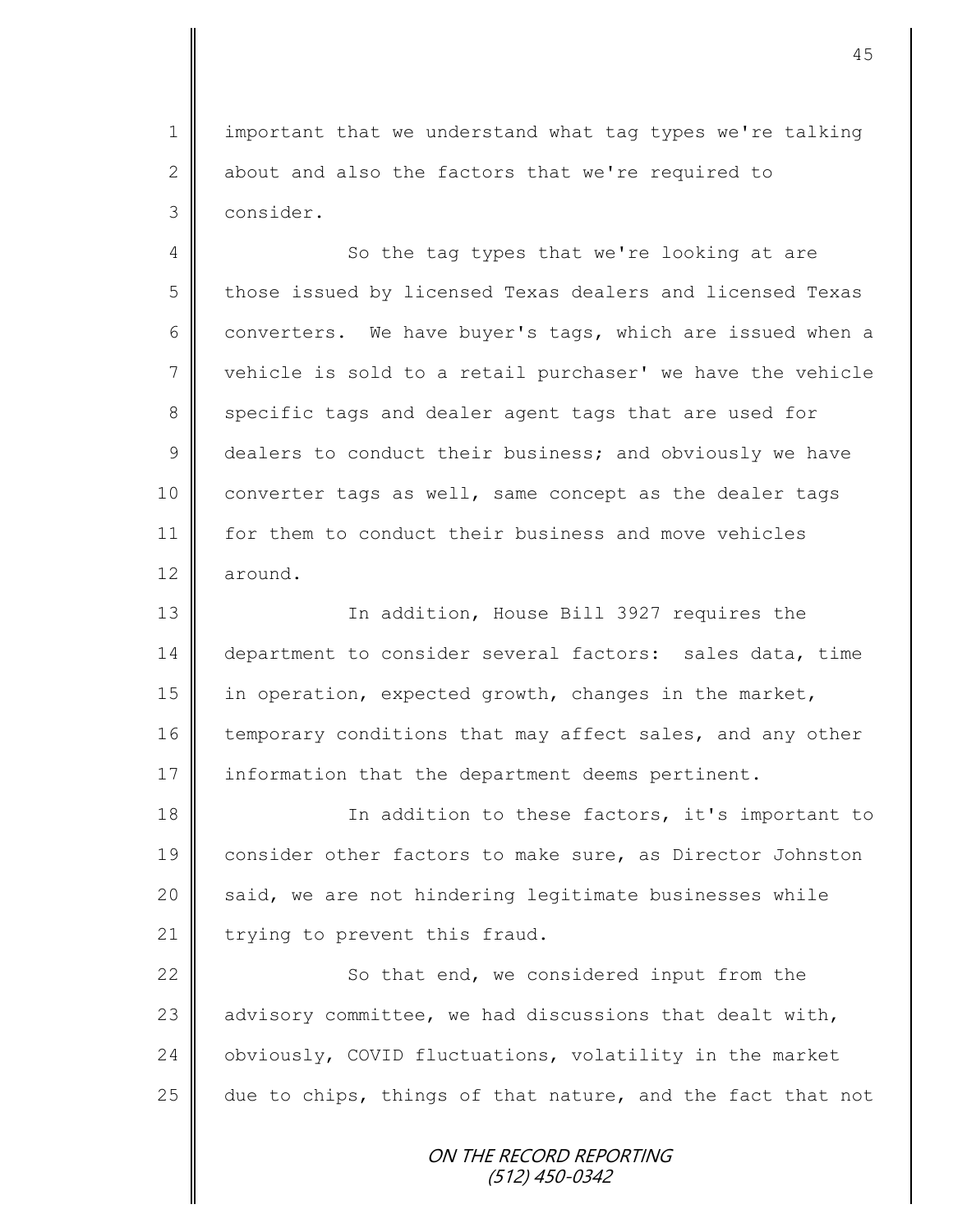1 all dealerships are the same -- we have franchised 2 dealers, independent dealers, and varying sizes of 3 || independent dealers -- and also the fact that we have a 4 small number of licensees that are actually committing  $5 \parallel$  this fraud. Those were important factors as well.

6 || So knowing this, I'll walk you through the 7 formula, and we'll be here to answer any questions that 8 vou may have.

9 We further broke this down between existing 10 | licensees and new licensees. So for those folks that are 11 currently licensed by the department we have data 12 available to us through our various systems, and we went 13 that route to pull that data to determine what legitimate  $14$  sales were reflected, as opposed to requiring the 15 department to have them submit information for each 16 dealership. So the base sales that were calculated were 17 | based on actual tag issuance.

18 || So I went over the various tag types, the two 19 dealer and the converter tag are the same as far as raw 20 || numbers issued, the buyer tag a little bit different 21 | components.

22 We have buyer tags issued to Texas residents, 23 and we considered buyer tags issued to out-of-state 24 residents. We know we sell vehicles to out-of-state 25  $\parallel$  residents as well. We can't just take the raw amount of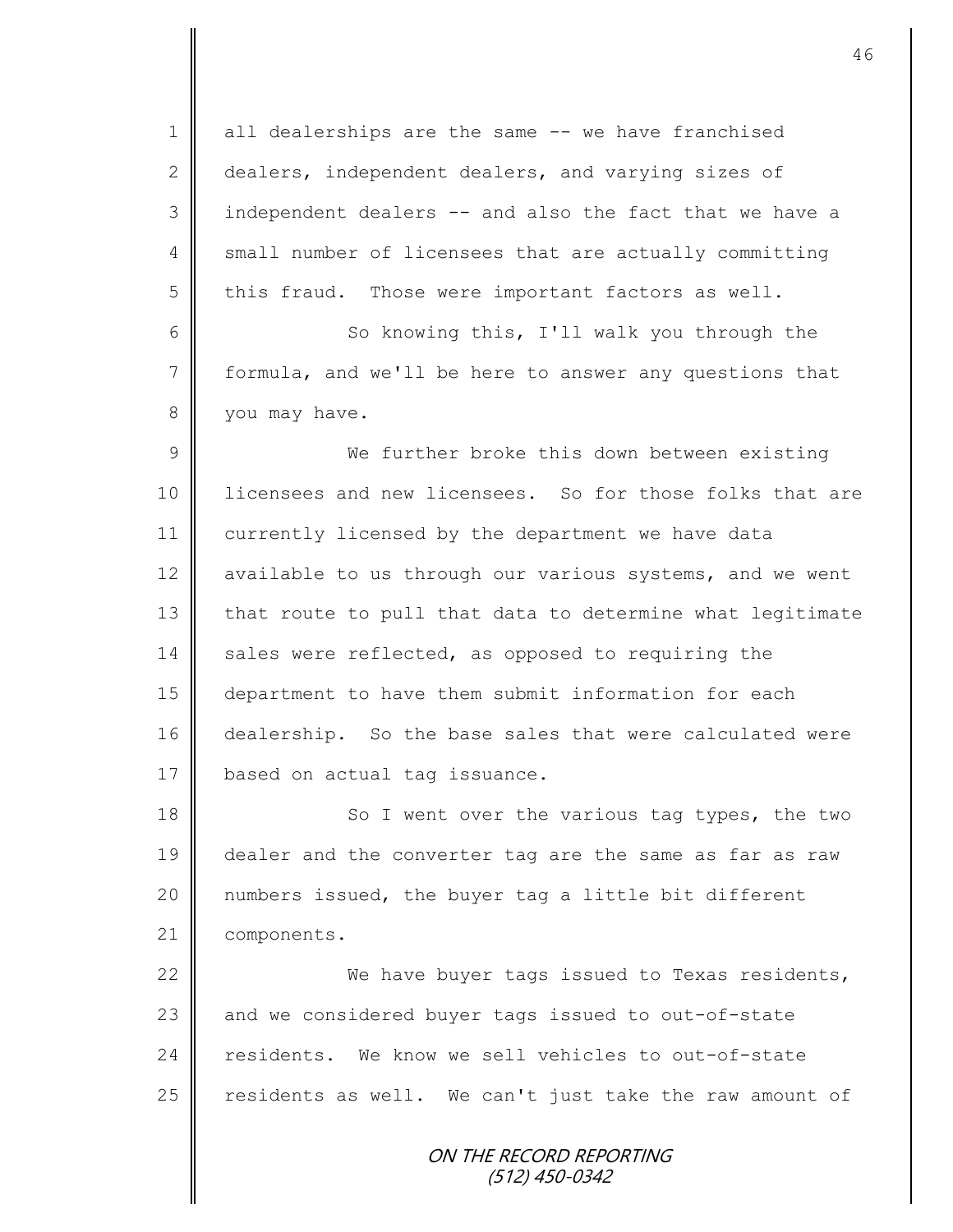1 | buyer tags issued, because we know we're here to stop 2 fraud. We have folks issuing tens of thousands of tags,  $3 \parallel$  and we have no title transfers to validate that against.

4 So we've done a comparison to the actual tag 5 || issuance for in-state purchasers to title applications 6 processed by county tax offices through the registration 7 and title system.

8 We are taking the higher of the last three 9 years for total tag issuance; we're looking at '18, '19, 10 '20, and we're factoring in the fact that COVID was an 11 anomaly. In the event that your dealership happened to 12 have more sales in '20 even though COVID was an anomaly, 13 we've given you that maximum and attributed that as your 14 base.

15 || In the event that you had total tag issuance 16 for in-state buyers that was more than twice the amount of 17 title transactions, we're not going to allow you to have 18 that, there's something wrong there, there's fraud going 19  $\parallel$  on, there's something that needs to be looked at.

20 We're not going to allow folks just to issue 21 tags and not follow their statutory requirements to apply 22  $\parallel$  for title. So that's one validation that we put in with 23  $\parallel$  the in-state buyer tags. So knowing that we added those 24 together, that establishes the base.

 $25$   $\parallel$  The other factor that, again, statute requires

ON THE RECORD REPORTING (512) 450-0342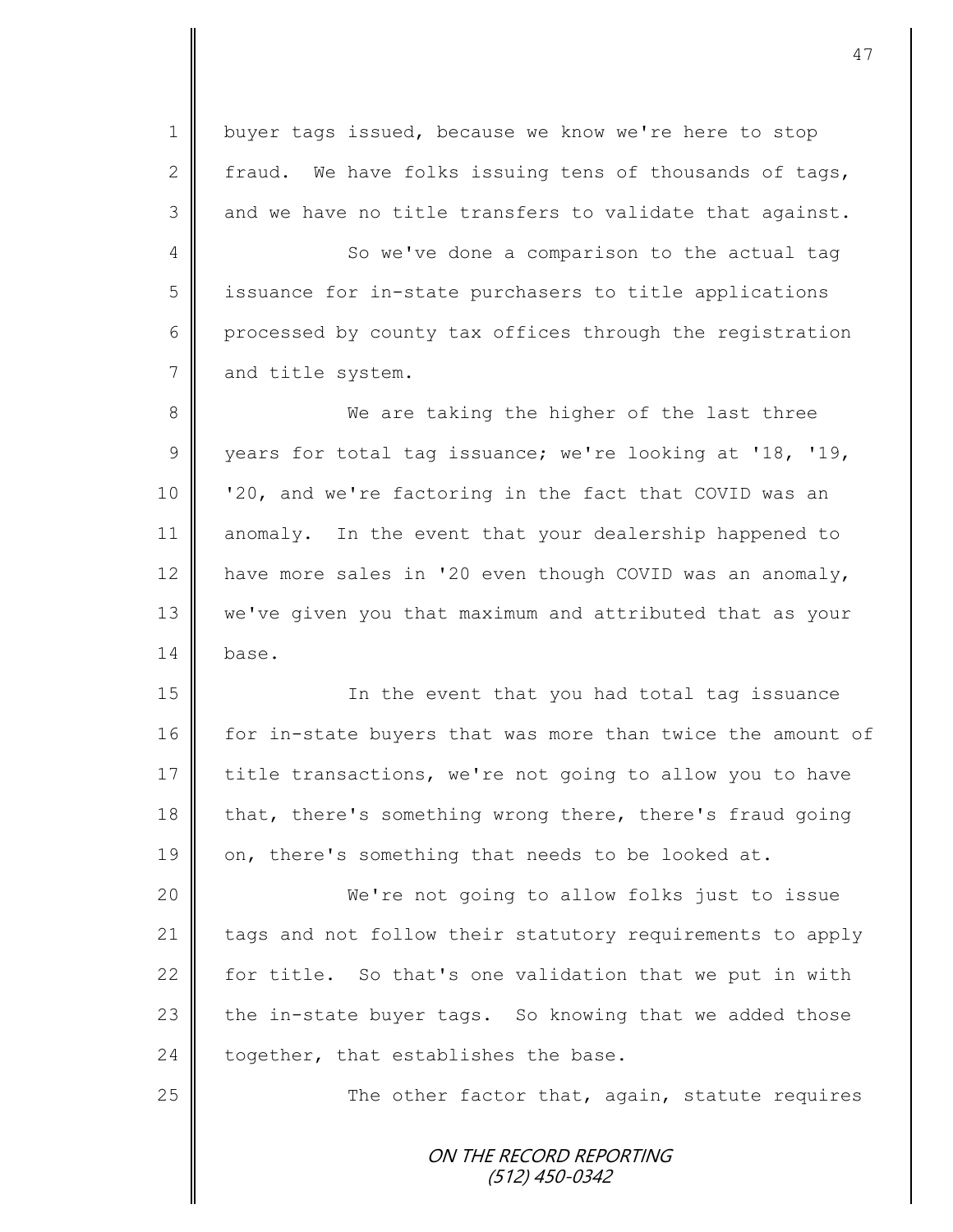1 || us to look at, time in operation. That's a multiplier 2 that increases per year of operation up to ten years, so 3 from your initially established base every year you get a 4 10 percent increase.

5 || The addition, we have the expected growth, which 6 was calculated based on actual tag issuance for the state, 7 that is an additional factor on top of your base plus your 8 time in operation credit.

 $9 \parallel$  So for an example how that works, we have a 10 dealership that issued 1,000 buyer tags, they've been in 11 business for ten years, the fact that they've been in 12 business for ten years automatically doubles their 13 | allotment, so we're working with 2,000 tags.

14 The additional 9.7 percent growth factor that 15 we've attributed based on actual tag issuance gets them to 16 2,194. That's more than twice the number of maximum tags 17 that they issued in the past three years. That should be 18 || sufficient for folks to do business.

19 || In addition, statute allows for the other 20 | factors that I mentioned. You can't account for temporary 21 market conditions when you implement maximums from the 22  $\parallel$  onset, so these variables, expected market changes, 23 temporary market conditions and other data that may become 24  $\parallel$  available are going to be additional increases that the  $25$   $\parallel$  rule contemplates us being able to make without additional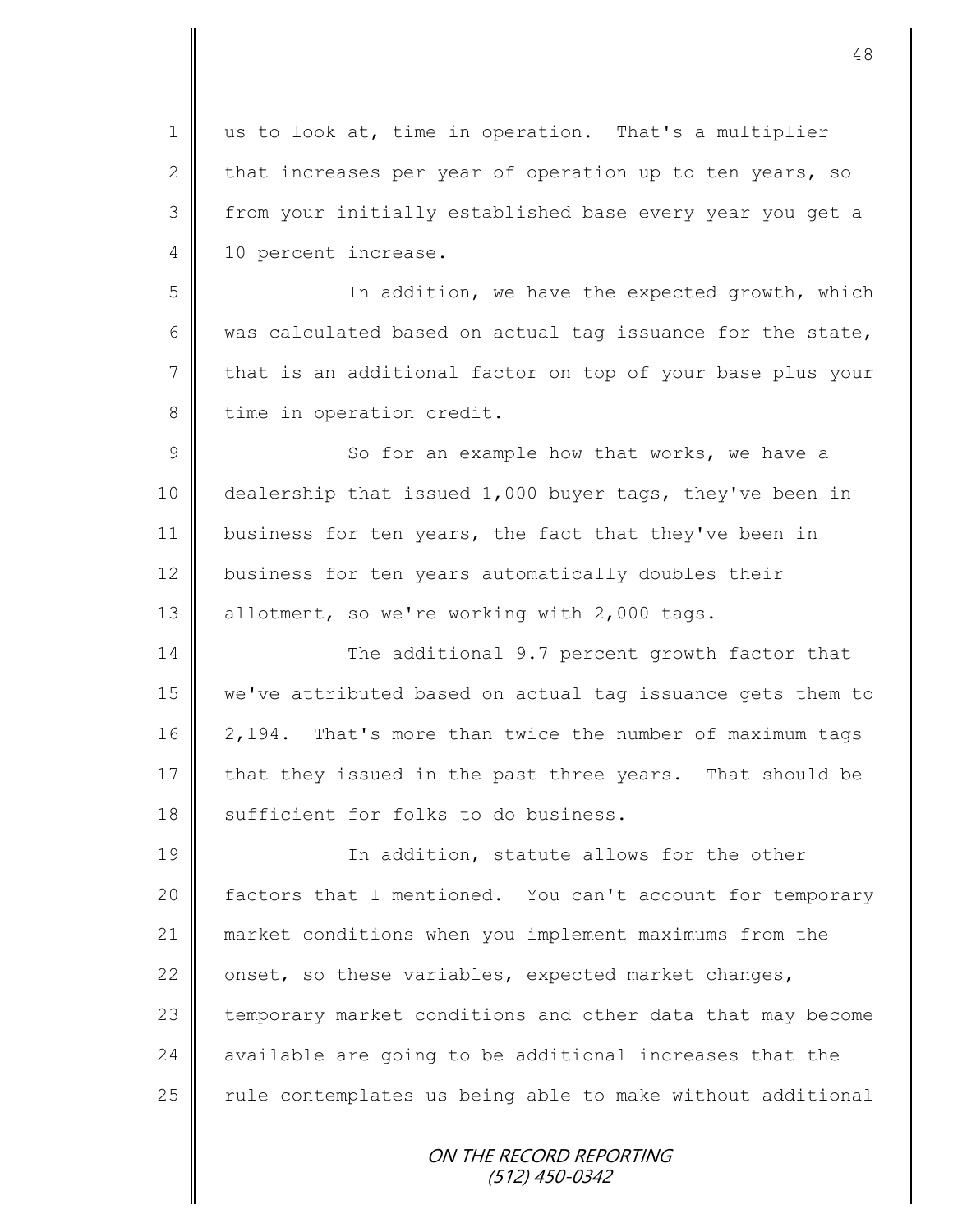1 input from a dealer.

| $\mathbf{2}$   | If the department sees an increase in a various            |
|----------------|------------------------------------------------------------|
| 3              | region maybe throughout the state, a particular area, we   |
| $\overline{4}$ | have the authority with the proposed rules to go ahead and |
| 5              | make those increases based on that data without a dealer   |
| 6              | having to reach out to us and ask us to do so.             |
| $\overline{7}$ | So that's existing dealers. Obviously we have              |
| $\,8\,$        | to account for folks coming on and obtaining new licenses, |
| $\mathcal{G}$  | so we broke those into different buckets. We have new      |
| 10             | licensees that do not have any history with the            |
| 11             | department.                                                |
| 12             | Based on input from, again, the advisory                   |
| 13             | committee, we've established those in the proposal at 600  |
| 14             | of each tag type for franchised dealers, 300 for           |
| 15             | independents, and 600 for converters.                      |
| 16             | We understand that dealers change locations.               |
| 17             | They can take their allotment with them. If we have        |
| 18             | somebody that's in north Austin and they move to south     |
| 19             | Austin, whatever allocation they had in north Austin       |
| 20             | they're going to take with them to south Austin.           |
| 21             | And obviously dealers can open up additional               |
| 22             | locations as well. When a dealer opens up an additional    |
| 23             | location, they will be allotted what their previous        |
| 24             | location was allotted, and that will be their start rather |
| 25             | than starting from the 300, 600, depending on what type of |
|                | ON THE RECORD REPORTING<br>(512) 450-0342                  |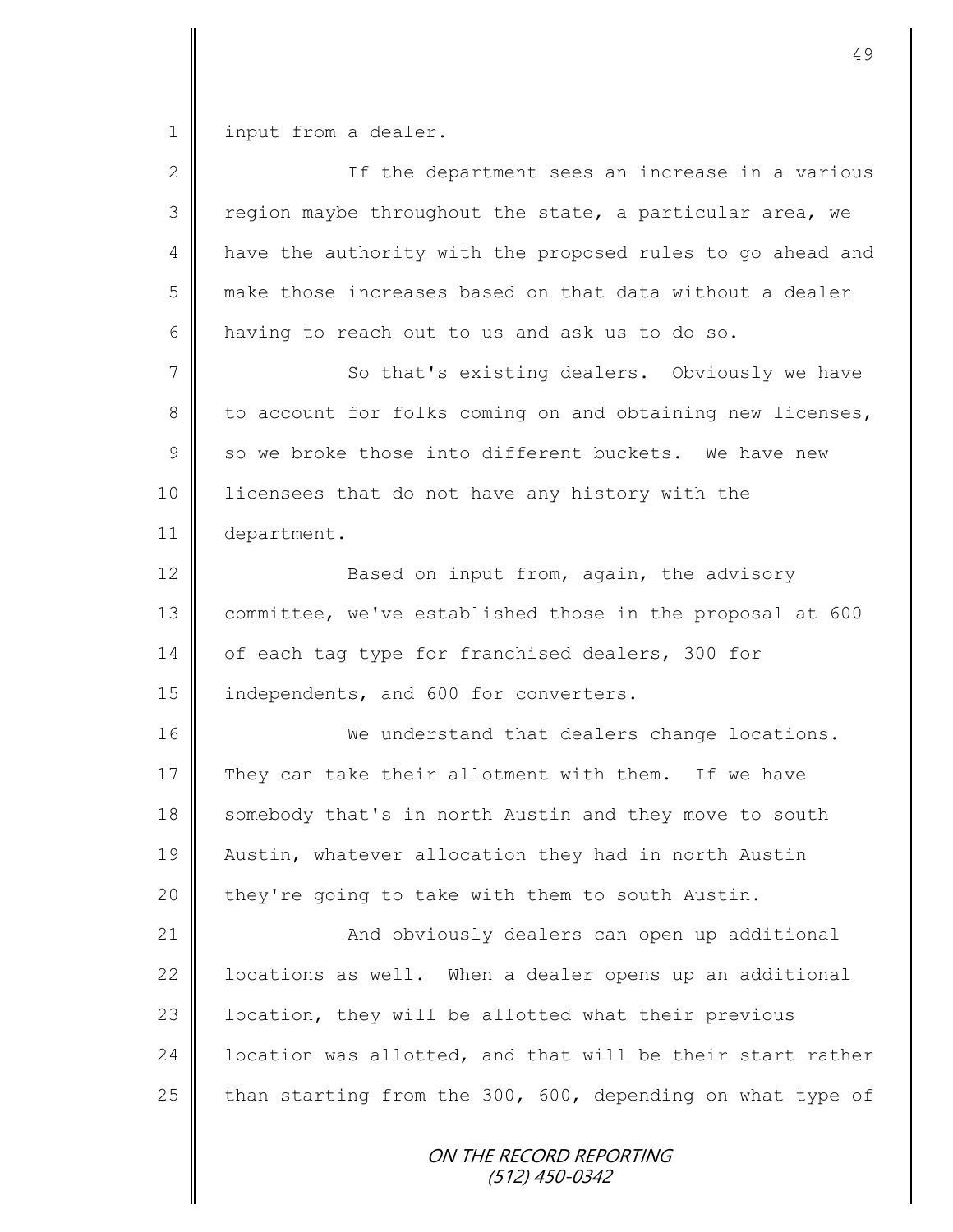1 license that they have.

| $\overline{2}$ | And the other thing I will add for new                     |
|----------------|------------------------------------------------------------|
| 3              | licensees with the 600 for franchised, 300 for independent |
| $\overline{4}$ | and the 600 for converters, it's based on when they get    |
| 5              | licensed. If you start on January 1 you get the total      |
| 6              | allotment, if you start in the middle of June you get half |
| $\sqrt{}$      | of it, if you start three-quarters through the year, so    |
| 8              | on.                                                        |
| 9              | That concludes the formula. Now I will turn it             |
| 10             | back over to Director Johnston.                            |
| 11             | MS. JOHNSTON: So at this time the Motor                    |
| 12             | Vehicle Division requests your approval to proceed with    |
| 13             | publication in the Texas Register so we may receive public |
| 14             | comment and move forward with the formal rulemaking        |
| 15             | process.                                                   |
| 16             | Members, this concludes my remarks. Mr.                    |
| 17             | Thompson and I are happy to answer any questions the board |
| 18             | has on this rule package, and thank you very much.         |
| 19             | MR. BACARISSE: Great. Thank you.                           |
| 20             | I'm sure there will be questions. Members, are             |
| 21             | there any questions for staff?                             |
| 22             | MS. OMUMU: Mr. Chairman, I have a question,                |
| 23             | please.                                                    |
| 24             | MR. BACARISSE: Yes, Member Omumu.                          |
| 25             | MS. OMUMU:<br>Yes. Can you please elaborate on             |
|                | ON THE RECORD REPORTING<br>(512) 450-0342                  |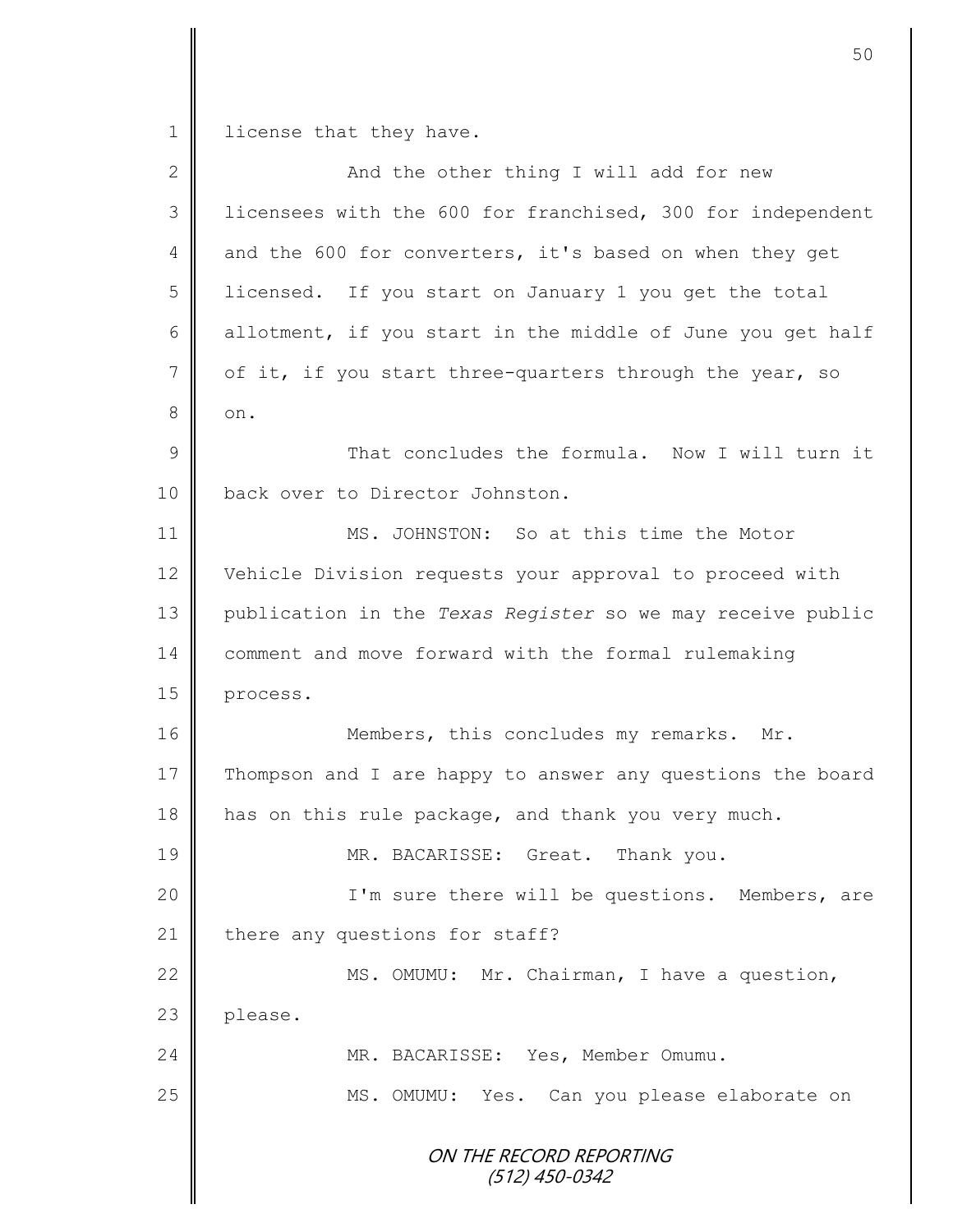ON THE RECORD REPORTING (512) 450-0342 1 the number of dealers that were involved in temp tag 2 misuse, just for the record, please? 3 || MS. THOMPSON: Good morning, Chairman, members 4 | of the board, Ms. Brewster. I can't hear myself, but I 5 assume you can hear me. Corrie Thompson, director of the 6 Enforcement Division. 7 || So over the past year or so we were seeing 8 approximately four to six of these what we would call  $9 \parallel$  excessive tag issuance dealers in the system that we are 10 | looking at each month, so several dozen a year. 11 **That has decreased, and in the past couple of** 12 months I know of just a few, probably three to four in the 13 past couple of months that we've seen, and that's based on  $14$  the fact that as we are seeing these numbers, we are 15 Starting the administrative process that Director Johnston 16 mentioned earlier. We're having to go through the full 17 due process, issuance of a NODD, issuance of a final order 18 to knock them out of the system, but as we're doing that 19 | we're seeing the numbers fall. 20 MS. OMUMU: Thank you. 21 Were there any franchised dealers involved in  $22 \parallel \text{missing}$ 23 **M** MS. THOMPSON: No. The licensees that have 24 been involved in the misuse that we've seen thus far have 25 | been independent general distinguishing number holders.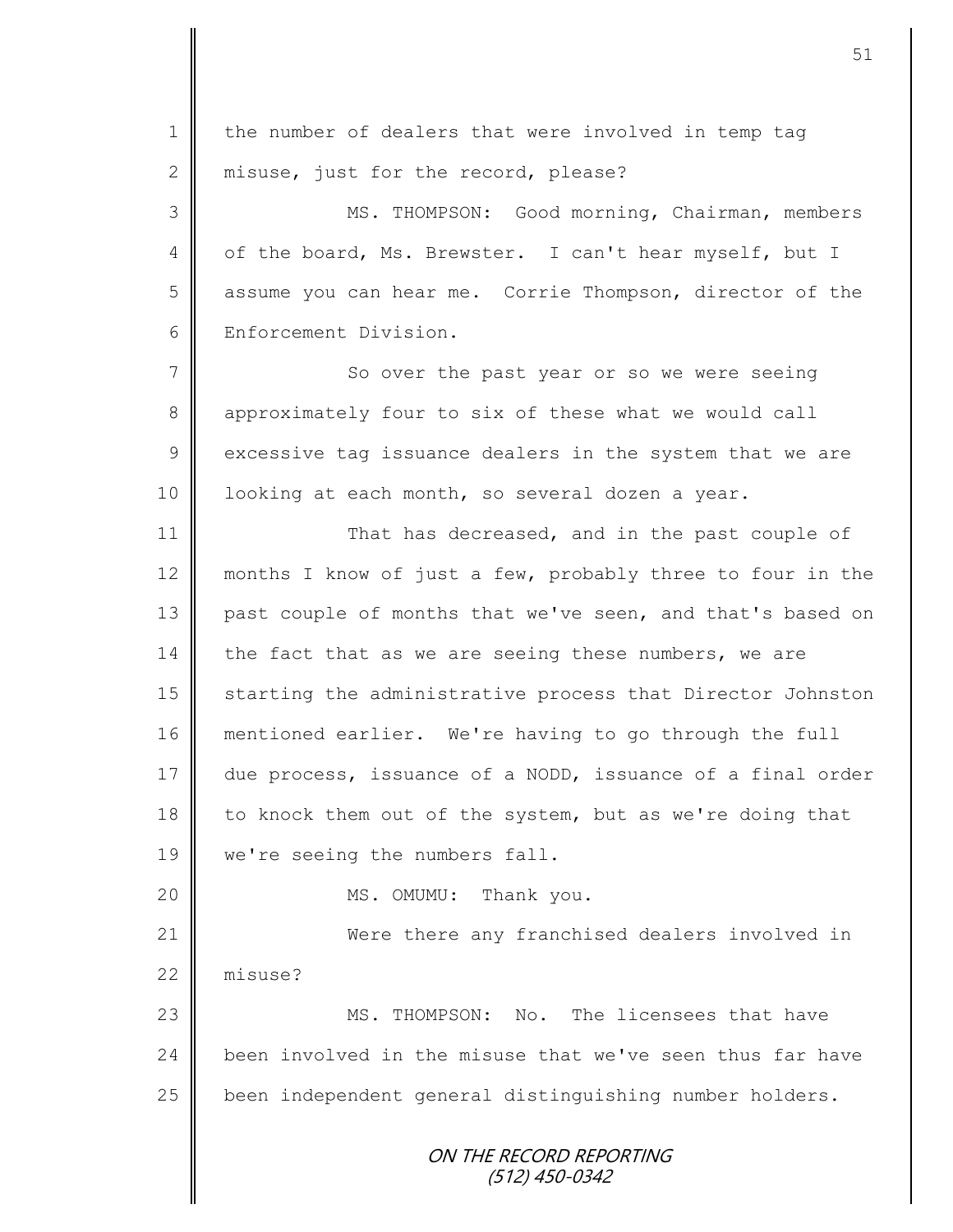| $\mathbf 1$    | MS. OMUMU: Okay. Thank you.                                |
|----------------|------------------------------------------------------------|
| $\mathbf{2}$   | Mr. Chairman, I'd like to make a motion,                   |
| 3              | please.                                                    |
| 4              | MR. BACARISSE: Before we do that, I think                  |
| 5              | there may be other questions for staff.                    |
| 6              | Member Gillman.                                            |
| $\overline{7}$ | MS. GILLMAN: Thank you, Corrie and Clint and               |
| 8              | Monique for coming to us today and explaining this         |
| $\mathsf 9$    | complicated issue.                                         |
| 10             | My question is I would like to understand, did             |
| 11             | the advisory committee have the chance to see the formula  |
| 12             | after you received input?                                  |
| 13             | MR. THOMPSON: Clint Thompson, deputy director,             |
| 14             | Vehicle Titles and Registration Division.                  |
| 15             | No, ma'am. They were not presented directly                |
| 16             | with the formula that is laid out in the rule proposal.    |
| 17             | When we last met with them, the discussion was given since |
| 18             | the nature of the fraud that was occurring and the need to |
| 19             | get these rules to the board expediently that we were not  |
| 20             | going to have another advisory committee meeting, and in   |
| 21             | fact, the recommendation coming out of the advisory        |
| 22             | committee was for us to go ahead and bring the rules       |
| 23             | forward to the board at this meeting.                      |
| 24             | MS. GILLMAN: And the first time other                      |
| 25             | stakeholders and the public were able to see this formula  |
|                | ON THE RECORD REPORTING<br>(512) 450-0342                  |

 $\mathbf l$ II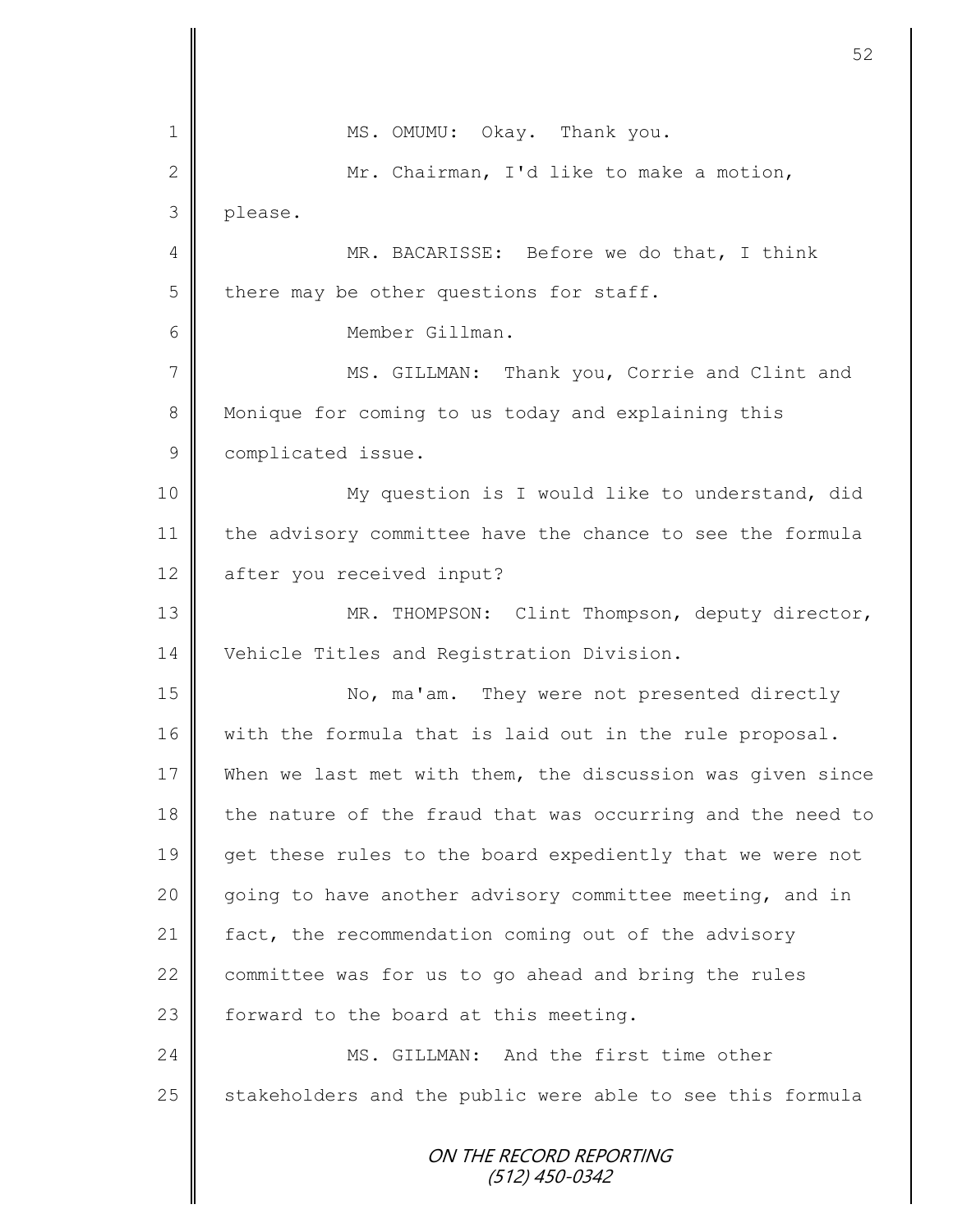ON THE RECORD REPORTING (512) 450-0342 1 | is just last week. Is that right? 2 MR. THOMPSON: Yes, ma'am, when they were 3 posted for the board meeting. Correct. 4 || MS. GILLMAN: I think that while definitely -- $5 \parallel$  don't misunderstand; I think that the thoughtfulness 6 Tegarding the formula is  $-$  I mean, it's evident that 7 vou've taken a lot of factors into consideration; I think 8 || it's -- that if I was serving as an advisory board member 9 that I'd like to see the final product. So I guess my 10 question would be would you consider showing the formula 11 to the committee after you have received public comment 12 and getting back together again. 13 || MS. BEAVER: Tracey Beaver, general counsel, 14 for the record. 15 || The board does vote to move the proposal 16 forward for public comment, everyone will be given an 17 | opportunity to provide comment, and if it is the desire of 18 the board to ask the advisory committee to also consider 19 the rule during the public comment period for the advisory 20 committee's input, those comments would also then be part 21 | of the comment period, which would be summarized for the 22 adoption order. 23 || This within the discretion of the board to 24 choose whether to move the proposal forward and also ask 25  $\parallel$  the advisory committee to review it then. That is an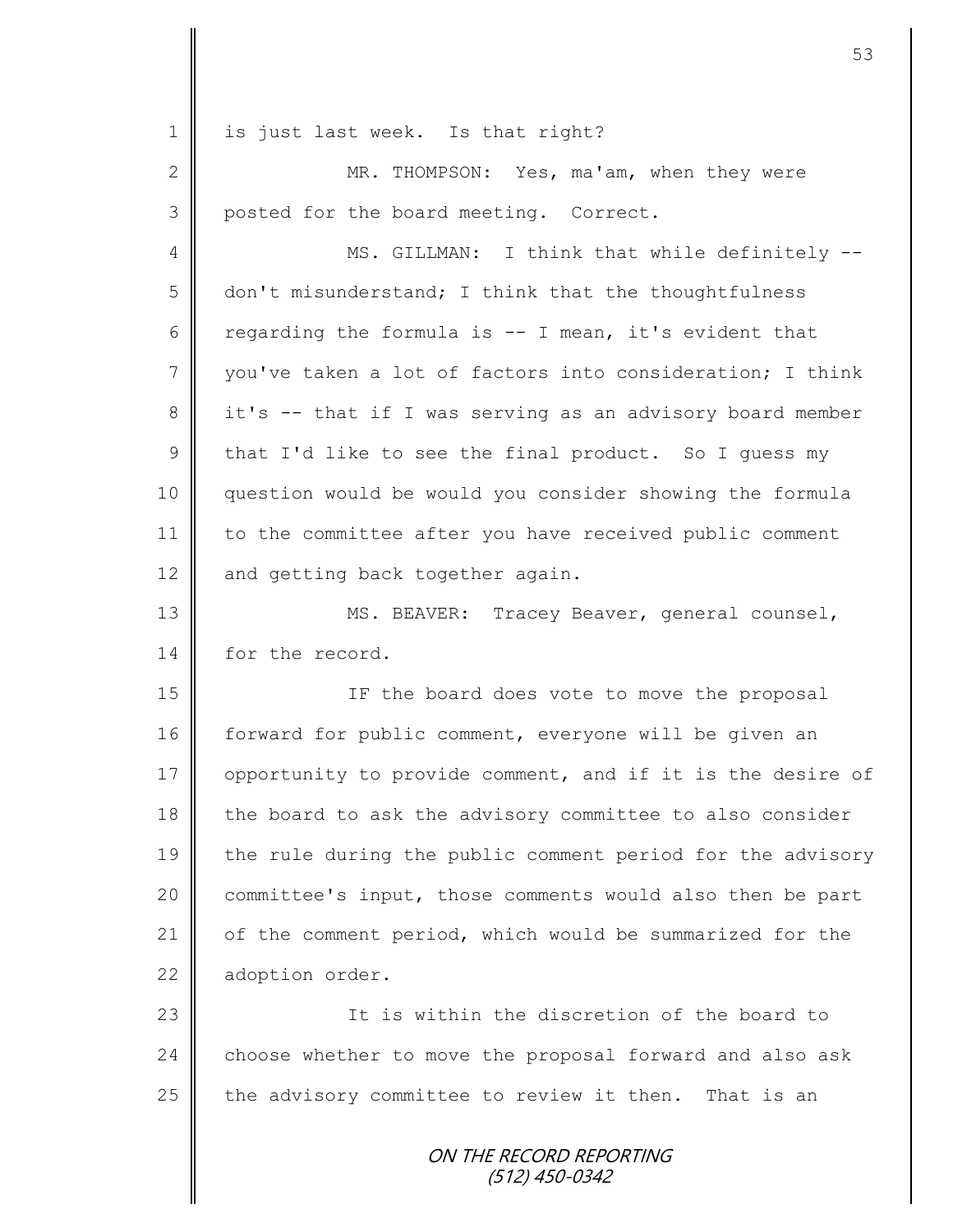ON THE RECORD REPORTING (512) 450-0342 1 | option before the board. 2 || MS. GILLMAN: Thank you for the clarification. 3 MR. BACARISSE: Okay. Thank you, Member 4 Gillman. 5 || Any other questions from the board? Yes, 6 Member Ramirez. 7 MR. RAMIREZ: Thank you, and thank you, 8 directors. 9 || Chairman, you mentioned that this was the first 10 step in the process, but I thought the first step in the 11 process, and I still believe, is folks telling us that 12 there was a problem. I think law enforcement brought this 13  $\parallel$  to our attention quite some time ago. 14 We know in law enforcement that we've had 15 issues with this dating back years. We've had police 16 | officers killed pulling over vehicles with fraudulent 17 titles; we've had plenty of issues that are well 18 documented. 19 | So I want to applaud you for your work, I want 20 | to applaud you for your work in the legislature, in the 21 8th, and everybody who was involved in giving comment, and 22  $\parallel$  the dealers and the industry who fully recognized that  $23$  there was a need to do something. Because like we say in  $24$  | law enforcement, nobody hates a bad cop more than a good  $25$  cop, very similar to auto dealers, you don't want them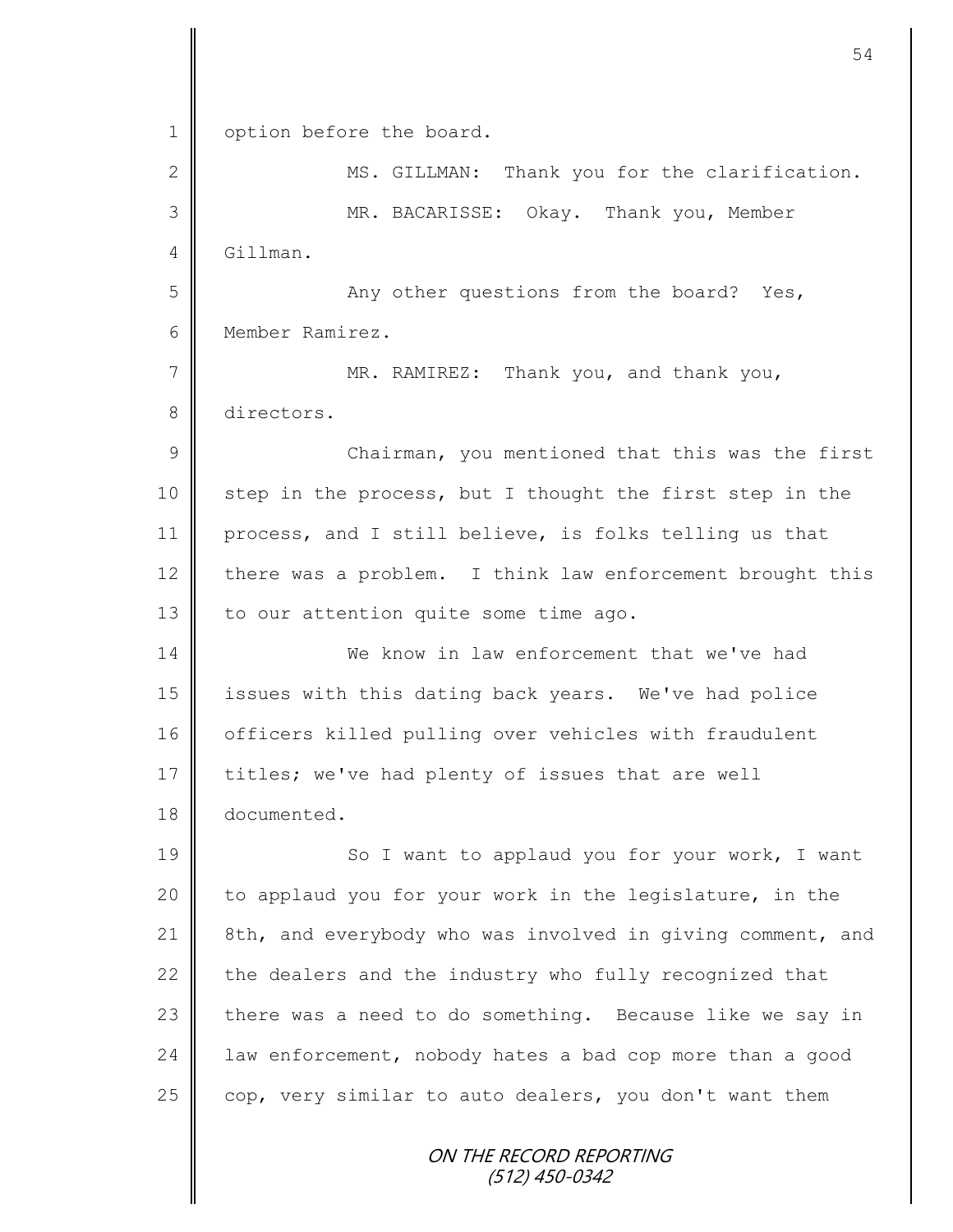ON THE RECORD REPORTING (512) 450-0342 1 giving you a stain on you industry. 2  $\parallel$  So I want to thank you for your work, and I'm 3 Supportive of moving this. 4 MR. BACARISSE: Thank you, Member Ramirez, 5 appreciate that. 6 MS. McRAE: Chairman? 7 MR. BACARISSE: Yes, Member McRae. 8 || MS. McRAE: And I too would like to thank y'all 9 for all your work on this process. I know from our 10 perspective while the majority of the dealers are great 11 dealers, this is a small portion of the dealer community 12  $\parallel$  and just like Manny just said, just no one hates a bad tax 13 assessor more than a good tax assessor. 14 | And fortunately, and as I understand this 15 proposed rule, if the dealers have no fraud, if they're 16 just conducting business day to day, they're not going to 17 be impacted by this. They will have sufficient and have 18 an avenue to request more of the tags if needed. Isn't 19 that correct? 20 MR. THOMPSON: Clint Thompson, deputy director, 21 Vehicle Titles and Registration Division. 22 **Member McRae, yes, ma'am, that is correct.** 23  $\parallel$  That's the entire intent with this formula that we've come 24  $\parallel$  up with, is to establish limits that will allow those 25 | folks to continue to conduct business legitimately and not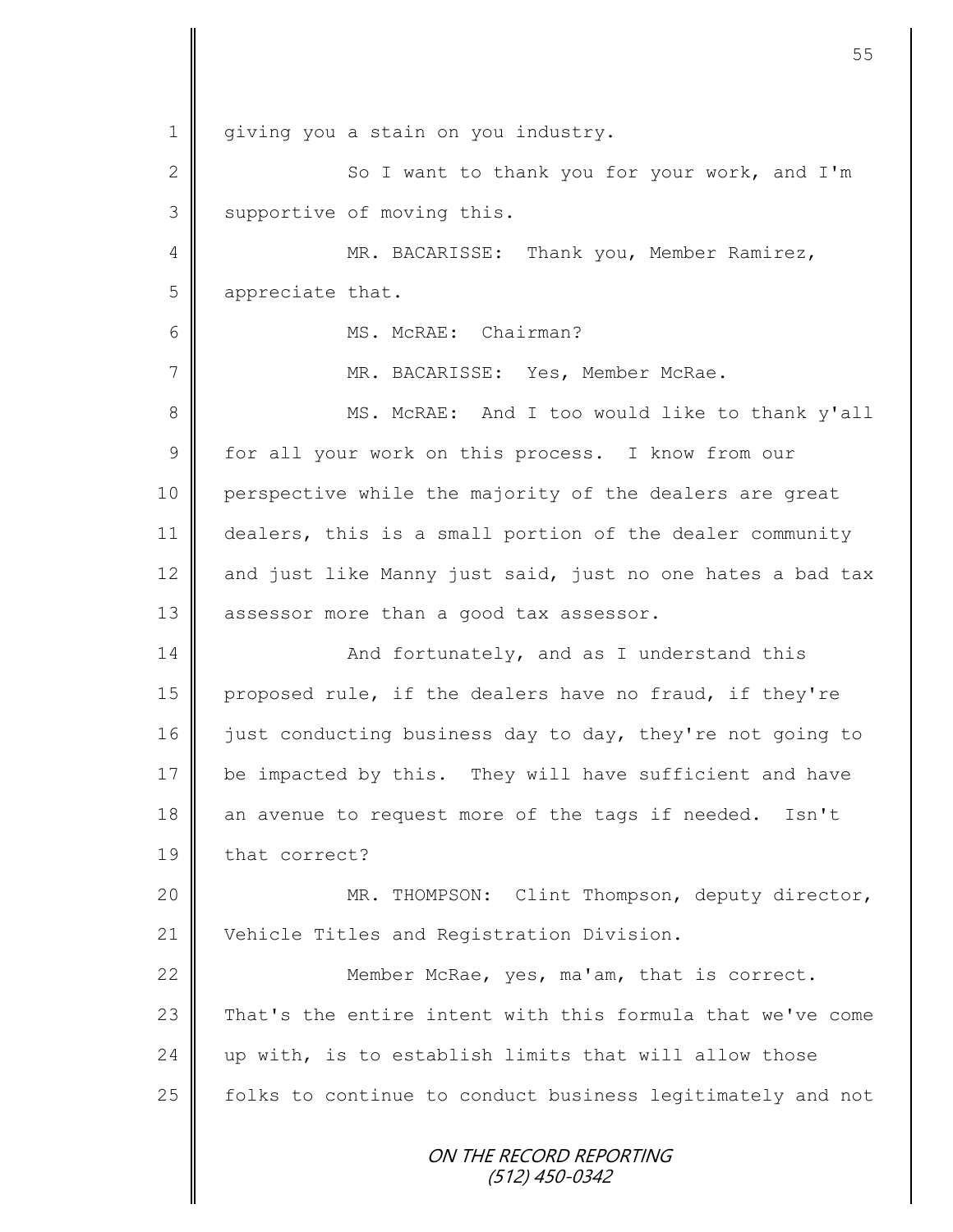ON THE RECORD REPORTING (512) 450-0342 1 be burdened by having to come to the department and, 2 conversely, not burden the department with having to 3 fulfill unnecessary requests. We have the ability on the 4 front-end to establish a maximum that's sufficient for  $5$  | them to conduct that legitimate business. 6 | MS. McRAE: Okay. Thank you. 7 And a lot of these vehicles, I would just like 8 to point out, are unsafe for the roadways anyway, and this  $9 \parallel$  is a way for them to get these unsafe vehicles, almost all 10 | of them, and so I commend you for all your work on this 11 project. 12 MR. BACARISSE: Thank you. 13 || Members, any other questions for the staff on 14 this item? 15 (No response.) 16 MR. BACARISSE: Hearing none, I think we do 17 have -- Tracey, are there some public commenters that are 18 here for this item? 19 MS. BEAVER: Yes, Chairman. We have one public 20 | commenter for this agenda item number 6, Sgt. Escribano. 21 MR. BACARISSE: Yes, sir, please, Sergeant, 22  $\parallel$  come on up to the podium, if you would. 23 We'll now hear from Sqt. Escribano of the 24 Travis County Constable Precinct 3. 25 | SGT. ESCRIBANO: (Speaking from audience.)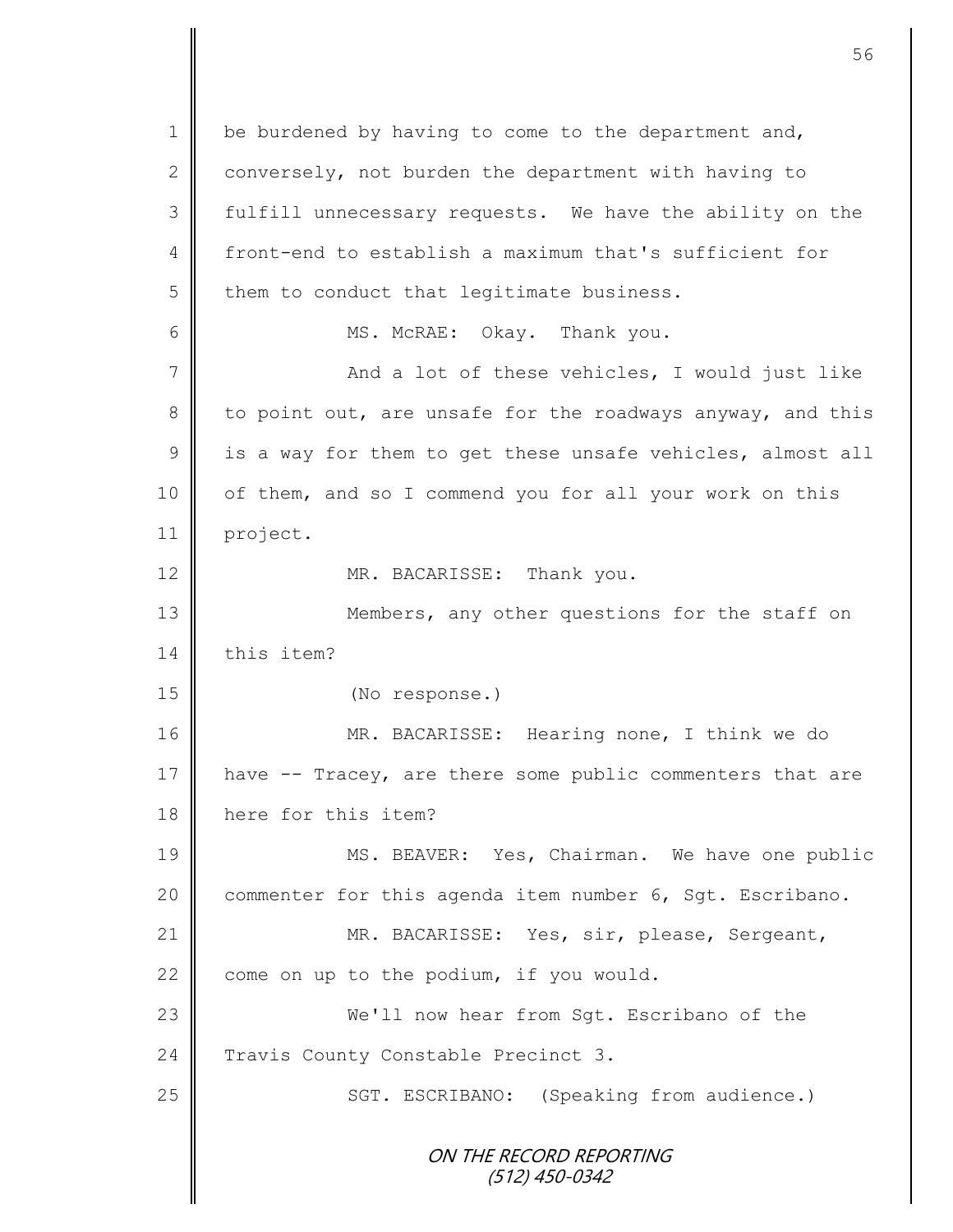ON THE RECORD REPORTING (512) 450-0342 1 || MR. BACARISSE: Sir, hold on just a moment. 2 Please come up to the podium. We've got to get it all on 3 the record. Thank you. Appreciate your patience. 4 || You'll have three minutes when you start. Go  $5$  ahead, sir. 6 || SGT. ESCRIBANO: Do my three minutes start now,  $7 \parallel$  sir? 8 MR. BACARISSE: They'll start when you begin 9 your presentation. 10 | SGT. ESCRIBANO: I'd want to introduce myself. 11 || MR. BACARISSE: Yes, please go ahead. 12 SGT. ESCRIBANO: Mr. Chairman and members of 13 the board, I am Sgt. Jose Escribano, Travis Count 14 Constable's Office, Precinct 3, Clean Air Task Force, 15 | Austin, Texas. 16 | T am here representing the Travis County 17 Constable's Office Precinct 3, Stacy Suits, and I wish to 18 speak to you today about agenda item number  $6$ , as it 19 | relates to 3927 and the maximum number of tags a dealer 20  $\parallel$  can issue in a calendar year, and agenda number 7, that 21 addresses denial of the access. 22 | Twill start now. Agenda item number 6, House 23 Bill 3927 is only one dot of four that must be connected 24 to make a square. The other three dots are webDEALER 25 | application process, fingerprinting GDN applicants using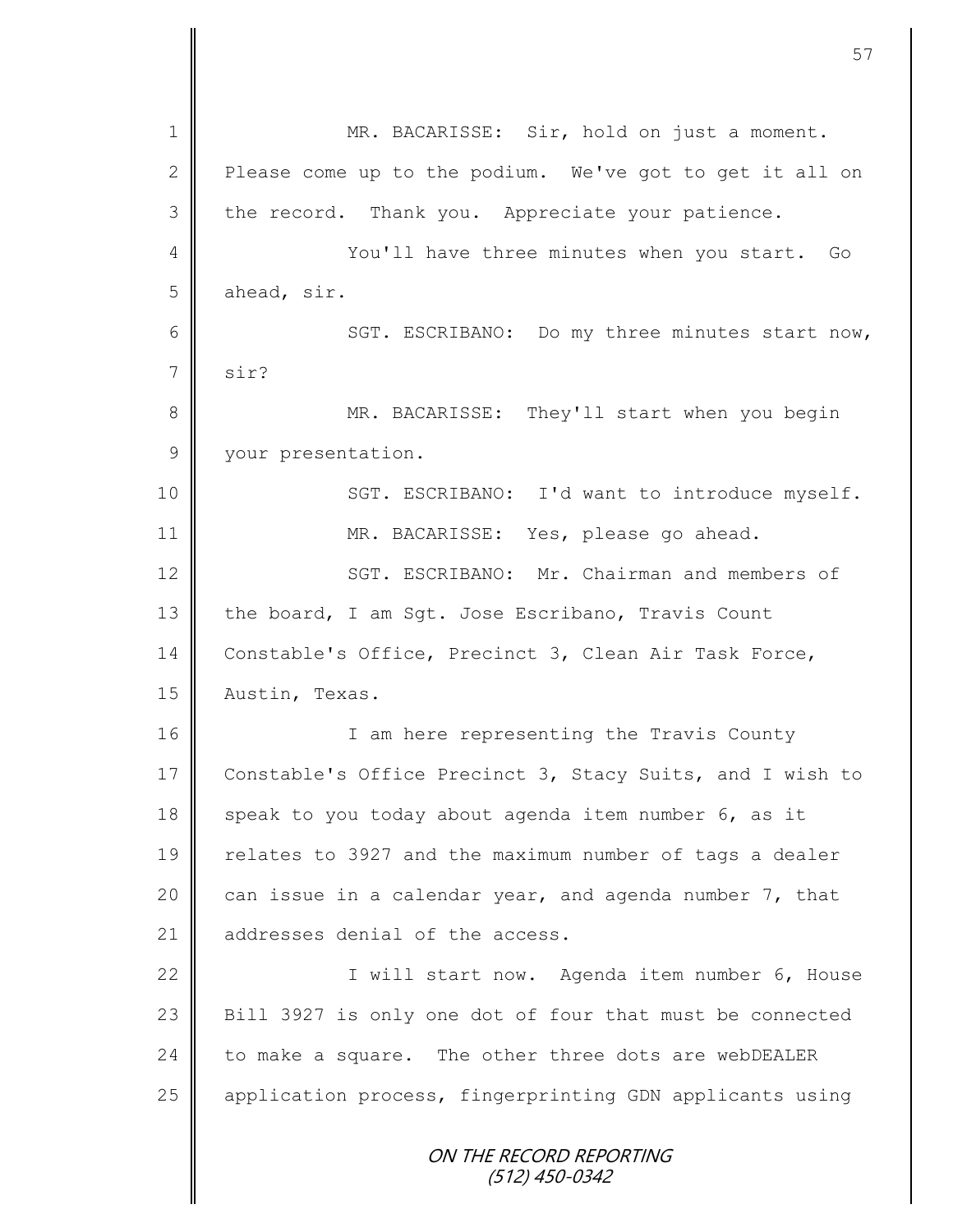1 | Identico, and the verification of webDEALER information  $2 \parallel$  such as stolen vehicles, safety vehicle inspections before 3 || it's transferred into TLETS, the Texas Law Enforcement 4 | Telecommunication System.

5 Exhibit A, page 25, line 1 through 2 allot 300 6 tags to non-franchised dealers per calendar year per type, 7 buyer, dealer authorization, vehicle specific, for a 8 total of 900 tags.

9 || The value in the black market of 900 tags is 10 approximately \$90,000 in the state of Texas, more when you 11 go out of state. The fraudulent non-franchised dealers 12 can create 900 tags in a day or less and move on to their 13 next GDN before the ten-day response that will be 14 discussed in number 7. We have seen it over the past 15 three years at a tune of about 25,000 tags per week on the 16 black market.

17 **Agenda number 7, House Bill 3927, accounts for** 18  $\parallel$  the fraud by giving the Texas DMV the ability to deny 19 access to webDEALER, and at face value this would appear 20 | to work, except for two factors. The Texas DMV GDN 21 application process does not verify the identity of the 22 applicant using the fingerprints. Texas has long used a 23 System called Identico for a variety of professions. The 24 system is used by the Texas Department of Public Safety 25 and appears to be available to Texas DMV via the Texas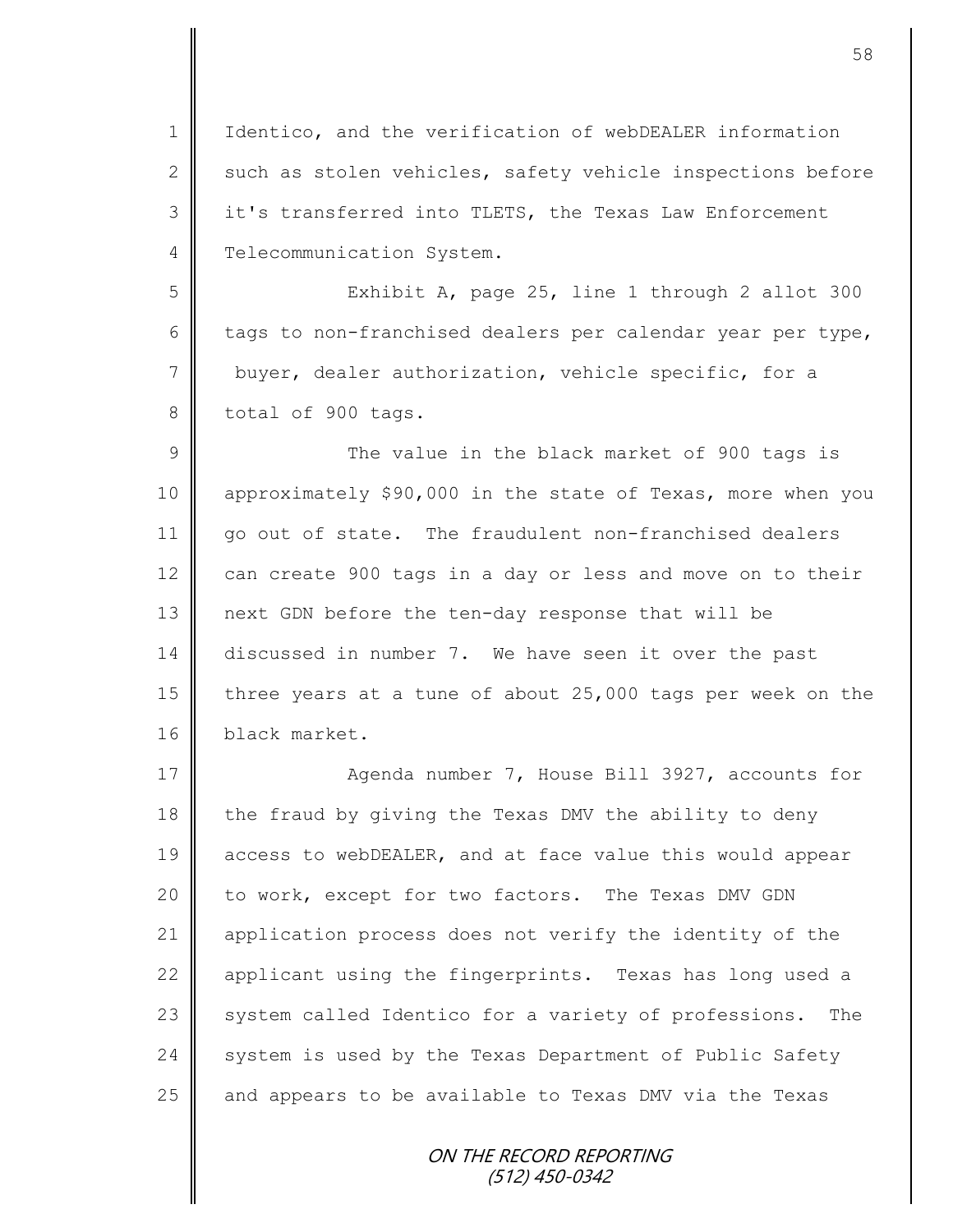1 Government Code.

| $\overline{2}$  | Number two, non-franchised dealers can enter              |
|-----------------|-----------------------------------------------------------|
| 3               | any information they want into webDEALER, including but   |
| $\overline{4}$  | not limited to stolen vehicles. The information is then   |
| 5               | uploaded into LETS, the very system used by law           |
| 6               | enforcement every single day, so they're getting false    |
| $7\phantom{.0}$ | information. Law enforcement can no longer count on TLETS |
| 8               | information as reliable due to the upload of over 1.5     |
| $\mathcal{G}$   | million fraudulent records from the Texas DMV webDEALER.  |
| 10              | We are currently investigating over 40-plus               |
| 11              | fraudulent non-franchised dealers selling paper tags.     |
| 12              | Limiting the number of tags and denying access is a good  |
| 13              | idea if only you could positively identify the person on  |
| 14              | the other side creating that tag. The United States       |
| 15              | Attorney's Office Southern District of Texas said it best |
| 16              | in their press release on May 20 --                       |
| 17              | MR. BACARISSE: Let's extend your time to                  |
| 18              | finish up, please. Go ahead.                              |
| 19              | SGT. ESCRIBANO: -- on may 20 on the federal               |
| 20              | indictments, and we have more coming: The illegal tags    |
| 21              | pose a danger to the public and to law enforcement.       |
| 22              | That is my comment.                                       |
| 23              | MR. BACARISSE: Indeed. Thank you.                         |
| 24              | Any questions, members, of Sgt. Escribano?                |
| 25              | MS. GILLMAN: I have a question.                           |
|                 | ON THE RECORD REPORTING                                   |

(512) 450-0342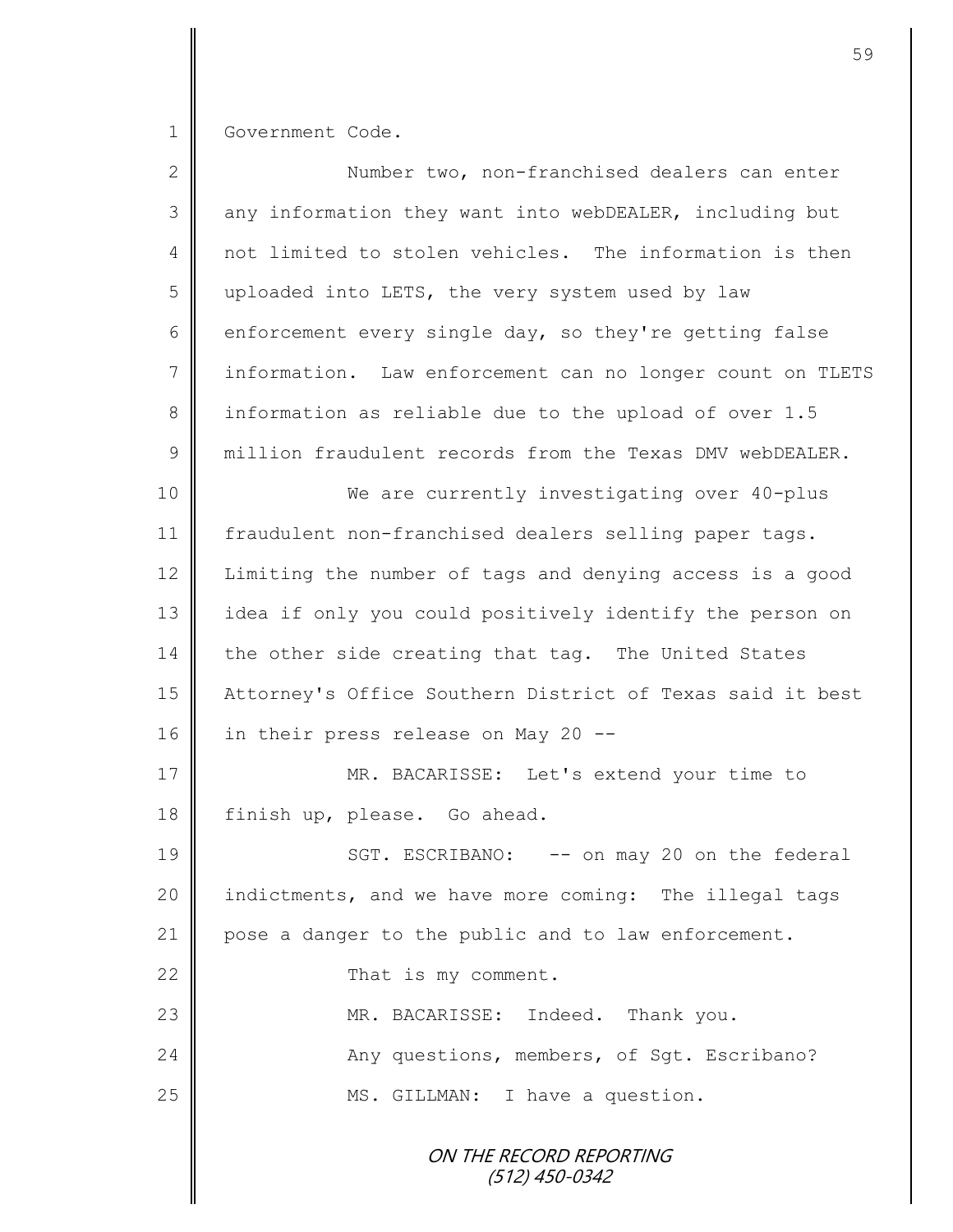| $\mathbf 1$   | MR. BACARISSE: Member Gillman.                             |
|---------------|------------------------------------------------------------|
| 2             | MS. GILLMAN: So I think what you're pointing               |
| 3             | out is even limiting the number of tags, while that's      |
| 4             | really great, the information in webDEALER allows the bad  |
| 5             | actors put in whatever they want.                          |
| 6             | SGT. ESCRIBANO: Correct.                                   |
| 7             | MS. GILLMAN: Do you have a solution?                       |
| 8             | SGT. ESCRIBANO: Yes.                                       |
| $\mathcal{G}$ | MS. GILLMAN: Let's hear it.                                |
| 10            | SGT. ESCRIBANO: You want to go and close that              |
| 11            | circuit. Like I said before, you start 3927 -- which       |
| 12            | CLEAT and us and Hefner were the ones that went in and     |
| 13            | pushed that bill, so we got that done.                     |
| 14            | But now I need to identify the person behind               |
| 15            | that, the bad actors, the criminals that are doing it, and |
| 16            | the only way I can do that is Identico or identifying or   |
| 17            | getting them to do that.                                   |
| 18            | I don't think that anybody would mind -- my                |
| 19            | prints are everywhere, and I don't think any professional  |
| 20            | would mind to be printed. Identico can even come to your   |
| 21            | front door, I quess, if that's what they use. So it's      |
| 22            | there, it's available.                                     |
| 23            | So now when I'm going after them, which I have             |
| 24            | 40-plus of them, and I've had to run multiple search       |
| 25            | warrants on Google and I've had to chase my tail with      |
|               | ON THE RECORD REPORTING<br>(512) 450-0342                  |

Ш II

Ι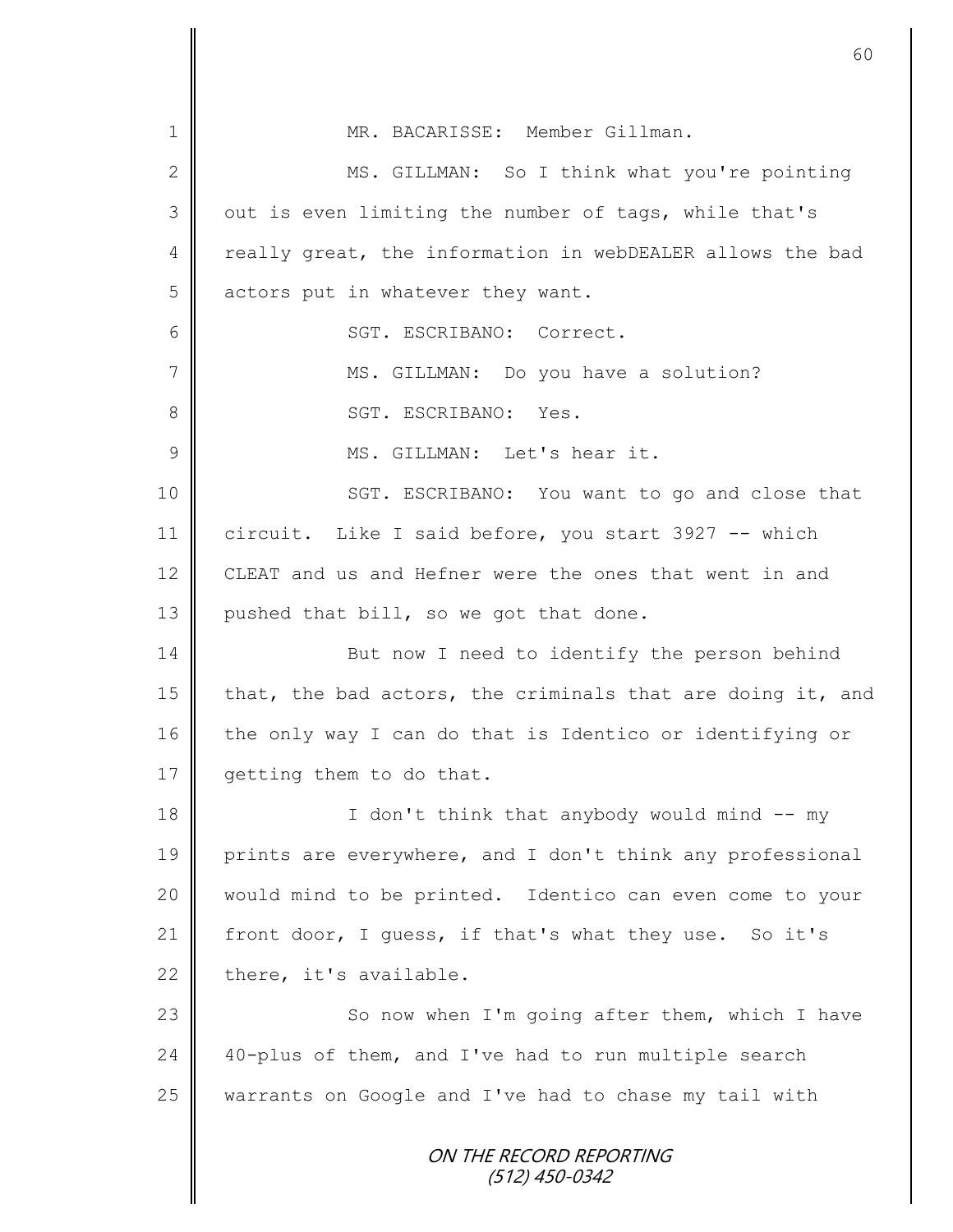ON THE RECORD REPORTING (512) 450-0342 1 | them, and now I can go after the person that actually is 2 doing it. Right now you don't have that. Once we get  $3 \parallel$  that done, now we can go ahead and corner them and start 4 **weeding them out.** 5 MS. GILLMAN: Adding Identico to the 6 application. 7 || SGT. ESCRIBANO: To the application process. 8 And also fixing TLETS that when they upload from webDEALER  $9 \parallel$  and I put a stolen vehicle like I had two days ago and it 10 was on a buyer's tag and they pulled the vehicle over, had 11 || no idea it was stolen. 12 They ran the VIN number in TLETS and then they 13 | found out, lo and behold, it was stolen. And they do that  $14$  all the time, and they can put any information, any name, 15 anybody they want in the system, and there's no check. 16 | So you can put any VIN number you want in 17 there, you can put 17 characters or none at all  $-$  excuse 18 me -- you can put 17 characters or less; you can put 19 asterisks or whatever you want, and the system is going to  $20$  | take it. 21 | So we want to go ahead and curtail that so we 22  $\parallel$  can actually go after who's doing this crime and clean it 23  $\parallel$  up. That's all we're asking for. Give us a fighting 24  $\parallel$  chance and don't let me sit here with one hand tied behind 25 my back. We've been doing this for three years now and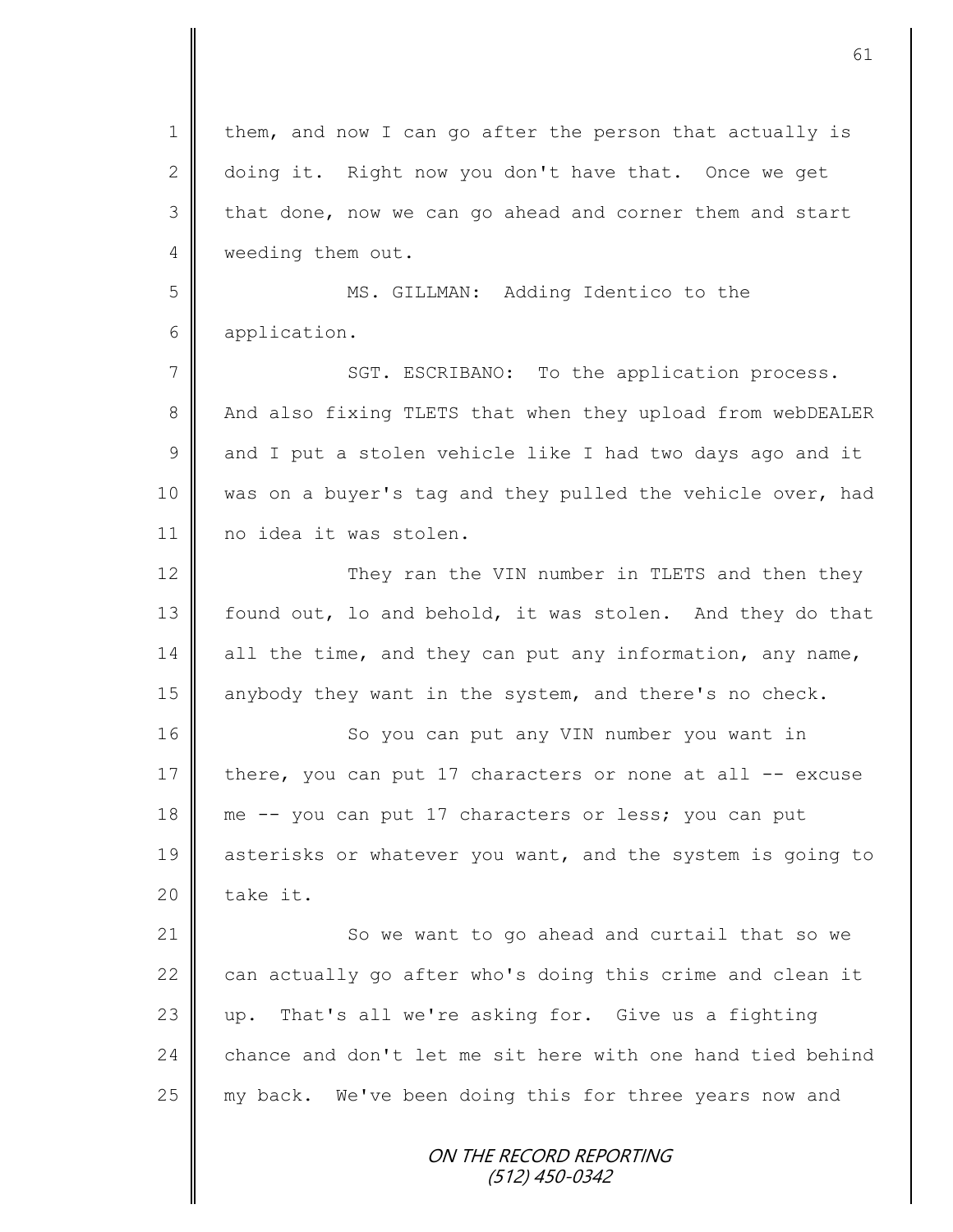1 still here we are.

| $\overline{2}$ | MR. BACARISSE: Members, any other questions?               |
|----------------|------------------------------------------------------------|
| 3              | MS. McRAE: Chairman, I have a question.                    |
| 4              | MR. BACARISSE: Yes, Member McRae.                          |
| 5              | MS. McRAE: My question is probably more for                |
| 6              | Clint. Can you explain to the rest of the board the        |
| $\overline{7}$ | webDEALER process? Because I'm having trouble              |
| 8              | understanding what the constable is saying, because from   |
| $\mathsf 9$    | my perspective I know how webDEALER is handled, and so I   |
| 10             | don't really understand how the fraud is being committed.  |
| 11             | So could you explain the webDEALER process to the rest of  |
| 12             | the board?                                                 |
| 13             | MR. THOMPSON: Yes, ma'am. Clint Thompson,                  |
| 14             | deputy director, Vehicle Titles and Registration Division. |
| 15             | My assumption, Member McRae, is that when                  |
| 16             | webDEALER is referenced in this scenario it's essentially, |
| 17             | okay, we all know that webDEALER is a single sign-on to    |
| 18             | get into eTAG, webDEALER, eTITLE, the various applications |
| 19             | that we have, so my suspicion is that the reference is to  |
| 20             | creating buyer tags, issuing buyer tags through logging in |
| 21             | to webDEALER.                                              |
| 22             | But to that end, as far as being able to issue             |
| 23             | the tag to a stolen vehicle that's currently stolen, we    |
| 24             | have hard stops in place that you're aware of, mechanisms  |
| 25             | that prevent these things from happening, just like a      |
|                | ON THE RECORD REPORTING<br>$(512)$ 450-0342                |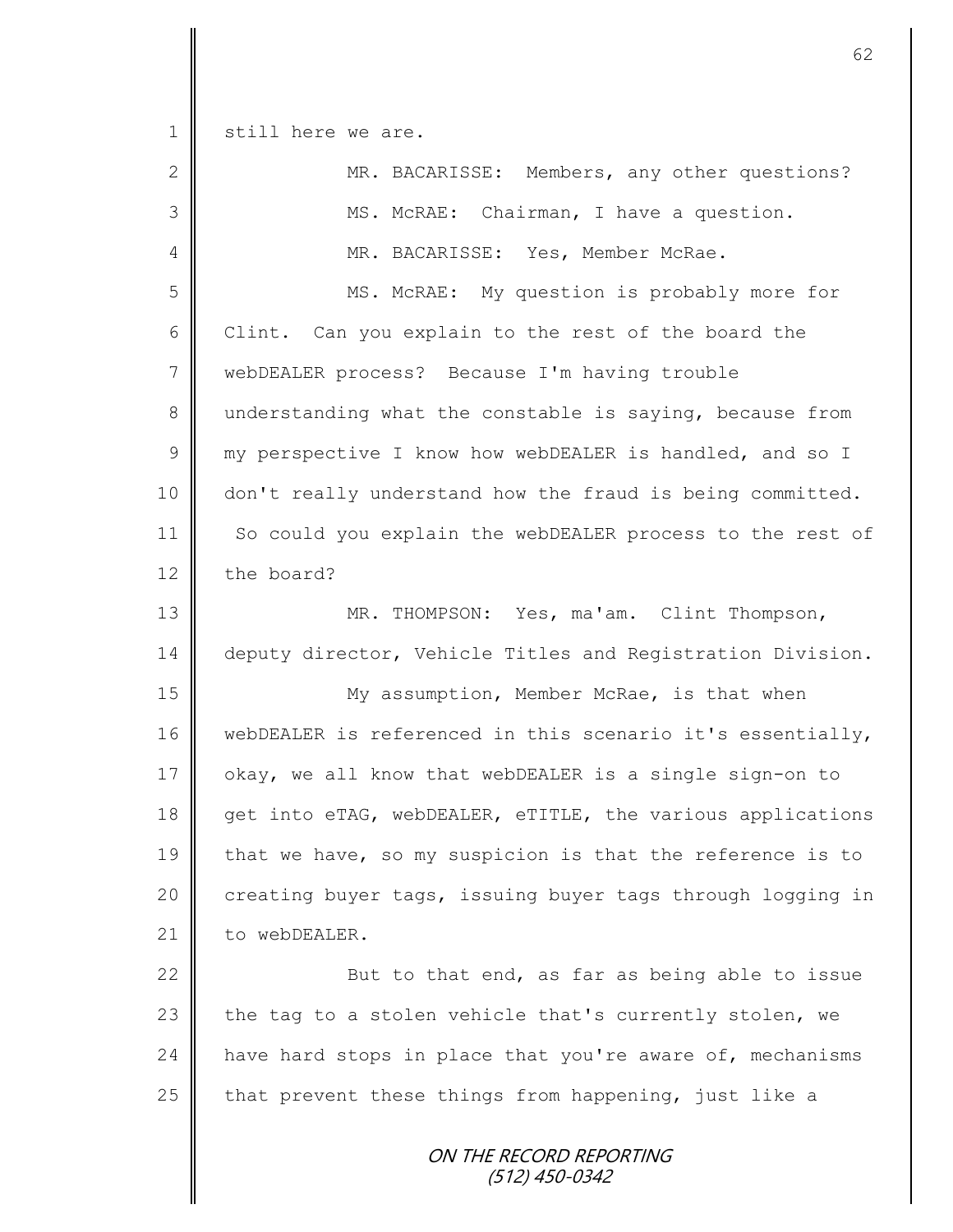ON THE RECORD REPORTING (512) 450-0342 1 | title application being submitted to your tax office 2  $\parallel$  through webDEALER. We do have those mechanisms in place.  $3 \parallel$  and if folks alter a VIN -- I can alter a VIN, 4 change it and do whatever I want in the system, 5 absolutely. That doesn't mean that they've put a stolen 6 record into eTAG, they have falsified the entry of 7 information, covering up the fact that the vehicle is 8 stolen. 9 || I'm not disputing that that's a problem, 10 nonetheless, our applications have various mechanisms in 11 place to prevent this. Are there opportunities to go 12 further? Absolutely. Some of that was discussed in the 13 advisory committee meeting. 14 The point being here what we're charged with in 15 House Bill 3927 is implementing max tag limits and denial. 16 Obviously there are other resources out there. 17 Ms. McRAE: Thank you. 18 | SGT. ESCRIBANO: May I answer your question? I 19 have one more thing. 20 || Two days an officer went ahead and observed a 21 vehicle with a buyer's tag, ran it in TLETS in his 22  $\parallel$  computer, and the tag came back, it was the registration  $23$  date and everything else. 24 | He approaches the vehicle, and he checked the 25 VIN number on the vehicle and put it into TLETS in his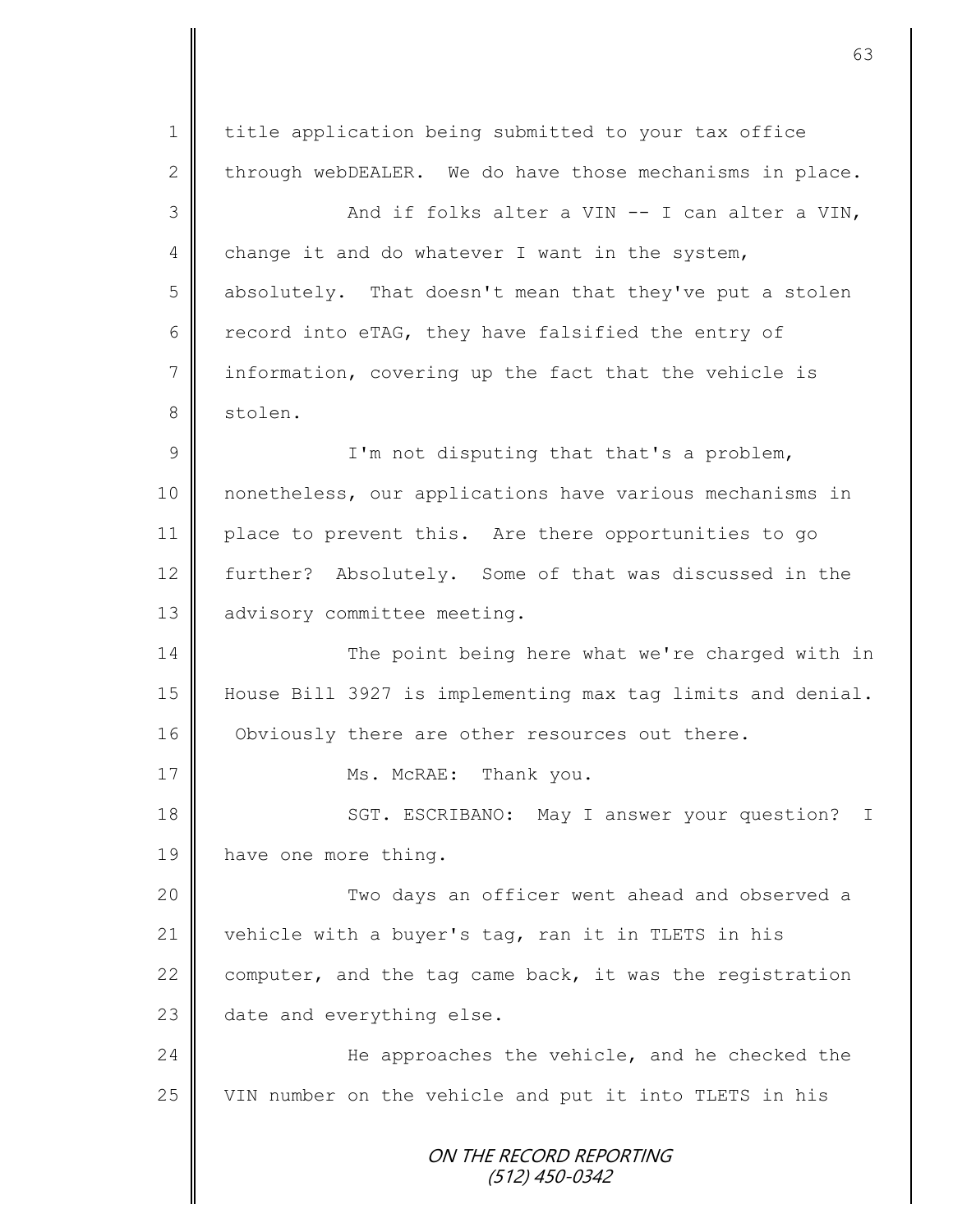ON THE RECORD REPORTING (512) 450-0342 1 | onboard computer, and it showed that it was stolen. The 2 mere fact that he ran the tag itself and it didn't show  $3 \parallel$  then that it was stolen was the problem. 4 || And you put, again, any information that you 5 want. I've pulled many vehicles over that the information 6 was completely bogus. We have done undercover operations 7 where we have purchased tags and put all false 8 | information. 9 When you ran it in TLETS, again, the officer 10 | run it on the street, it's going to be false information. 11 They can mask anything they want, they can do anything 12 they want with the system, and it is a clear and present 13 danger to all law enforcement not only in this state but 14 | outside of the state of Texas. 15 | And also we are working with various agencies, 16 including New York -- which they really love us now -- 17 because we have our tags everywhere in that state and it's 18 a huge problem, they're doing robberies and everything 19 || else. Just a stone's throw away from here in Austin the 20 same thing, crews are robbing and they're using these to  $21$  mask. 22 | MR. BACARISSE: Member Scott. 23 MR. SCOTT: Just a clarification. In the 24 | process of getting a GDN, we don't require fingerprints? 25 MS. JOHNSTON: No. The agency doesn't have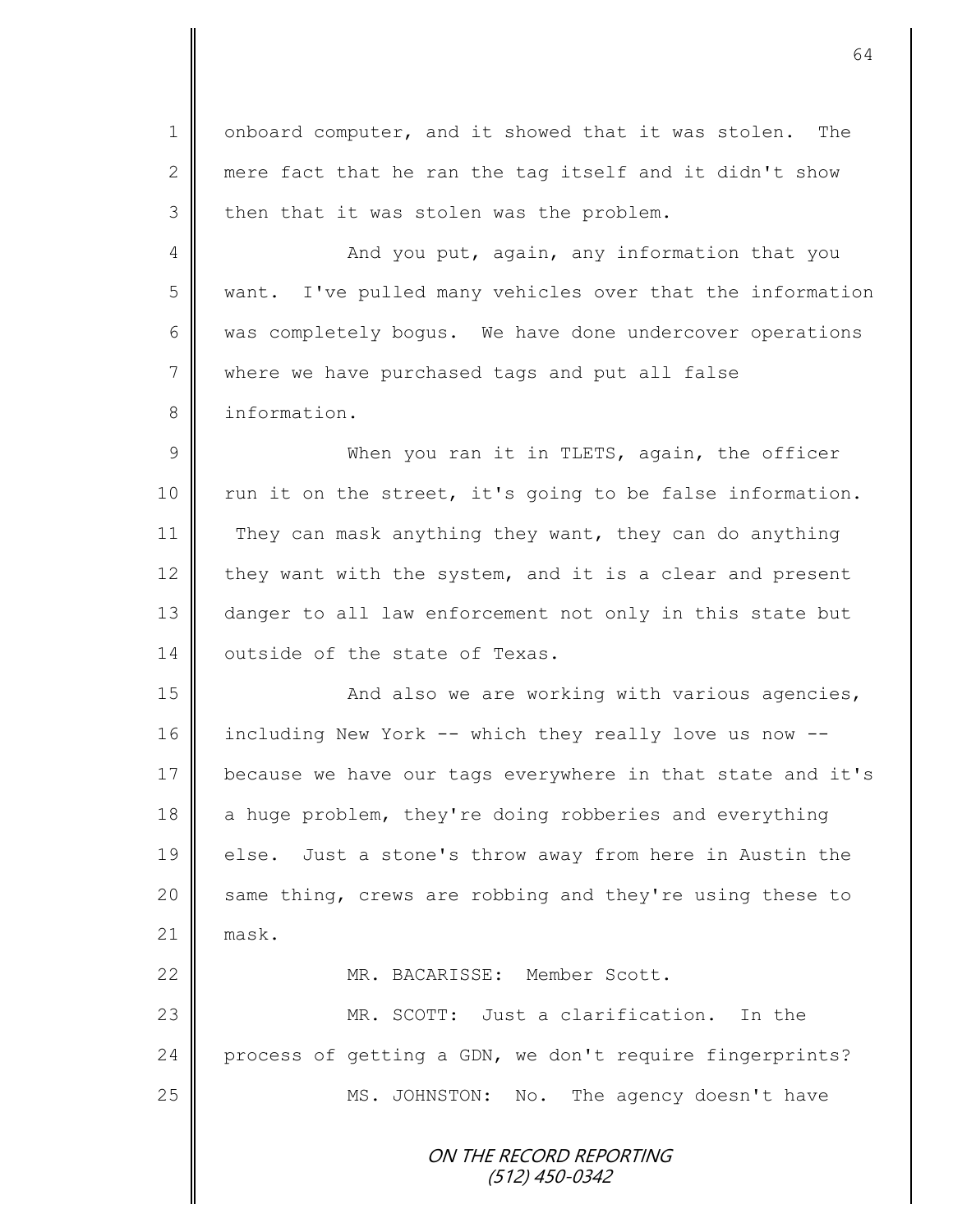ON THE RECORD REPORTING (512) 450-0342 1 Statutory authority to fingerprint their applicants. 2 MR. SCOTT: That's a little confusing, because 3 || I know many of us have multiple licenses, so we don't know  $4 \parallel$  what we -- like you say, our fingerprints are everywhere. 5 MS. GILLMAN: I have to go get fingerprinted 6 every year. 7 || MR. SCOTT: Me too. 8 || MS. GILLMAN: So what license is that, OCCC? 9 MR. SCOTT: OCCC, I think. 10 MS. JOHNSTON: Yes. We would need statutory 11 authority for DPS to allow us access to the FBI database 12 in order for us to start fingerprinting applicants and 13 | receiving the results of those fingerprints. 14 **MR. SCOTT:** Ouestion for the constable. 15 MR. BACARISSE: Yes, Member Scott. 16 MR. SCOTT: So in response to that we have to 17 | have legislative authority. 18 SGT. ESCRIBANO: Glad you asked that question. 19 | I have here, did a little bit of research -- and again, I 20 am not an attorney at law, don't claim to be one; I'm sure 21  $\parallel$  there's plenty of attorneys here. 22 **But the Texas Government Code, Title 4,** 23 Subtitle B, Chapter 411, Subchapter A addresses again the 24 way that you can go ahead and obtain this, and it has the 25 | Texas Department of Motor Vehicles and other agencies in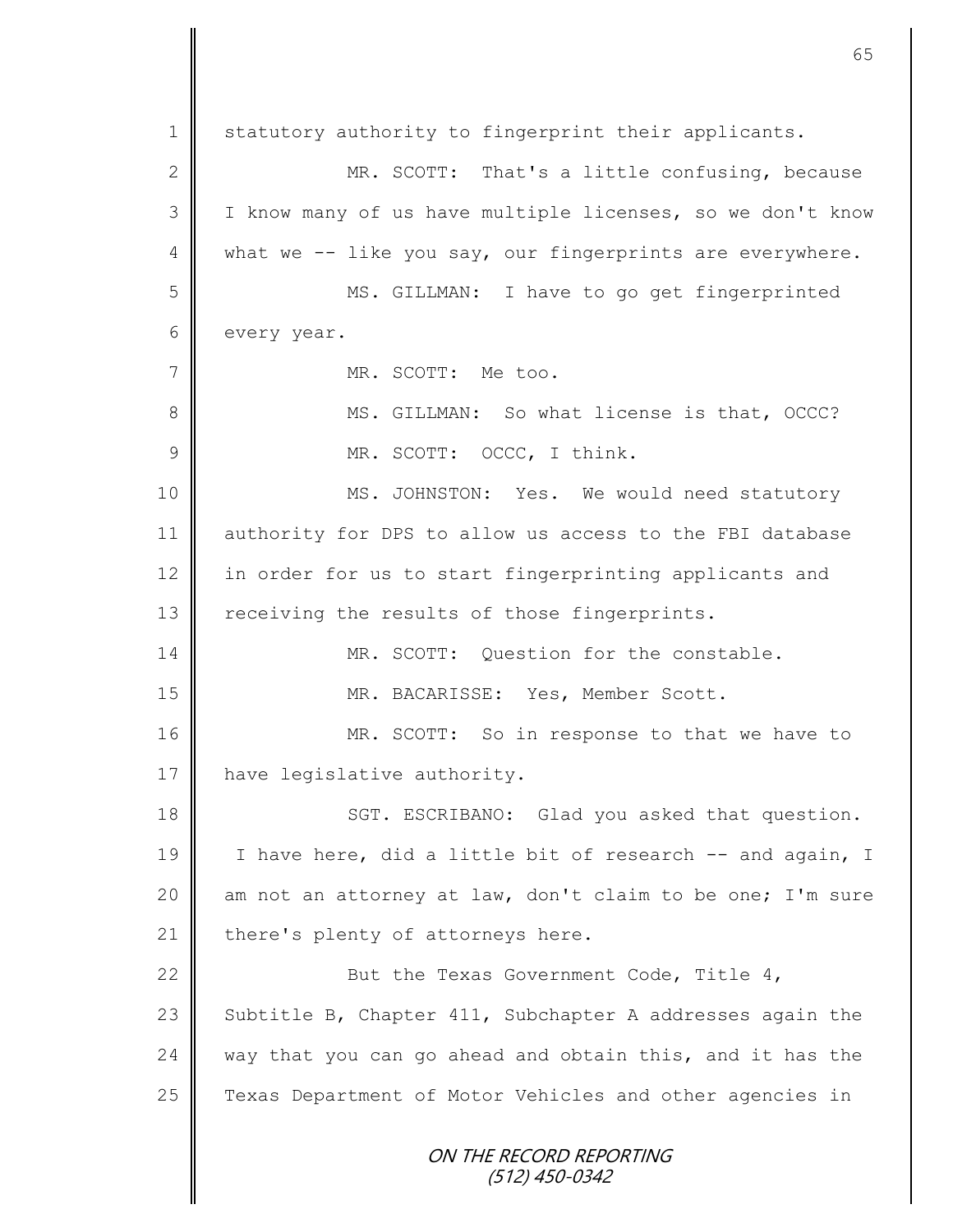1 | there.

2  $\parallel$  Now, the way we're reading it -- of course, I 3 didn't get legal advice coming in here; we're trying to 4 get CLEAT to do that and review it  $-$ - but we think that  $5 \parallel$  that might be a way that you don't need legislation to at 6 | least get this done.

7 The problem, again, that we've had in our 8 investigation, again, is that trying to find the person on 9 the other end pushing the button. When they're filling 10 their applications -- I can show you one that I found two 11 days ago that they have the same location and the IDs that 12 they used for both of them that's not them, and they have 13 photoshopped it. I can show you example after example 14 after example of an application that's photoshopped.

15 || I teach it in a class that we put together from 16 scratch; I've been teaching to law enforcement for the 17 | last three years. Of course I haven't gotten to 18 everybody, obviously, because we have 2,800 agencies, but 19  $\parallel$  we're trying to do the best we can.

20 || But you can do that, you can mask. Like I have 21 one individual that we know for a fact has over 300 GDNs, 22  $\parallel$  and all he's going to do is activate the next one, 23 activate the next one, you cut me off at 900, great,  $I'11$ 24  $\parallel$  just activate the next one and keep on going. Who is  $25$  | going to monitor it?

> ON THE RECORD REPORTING (512) 450-0342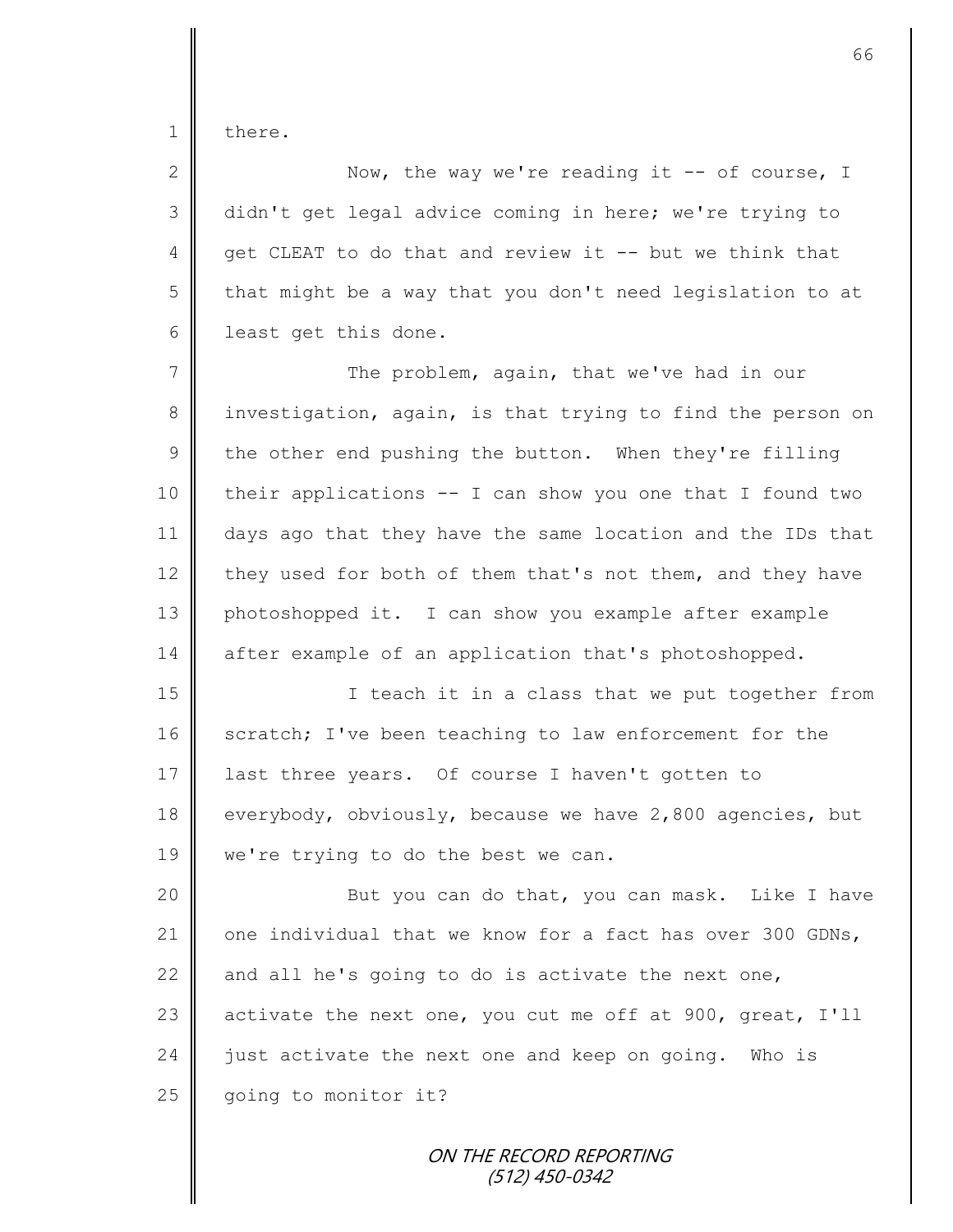| $\mathbf 1$   | MS. BREWSTER: Mr. Chairman, if I may?                      |
|---------------|------------------------------------------------------------|
| $\mathbf{2}$  | MR. BACARISSE: Yes, Ms. Brewster.                          |
| 3             | Thank you.<br>MS. BREWSTER:                                |
| 4             | Just to inform the board and those listening, I            |
| 5             | did receive a petition for rulemaking from Sgt. Escribano. |
| 6             | That process includes review, and so that has been         |
| 7             | received, we will be looking at that, and we'll provide a  |
| 8             | response to both Sgt. Escribano as well as the board.      |
| $\mathcal{G}$ | MR. BACARISSE: Great.                                      |
| 10            | We appreciate what you do every day out there,             |
| 11            | sir, you and your colleagues, and we want to be a partner  |
| 12            | in all these efforts, and it's all about closing the       |
| 13            | loopholes or closing the challenges to the systems.<br>So  |
| 14            | you know, we appreciate your remarks to day.               |
| 15            | SGT. ESCRIBANO: May I make one last remark?                |
| 16            | We are here, again, to partner with the Texas Department   |
| 17            | of Motor Vehicles to fix this, that's our ultimate goal.   |
| 18            | My goal is for me to retire and not have to do this again  |
| 19            | and the system be fixed.                                   |
| 20            | Now, are people going to go ahead and forge                |
| 21            | license plates? Yes, they are. We can see that, Ray        |
| 22            | Charles can see that a mile away. What you can't see is    |
| 23            | what's in the system right now that's the biggest threat,  |
| 24            | the FBI already said it's the biggest threat. That's what  |
| 25            | we're trying to do.                                        |
|               |                                                            |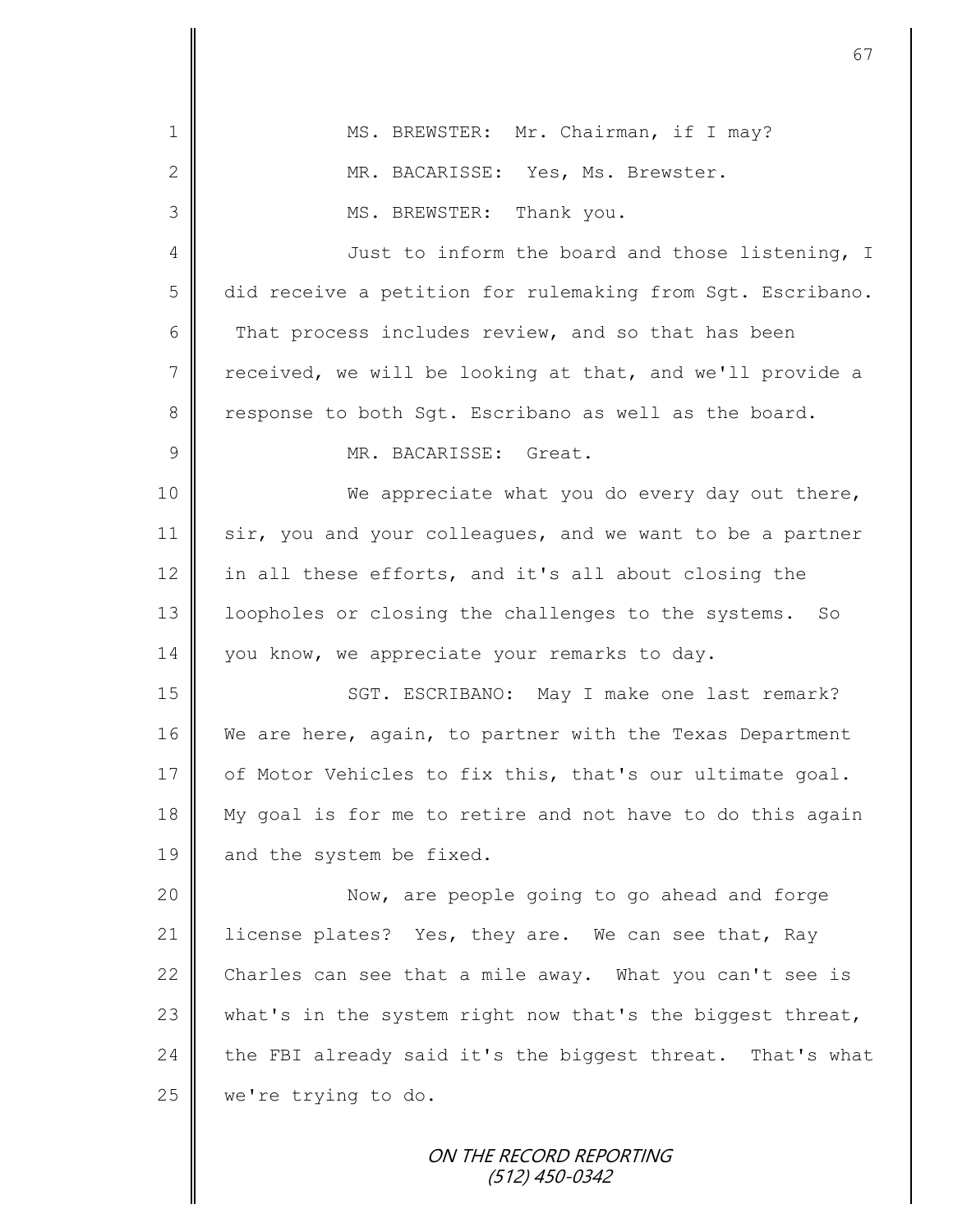|                 | 68                                                         |
|-----------------|------------------------------------------------------------|
| 1               | Thank you very much for your time.                         |
| 2               |                                                            |
| 3               | MR. BACARISSE: Thank you for your time, sir.               |
|                 | And to Ms. Brewster's comment, we will take the petition   |
| 4               | under advisement and study it carefully.                   |
| 5               | Mr. Scott.                                                 |
| 6               | MR. SCOTT: My question, Mr. Chairman, this                 |
| $7\phantom{.0}$ | situation that the constable talked about, is this         |
| 8               | something that we can directly refer to the advisory       |
| $\mathcal{G}$   | committee and ask them to spend some time on that process, |
| 10              | what we might do closing that off?                         |
| 11              | MR. BACARISSE: Ms. Beaver can answer that, I               |
| 12              | think.                                                     |
| 13              | MS. BEAVER: Tracey Beaver, general counsel,                |
| 14              | for the record.                                            |
| 15              | I'd just like to mention that the                          |
| 16              | fingerprinting and licensing requirements for licensees of |
| 17              | the department was not noticed on the agenda today.        |
| 18              | However, it is within the chairman's discretion in setting |
| 19              | the agenda for future board meetings as well to consider   |
| 20              | these issues for the board to consider.                    |
| 21              | And as Executive Director Brewster mentioned,              |
| 22              | we did also receive some rule petitions regarding some of  |
| 23              | these issues that are under the review process for         |
| 24              | Executive Director Brewster to decide whether the          |
| 25              | rulemaking process should be initiated.                    |
|                 | ON THE RECORD REPORTING<br>(512) 450-0342                  |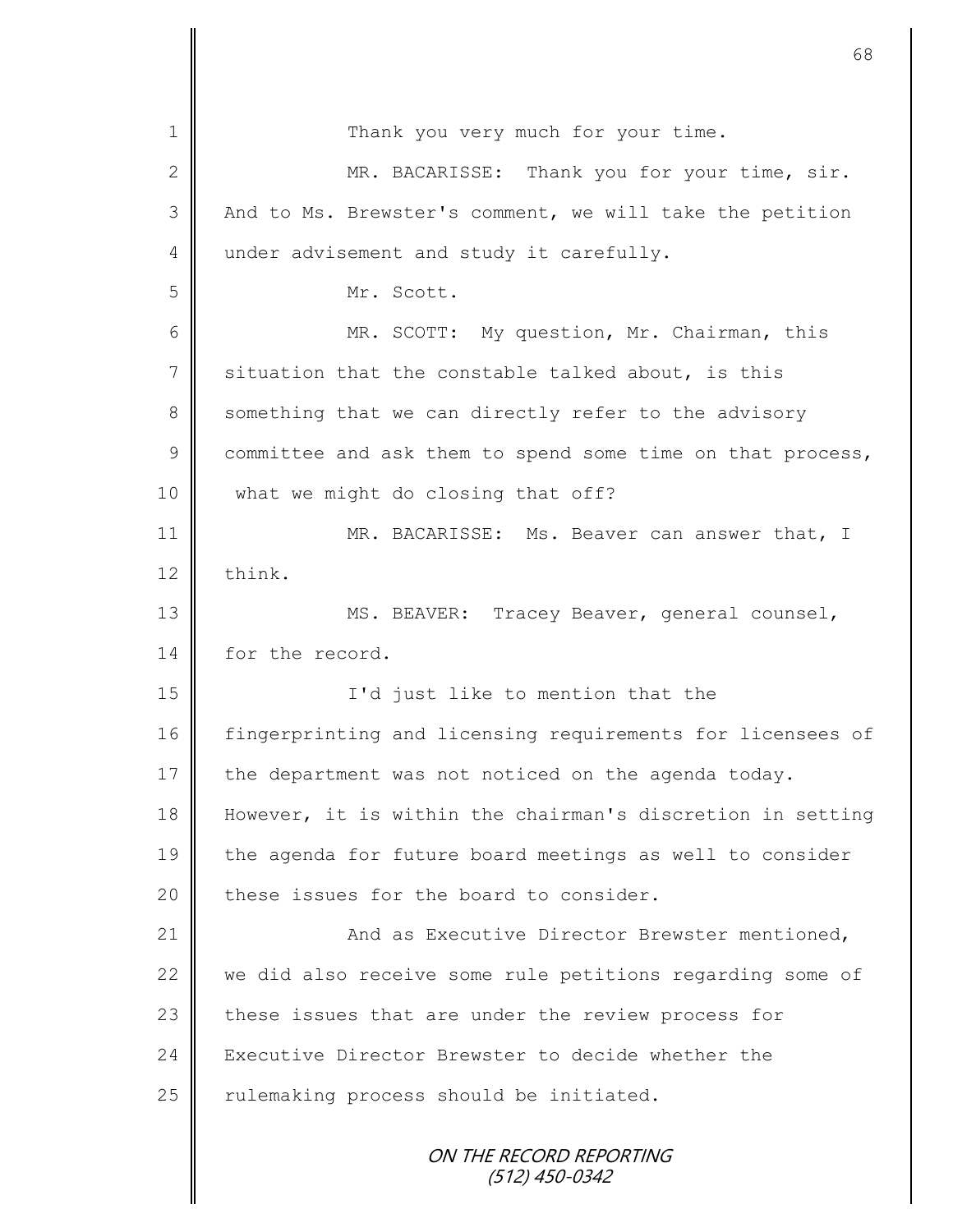ON THE RECORD REPORTING (512) 450-0342 1 || I just wanted to mention that we will be happy 2 to bring any issues back to the board that the chairman 3 || would like to add to the agenda and also then have the 4 board be able to refer those items, as necessary or 5 desired, to advisory committees in the future. 6 Thank you. 7 MR. BACARISSE: Board members, do I sense your 8 interest in doing so -- I certainly feel that way, but I  $9 \parallel$  want to get a sense of the board here -- to ask that you 10 do what you just suggested by taking this into 11 | consideration and bringing it back? 12 We do have another board meeting in December,  $13$  so that could be a point at which  $-$ - would it be possible 14 to bring it back that quickly? 15 || MS. BEAVER: Tracey Beaver, general counsel, 16 for the record. 17 We'd be happy to look into that and bring it 18 back as soon as possible to the board, under your 19 discretion, Chairman, as desired by the board to consider 20 these issues. 21 Thank you. 22 MR. BACARISSE: Members? Ms. Gillman? 23 || MS. GILLMAN: I was just going to say before 24 the advisory committee takes up another project,  $I'$ d love 25  $\parallel$  to -- I think item number one -- I don't necessarily know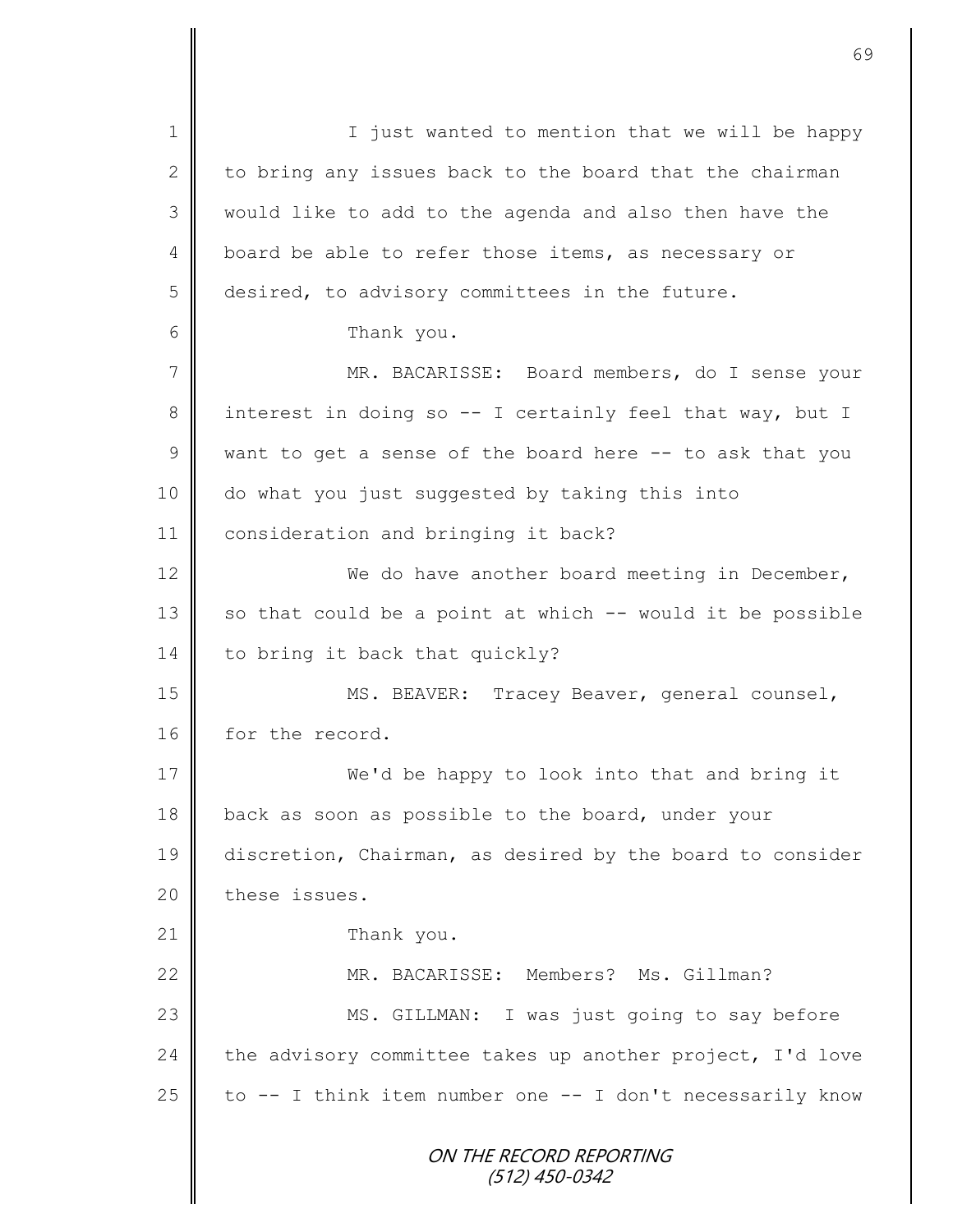| $\mathbf 1$    | if it's priority number one, but item number is this new   |
|----------------|------------------------------------------------------------|
| $\mathbf{2}$   | formula and the rule --                                    |
| 3              | MR. BACARISSE: Right. That's what's before us              |
| 4              | today.                                                     |
| 5              | MS. GILLMAN: -- and getting comments, and so I             |
| 6              | would say let's tackle one at a time.                      |
| $\overline{7}$ | MR. BACARISSE: We will, absolutely. We're not              |
| 8              | going to come off the agenda but just to talk about the    |
| $\mathsf 9$    | next meeting.                                              |
| 10             | MR. ALVARADO: Mr. Chairman.                                |
| 11             | MR. BACARISSE: Yes, Member Alvarado.                       |
| 12             | MR. ALVARADO: I agree with addressing,                     |
| 13             | obviously, the item on the agenda, but I also believe it's |
| 14             | incredibly important to make sure we're doing everything   |
| 15             | we can to support law enforcement's safety on the streets  |
| 16             | as they do their jobs. Safety is top priority, I think,    |
| 17             | so I'd definitely be supportive of moving quickly on those |
| 18             | issues as well.                                            |
| 19             | MR. BACARISSE: Great. Okay. Well, we will                  |
| 20             | take that up at the next meeting for sure by then. I       |
| 21             | think we have the time to do that. But we do have an       |
| 22             | agenda item that we're considering today.                  |
| 23             | And Sqt. Escribano, thank you for your                     |
| 24             | testimony. Appreciate it very much.                        |
| 25             | SGT. ESCRIBANO: Yes, sir.                                  |
|                | ON THE RECORD REPORTING<br>(512) 450-0342                  |

Ш I

II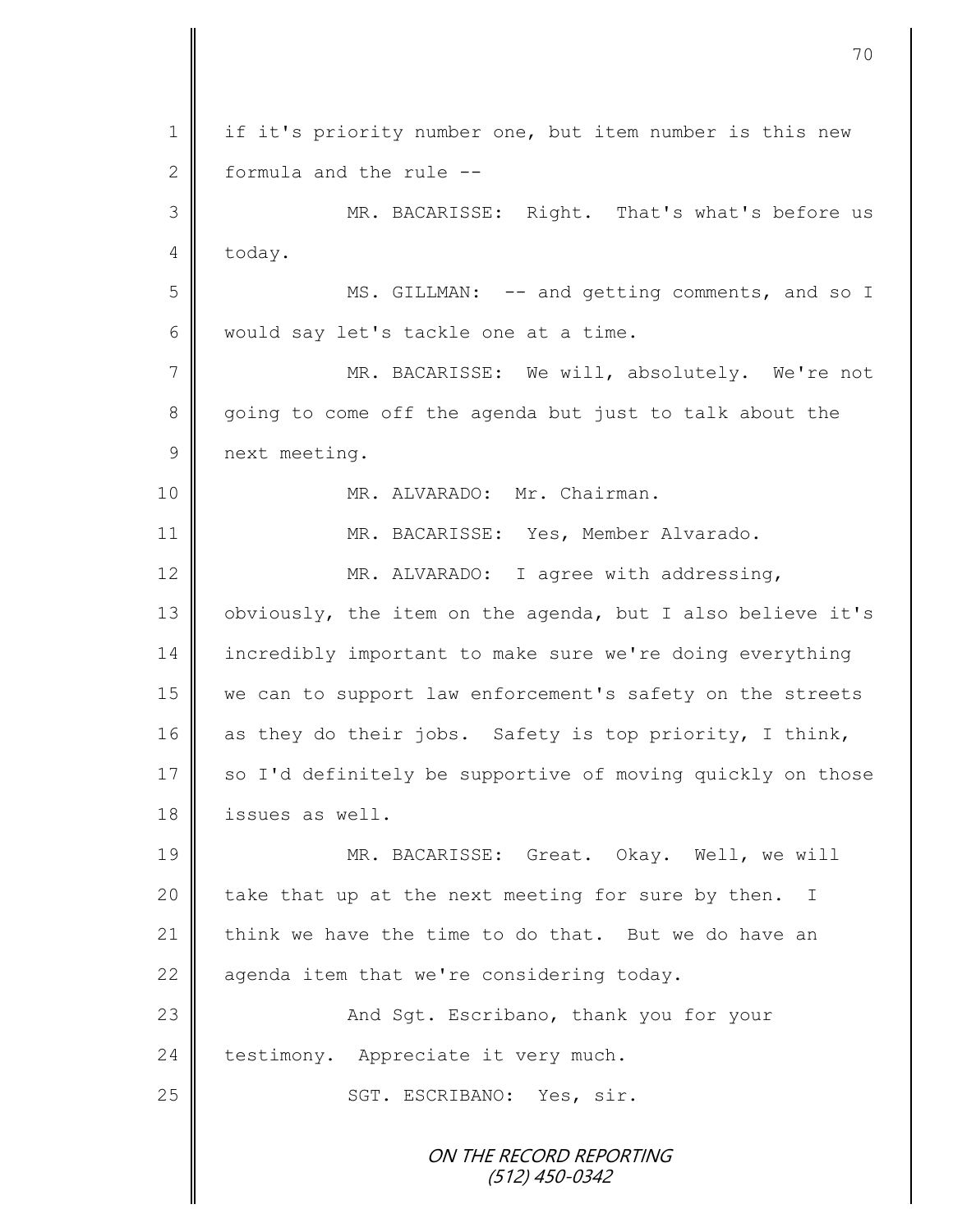|                | 71                                                        |
|----------------|-----------------------------------------------------------|
|                |                                                           |
| 1              | MR. BACARISSE: So we are still on agenda item             |
| $\mathbf{2}$   | 6. Staff, do you have any other comments or presentation  |
| 3              | you want to inform us on? Any further questions for the   |
| 4              | staff, members?                                           |
| 5              | (No response.)                                            |
| 6              | MR. BACARISSE: Certainly, hearing now no other            |
| $\overline{7}$ | questions and no other comments, I'll entertain a motion  |
| 8              | on agenda item 6.                                         |
| 9              | MS. OMUMU: I'd like to make a motion, Mr.                 |
| 10             | Chairman.                                                 |
| 11             | MR. BACARISSE: Member Omumu.                              |
| 12             | MS. OMUMU: I think we heard from the sergeant             |
| 13             | the crux of the issue, but I move that the board not      |
| 14             | approve the proposed amendments to Sections 215.152 and   |
| 15             | 215.158 for publication in the Texas Register for public  |
| 16             | comment.                                                  |
| 17             | House Bill 3927 specifically states in Section            |
| 18             | 503.0632 the maximum number of temp tags the department   |
| 19             | determines a dealer or converter may obtain must be based |
| 20             | on the dealer's anticipated need, taking into             |
| 21             | consideration time in operation, sales data, expected     |
| 22             | growth, changes in market, temporary conditions which may |
| 23             | affect sales, and any other information the department    |
| 24             | considers relevant.                                       |
| 25             | Based upon the recent shortages in the global             |
|                | ON THE RECORD REPORTING<br>(512) 450-0342                 |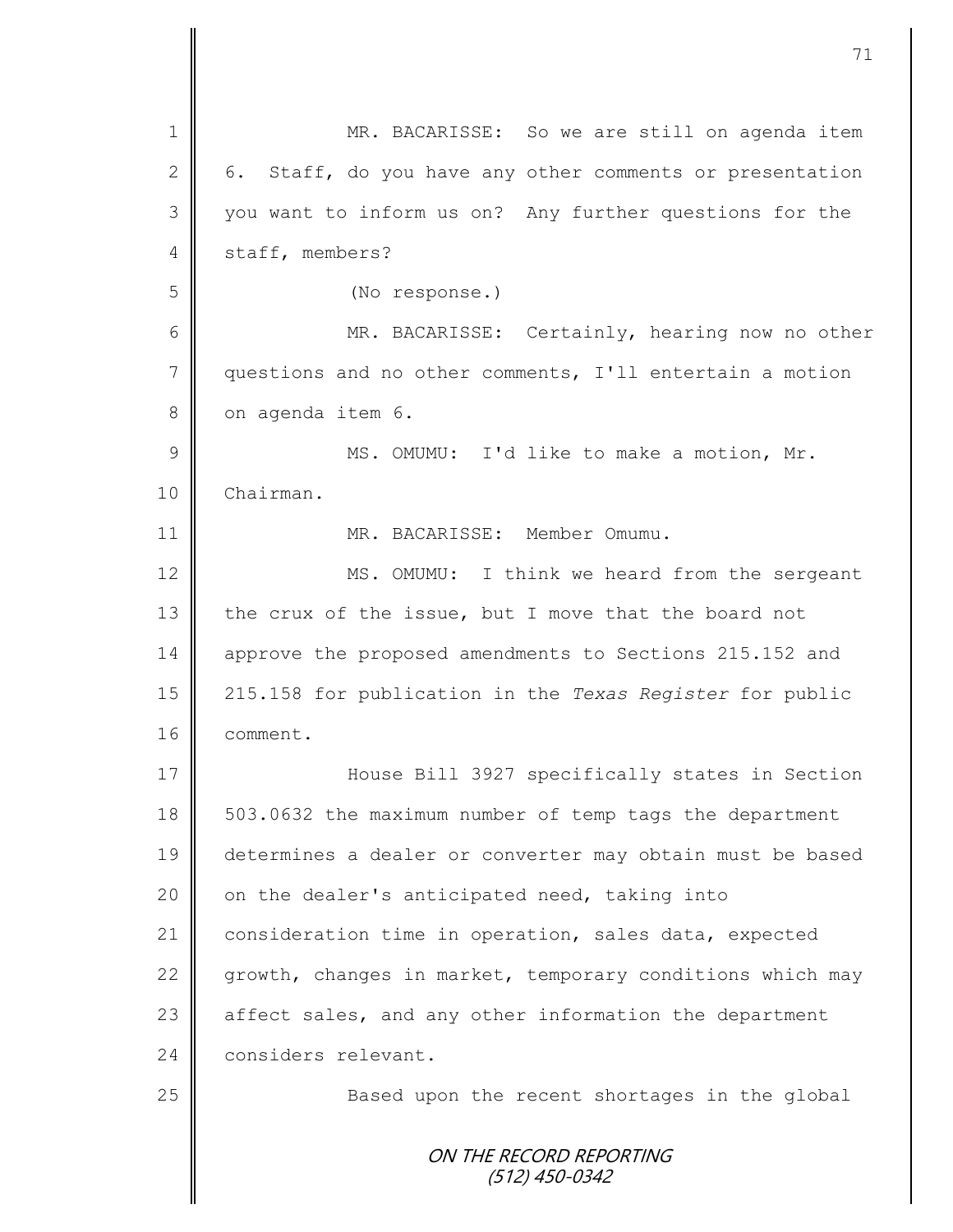ON THE RECORD REPORTING (512) 450-0342 1 supply chain, coupled with the uncertainty in demand, the 2  $\parallel$  rule should be amended not to harm or place undue burden 3 | on dealers, converters, distributors and manufacturers. 4 | That's my motion, Mr. Chairman. 5 || MR. BACARISSE: That is your motion. 6 Is there a second to this motion? 7 || MS. GILLMAN: I'll second. 8 MR. BACARISSE: Okay. It's seconded by Member 9 Gillman. Now we can have discussion on this motion. 10 **MS. OMUMU:** I do have further comment. 11 MR. BACARISSE: Yes, ma'am, Member Omumu. 12 MS. OMUMU: This has been a spirited 13 conversation here, and I do want to add some color to it. 14 It is definitely critical that we support the department 15 || in its efforts to prevent temp tag misuse and fraud, and 16 | we certainly have to protect our law enforcement, but it's 17 also our duty to ensure the rules we set do not penalize 18 or place undue burden on those dealers that diligently 19 adhere to the law and the rules that are set forth by this 20 board. 21 **The proposed rule's intent is to provide** 22 | license holders with enough temporary tags to handle a  $23$  significant increase in sales over the best of three 24 fiscal years. 25 | This is what gives me great pause. For nearly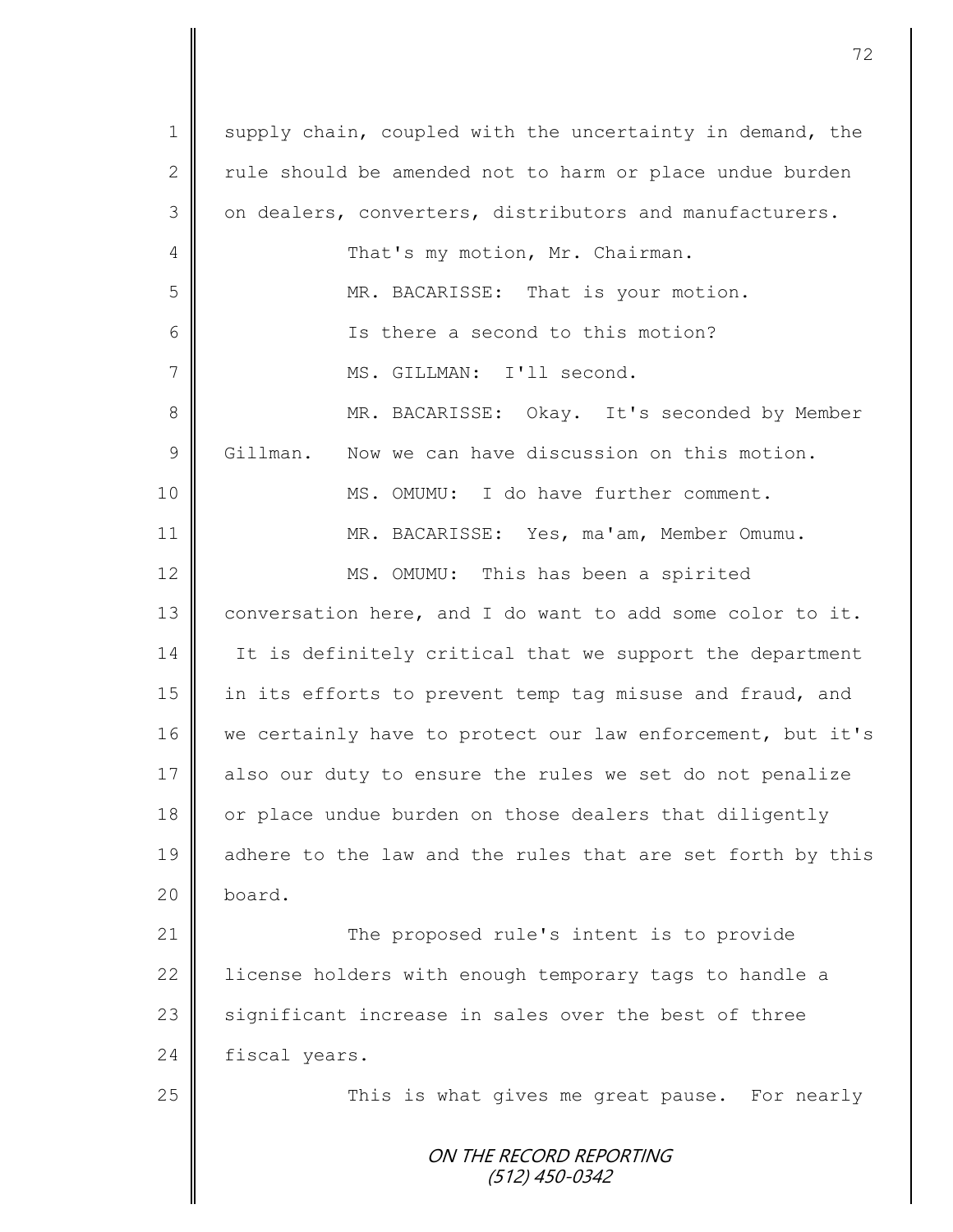1 | two years the automotive industry has been operating under 2  $\parallel$  a cloud of supply chain shortages and this has crippled 3 dealer inventories. Demand for new and used vehicles have 4 reached heights not seen in many decades. The need for 5 temporary tags will increase if the SAR is as forecasted 6 | over the next few years.

7 We must also consider how starved the fleet 8 companies have been during this same time period. If you  $9 \parallel$  guys go the airport and try to rent a vehicle, you see how 10 difficult it is today. Right?

11 These cars are coming back to the market 12 probably in the next couple of years in the hundreds of 13 thousands. Right? We just saw on the news this week that 14 one large rental company announced that it was ordering 15 | 100,000 new electric vehicles.

16 || As an industry we are going to see sizable 17 Fleet orders sold through the state's franchised new car 18 dealers, and frankly, this three-year time period look 19 **back** is an imperfect approach.

20 || If we believe the manufacturers' projections 21  $\parallel$  over the next couple of years, we will see additional 22  $\parallel$  output which will increase the need for temp tags for new 23 vehicles well above any formula that was derived using the 24 | last three years.

25 | Another point that should also be considered is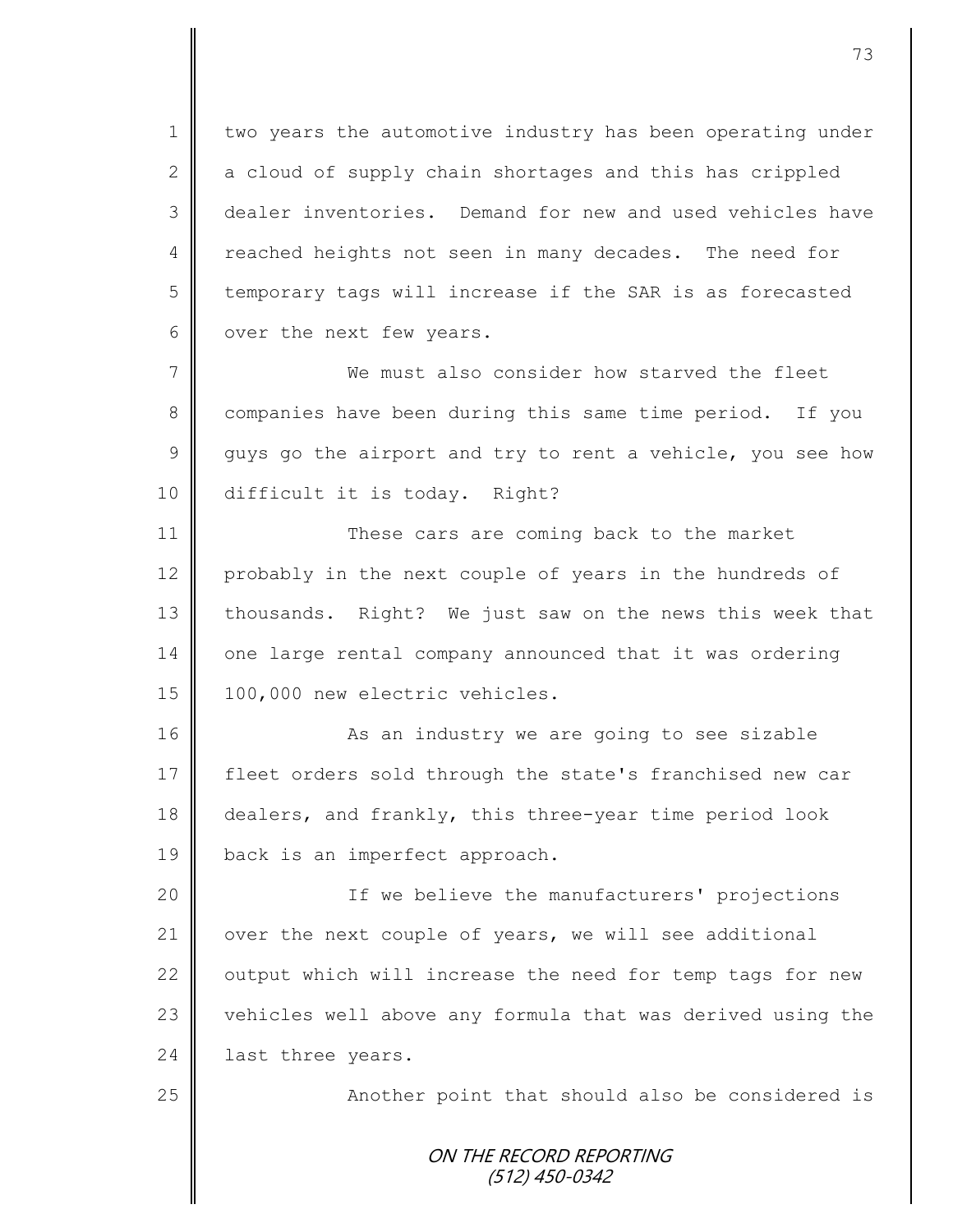1 who we're targeting. Although House Bill 3927 does 2 | include all dealers, it is my understanding that law  $3 \parallel$  enforcement -- just as today Sgt. Escribano admitted, 4 there have been no infractions committed by any franchised 5 dealers.

6 He also suggested there are lack of controls in 7 | place for the licensure process. That is the real threat. 8 It is not non-franchised dealers that are quilty of 100 9 percent of the said infractions. So we should take a 10 proactive approach and implement items like the Identico 11 | that the sergeant mentioned and prevent these bad actors 12 from becoming dealers to start.

13 || So as mentioned, the agency should also admit 14 those with the OCCC license, I think. That was mentioned, 15 you know, if we could include  $-$ - or I quess leave out the 16 dealers with the OCCC since there is additional 17 fingerprinting required, that would be an option.

18 || So again, I appreciate the work that the 19 department has done, along with the Motor Vehicle 20 | Regulatory Advisory Committee, because I know they spent a 21 | lot of time and effort to navigate through the potential 22 exceptions.

23 The great work and research that you guys have 24 done is not diminished here. However, on behalf of 25 franchised dealers and manufacturers and distributors, by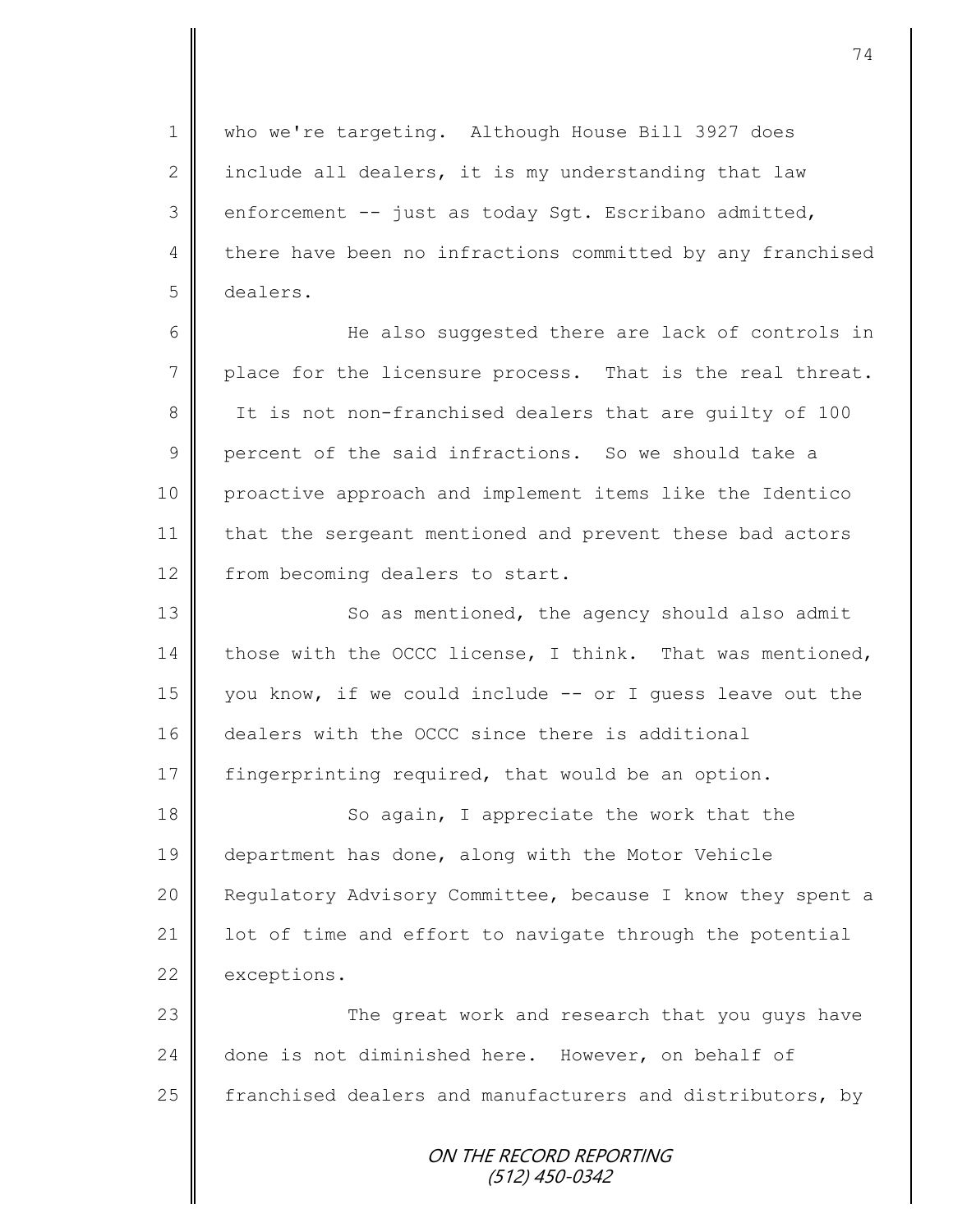ON THE RECORD REPORTING (512) 450-0342 1 targeting and potentially disrupting the business of those 2 | operators that are committed, no violation, we should 3 update these rules to protect the very ones that we have 4 committed to serve. 5 | Thank you, Mr. Chairman. 6 | MR. BACARISSE: Thank you. 7 || Members, any other comments or questions on the 8 motion that's before us, which is to approve -- or  $9 \parallel$  actually disapprove, the motion is to disapprove. 10 || MS. GILLMAN: I have a comment. 11 | MR. BACARISSE: Yes, Ms. Gillman. 12 | MS. GILLMAN: Sharla, I agree with you. I'm 13 very worried about the undue burden on dealers. I am 14 | worried that the formula -- although I completely 15 || understand that you tried really, really hard, it's a 16 great first draft -- I mean, I appreciate it -- but I'm 17 concerned that we just haven't -- that the advisory 18 committee, stakeholders, industry experts, law enforcement 19 need more time to vet this formula. 20 || And I am a little bit -- I'm thankful that it's 21 been published in the board book and able to be reviewed, 22  $\parallel$  and I strongly encourage another meeting of the minds to 23 come together and review, modify if necessary, make 24 adjustments in a collaborative effort with all parties  $25$  able to see and view and come back together.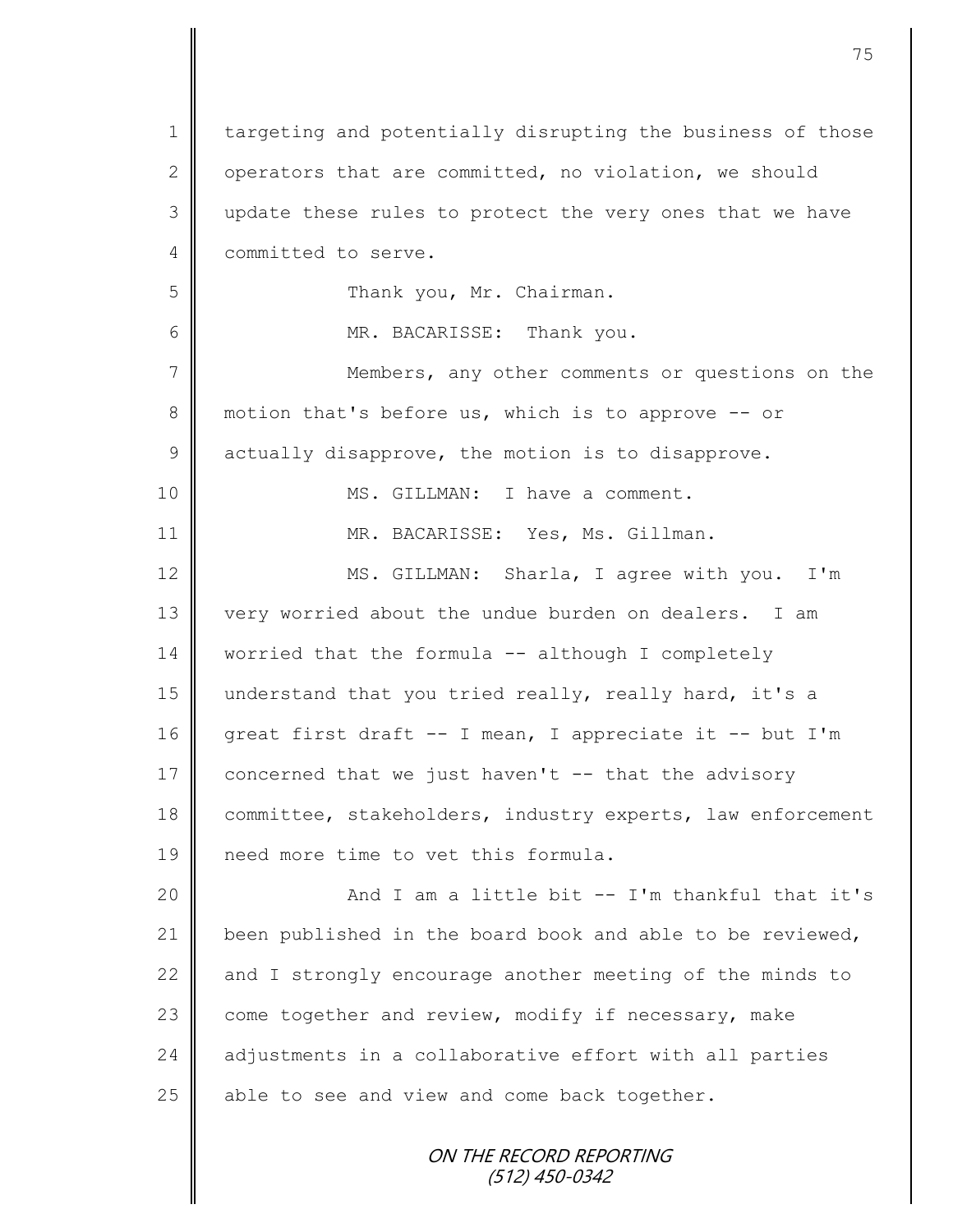ON THE RECORD REPORTING (512) 450-0342 1 || I know that the formula in its final form, if I 2  $\parallel$  am in a growth mode and I'm cut off, then I have to stop 3 doing business until the appeals process takes place. I 4 personally am not in the system every day but my sales 5 managers are, and I appreciate the live look and you can 6 appeal for more at 50 percent, but it's just a worry of 7 mine that we have barriers to do business. And I know 8 that you're trying very hard to address each one of those. 9 || So anyway, I'm in favor of more vetting, more 10 eyes on it to review and tear it up or raise it up, 11 | whichever one, before -- and a meeting of the minds so 12 that the stakeholders can provide more input, can come 13 back to you and you all try your best using input to come 14 | up with the best formula possible. 15 MR. BACARISSE: I'm sorry; just a moment. 16 | Member McRae, did you have a question that you 17 **Wanted to ask?** 18 MS. McRAE: I can wait till after. 19 MR. BACARISSE: Okay, great. I'm sorry. I saw 20 | hands up over here too. 21 || MR. ALVARADO: Mr. Chairman. 22 | MR. BACARISSE: Yes, Member Alvarado. 23 | MR. ALVARADO: Thank you, Mr. Chairman. 24 | I appreciate all the perspectives, all the 25 input here, but just for my benefit, if I may ask a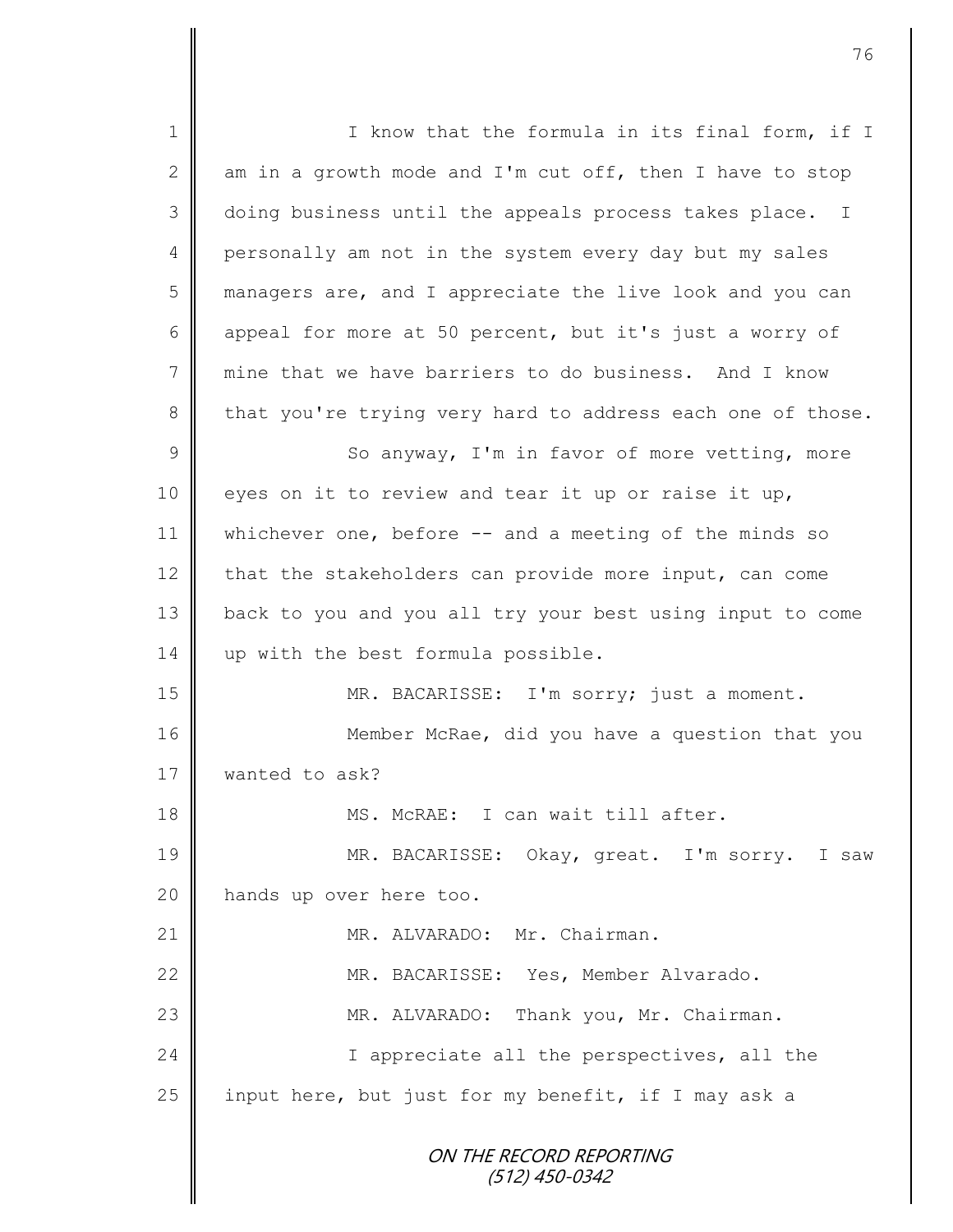1 question to counsel?

2 MR. BACARISSE: Sure.

|               | III DIICIIRLOOD. DULC                                      |
|---------------|------------------------------------------------------------|
| 3             | MR. ALVARADO: Ms. Beaver, can you please                   |
| 4             | refresh my memory on the process from the Texas            |
| 5             | Administrative Code standpoint, and also the added layer   |
| 6             | of the Regulatory Compliance Division of the Governor's    |
| 7             | Office, of what we're actually being asked to do here?     |
| 8             | MS. BEAVER: Yes. Thank you.                                |
| $\mathcal{G}$ | Tracey Beaver, general counsel, for the record.            |
| 10            | At the proposal stage where the board is asked             |
| 11            | to approve the proposed rules, the next step is that it    |
| 12            | gets published in the Texas Register if the board does     |
| 13            | approve the rules to move forward.                         |
| 14            | Then there's 30 days in which the public,                  |
| 15            | stakeholders, law enforcement, interested parties, anybody |
| 16            | who is affected or impacted by the rule may provide        |
| 17            | written comment to the department on the rules.            |
| 18            | The department considers that written comment              |
| 19            | and is able to make changes to the rules based on that     |
| 20            | comment from anybody who is an interested stakeholder.     |
| 21            | And then the rule is brought back to the board with those  |
| 22            | amendments and changes at the adoption stage, which is     |
| 23            | after that 30-day comment period where we receive that     |
| 24            | additional comment and input from stakeholders.            |
| 25            | In addition, there's a Regulatory Compliance               |
|               | ON THE RECORD REPORTING                                    |

(512) 450-0342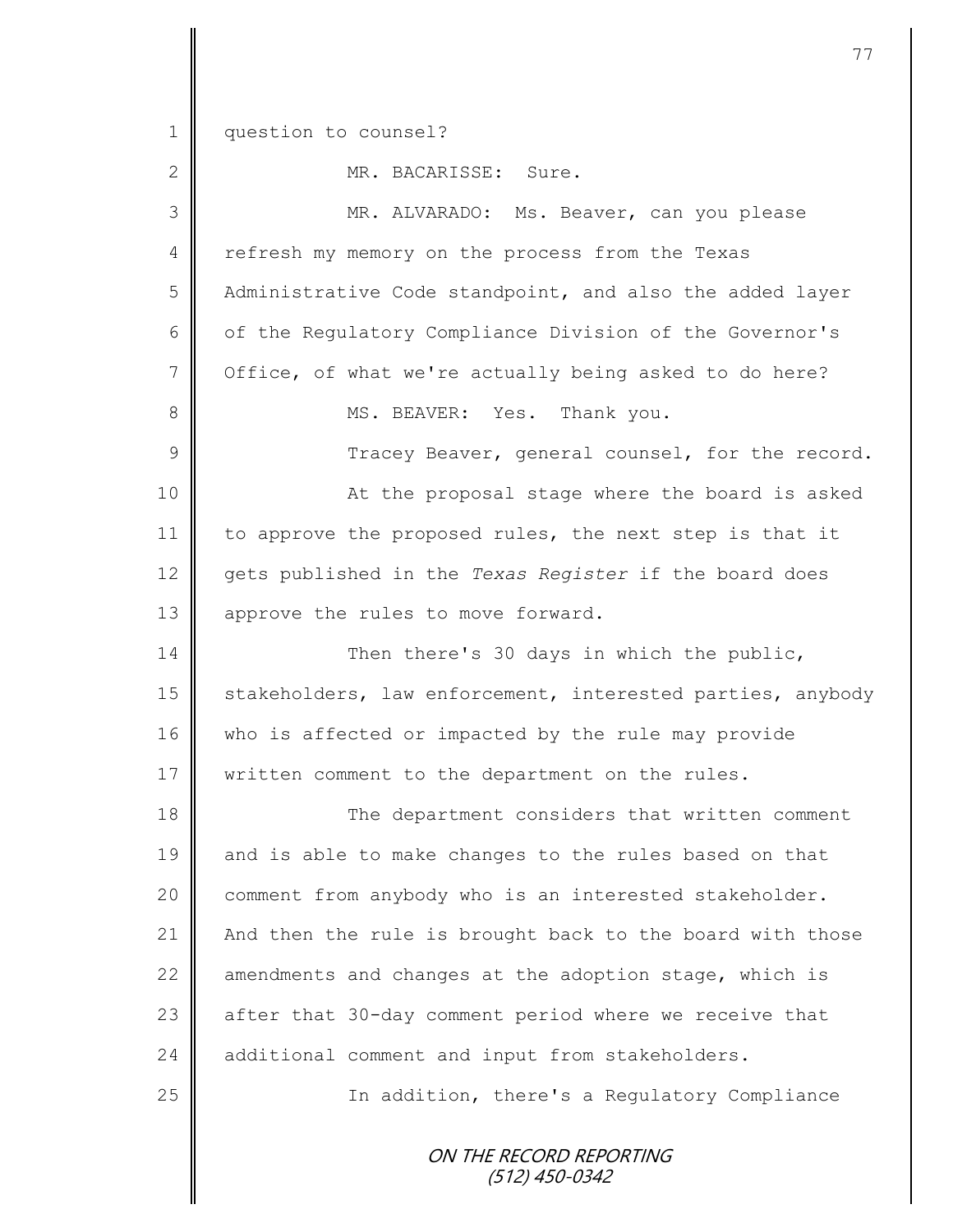1 Division review from the Governor's Office, which is an 2  $\parallel$  independent review to see if any of the rule would impact 3 market competition for business that is licensed by the 4 agency, which would, of course, be those franchised 5 dealers, converters and independent dealers.

6 The Regulatory Compliance Division review does 7 also have its own independent comment period in which the 8 public and interested stakeholders are able to provide 9 | comment to the division about whether it impacts business  $10$  | that is licensed by the department.

11 The Regulatory Compliance Division of the 12 Governor's Office does then provide written feedback, 13 || which is also posted on the website of the Governor's 14 | Office, as to whether or not the rule affects market 15 **competition.** 

16 || If it does in a way that the Regulatory 17 Compliance Division finds is against state policy, they 18 are then in the position to tell the department they can't 19 || move forward with proposing the rules.

20 | The Regulatory Compliance Division finds 21 that it doesn't impact market competition in a way that's 22  $\parallel$  against state policy, then they give approval for the rule 23  $\parallel$  to move forward for adoption consideration by the board. 24 So there's two additional comment periods: one 25 on the rule from all interested stakeholders for the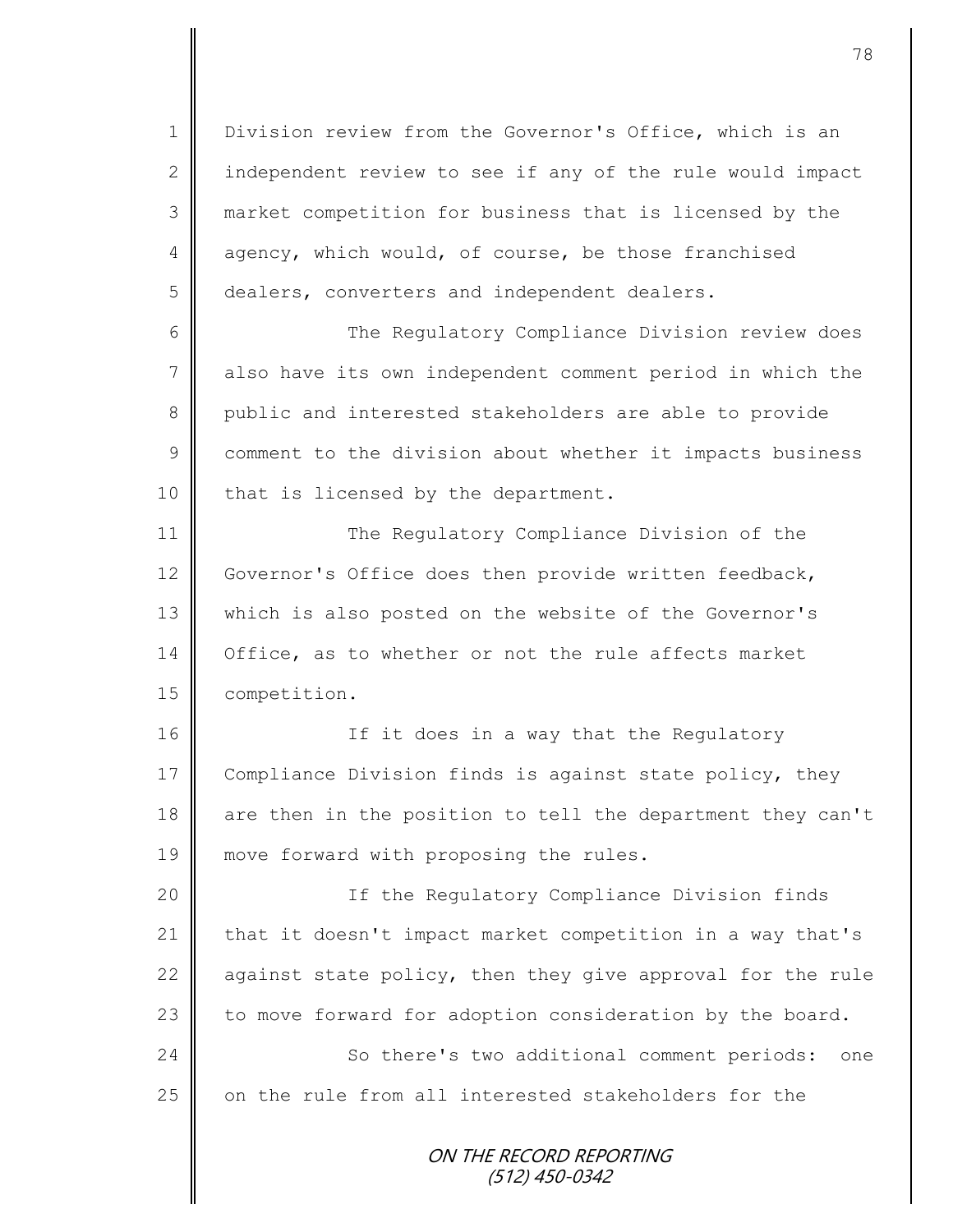ON THE RECORD REPORTING (512) 450-0342 1 department to consider any changes to the rule text, and 2 the second is regarding market competition from the 3 Governor's Office Regulatory Compliance Division. 4 MR. ALVARADO: Thank you. 5 So essentially what I'm hearing is right now 6 we're being asked to consider a rule proposal, then it 7 | will be open to everyone for public comment, then several 8 || layers on top of that to make a determination of what is  $9 \parallel$  then finally considered for actual rule adoption. 10 || So it might be safe to say that without 11 approving item number 6, we don't even have a benchmark to 12 start making changes we want to see or pushing back on 13 things we don't like. 14 By approving item 6 today, we could have 15  $\parallel$  something to work off of, whether it's good or bad, then 16 several opportunities for everyone, any interested party 17 to comment and make those changes before anything is ever 18 adopted. If we don't move forward on item 6, it's kind of 19 | just up in the air. 20 || Is that a fair accurate statement? 21 | MS. BEAVER: Tracey Beaver, general counsel, 22 for the record. 23 | Yes, that's an accurate statement, that if you 24  $\parallel$  approve the proposal to move forward, that would then  $25$  provide a benchmark to give that transparency and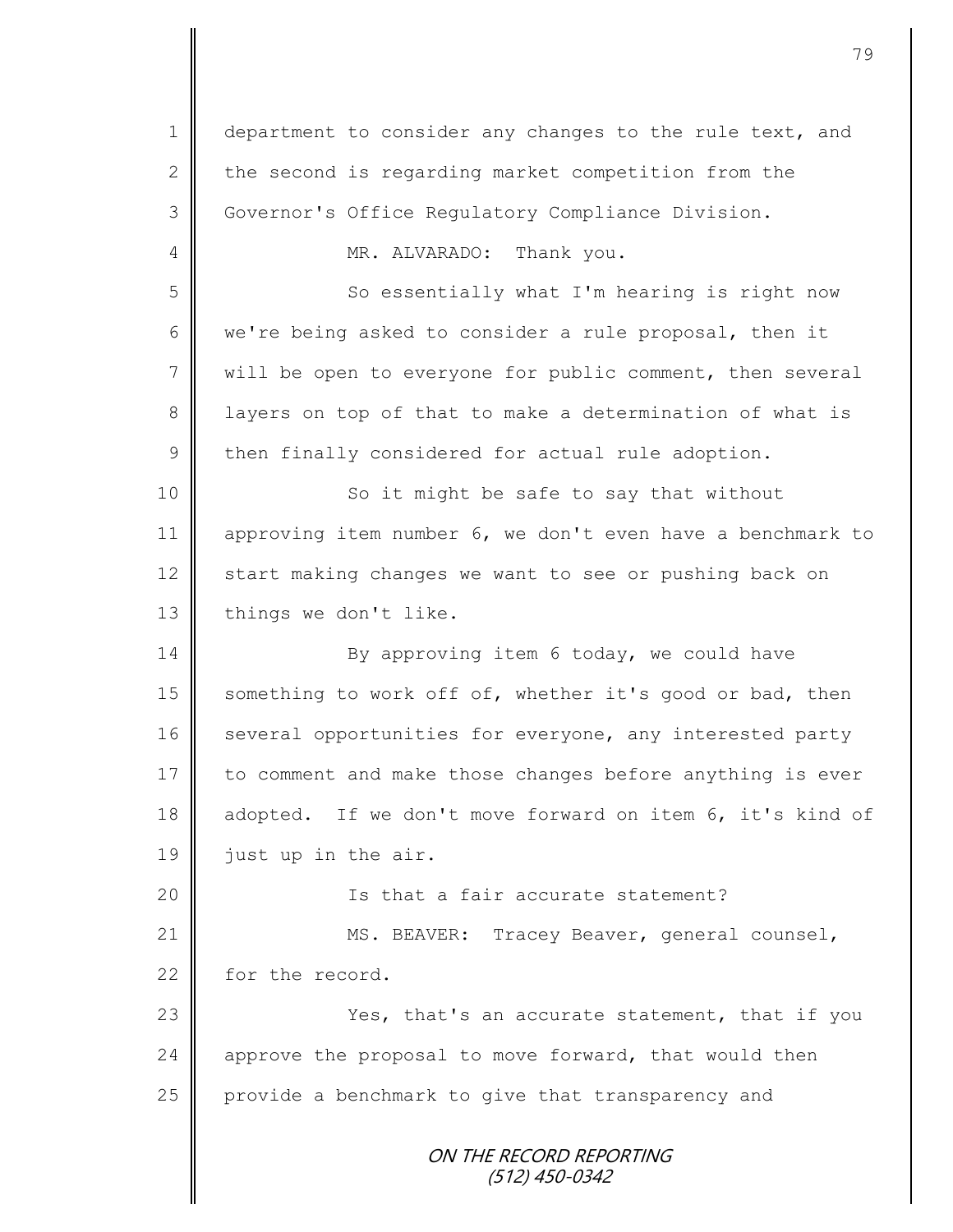1 | inclusivity to achieve that additional input from 2 interested stakeholders.

3 || If the board decides not to move the proposal 4 forward today, then the department can go back and, based  $5 \parallel$  on the direction of the board, take any other steps that 6 you desire for us to then bring the proposal back at a 7 future board meeting.

ON THE RECORD REPORTING (512) 450-0342 8 || MR. ALVARADO: Which would be at the same point  $9 \parallel$  as we are today. What you bring back could be different 10 than what we're asked to vote on today but it would still 11 | be the same process, Texas Administrative Code process, 12 Requlatory Compliance Division process, public comment, 13 all the things required by Texas Administrative Code. 14 That's all I have. I just wanted to make sure 15 we're on the same page. 16 || MR. BACARISSE: It helps us. 17 Member Ramirez. 18 MR. RAMIREZ: Thank you. Thank you for the 19 | lively discussion. 20 || Again, thank you for your work in putting all 21 this together. I do agree with my colleague here that if 22 we were to adopt  $-$  if were to vote to move this today, 23 there are ample opportunities for folks to contribute to  $24$  the final product. 25 || I believe that in the text that you've given us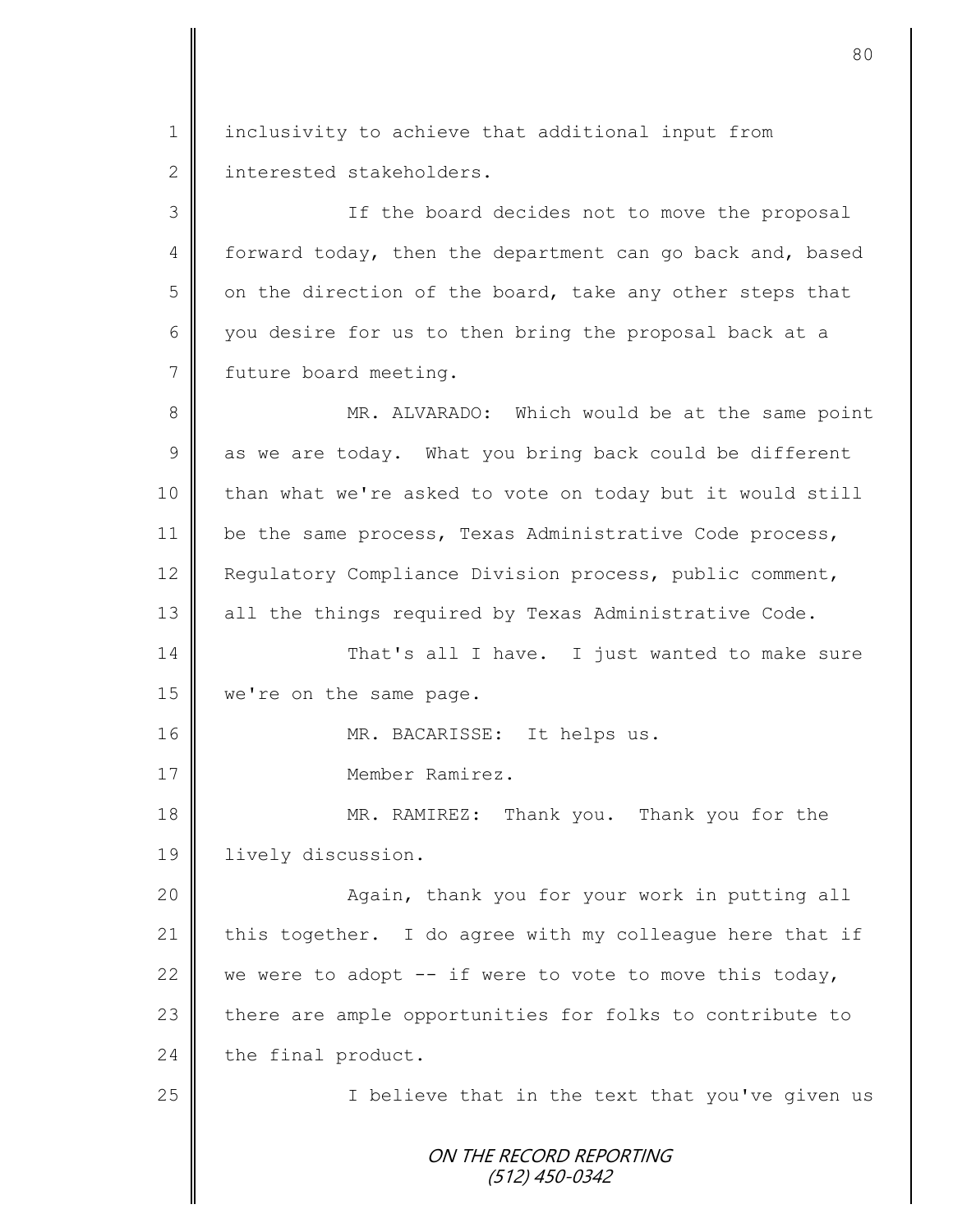1 | that there's ample room for policy direction based upon 2 market conditions, et cetera, et cetera, that might 3 satisfy some of the concerns of the industry. Obviously 4 I'm not in the industry but those that are, like I said, 5 should be interested in making sure that we stem the tide  $6 \parallel$  of this.

7 || Finally, I think the Texas Legislature was very 8 clear. They want us to take action here, they want us to 9 move and make sure that we can stem this problem, and so I 10 | think that we owe it to the citizens of Texas to move 11 forward in the process and try to develop these rules that 12 we've been asking for for so long.

13 | MR. BACARISSE: Thank you, Member Ramirez. 14 || I might remind the board that the legislature 15 passed this law, and it took effect September 1, so we are 16 | operating in a law that needs regulation.

17 || Am I correct in that, Ms. Beaver, in that 18 timing?

19 || MS. BEAVER: Tracey Beaver, general counsel, 20 for the record.

21 **Wes, the legislature passed HB 3927, giving the** 22  $\parallel$  authority for the department to pass rules implementing  $23$  the max tag limits, and the timeline is correct.

24 MR. BACARISSE: The law took effect September  $25$  | 1.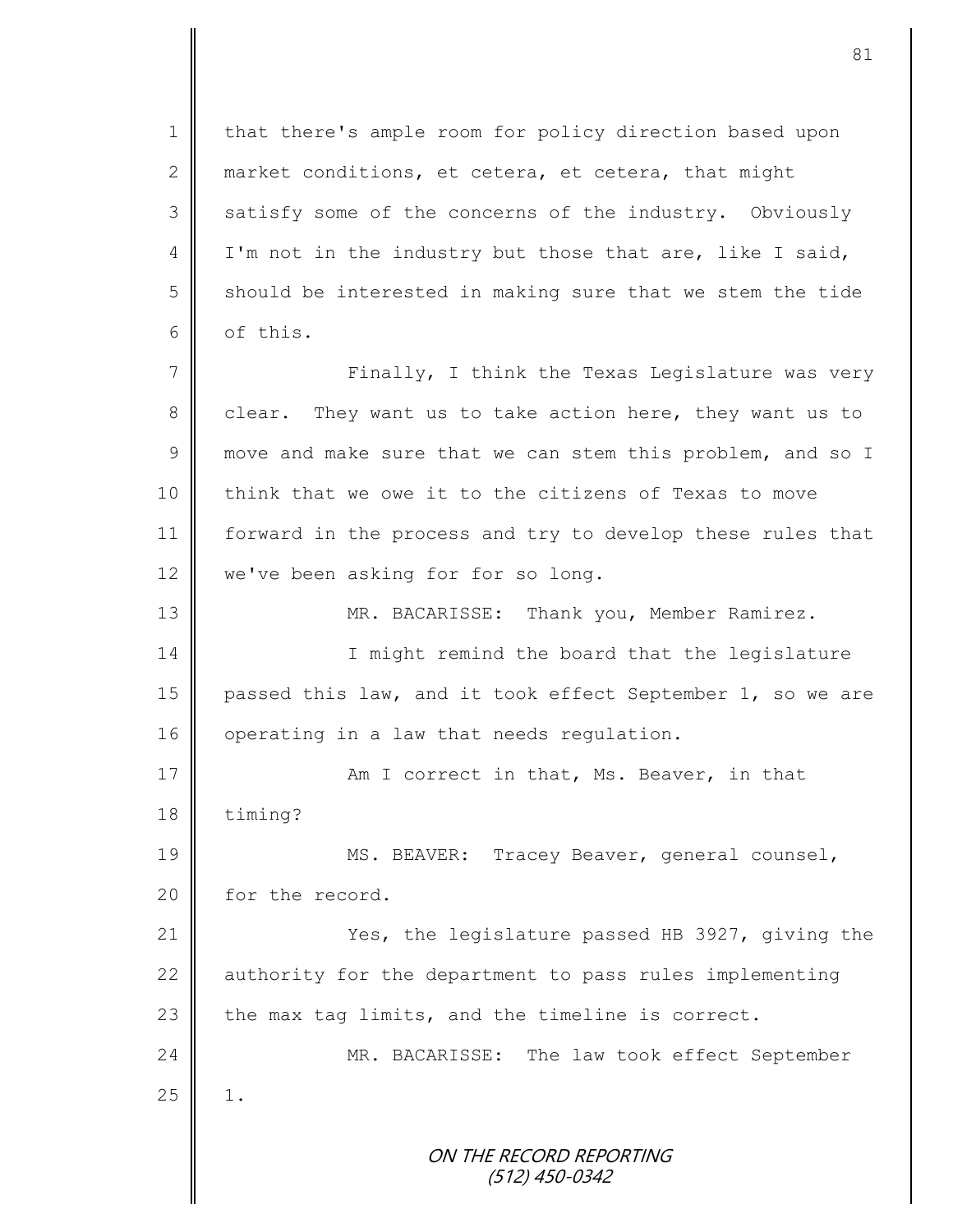ON THE RECORD REPORTING (512) 450-0342 1 **I** MS. BEAVER: That is correct. 2 MR. BACARISSE: So we're already behind the 3 curve, you would say, in promulgating rules, perhaps? Is 4 that fair to say, or not? Tell me no if I'm wrong. 5 || MS. BEAVER: I would say the legislature gave 6 us an implementation for rulemaking September 1. Having  $7 \parallel$  that being effective does show the importance of having 8 this being implemented as quickly as possible, and for 9 today the proposal at the October board meeting was the 10 quickest that we were able to move a rule proposal forward 11 for consideration. 12 MR. BACARISSE: Good. Thank you. 13 || MS. GILLMAN: Mr. Chairman, one more comment. 14 | MR. BACARISSE: Yes, Member Gillman. 15 || MS. GILLMAN: I think maybe the -- and maybe 16 it's a bit of language; it hurts me to say approve the 17 | rule because I don't want to approve the formula  $18 \parallel$  without  $-$ 19 MR. BACARISSE: We're approving putting it out 20 | for public comment; that's all we're doing today. That's 21 the item on the agenda. We're not approving the rule. 22 MS. GILLMAN: We're not approving the rule. 23 MR. BACARISSE: Not today, not today. We're  $24$  putting it out for public comment. That's what that says. 25 || I'm sorry. Ms. Brewster, did you have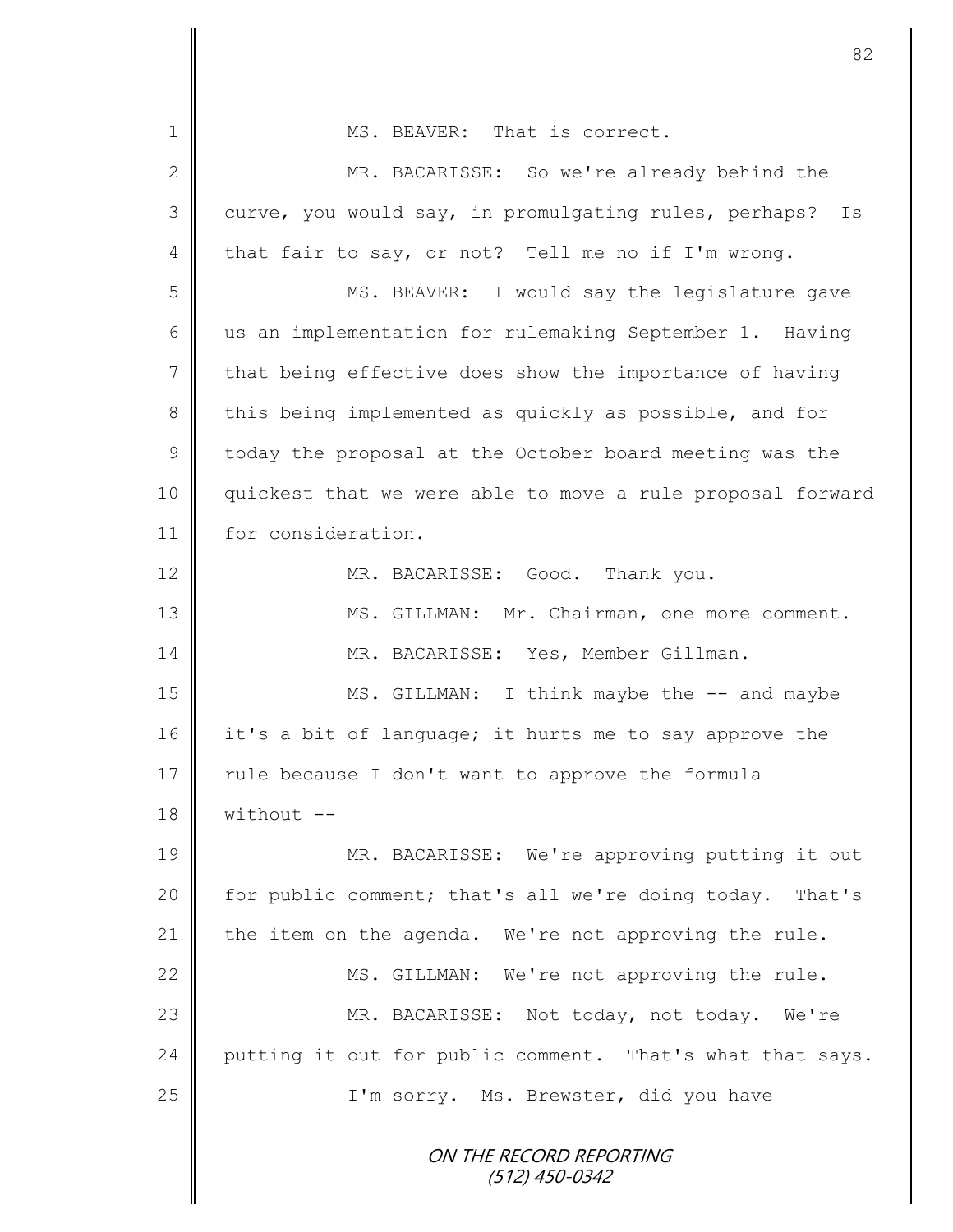1 something you wanted to say?

| $\overline{2}$ | MS. BREWSTER: No, Mr. Chairman. You actually               |
|----------------|------------------------------------------------------------|
| 3              | made the comment about the September 1 effective date.     |
| $\overline{4}$ | Thank you.                                                 |
| 5              | MR. BACARISSE: Well, the point, though, is                 |
| 6              | really we are just voting to put a proposed rule out for   |
| $\overline{7}$ | public comment.                                            |
| $8\,$          | Member Alvarado got on the record clearly the              |
| 9              | process. So that's all we're doing today, and that takes   |
| 10             | 30 days of published time for anybody in the public to     |
| 11             | provide comment to the agency, which then gets taken into  |
| 12             | consideration. I mean, it was laid out, so I don't need    |
| 13             | to repeat, but that's the task before us today.            |
| 14             | MS. GILLMAN: Can I make an amendment, Mr.                  |
| 15             | Chairman?                                                  |
| 16             | MR. BACARISSE: Just a moment. I'm sorry.                   |
| 17             | Member Scott, you have a question?                         |
| 18             | MR. SCOTT: No, just the same thing what you're             |
| 19             | saying. I think our goal here, what we're trying to do     |
| 20             | here, is put this out for public comment.                  |
| 21             | I agree with some of the others that there will            |
| 22             | be ample opportunity to make changes to the formula and so |
| 23             | forth as we go forward. I can remember actually making a   |
| 24             | change just at the last minute, putting a change in        |
| 25             | language in the motion that we voted on, so there's plenty |
|                | ON THE RECORD REPORTING<br>(512) 450-0342                  |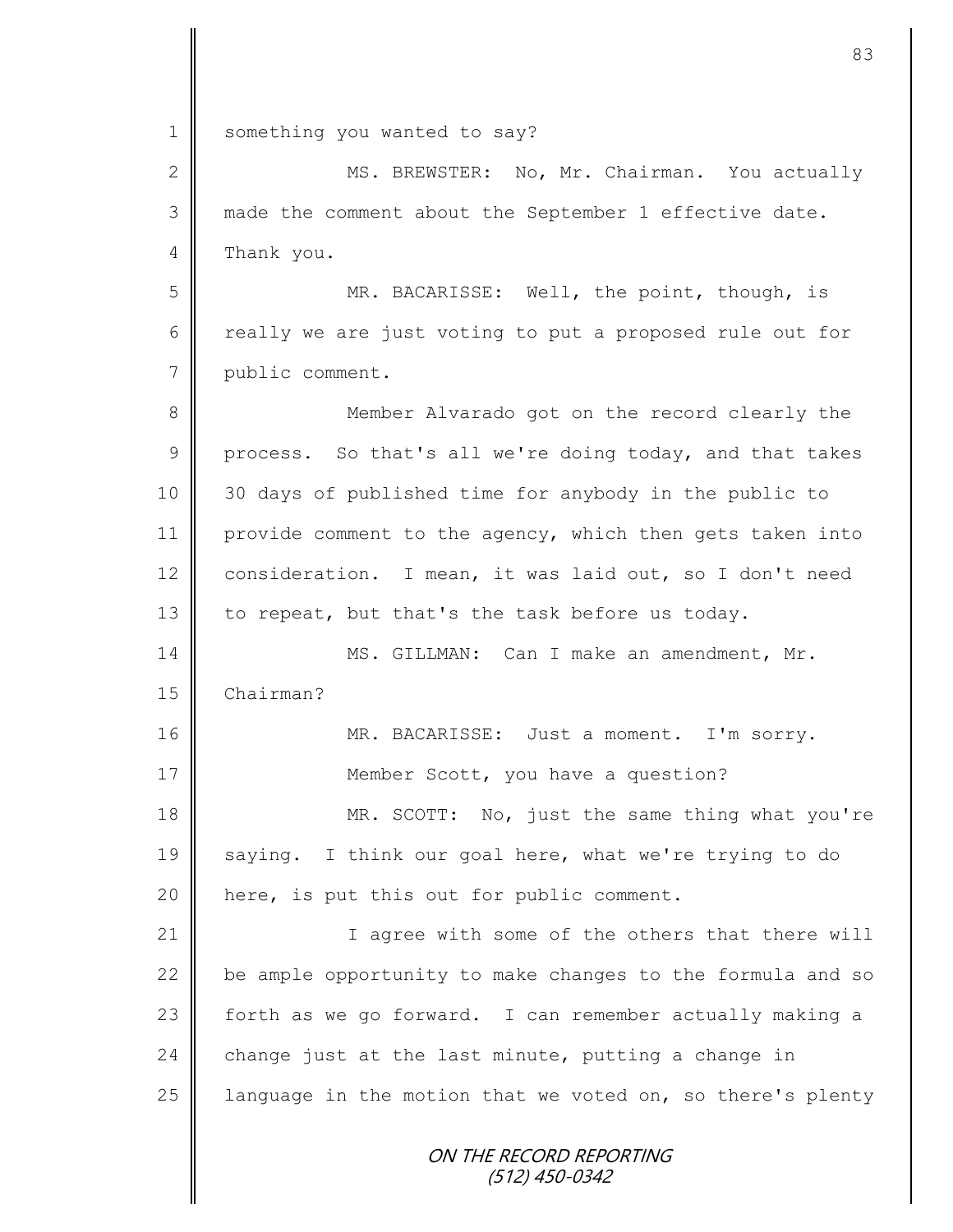| $\mathbf 1$  | of room, plenty opportunity to make changes.               |
|--------------|------------------------------------------------------------|
| $\mathbf{2}$ | MR. BACARISSE: Thank you.                                  |
| 3            | We have a motion and a second on the floor.<br>We          |
| 4            | are discussing Member Omumu's motion, so are there any     |
| 5            | other questions or comments at this moment?                |
| 6            | (No response.)                                             |
| 7            | MR. BACARISSE: Member Gillman, if you wanted               |
| $\,8\,$      | to make an amendment, Member Omumu would have to accept it |
| $\mathsf 9$  | as a friendly amendment, so go ahead and lay it out, and   |
| 10           | then it's up to Member Omumu as to whether or not she      |
| 11           | accepts it as a friendly amendment.                        |
| 12           | MS. GILLMAN: As a friendly amendment, would it             |
| 13           | be $--$                                                    |
| 14           | MR. BACARISSE: Am I correct, Ms. Beaver? I'm               |
| 15           | sorry.                                                     |
| 16           | MS. BEAVER: Tracey Beaver, general counsel,                |
| 17           | for the record.                                            |
| 18           | It depends what the amendment is, and then if              |
| 19           | Member Omumu would like to accept it as a friendly         |
| 20           | amendment, that's fine, and then if Member Omumu would not |
| 21           | like to accept it, you can put it up for a vote for the    |
| 22           | board as whether to not to accept the amendment to the     |
| 23           | original motion if it's an actually an amendment that's    |
| 24           | germane to the original motion, but it depends what the    |
| 25           | motion is. So I'm happy to help.                           |
|              | ON THE RECORD REPORTING<br>$(512)$ 450-0342                |

II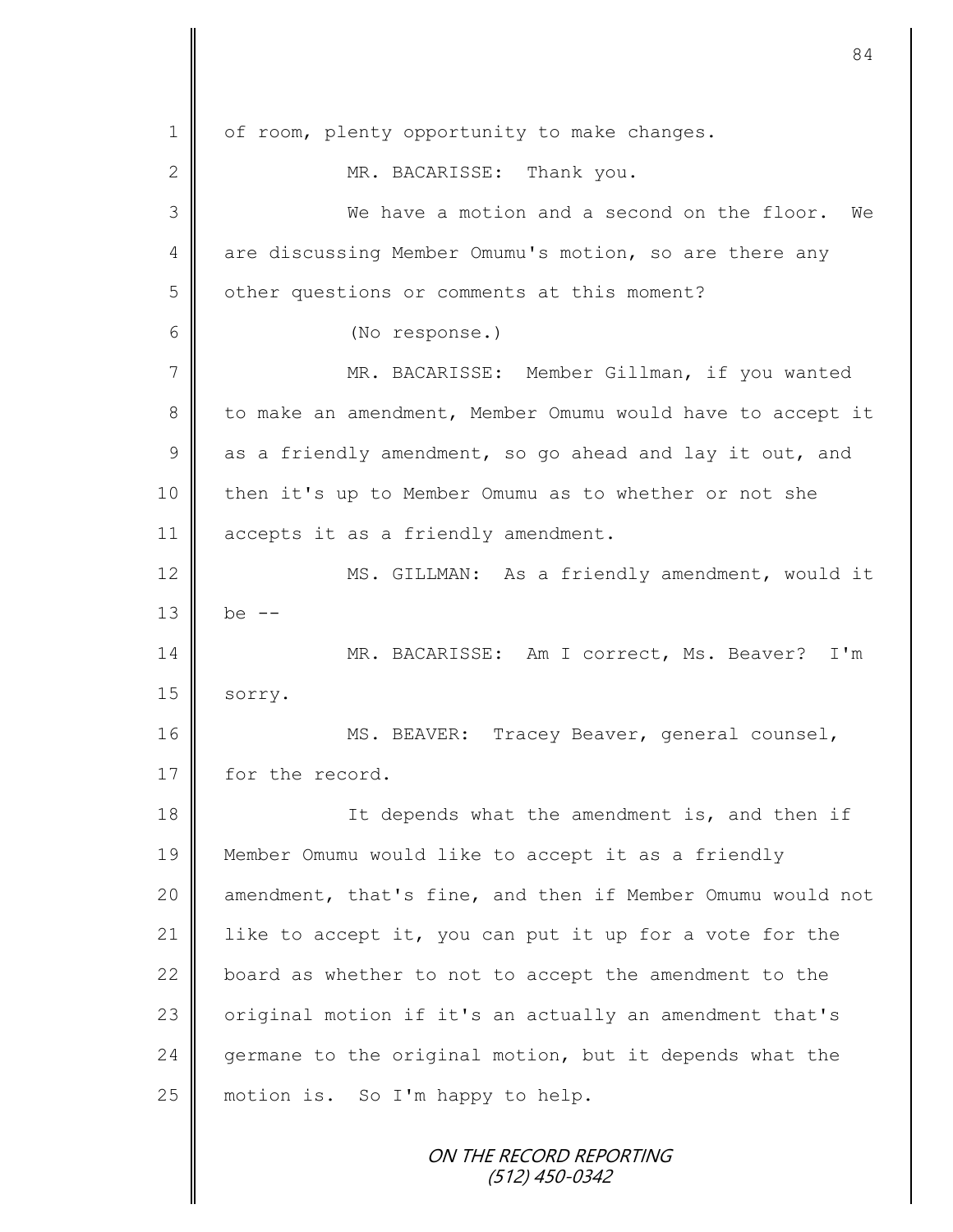ON THE RECORD REPORTING (512) 450-0342 1 Thank you. 2 MR. BACARISSE: All right. Very good. 3 All right. I'm sorry, I just want to make sure 4 we were doing it right, so go ahead. You can put it out 5 there and it's up to Member Omumu. 6 || MS. GILLMAN: My friendly amendment would be to  $7 \parallel$  approve for publication the rule, the proposed rule, the 8 formula, with a caveat that after comments are received 9 We within that 30-day period that the advisory committee meet 10 again and that before a final formula is derived and 11 brought to the board -- before the next meeting that not 12 only have the comments been received but there's been 13 || another advisory committee meeting allowing the staff to 14 share the final or any modified version before coming to  $15$  the board. 16 That's my friendly amendment, is before coming 17 to this board again once that the comments received and 18 that another advisory committee meeting to formulate a 19 formula that everyone has seen before this board meets  $20$  | again. 21 MR. BACARISSE: Member Omumu, are you 22  $\parallel$  comfortable with all that? 23 MS. OMUMU: Mr. Chairman, yes, I accept the 24 friendly amendment. Thank you. 25 MR. BACARISSE: Okay. So now what we're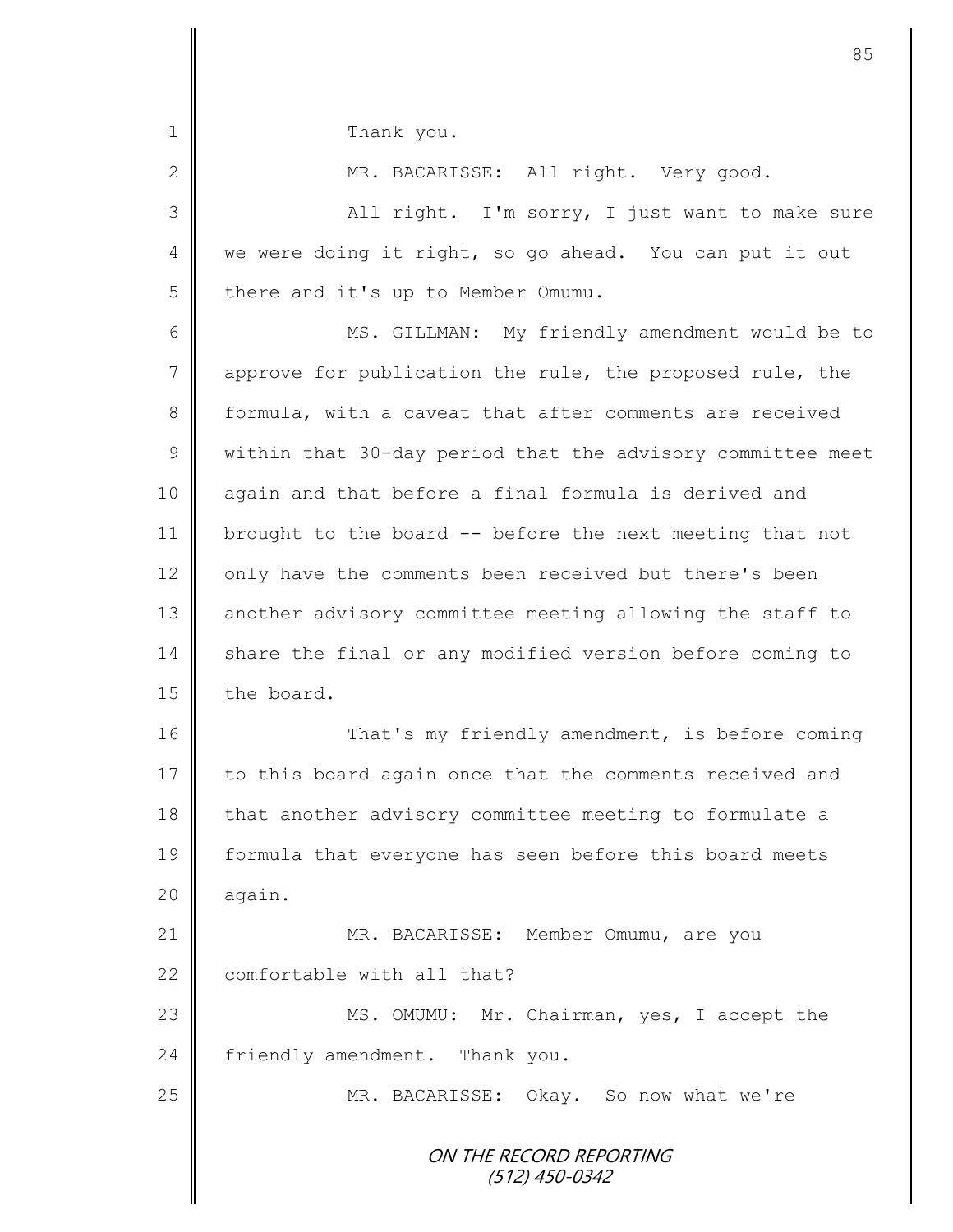ON THE RECORD REPORTING (512) 450-0342 1 | suggesting  $-$  I just want to make sure that I'm going to 2 say this right -- and you need to correct me if I'm not 3 saying it correctly, okay, Member Omumu and Member  $4 \parallel$  Gillman. 5 The newly restated motion would be to approve  $6$  agenda 6 with the instruction that in this comment period  $7 \parallel$  of 30 days the advisory must meet in some way,  $8 \parallel$  electronically, or in person --9 || MS. GILLMAN: After the 30 days. 10 MR. BACARISSE: -- after the 30 days, and have 11 input into this process? Am I stating things correctly, 12 members? 13 MS. OMUMU: Yes, Mr. Chairman, you are. And 14 along that same vein, the proposal would now be to approve 15 both sections, 215.152 and 215.158 with those conditions  $16$  that they will be brought back to the advisory committee 17 for approval before the issue came back -- or the rule 18 proposal came back to the board. 19 || MR. BACARISSE: Okay. Did you get that, Ms. 20 Beaver? 21 | MS. BEAVER: Tracey Beaver, general counsel, 22 for the record. 23 | Yes, the motion was amended for the proposal to 24 be published in the *Texas Register* for a 30-day comment  $25$  period, and then after the comments are received at the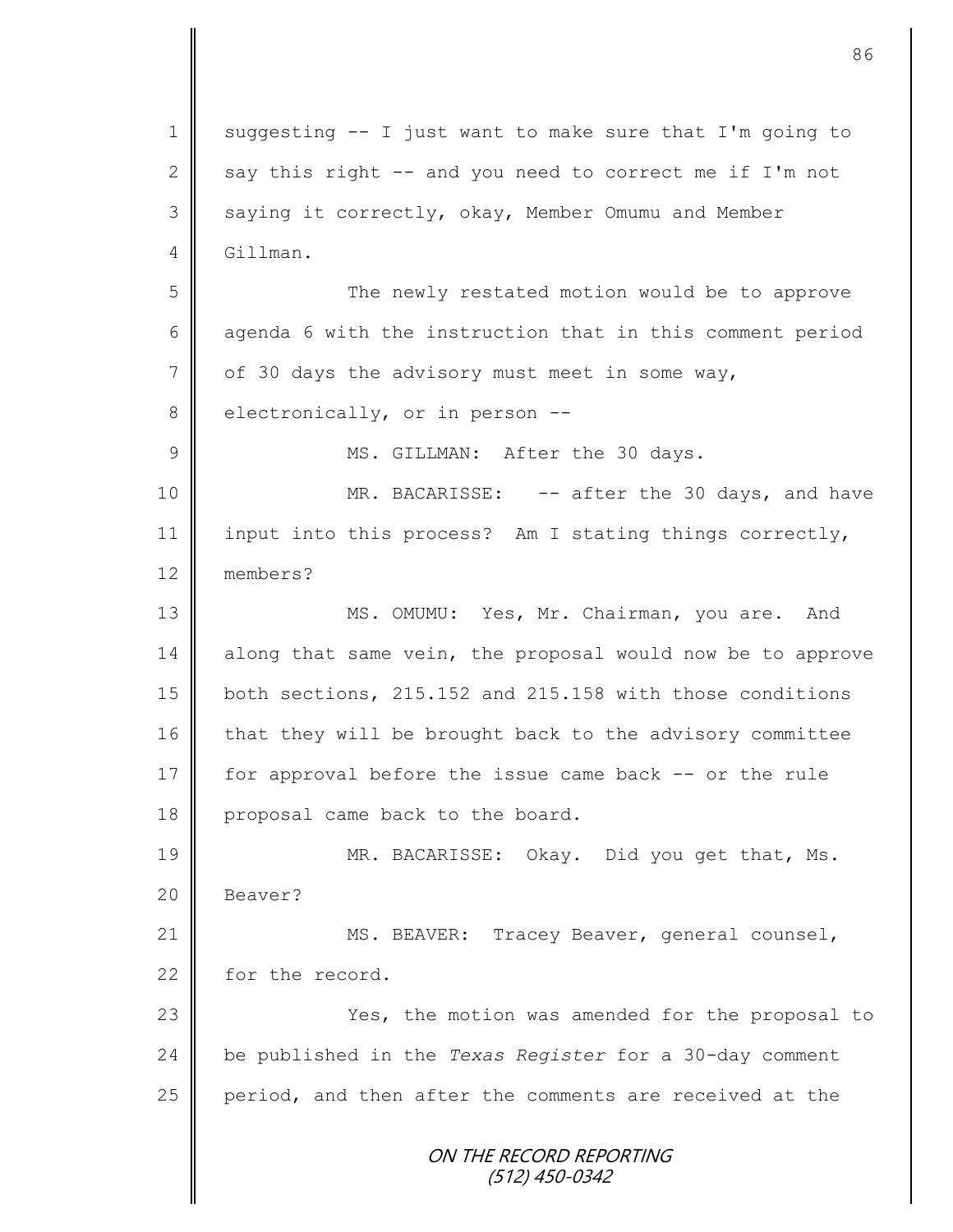ON THE RECORD REPORTING (512) 450-0342 1 close of the comment period, it would go before the 2 advisory committee for consideration and then back to the 3 | board for adoption consideration. 4 || And if the board would like to second that new 5 motion, then that would be the next thing. 6 MR. BACARISSE: Did she restate it correctly, 7 Member Omumu? Was that satisfactory to you? 8 || MS. OMUMU: Yes, Mr. Chairman, it's 9 satisfactory. Thank you. 10 || MR. BACARISSE: Is there a second to this 11 motion. 12 MR. SCOTT: Second. 13 MR. BACARISSE: Member Scott seconds. 14 | Any discussion on this new motion? 15 || MR. ALVARADO: Just to confirm. 16 | MR. BACARISSE: Yes, sir, Member Alvarado. 17 MR. ALVARADO: We are now approving agenda item 18 | 6 with the additional layer of the advisory committee 19 meeting after the 30-day period to give additional input 20 of the comments. 21 **MR. BACARISSE:** That's what we now have before  $22 \parallel$  us, yes. 23 MR. ALVARADO: I second that. 24 MR. BACARISSE: Okay. That's been seconded, 25 | Member Scott seconded.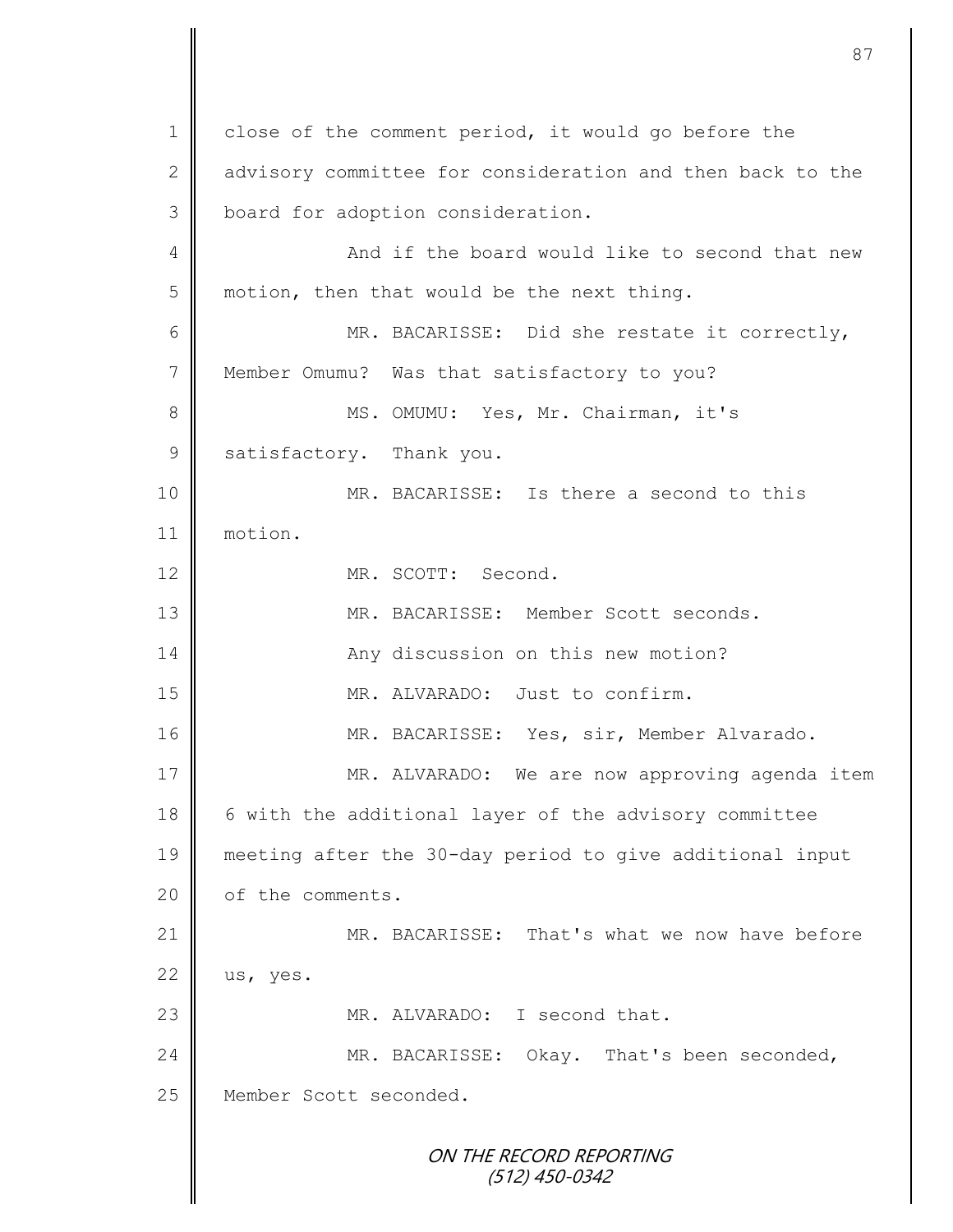|                | 88                                                           |
|----------------|--------------------------------------------------------------|
|                |                                                              |
| 1              | MR. ALVARADO: Okay.                                          |
| $\mathbf{2}$   | MR. BACARISSE: So may I call the question then               |
| 3              | on this agenda item? I'd like to vote on this agenda item    |
| 4              | 6.<br>All in favor -- I'll call the roll or you just tell me |
| 5              | how you vote.                                                |
| 6              | Member Alvarado?                                             |
| $\overline{7}$ | MR. ALVARADO: Aye.                                           |
| 8              | MR. BACARISSE: Member Gillman?                               |
| $\mathcal{G}$  | MS. GILLMAN: Aye.                                            |
| 10             | MR. BACARISSE: Member McRae?                                 |
| 11             | MS. McRAE: Aye.                                              |
| 12             | MR. BACARISSE: Member Omumu?                                 |
| 13             | MS. OMUMU: Aye.                                              |
| 14             | MR. BACARISSE: Member Ramirez?                               |
| 15             | MR. RAMIREZ: Aye.                                            |
| 16             | MR. BACARISSE: Member Scott?                                 |
| 17             | MR. SCOTT: Aye.                                              |
| 18             | MR. BACARISSE: And I, Chairman Bacarisse, vote               |
| 19             | aye as well. Okay, thank you.                                |
| 20             | May suggest we take about a five-minute break,               |
| 21             | maybe a long five, maybe seven minutes. Thank you all.       |
| 22             | (Whereupon, a brief recess was taken.)                       |
| 23             | MR. BACARISSE: It is 10:20 in the morning, and               |
| 24             | I'm calling the meeting back to order. We are on agenda      |
| 25             | item number 7, and if I may turn it over to Corrie           |
|                | ON THE RECORD REPORTING<br>$(512)$ 450-0342                  |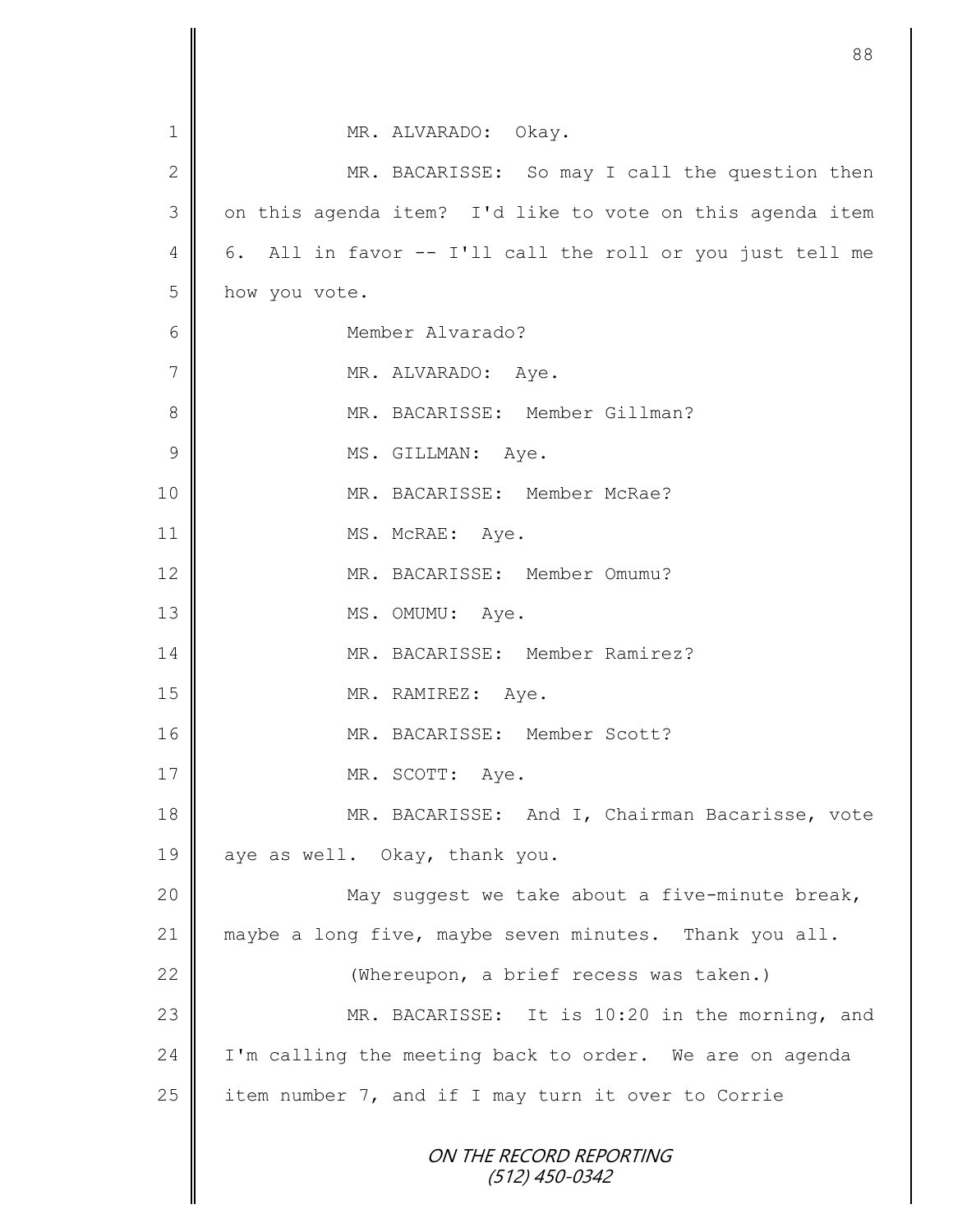ON THE RECORD REPORTING 1 | Thompson again for a presentation on agenda item number 7. 2 Ms. Thompson. 3 MS. THOMPSON: Yes. Good morning, Chairman, 4 members of the board, Executive Director Brewster. Once 5 again, Corrie Thompson, director of the Enforcement 6 Division, and today I'm presenting agenda item 7, which 7 starts on page 38 in your board books. 8 Before you is a recommendation to approve the 9 publishing of proposed amendments to Rules 215.150, 10 215.151, 215.153, 215.154, 215.155, and New Rule 215.505 11 in the *Texas Register* for public comment. 12 This rule proposal relates to implementation 13 | efforts associated with House Bill 3927, namely allowing 14 the department to deny access to the temp tag database to 15 address temporary tag misuse and fraud, also to impose 16 some requirements for management of the temporary tag 17 database, and then also to address issuance of temporary 18 tags to certain vehicles without inspections. 19 || So I will start with the biggest change, which 20 | is new 215.505, the language of which begins on page 54 in 21 vour board books. Per the new requirements of 22 Transportation Code  $503.0632(f)$ , the department is 23 defining in new 215.505 the conduct that may result in a 24 determination that a dealer or converter has fraudulently 25  $\parallel$  obtained temporary tags from the database.

(512) 450-0342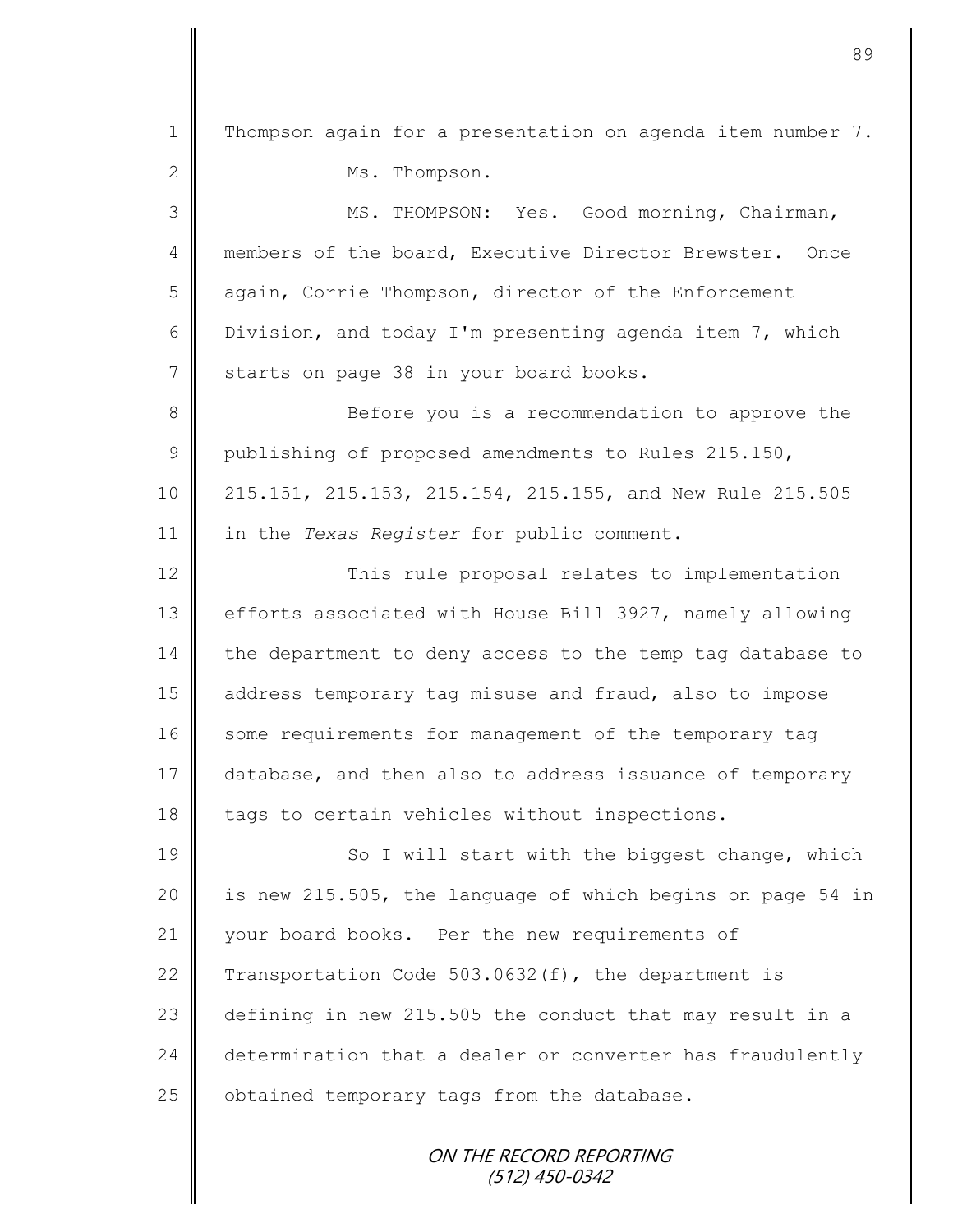1 || So that would be tags issued not aligning with 2 sales, vehicles sold not from the dealer's inventory, or 3 | allowing a fictitious person access to the system or 4 somebody with a fraudulent identity access to the system. 5 215.505 also sets out the notice and appeal

6 process for access denials by the department to the State 7  $\parallel$  Office of Administrative Hearings. The department would, 8 under this process, deny access after ten days upon  $9 \parallel$  issuing a notice to a dealer, both electronically and by 10 certified mail, and then the dealer would have an 11 | opportunity to request a hearing within 26 days or that 12 decision would become final.

13 | The department met twice with the Motor Vehicle 14 | Industry Regulatory Advisory Committee on this proposal. 15 We appreciated the membership's comments and consideration 16 | of both that definition and the notice and appeal process.

17 || In Rules 215.150, .151, .153, and 215.154, we 18 set out language to limit unauthorized use and access to 19  $\parallel$  temporary tags with these amendments.

20 || In amendments to 215.150 we are stating that a 21 dealer or converter may issue temporary tags only for an 22  $\parallel$  authorized purpose up to the point at which they are  $23$   $\parallel$  either denied or they reach their maximum limit.

24 Under this rule a dealer or converter is 25  $\parallel$  responsible for both use and access to the system by

> ON THE RECORD REPORTING (512) 450-0342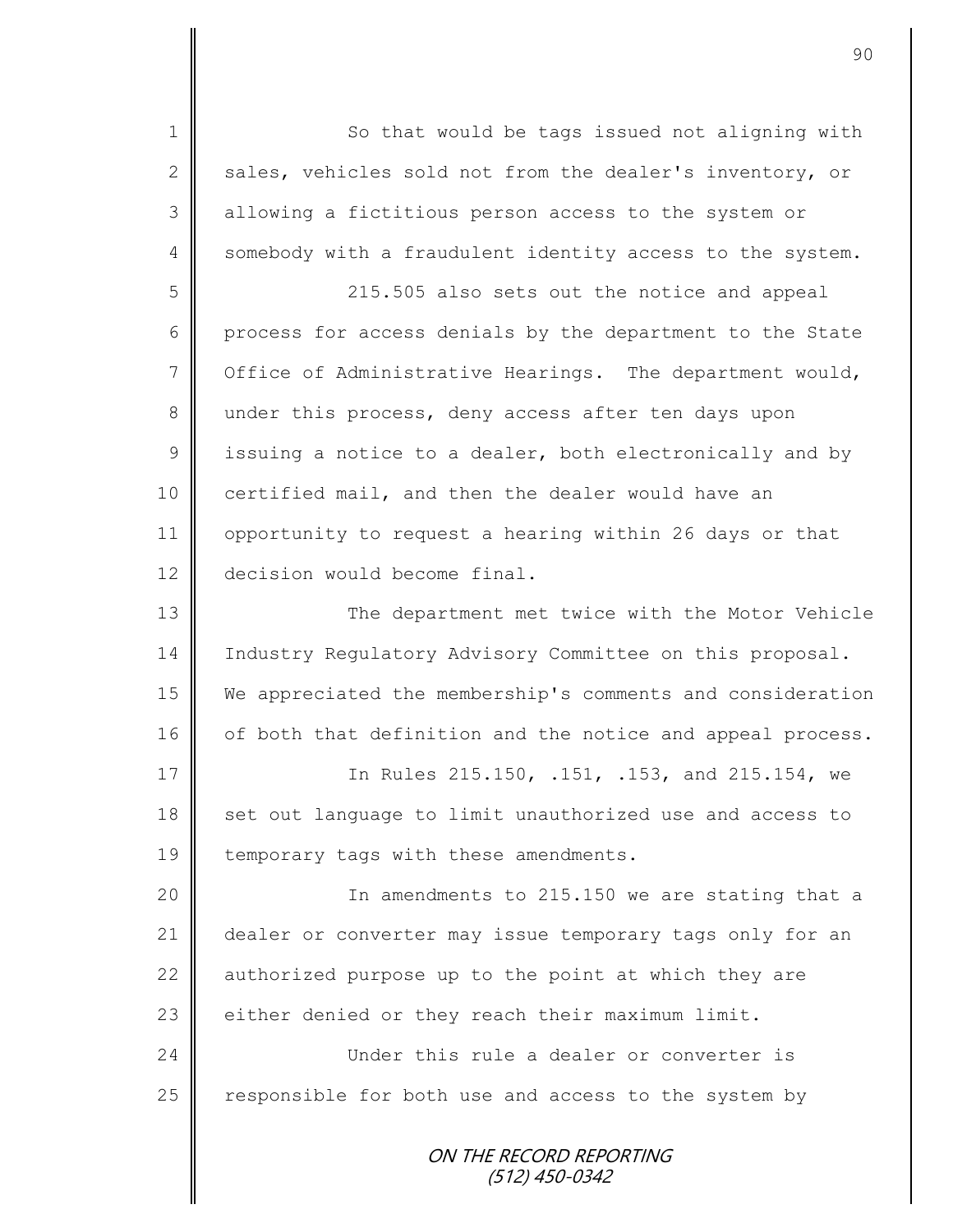| $\mathbf 1$   | ensuring that they monitor temp tag usage, they manage     |
|---------------|------------------------------------------------------------|
| $\mathbf{2}$  | their account access, and that they take timely and        |
| 3             | appropriate action to maintain system security by doing    |
| 4             | things like establishing and following reasonable password |
| 5             | policies and preventing sharing of passwords, limiting     |
| 6             | authorized users to both the owner of the dealership and   |
| 7             | to bona fide employees, removing users when necessary who  |
| 8             | have previously had access to the system, securing         |
| $\mathcal{G}$ | temporary tags that have been printed, and destroying      |
| 10            | expired tags, also securing access to equipment that's     |
| 11            | used to print those temporary tags as well.                |
| 12            | Amendments to 215.151 simply add "or converter"            |
| 13            | to the general use requirements that state how tags are to |
| 14            | be placed on vehicles.                                     |
| 15            | Under amendments to 215.153 we're removing the             |
| 16            | sample copies of the various types of tags where pictures  |
| 17            | are currently in the rule, and that's to ensure that if we |
| 18            | need to make amendments or changes to those tags, we're    |
| 19            | able to do so without rulemaking, also to prevent any      |
| 20            | possible misuse that may occur by people having access to  |
| 21            | those images.                                              |
| 22            | And then as a subpart outside of 3927                      |
| 23            | implementation under 215.154 we are also clarifying that   |
| 24            | the use of dealer tags may not be for off-highway vehicles |
| 25            | which are not eligible for registration.                   |
|               |                                                            |
|               | ON THE RECORD REPORTING<br>(512) 450-0342                  |
|               |                                                            |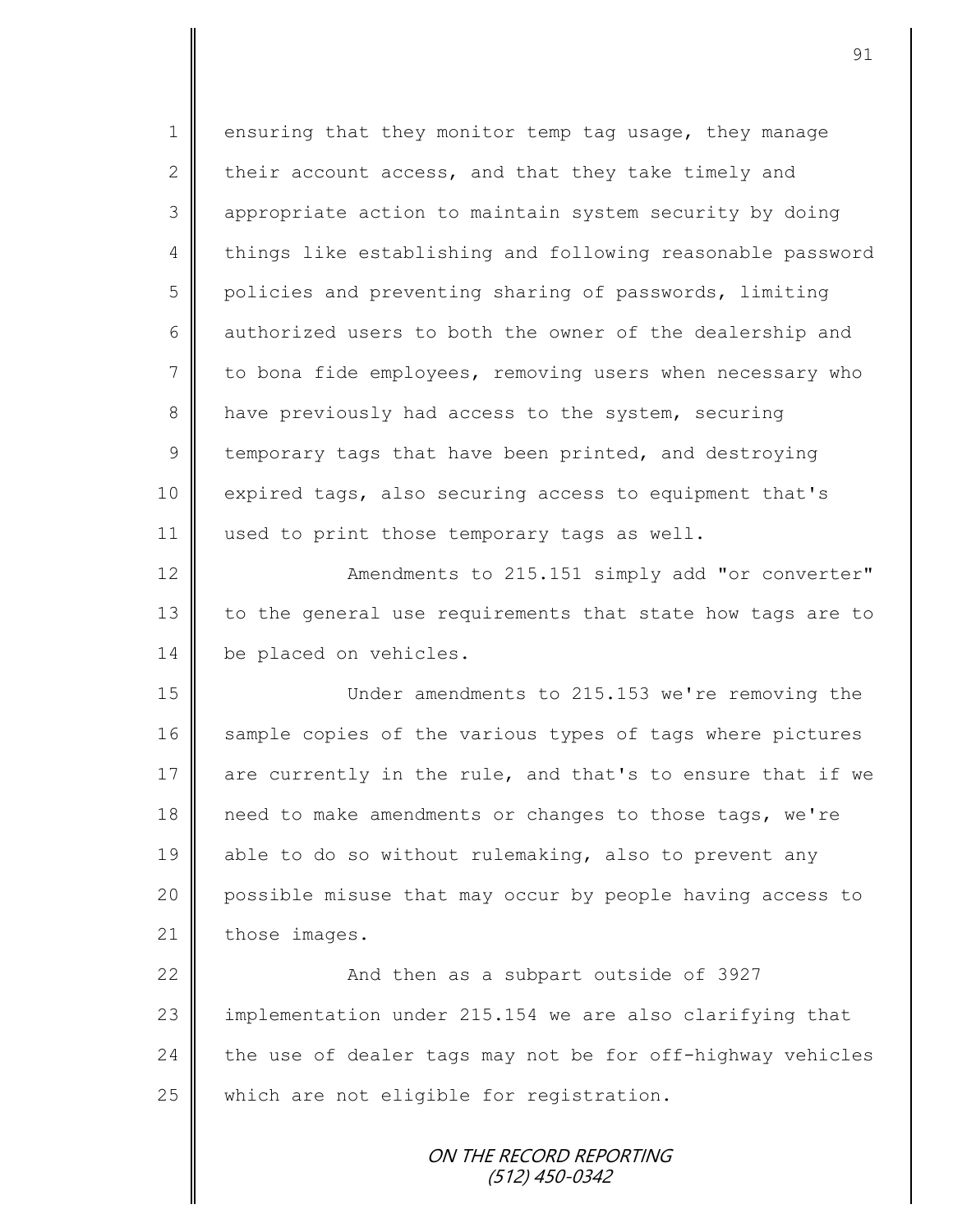1 Then finally, House Bill 3927 also authorized  $2 \parallel$  temporary tags be issued to vehicles without an inspection  $3 \parallel$  in certain transactions that involve out-of-state vehicles 4 purchased by out-of-state residents that are not going to 5 | be titled and registered in Texas and to vehicles 6 purchased at public auctions that are antique vehicles or 7 special interest vehicles. 8 There are no significant fiscal impacts 9 | associated with the proposed amendments or with New Rule 10 | 215.505 that's being proposed, and if there are comments, 11 | I'm happy to address them or any questions you may have. 12 **But other than that, I would ask that the board** 13 approve publication of the proposed amendments as well as 14 New Rule 215.505 for publication in the *Texas Register* so 15  $\parallel$  that we can allow for public comment. 16 MR. BACARISSE: Thank you, Ms. Thompson. 17 Are there any questions for Ms. Thompson from 18 the board members? 19 Yes, Member Ramirez. 20 || MR. RAMIREZ: If there are no questions, Chair, 21 | I'd like to move 22 MR. BACARISSE: Hold on one second. Just a 23 question for Ms. Beaver procedurally. Are there any

24 public comments on this?

25 | MS. BEAVER: Tracey Beaver, general counsel.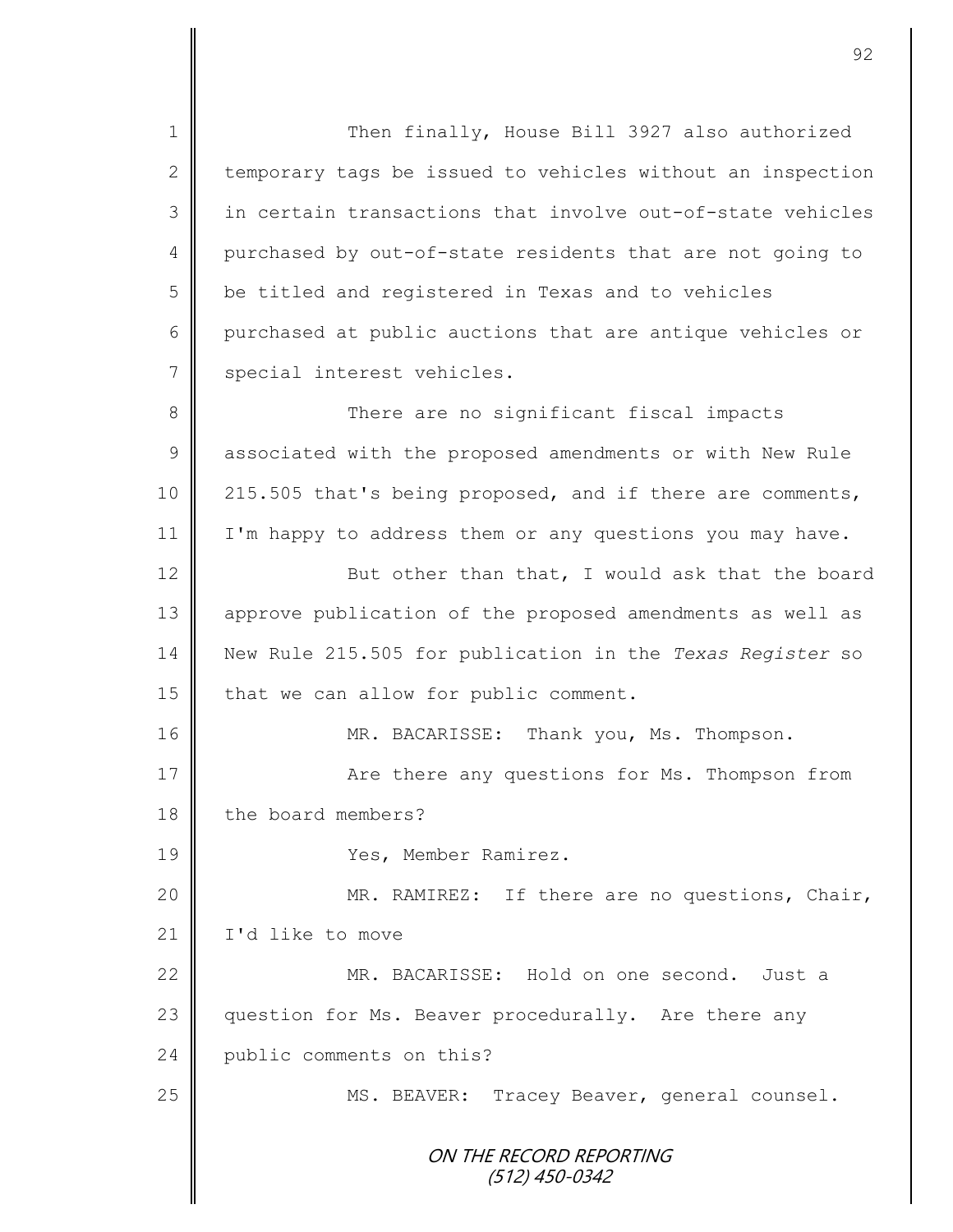ON THE RECORD REPORTING (512) 450-0342 1 There is one public commenter on this agenda 2 item: Mr. Kohler. 3 MR. BACARISSE: Should we do this? 4 || MS. BEAVER: If there are no questions from the  $5 \parallel$  board for staff, then the public comment for this agenda  $6 \parallel$  item would be next before the motion. 7 | Thank you. 8 MR. BACARISSE: Okay. Hold your motion, 9 please, Mr. Ramirez. 10 | Mr. Alvarado. 11 || MR. ALVARADO: I just want to clarify. Thank 12 vou, Mr. Chairman. 13 || This is also, since it's under the heading of  $14$  rule proposals, similar as the previous item, it will go 15 | through the whole Texas Administrative Code process? This 16 is merely a proposal for comment and consideration? 17 || MR. BACARISSE: Right. We're in the same 18 process, absolutely. 19 MR. ALVARADO: Okay. Thank you. 20 MR. BACARISSE: So we do have someone to speak 21 | on this agenda item. 22 | Mr. Kohler, I'm sorry. Are you here? Yes, 23 sir. Would you come, please, to the podium and speak with  $24 \parallel$  us? 25 Just to remind you there's a three-minute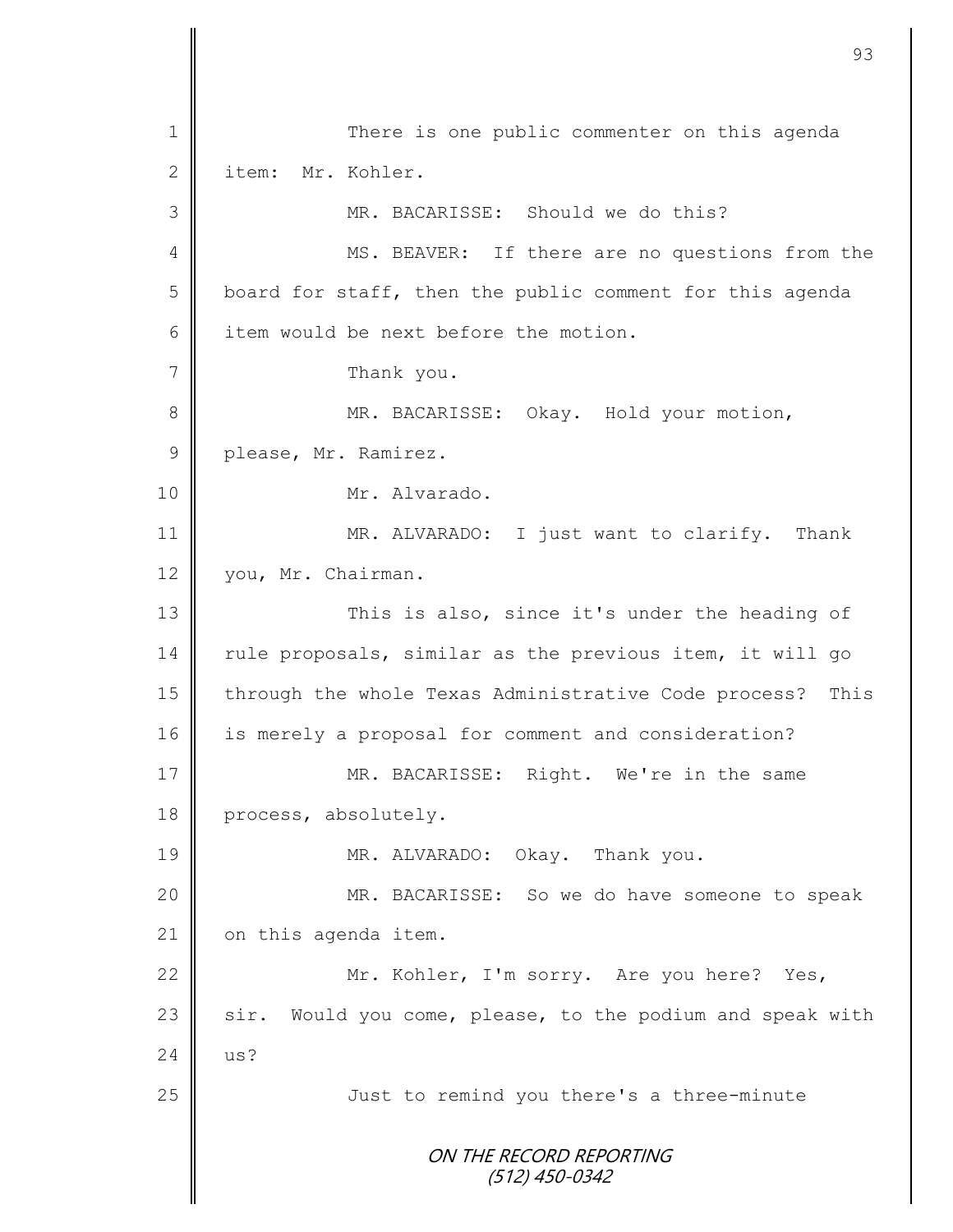ON THE RECORD REPORTING (512) 450-0342 1 | limit, you'll see the little green light, and you just  $2 \parallel$  start when you're ready. 3 MR. KOHLER: Three hours in three minutes. 4 (General laughter.) 5 MR. BACARISSE: No problem. Huh? Thanks for 6 your time today. 7 MR. KOHLER: Thank you, Mr. Chairman and board 8 members, for allowing me to speak here today. My name is 9 David Kohler from Elgin, Texas. I'm a law enforcement 10 | officer in Travis County, but I'm representing myself 11 today. 12 Why are we here today? December of '19 I sat 13 | right there on this side of the room with law enforcement 14 and DMV trying to work on this problem with the fraudulent 15 | tags that are being sold online. Not doing my homework 16 two years ago, was there an opportunity to create an 17 emergency rule instead of waiting for session to have HB 18 3927 enacted. 19 || So to give you some background. January 2018 20  $\parallel$  the top 50 dealers in the state of Texas, only 17 of them 21 are legitimate. The other 33 dealers sold over an 22 estimate 1.8 million fraudulent buyer's tags, and they're 23  $\parallel$  still being sold as we sit here today. 24 Most of those submitting GDNs were fraudulent, 25 | and the applications were never verified such as using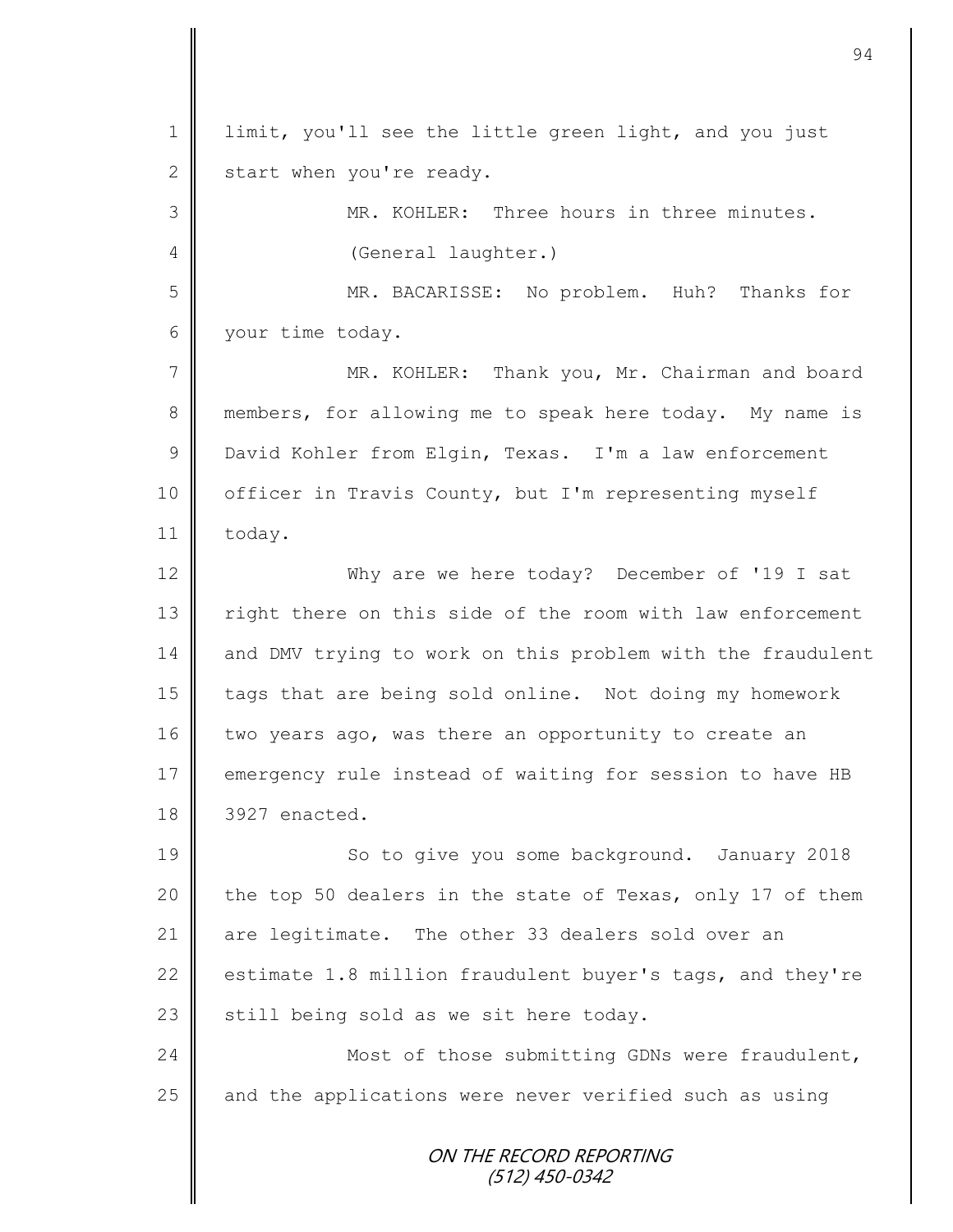1 | Identico or fingerprinting to verify who actually applied 2 for the GDN.

3 September 10, 2021 the MVIRAC committee met and 4 debated implementation of 3927 by Representative Hefner  $5 \parallel$  that went into effect September 1. During that three-hour 6 meeting on September 10, two of the known fraudulent 7 dealers sold over 744 buyer's tags in three hours. 8 During that meeting -- or correction -- to  $9 \parallel$  date, one of those GDN holders has been revoked, the other 10 | one continues to sell buyer's tags, over 136,000 in two 11 | months without impunity. 12 | I, along with my law enforcement colleagues, 13 have stressed for two years this has nothing to do with 14 franchised dealers, this has nothing to do with legitimate 15 used car dealers that make mistakes, this is about known, 16 identified criminal fraudulent dealers who are violating 17  $\parallel$  the system, and we were trying to help. 18 The intent of the original bill of 3927, which 19 | was a law enforcement bill, was to give DMV the statutory 20 || authority to turn off somebody who is violating your 21 system, and yet we're still here today instead of flipping 22 the switch and turning them off. 23 Please note that the Texas Automobile Dealers 24 Association has continued to oppose the initial intent of 25  $\parallel$  3927 but would not offer evidence as to why.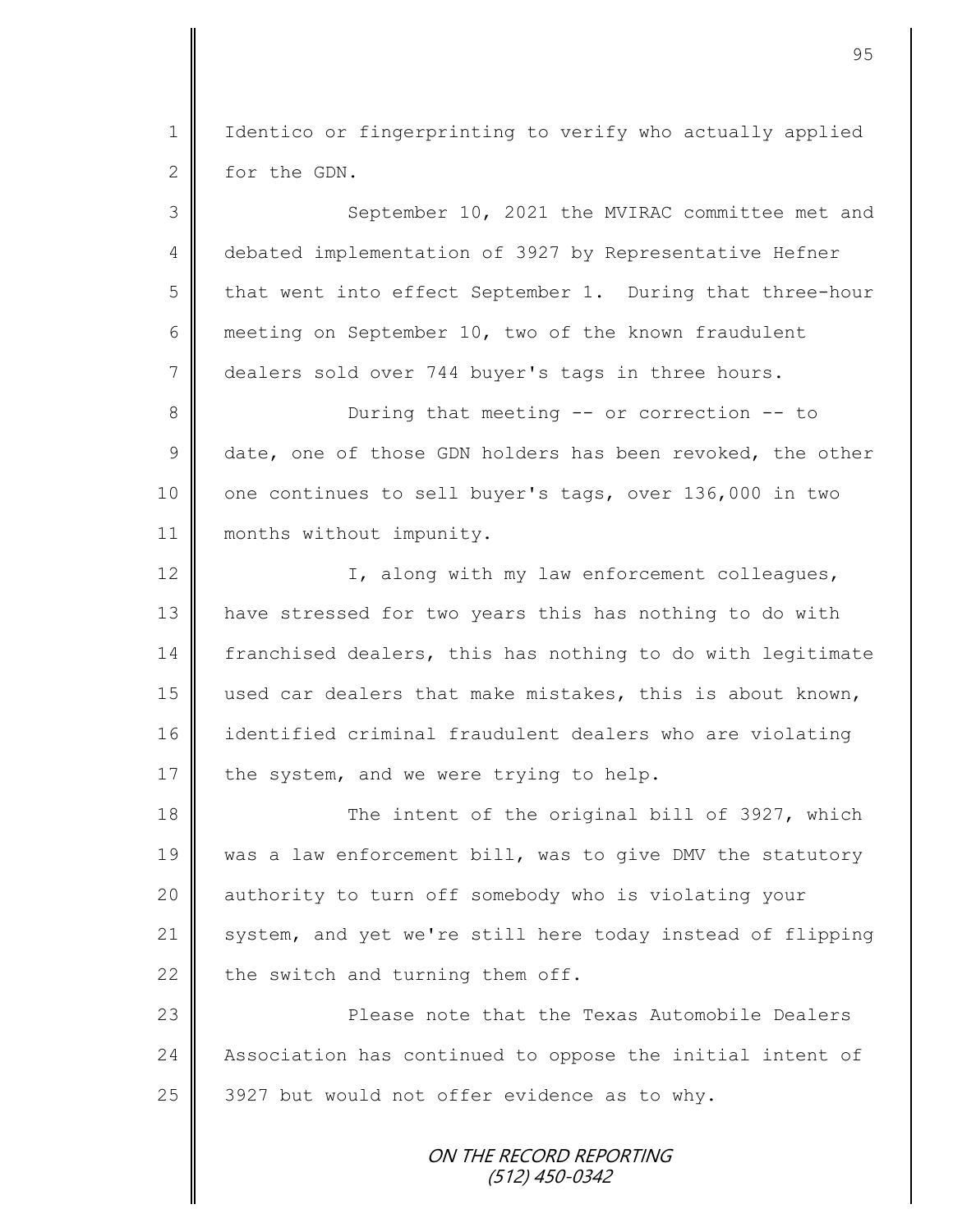ON THE RECORD REPORTING (512) 450-0342 1 Thank you for your time. I'll be happy to try 2 to answer any questions you may have as best I can. 3 MR. BACARISSE: Members, any questions here? 4 (No response.) 5 || MR. BACARISSE: Okay. Thank you for what you 6 do every day. 7 | MR. KOHLER: Thank you. 8 MR. BACARISSE: Yes, sir. We appreciate it. 9 Thank you. 10 || I think, Member Ramirez, did you wish to make a 11 motion? 12 MR. RAMIREZ: Yes. Thank you, Chairman. I 13 move that the board approve the proposed amendments to 14 Sections 215.150, 215.151, 215.153, 215.154 and 215.155, 15 and New Section 215.505 for publication in the *Texas*  16 *Register* for public comment. 17 **MR. BACARISSE:** Is there a second to that 18 motion? 19 MR. SCOTT: I'll second. 20 || MR. BACARISSE: Mr. Scott seconds. 21 || MS. GILLMAN: Mr. Chairman. 22 MR. BACARISSE: Yes, Member Gillman. 23 || MS. GILLMAN: When it's appropriate, I'd like 24 to make a friendly amendment. 25 MR. BACARISSE: All right. Let's see if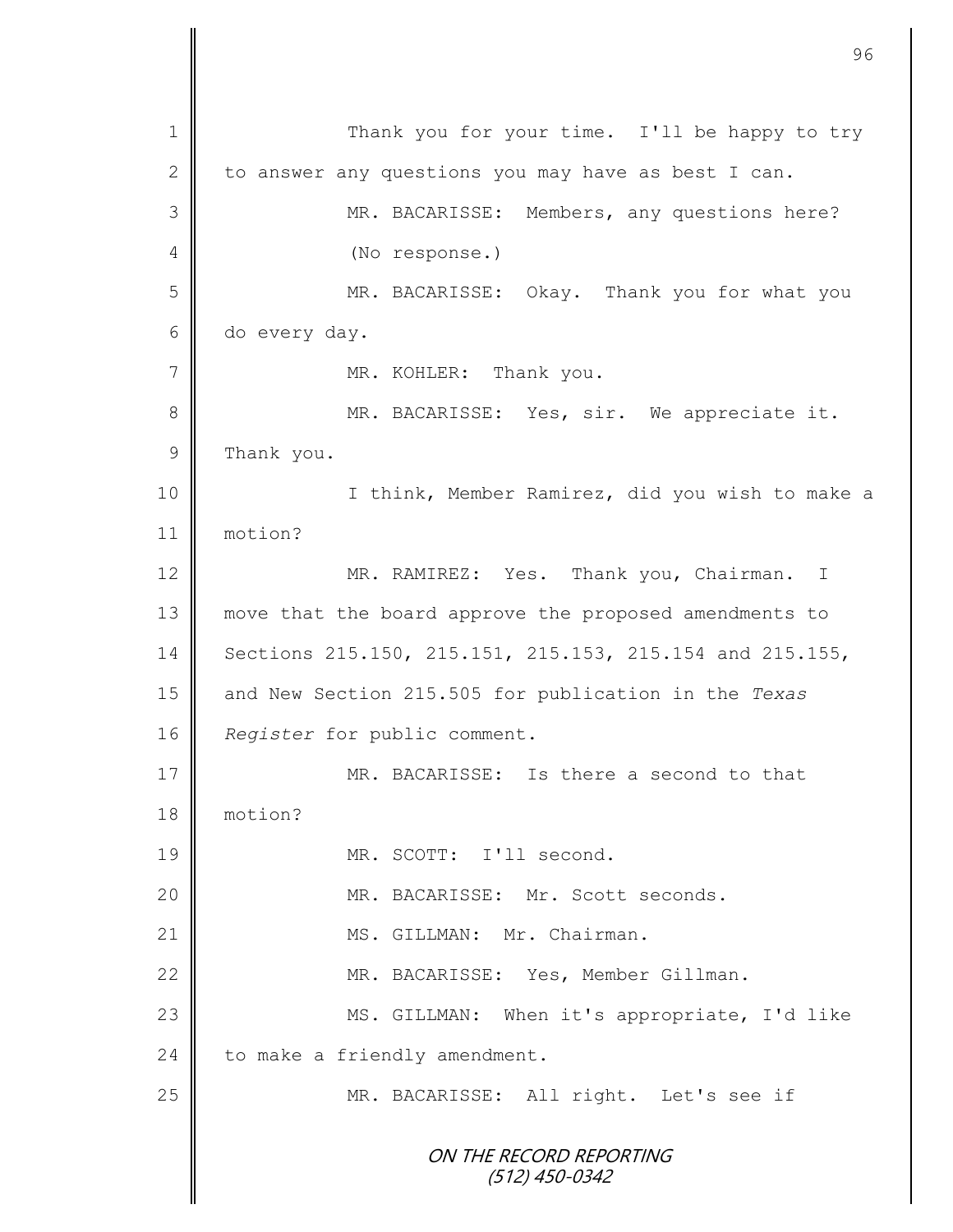ON THE RECORD REPORTING (512) 450-0342 1 | there's any other questions or comments on this now that 2 we have a motion and a second, and then we would entertain  $3$  that. 4 Mr. Alvarado. 5 MR. ALVARADO: It may be similar to Ms. 6 Gillman's question, but does the process that we currently 7 have within the Texas Administrative Code review allow for 8 the advisory committees to comment post 30-day so that we 9 don't need to make an amendment, or how does that play  $10 \parallel \quad \text{out?}$ 11 | MS. BEAVER: Tracey Beaver, general counsel, 12 for the record. 13 || If the board would like the advisory committee 14 to consider this proposal after the comment period, that 15  $\parallel$  is an option for the board as well. 16 The board or the department may refer any 17 matter to the advisory committee, and also, any 18 stakeholder or interested party may comment on the rule 19 whether or not they're on the advisory committee, but also 20 || individuals on the advisory committee could also just 21 provide public comment during the public comment period. 22  $\parallel$  That is an option for the board to request this go to the 23 advisory committee after the public comment period if you 24 | would like, as well. 25 MR. ALVARADO: Thank you.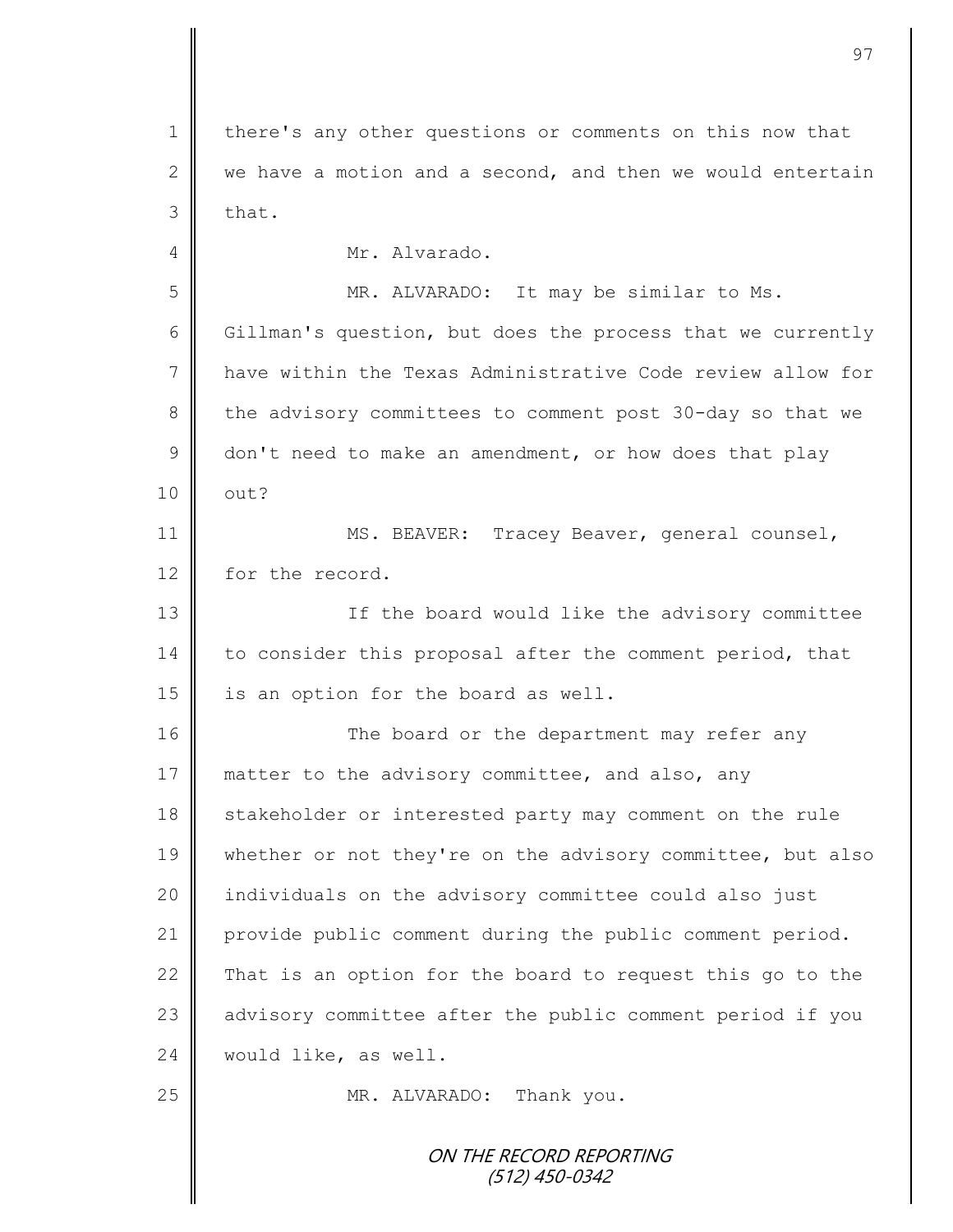|              | 98                                                         |
|--------------|------------------------------------------------------------|
|              |                                                            |
| 1            | MR. BACARISSE: Thank you.                                  |
| $\mathbf{2}$ | Ms. Gillman.                                               |
| 3            | Is there any other question or comment on this             |
| 4            | motion that we have?                                       |
| 5            | Yes, Member McRae.                                         |
| 6            | MS. McRAE: I would just like to remind the                 |
| 7            | board, as we just heard from law enforcement, that this is |
| 8            | a problem, and the longer we delay publishing this rule,   |
| $\mathsf 9$  | the more fraud that can occur and will occur.              |
| 10           | And I think it's important that we move                    |
| 11           | forward -- and Ms. Beaver can correct me if I misstate     |
| 12           | this, but I think the Governor's Office, they review these |
| 13           | proposed rules prior to them coming to the board, and I    |
| 14           | think it's important to note that we have got to move on   |
| 15           | this quickly.                                              |
| 16           | The effective date was September 1, and the                |
| 17           | only way we can move quickly is to start this process of   |
| 18           | approving this rule to get published.                      |
| 19           | That's all I have, Chairman. Thank you.                    |
| 20           | MR. BACARISSE: Thank you.                                  |
| 21           | We have a motion and a second, and I sense                 |
| 22           | discussion has perhaps stopped. Member Gillman, did you    |
| 23           | have an item you wish to bring?                            |
| 24           | MS. GILLMAN: Yes, Mr. Chairman, I'd just like              |
| 25           | to state once again for the record that I strongly         |
|              | ON THE RECORD REPORTING<br>(512) 450-0342                  |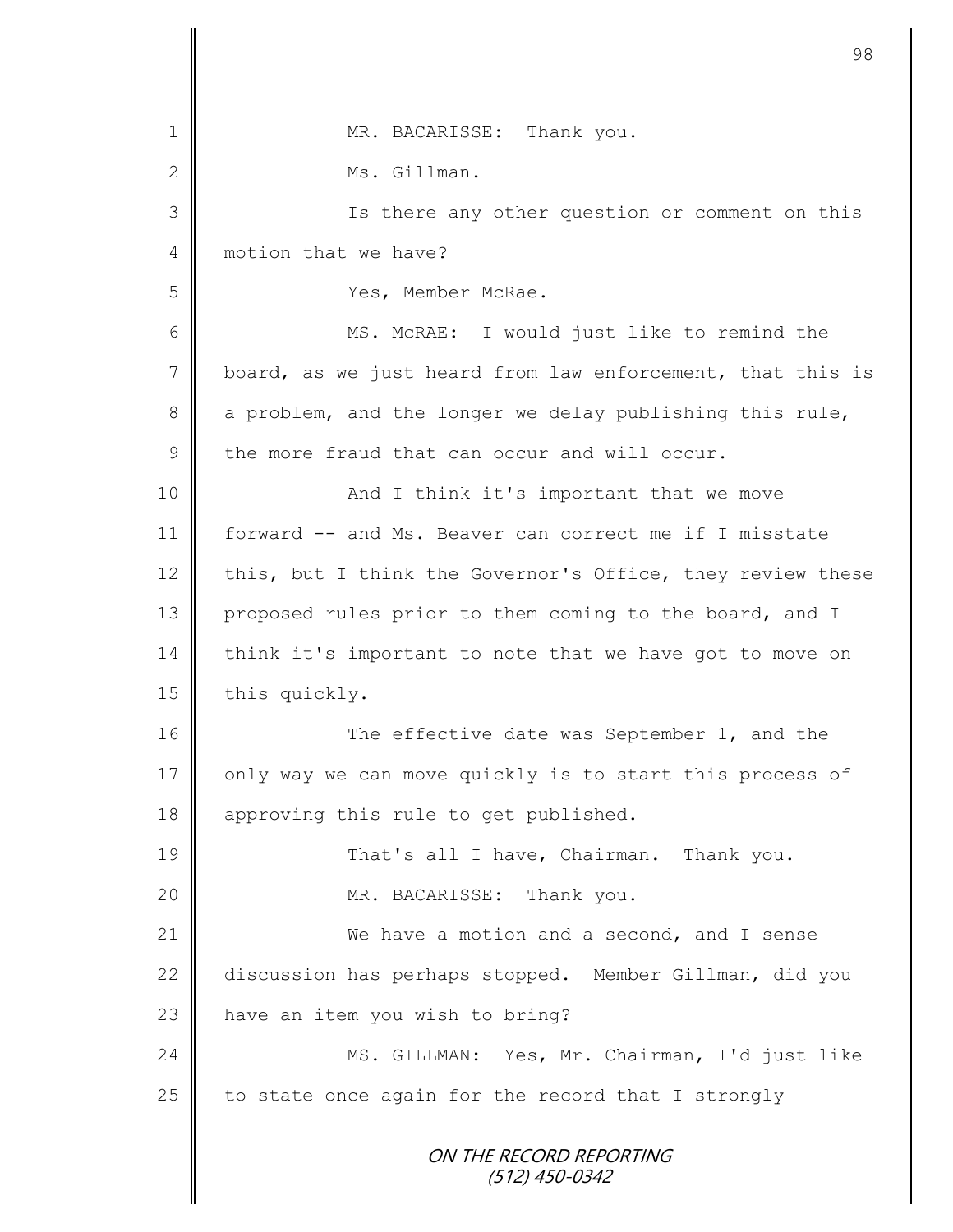1 encourage the feedback from stakeholders and advisory 2 committee now that these rules have been  $-$ - not just the 3 metrics but also the rules, Corrie, as you have outlined 4 | with regard to denial. May I try and state a friendly 5 amendment at this time? 6 || MR. BACARISSE: If Member Ramirez will accept, 7 | qo ahead, lay it out. 8 || MS. GILLMAN: I'll lay it out. 9 || It is exactly the same as the previous motion 10 and amendment, friendly amendment, and that is that once 11 these rules have been published and 30-day comment period, 12 | I'd like to see the advisory committee reconvene, perhaps 13 at the exact same time, to review, modify, collaborate to 14 create a better work product and a final work product 15 including the committee, and that before it is brought 16 before the board again that there has been that 17 collaboration. We can state it the same way, Tracey. 18 || MS. McRAE: Chairman, I have a comment. 19 || MR. BACARISSE: I'm sorry. Just one moment. 20 || Mr. Ramirez, will you accept that amendment? 21 MR. RAMIREZ: I do understand, and thank you 22 very much for offering your amendment. I look at this 23 item on the agenda as a bit different than the previous, 24 in that there's no formula, and I believe the advisory 25 committee has met twice over this to discuss it with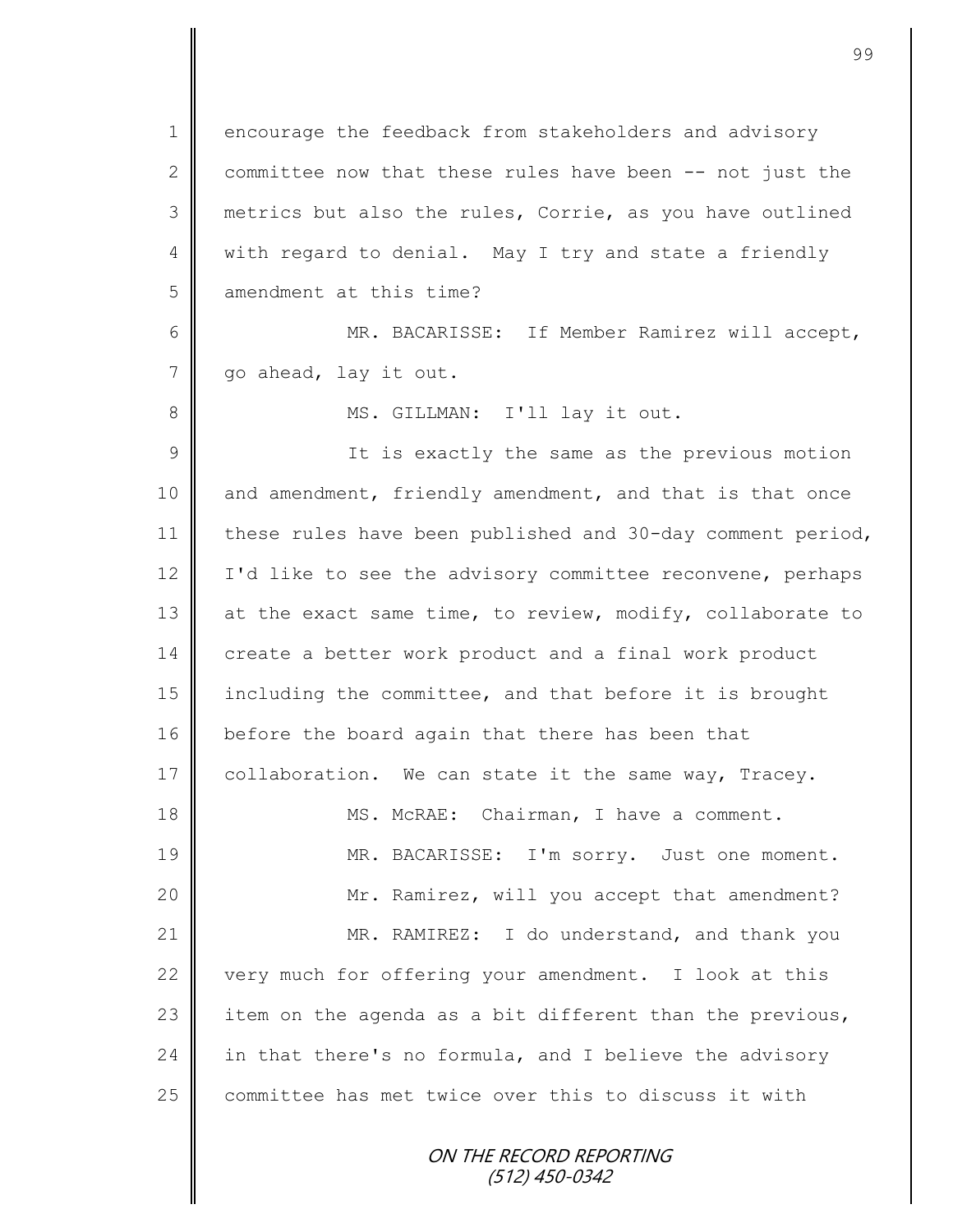ON THE RECORD REPORTING (512) 450-0342 1 stakeholders, so I'd like to stick with the original 2 motion. 3 MR. BACARISSE: Okay. The amendment is 4 rejected, the friendly amendment is rejected. 5 || Member McRae, you had something? 6 MS. McRAE: And Corrie, you can either confirm  $7 \parallel$  this or not, but I believe the advisory committee gave the 8 agency -- they saw the urgency behind this and asked the  $9 \parallel$  agency to move forward with this without it coming back to 10 them. Is that correct? 11 | MS. THOMPSON: Corrie Thompson, director of the 12 Enforcement Division. 13 There was a motion during one of the MVIRAC 14 committees for, yes, the rules related to 3927 to be 15 | brought at the most recent board meeting to come, which is  $16$  the one that we are now in. 17 || And yes, unlike the rules related to temporary  $18$  tag limits, this was presented as a briefing item during 19 the first MVIRAC committee meeting, and so those committee 20 members were aware of the fact that we were looking at the 21 ten-day limit with the 26-day time period to request a  $22$  hearing. 23 MS. McRAE: Thank you. 24 MR. BACARISSE: So we have a motion and a 25 second. Any other questions?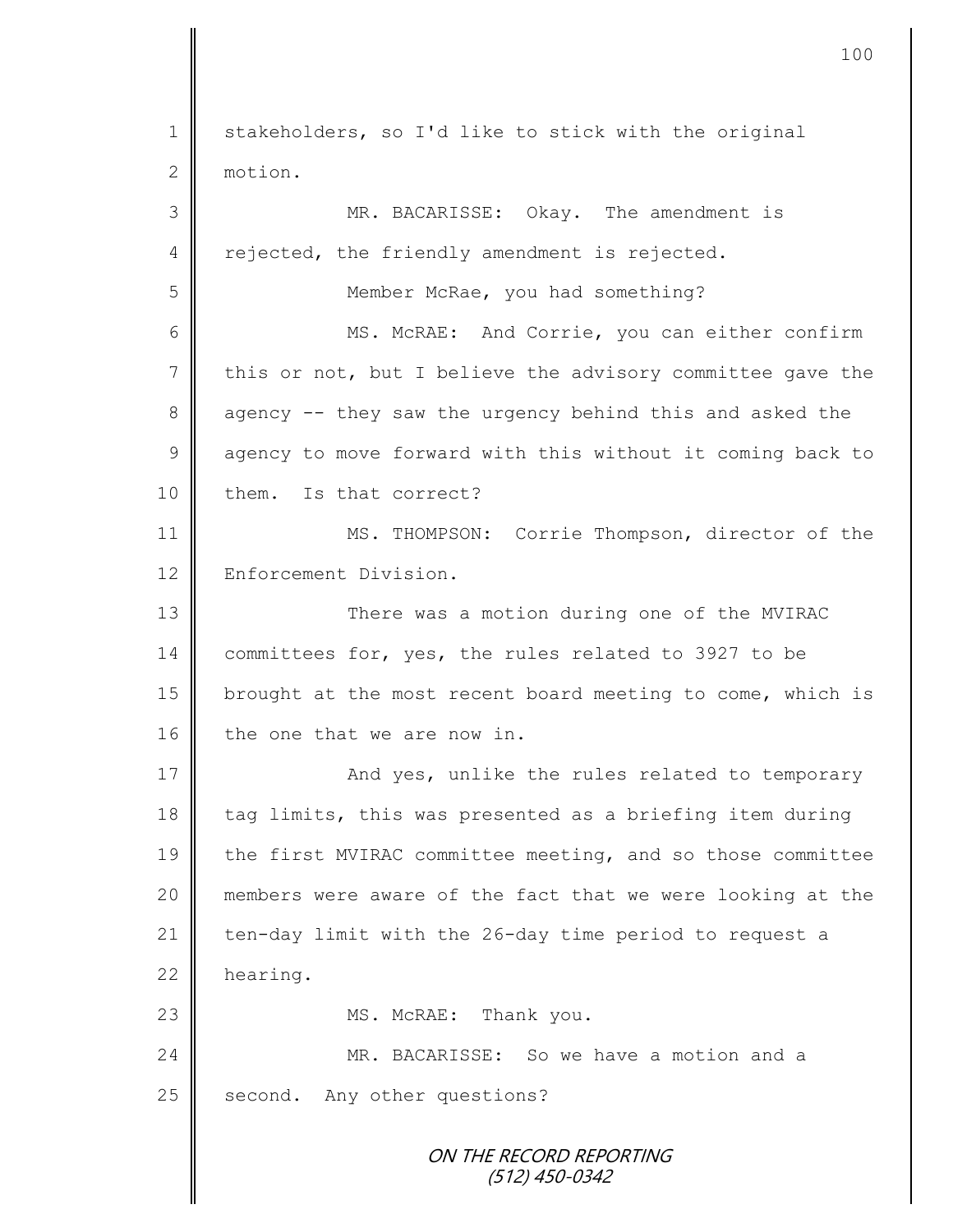|                | 101                                                        |
|----------------|------------------------------------------------------------|
| 1              | (No response.)                                             |
| $\mathbf{2}$   | MR. BACARISSE: Let's call the vote, please.                |
| 3              | Member Alvarado?                                           |
| 4              | MR. ALVARADO: Aye.                                         |
| 5              | MR. BACARISSE: Member Gillman?                             |
| 6              | MS. GILLMAN: Nay.                                          |
| $\overline{7}$ | MR. BACARISSE: Member McRae?                               |
| 8              | MS. McRAE: Aye.                                            |
| $\mathcal{G}$  | MR. BACARISSE: Member Omumu?                               |
| 10             | MS. OMUMU: Aye.                                            |
| 11             | MR. BACARISSE: Member Ramirez?                             |
| 12             | MR. RAMIREZ: Aye.                                          |
| 13             | MR. BACARISSE: Member Scott?                               |
| 14             | MR. SCOTT: Aye.                                            |
| 15             | MR. BACARISSE: And I, Chairman Bacarisse, vote             |
| 16             | aye, so it is six ayes, one nay, the vote passes.          |
| 17             | We'll now move to agenda item 8, and I will                |
| 18             | turn it over to -- thank you all very much, appreciate it. |
| 19             | MS. JOHNSTON: Thank you.                                   |
| 20             | MR. BACARISSE: I'll turn it over to Mr. Jimmy              |
| 21             | Archer for his presentation on a rule proposal for Chapter |
| 22             | 217.                                                       |
| 23             | MR. ARCHER: Good morning, Chair Bacarisse and              |
| 24             | members of the board, Executive Director Brewster.         |
| 25             | For the record, my name is Jimmy Archer, and               |
|                | ON THE RECORD REPORTING<br>(512) 450-0342                  |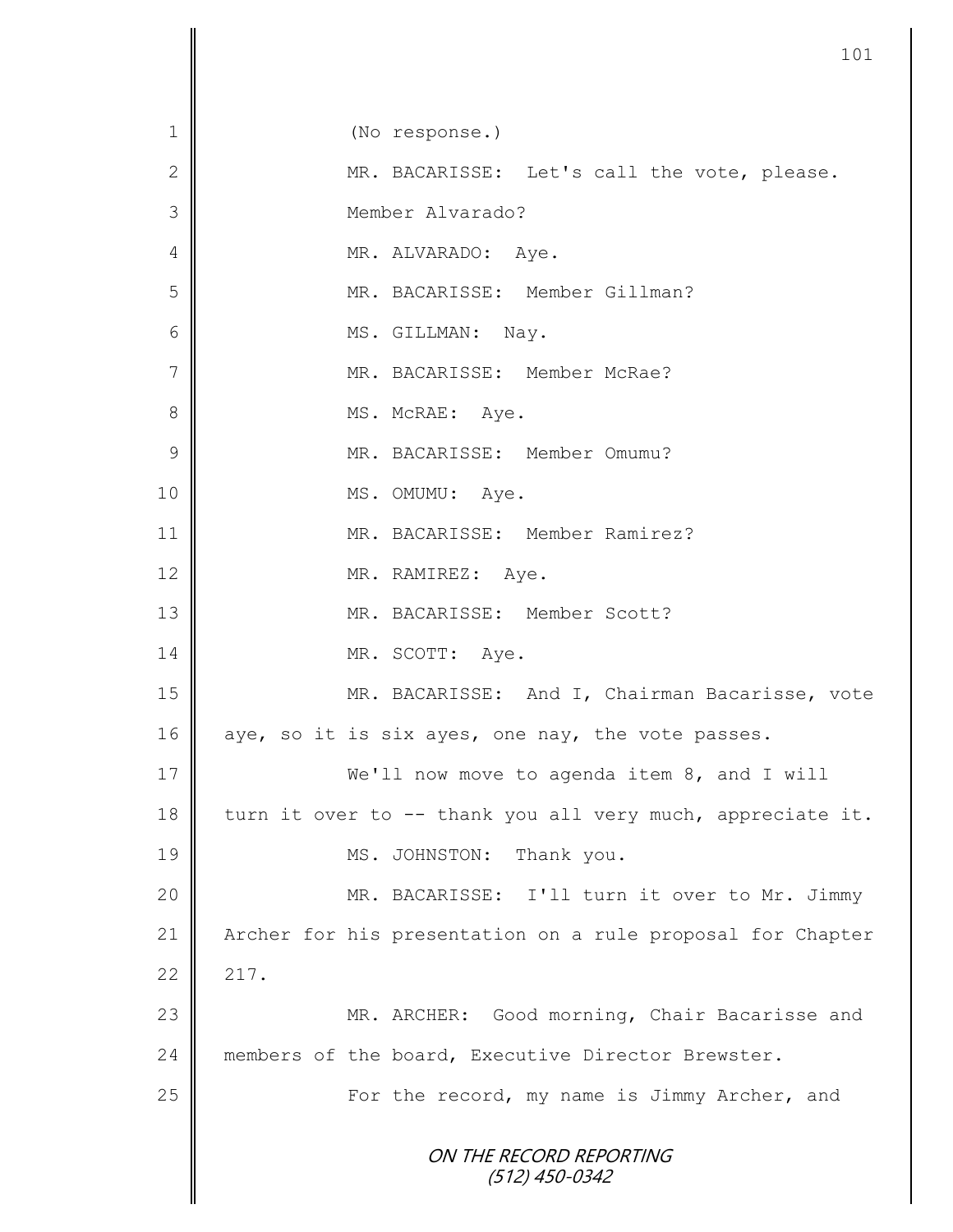ON THE RECORD REPORTING (512) 450-0342 1 I'm the director of the Motor Carrier Division. 2 ||<br>
2 || This item is number 8 on today's agenda and 3 || it's found beginning at page 57 of your board books. 4 || For the board's consideration, I'm presenting 5 these proposed rule amendments to Texas Administrative 6 Code, Section 217.56 for publication in the *Texas Register* 7 for public comment. 8 **These rule amendments are necessary to** 9 | implement Transportation Code Section 509.091(b) by 10 | requiring an application for vehicle registration under 11 the International Registration Plan to register under the 12 Unified Carrier Registration System Plan and Agreement 13 under federal law before applying for IRP registration if 14 the applicant is required to register under UCR. 15 || This proposal would also delete certain 16 definitions because of the relevant terms that are defined 17 in the International Registration Plan, which is 18 incorporated by reference into the Texas Administrative 19 Code and incorporated by reference in the current edition 20  $\parallel$  of the International Registration Plan dated January 1,  $21 \parallel 2021$ . 22 Sy way of background, the amendments are 23 | necessary to implement the Transportation Code which 24 authorized the department to require an applicant to 25 | register under Unified Carrier Registration before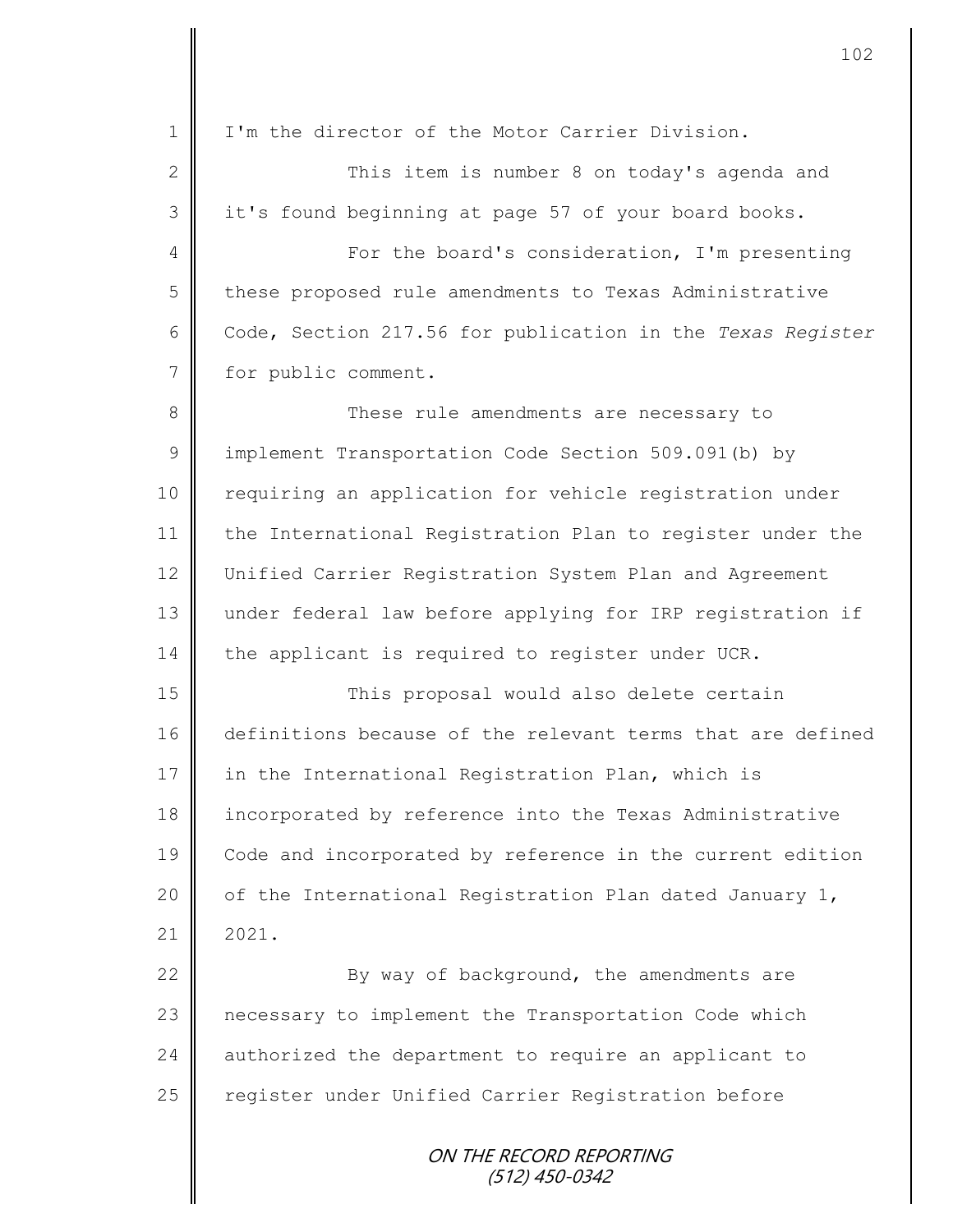1 | applying for vehicle registration under IRP.

2 Both of these programs have interstate movement 3 | of motor carriers. Texas participates in both the Unified 4 Carrier Registration Program and the International 5 Registration Plan. The Unified Carrier Registration is a 6 federal registration program and is administered by 41 7 States in the United States.

8 || Motor carriers and certain transportation 9 service providers that provide interstate transportation 10 services are required to register under the Unified 11 Carrier Registration and pay the fees that are required 12 under federal law.

13 || The department believes that implementing 14 Section 502.091(b) will help Texas comply with the 85 15 percent UCR compliance rate, as required by UCR state 16 performance standards.

17 | And just for your information, our compliance 18 rate for the 2019 registration period was over 88 percent 19 and for 2020 -- which isn't over yet for the registration 20 period -- is over 85 percent, so we're on a good track to 21 be in compliance.

22 | The department also believes that implementing 23 this will help Texas increase its compliance rate, because 24 || many of the owners of commercial vehicles that travel 25 | through more than one International Registration Plan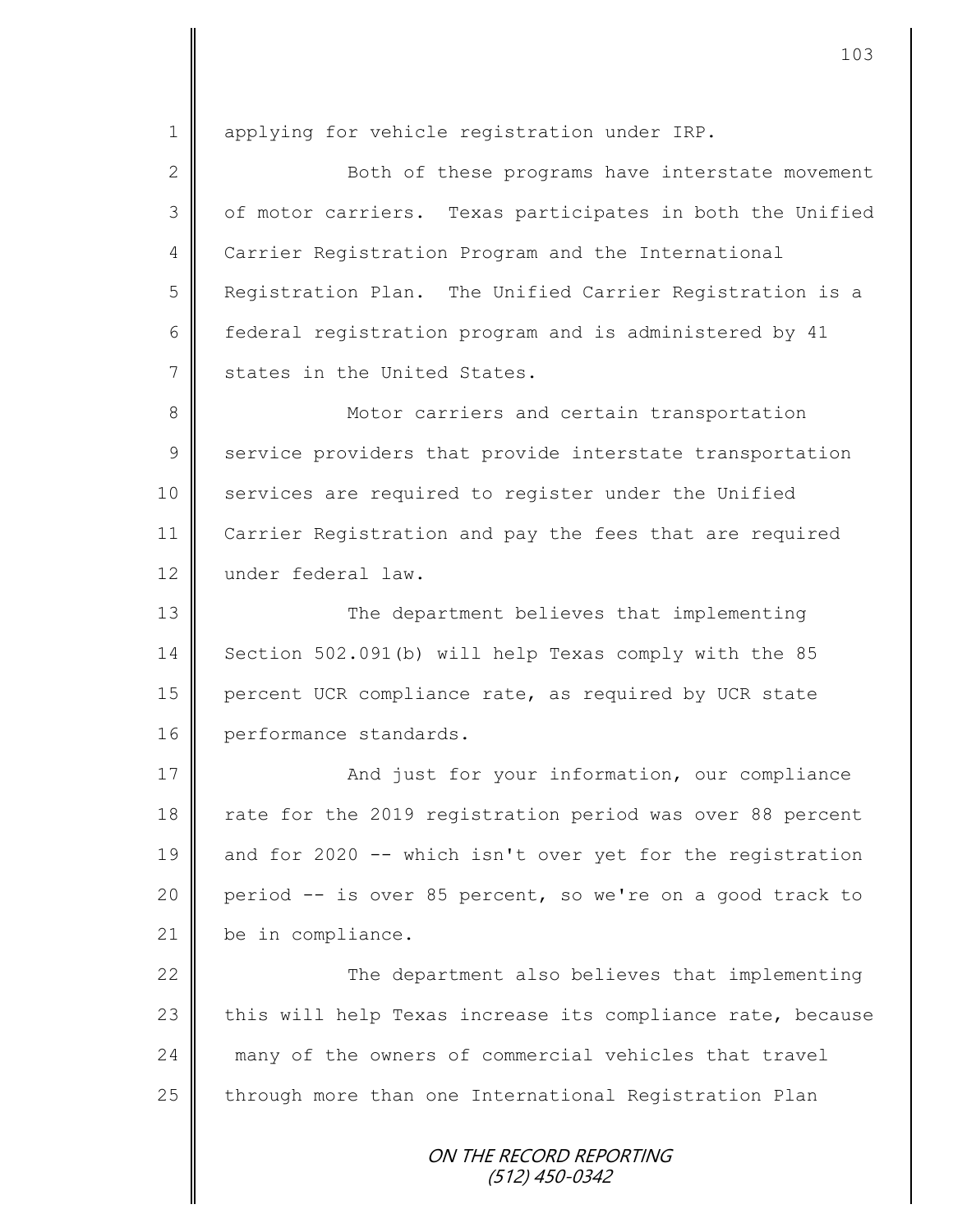1 | jurisdiction want to get IRP registration.

| $\mathbf{2}$    | This is because they can travel between                    |
|-----------------|------------------------------------------------------------|
| $\mathfrak{Z}$  | different jurisdictions if they have international         |
| 4               | registration without having to register in each individual |
| 5               | state or get trip permits, so it's kind of a win-win.      |
| 6               | There is no financial impact to state or local             |
| $7\phantom{.0}$ | governments as a result of enforcing or administering      |
| 8               | this, and at this time the department can implement this   |
| $\mathcal{G}$   | amendment without programming any changes to our automated |
| 10              | system.                                                    |
| 11              | What we would do, we would put an indicator on             |
| 12              | our IRP application checklist to check the UCR receipt, so |
| 13              | it won't require any programming of our systems. There     |
| 14              | are no economic costs for persons required to comply with  |
| 15              | this proposed amendment.                                   |
| 16              | If the board approves the proposed amendments,             |
| 17              | this proposal will be published in the Texas Register for  |
| 18              | public comment. I ask the board approve these amendments   |
| 19              | for publication. I'm happy to answer any questions.        |
| 20              | MR. BACARISSE:<br>Thank you, Mr. Archer.                   |
| 21              | Any questions from the board on this item?                 |
| 22              | (No response.)                                             |
| 23              | MR. BACARISSE:<br>Seeing none, hearing none, I             |
| 24              | will entertain a motion on this item.                      |
| 25              | Mr. Chairman, I would like to make<br>MS. OMUMU:           |
|                 | ON THE RECORD REPORTING<br>(512) 450-0342                  |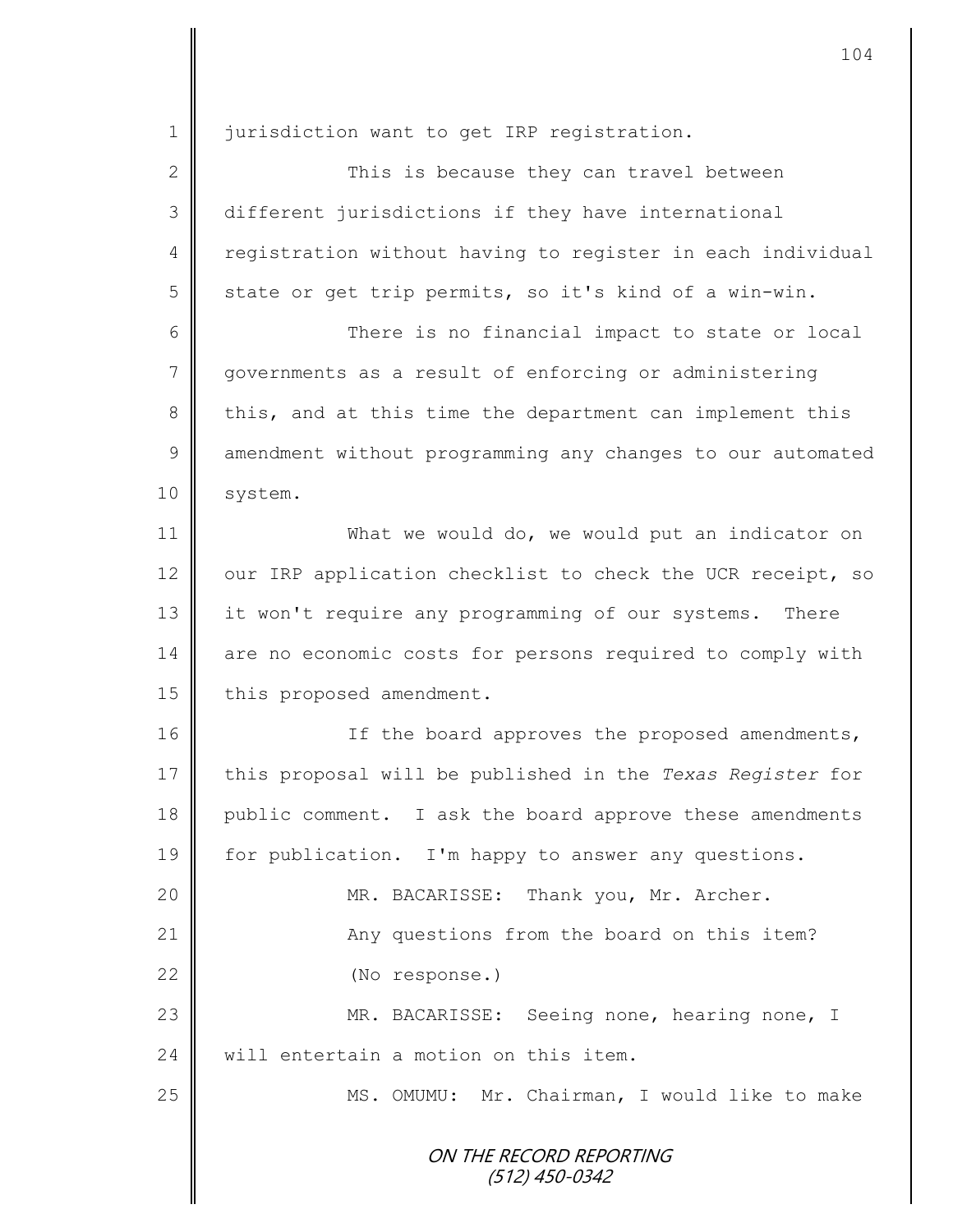ON THE RECORD REPORTING (512) 450-0342 1 a motion, please. 2 || MR. BACARISSE: Yes, Member Omumu. 3 || MS. OMUMU: I move that the board approve the 4 proposed amendments to Section 217.56 for publication in 5 the *Texas Register* for public comment. 6 Thank you. 7 || MR. BACARISSE: Is there a second? 8 || MR. RAMIREZ: Second. 9 MR. BACARISSE: Member Ramirez seconds. 10 || Any questions on that motion? 11 (No response.) 12 MR. BACARISSE: If not, I'll call the vote for 13 this, please. 14 Member Alvarado? 15 MR. ALVARADO: Aye. 16 || MR. BACARISSE: Member Gillman? 17 | MS. GILLMAN: Aye. 18 || MR. BACARISSE: Member McRae? 19 MS. McRAE: Aye. 20  $\parallel$  MR. BACARISSE: Member Omumu? 21 MS. OMUMU: Aye. 22 MR. BACARISSE: Member Ramirez? 23 || MR. RAMIREZ: Aye. 24 WR. BACARISSE: Member Scott? 25 MR. SCOTT: Aye.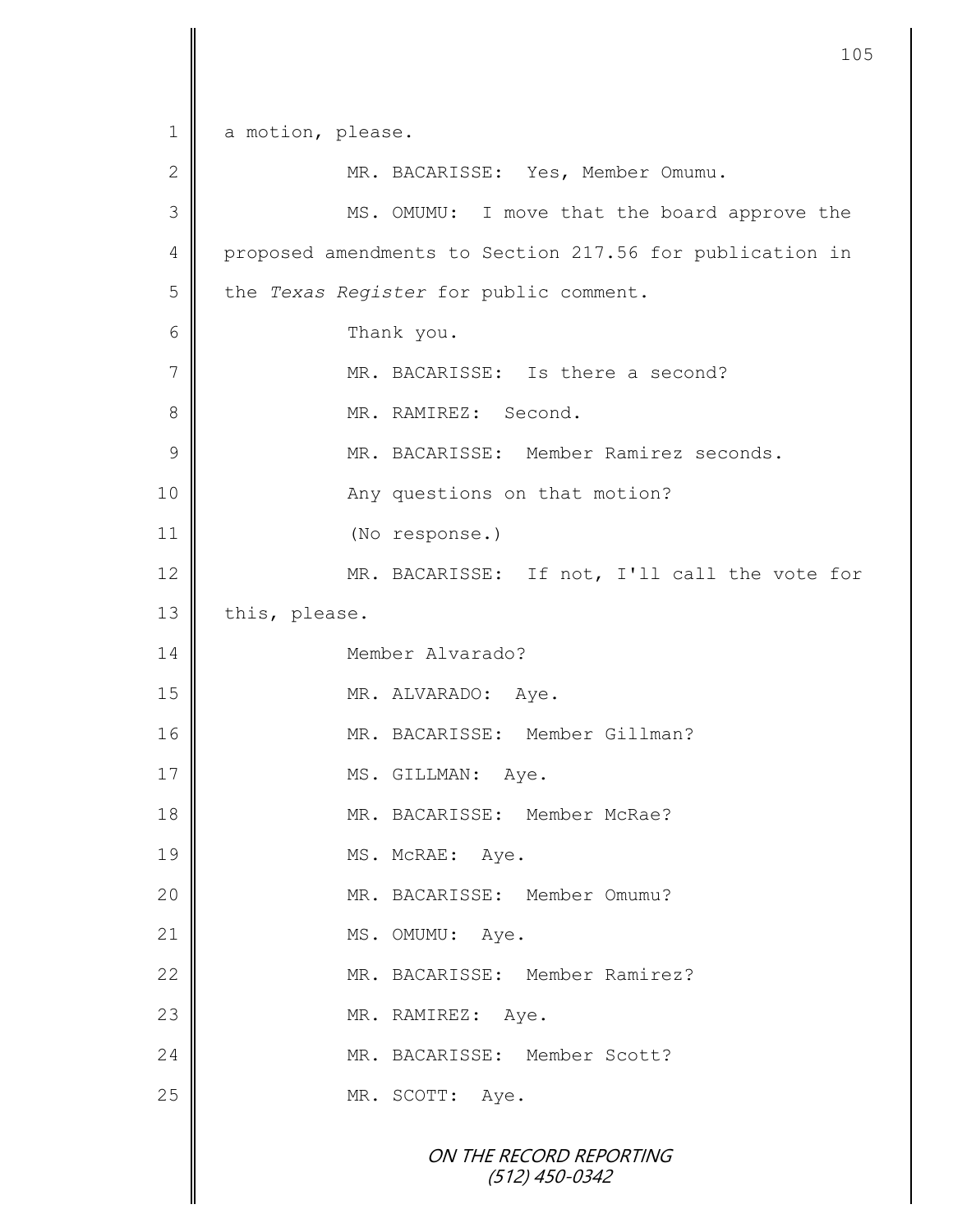ON THE RECORD REPORTING (512) 450-0342 1 || MR. BACARISSE: And I, Chairman Bacarisse, vote 2 aye as well. The vote is unanimous. Thank you. 3 No. 3 Thank you, Mr. Archer. 4 || I forgot to ask, Tracey, was there anybody to 5 speak on this? 6 || MS. BEAVER: Tracey Beaver, general counsel, 7 for the record. 8 There are no other public commenters for the  $9 \parallel$  remainder of the agenda items. If there are, I'll let you  $10 \parallel$  know. 11 Thank you. 12 MR. BACARISSE: Great. Thank you. 13 || So we now move to agenda item 9. It's a rule 14 proposal for Chapter 217, and we'll hear from Mr. Luna 15 when you get set. 16 | MR. LUNA: Good morning, Chairman Bacarisse, 17 board members, Executive Director Brewster. Roland Luna, 18 Vehicle Titles and Registration director. 19 This agenda item can be found on page 75 of 20 | your board book. The action item before you is a request 21 from the Vehicle Titles and Registration Division for 22 board approval to publish the proposed amended sections of 23 Chapiter 217.4, 217.23, 217.28 and 217.45, 217.46 and 24 217.89 in the *Texas Register*. 25 || The proposed amended sections are to implement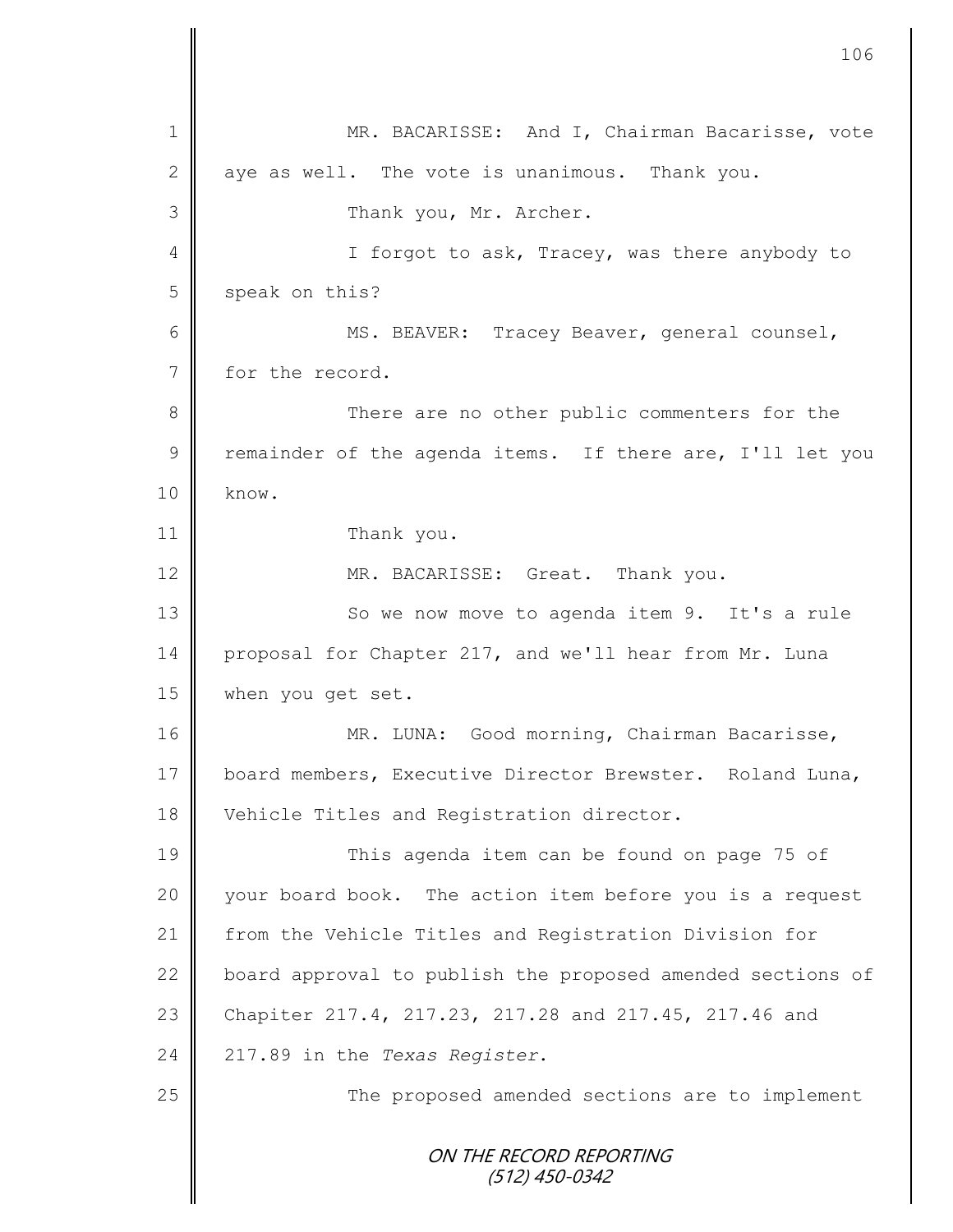1 Senate Bill 876, which allows any willing county to 2 process title and registration transactions in addition to  $3$  the counties designated by statute.

4 Senate Bill 876 is effective March 1 of 2022. 5 Under Senate Bill 876, title and registration services 6 provided by tax assessor-collectors expands beyond those 7 | counties required to accept the title and registration in 8 statute to any tax assessor-collector willing to accept 9 the application.

10 || Previously the applicant's county of residence 11 was required to be closed before any county tax assessor-12 collector could be willing to accept the application. 13 | Senate Bill 876 also specifies a dealer or private party 14 transaction must be processed in the buyer, seller, or 15 | lien holder county or any willing county.

16 Implementation of Senate Bill 876 requires 17 significant programming changes to the registration and 18 title system for acceptance and determination of fees. A 19 title and registration transaction processed by a willing 20 | county will be based on the applicant's county of 21 residence, and the county of residence will be credited 22 Fees in accordance with statute.

23 The agency requests approval to publish the 24 proposed amended rules in the *Texas Register*.

25 || This concludes my presentation, and I'm happy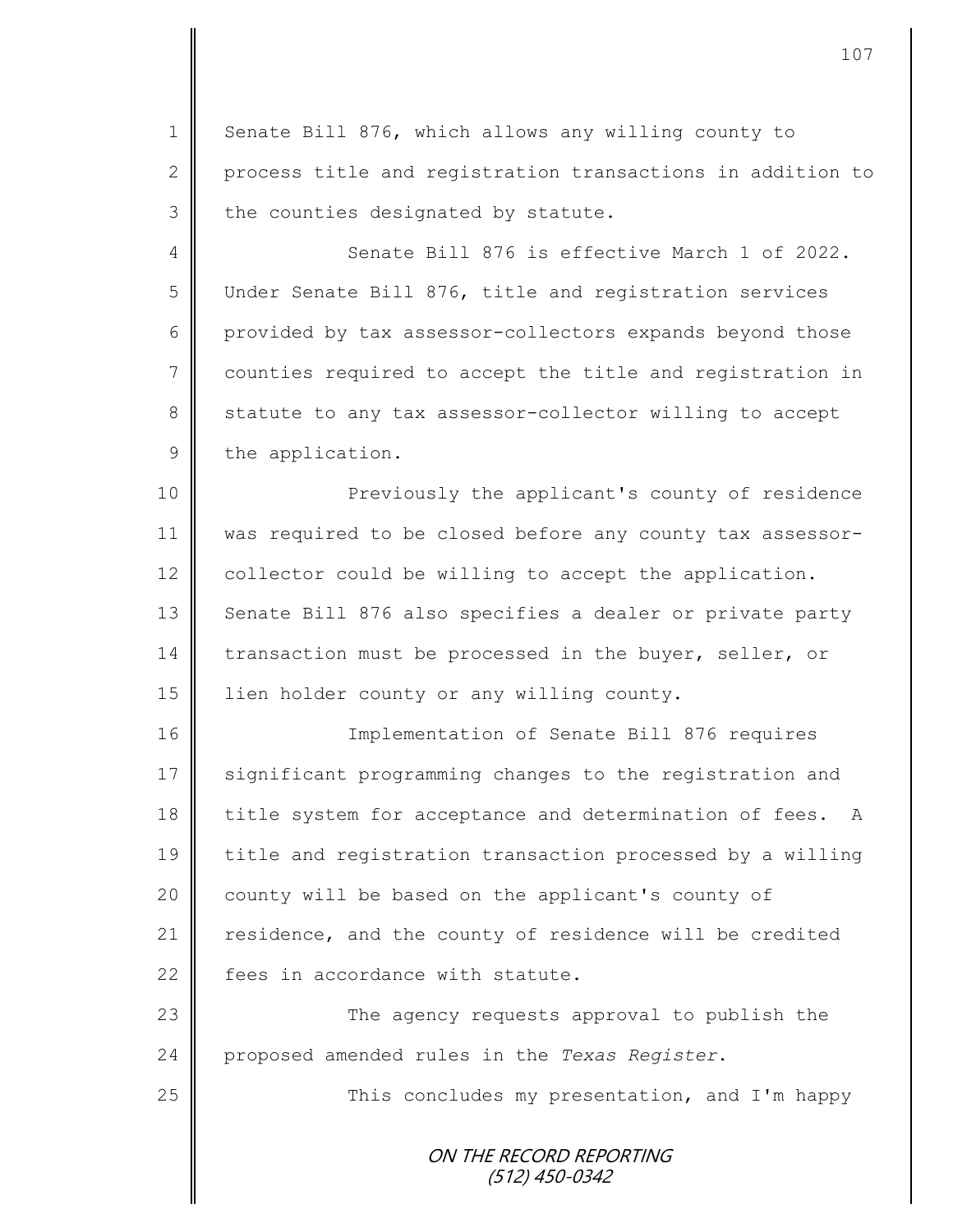ON THE RECORD REPORTING (512) 450-0342 1 to answer any questions if have about Senate Bill 876. 2 || MR. BACARISSE: Members, any questions for Mr.  $3$   $\blacksquare$  Luna? 4 MS. McRAE: I have a comment. 5 MR. BACARISSE: Yes, Member McRae. 6 MS. McRAE: Mr. Luna, I would just like to  $7 \parallel$  thank you and the agency. While this was not a popular 8 bill during session, we certainly appreciate all of the 9 work y'all have done with the tax assessor-collectors 10 community to make this as workable as it can be. 11 **And this is a comment more for the ones that** 12 may be watching the board meeting, but as I understand, 13 the agency is going to have programming in place for the 14 fees if there's a willing county so there would not be any 15 | interruption as far as counties paying each other. 16 | And so I again commend you and your agency for 17 | working closely with the tax assessor-collector community 18 on this. 19 || MR. LUNA: Thank you, Member McRae. 20 MR. BACARISSE: Any other comments or questions 21 from members? 22 (No response.) 23 MR. BACARISSE: Hearing none, I'll entertain a 24 motion on this item. 25 | MR. ALVARADO: Mr. Chairman, I'd make a motion.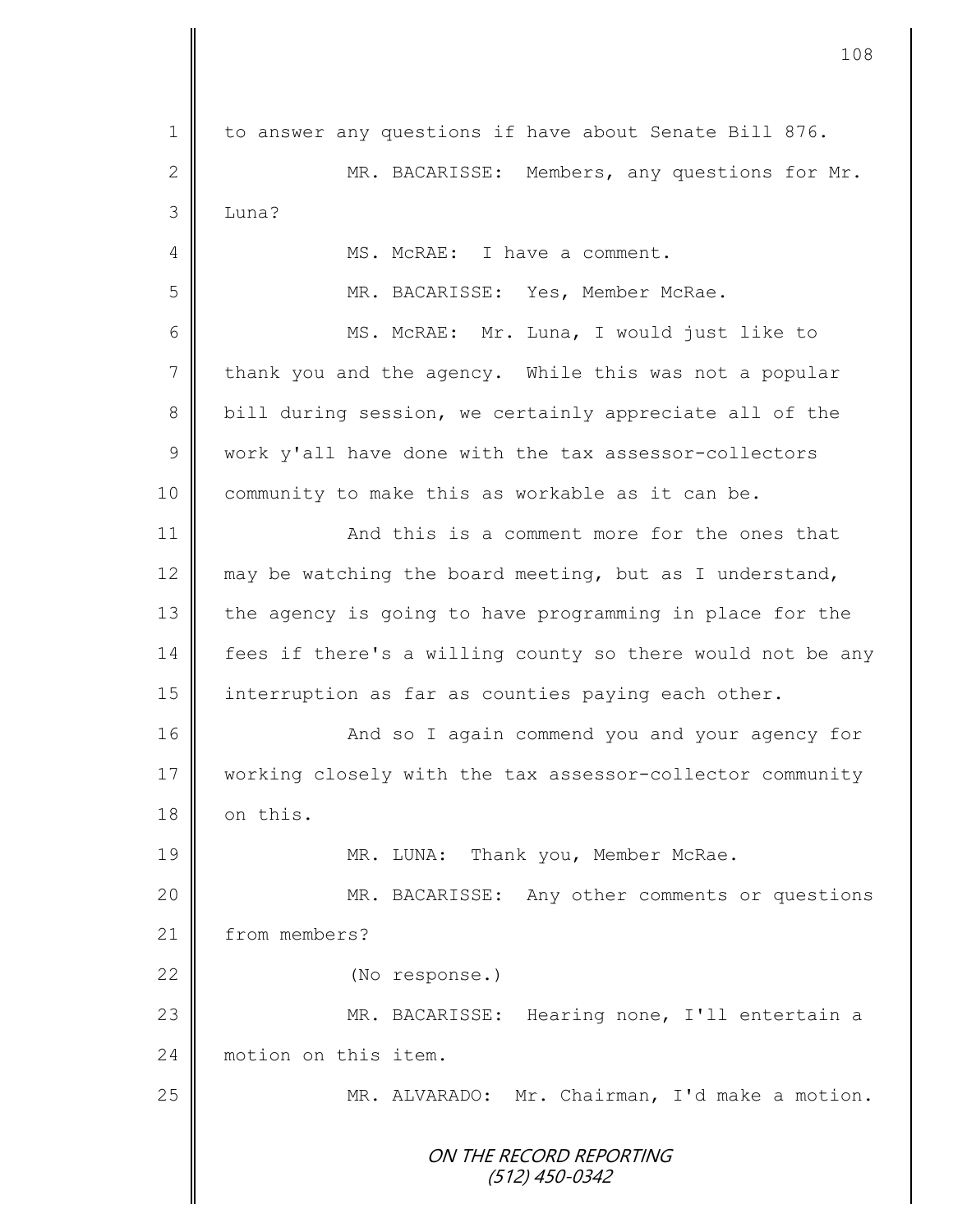|              | 109                                                      |
|--------------|----------------------------------------------------------|
| $\mathbf 1$  | MR. BACARISSE: Member Alvarado.                          |
| $\mathbf{2}$ | MR. RAMIREZ: Mr. Chairman, I move that the               |
| 3            | board approve the proposal of amendments to Sections     |
| 4            | 217.2, 217.4, 217.23, 217.28, 217.36, 217.45, 217.46 and |
| 5            | 217.89 for publication in the Texas Register for public  |
| 6            | comment.                                                 |
| 7            | MR. BACARISSE: Thank you.                                |
| 8            | Is there a second on that motion?                        |
| 9            | MS. OMUMU: I second.                                     |
| 10           | MR. BACARISSE: Member Omumu seconds. Great.              |
| 11           | We'll now call for the vote.                             |
| 12           | Member Alvarado?                                         |
| 13           | MR. ALVARADO: Aye.                                       |
| 14           | MR. BACARISSE: Member Gillman?                           |
| 15           | MS. GILLMAN: Aye.                                        |
| 16           | MR. BACARISSE: Member McRae?                             |
| 17           | MS. McRAE: Aye.                                          |
| 18           | MR. BACARISSE: Member Omumu?                             |
| 19           | MS. OMUMU: Aye.                                          |
| 20           | MR. BACARISSE: Member Ramirez?                           |
| 21           | MR. RAMIREZ: Aye.                                        |
| 22           | MR. BACARISSE: Member Scott?                             |
| 23           | MR. SCOTT: Aye.                                          |
| 24           | MR. BACARISSE: And I, Chairman Bacarisse, vote           |
| 25           | aye. The vote is unanimous. Thank you.                   |
|              | ON THE RECORD REPORTING<br>$(512)$ 450-0342              |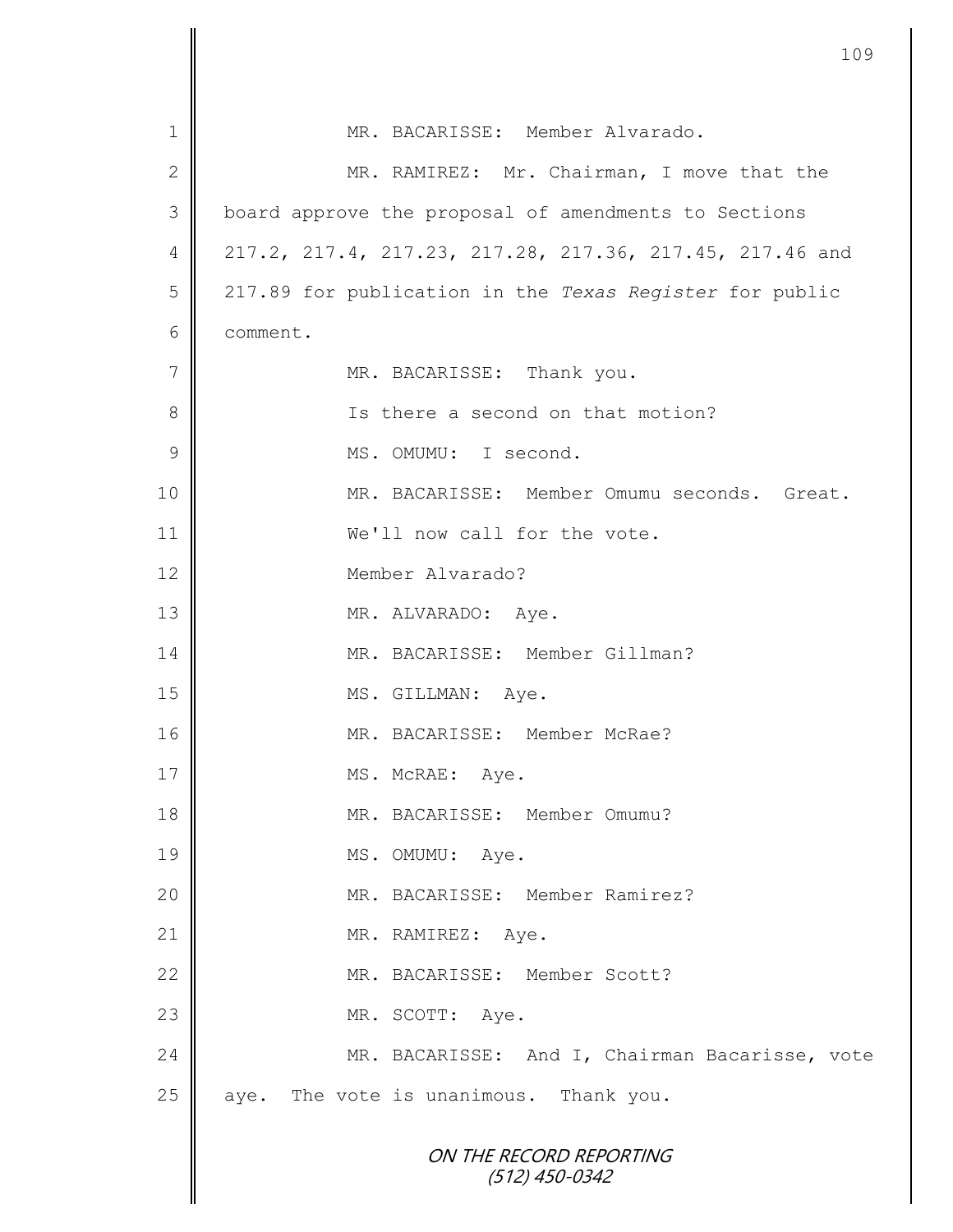| $\mathbf 1$    | Now agenda item 10 is rule adoption for Chapter            |
|----------------|------------------------------------------------------------|
| $\mathbf{2}$   | 217, and so Mr. Luna, please continue.                     |
| 3              | MR. LUNA: Thank you, Chairman Bacarisse.                   |
| $\overline{4}$ | Roland Luna, Vehicle Titles and Registration director.     |
| 5              | The action item before you is a request from               |
| 6              | VTR for board approval to publish the adopted amended      |
| 7              | section of 217.41 in the Texas Register. The adopted       |
| $\,8\,$        | section is to implement Senate Bill 792 related to         |
| $\mathcal{G}$  | specialty license plates and placards for vehicles of      |
| 10             | certain disabled veterans.                                 |
| 11             | Under Senate Bill 792, which is effective                  |
| 12             | January 1, 2022, access to disabled parking spaces will be |
| 13             | limited to persons, including disabled veterans, who are   |
| 14             | eligible for a disabled persons license plate bearing the  |
| 15             | international symbol of access under Transportation Code   |
| 16             | 504.201.                                                   |
| 17             | The proposed rule was published in the Texas               |
| 18             | Register on August 20, 2021 and closed on September 20,    |
| 19             | 2021. The department received written comment that was     |
| 20             | addressed in the preamble sections and rule text.          |
| 21             | Senate Bill 792 requires the department to                 |
| 22             | adopt rules by December 1, 2021. The agency requests       |
| 23             | approval to adopt the amended rule in the Texas Register.  |
| 24             | This concludes my presentation, and I'm happy              |
| 25             | to take any questions you have regarding Senate Bill 792.  |
|                | ON THE RECORD REPORTING<br>(512) 450-0342                  |

 $\mathsf{I}$ 

II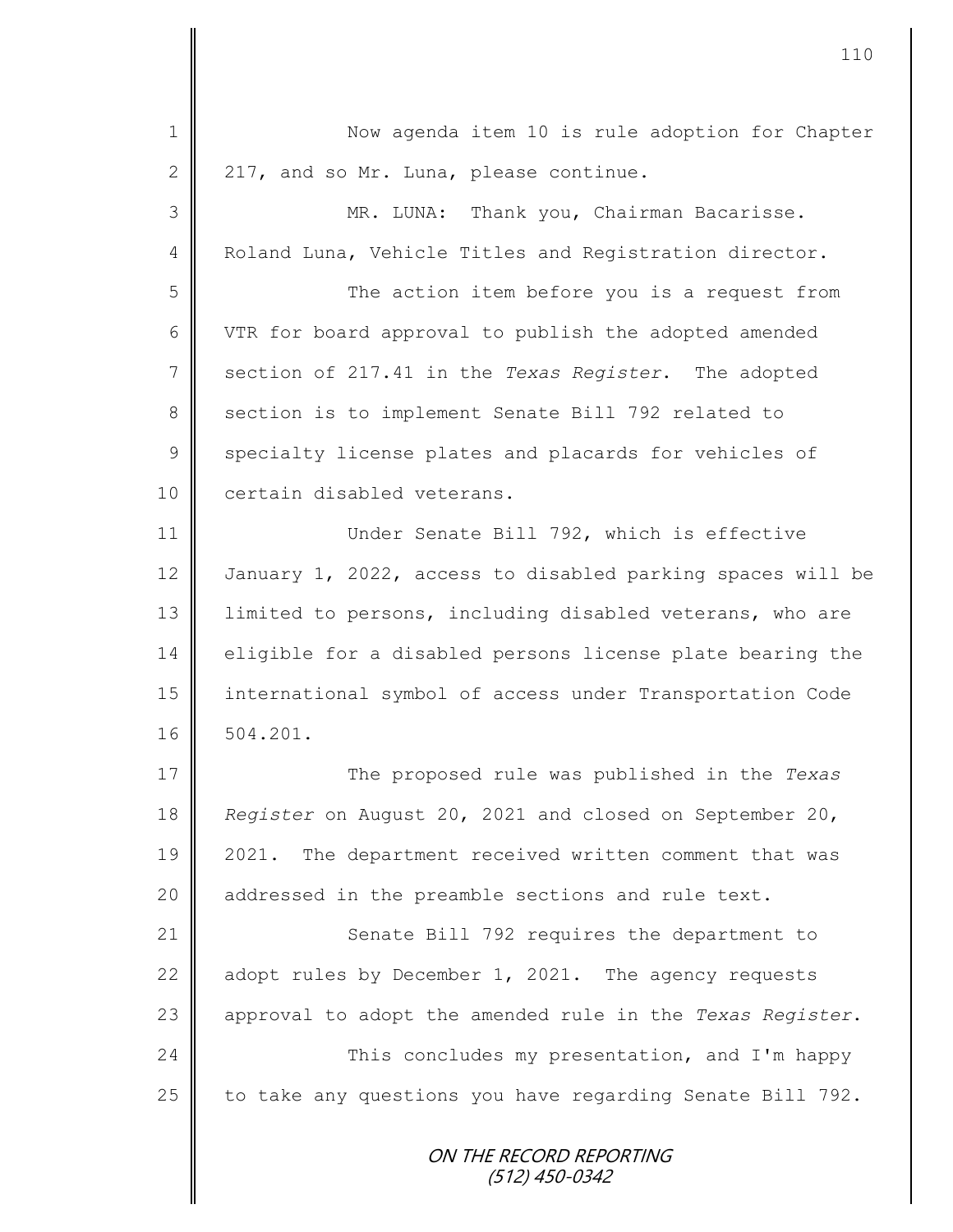ON THE RECORD REPORTING (512) 450-0342 1 MR. BACARISSE: Members, any questions for Mr. 2 Luna on this item? 3 (No response.) 4 || MR. BACARISSE: Hearing none, I will ask for a 5 motion. Is there a motion on this item? 6 || MR. SCOTT: I will try to put one up. 7 || MR. BACARISSE: Go ahead, Mr. Scott. 8 MR. SCOTT: Counsel, could you help me with a 9 || motion, please? I would like to write a motion to advance 10 | this item. 11 | MS. BEAVER: Tracey Beaver, general counsel, 12 for the record. 13 || The motion could state that you move that the 14 board approve the adoption of the rules as presented by  $15$  staff. 16 || MR. SCOTT: Mr. Chairman. 17 || MR. BACARISSE: Yes, Mr. Scott. 18 MR. SCOTT: I move that the board --19 MS. BEAVER: Approve the rules as presented by 20  $\parallel$  staff for adoption, if you'd like them to move forward. 21 | MR. SCOTT: -- approve the rules as presented 22  $\parallel$  by staff for adoption. 23 MR. BACARISSE: This refers to Chapter 217.  $24$  Right? 25 MR. SCOTT: Yes, sir.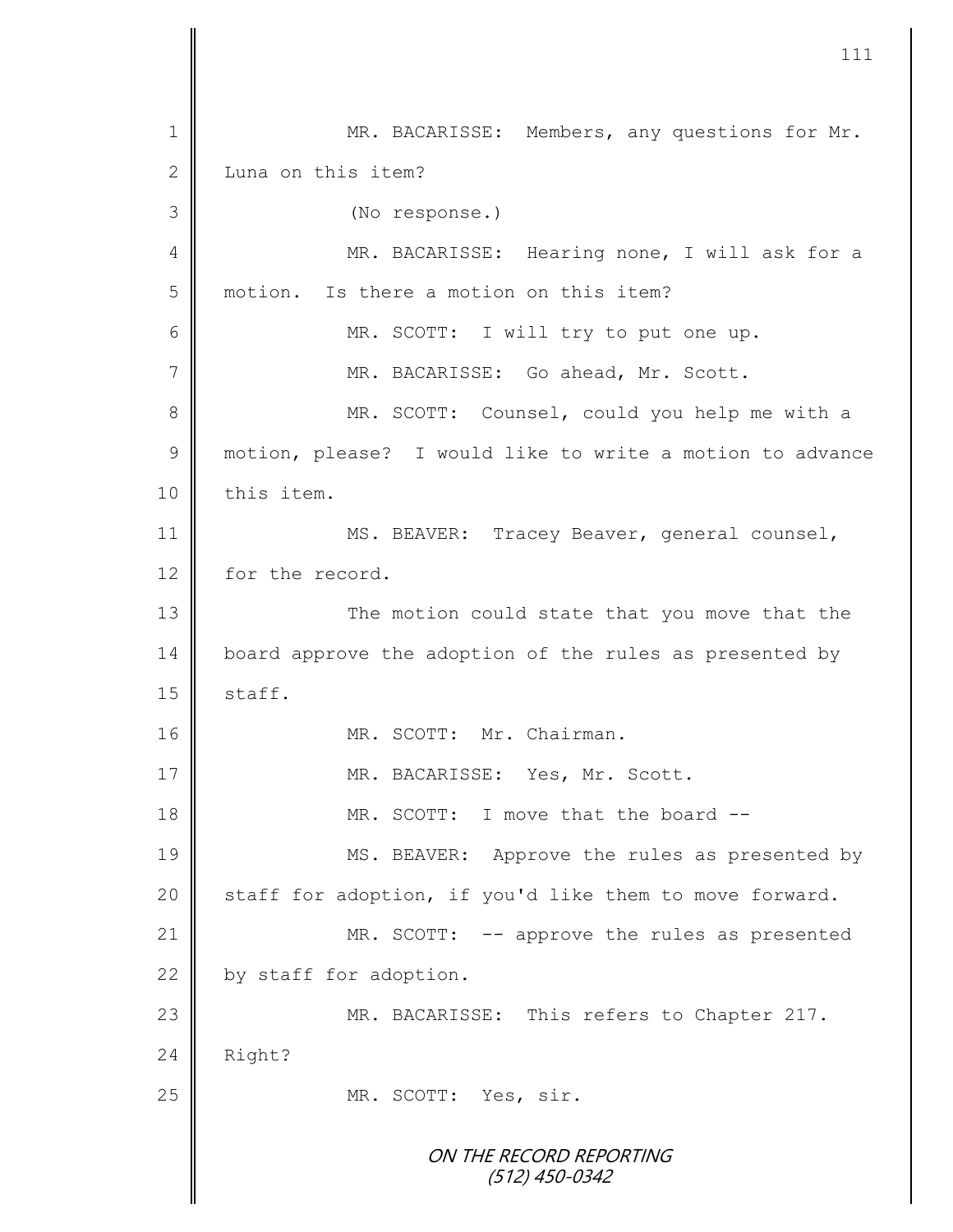|                | 112                                            |
|----------------|------------------------------------------------|
| $\mathbf 1$    | MR. BACARISSE: Great. Is there a second to     |
| $\mathbf{2}$   | that motion?                                   |
| 3              | MS. McRAE: I would like to second it,          |
| 4              | Chairman.                                      |
| 5              | MR. BACARISSE: There's a motion and a second.  |
| 6              | Ms. Gillman, did you have a question?          |
| $\overline{7}$ | MS. GILLMAN: I was going to second, but Tammy  |
| 8              | beat me to it.                                 |
| 9              | MR. BACARISSE: All right. Thank you very       |
| 10             | much.                                          |
| 11             | There is a motion and second on the table. Any |
| 12             | discussion on this agenda item?                |
| 13             | (No response.)                                 |
| 14             | MR. BACARISSE: If not, I'll call the roll.     |
| 15             | Member Alvarado?                               |
| 16             | MR. ALVARADO: Aye.                             |
| 17             | MR. BACARISSE: Member Gillman?                 |
| 18             | MS. GILLMAN: Aye.                              |
| 19             | MR. BACARISSE: Member McRae?                   |
| 20             | MS. McRAE: Aye.                                |
| 21             | MR. BACARISSE: Member Omumu?                   |
| 22             | MS. OMUMU:<br>Aye.                             |
| 23             | MR. BACARISSE: Member Ramirez?                 |
| 24             | MR. RAMIREZ: Aye.                              |
| 25             | MR. BACARISSE: Member Scott?                   |
|                | ON THE RECORD REPORTING<br>(512) 450-0342      |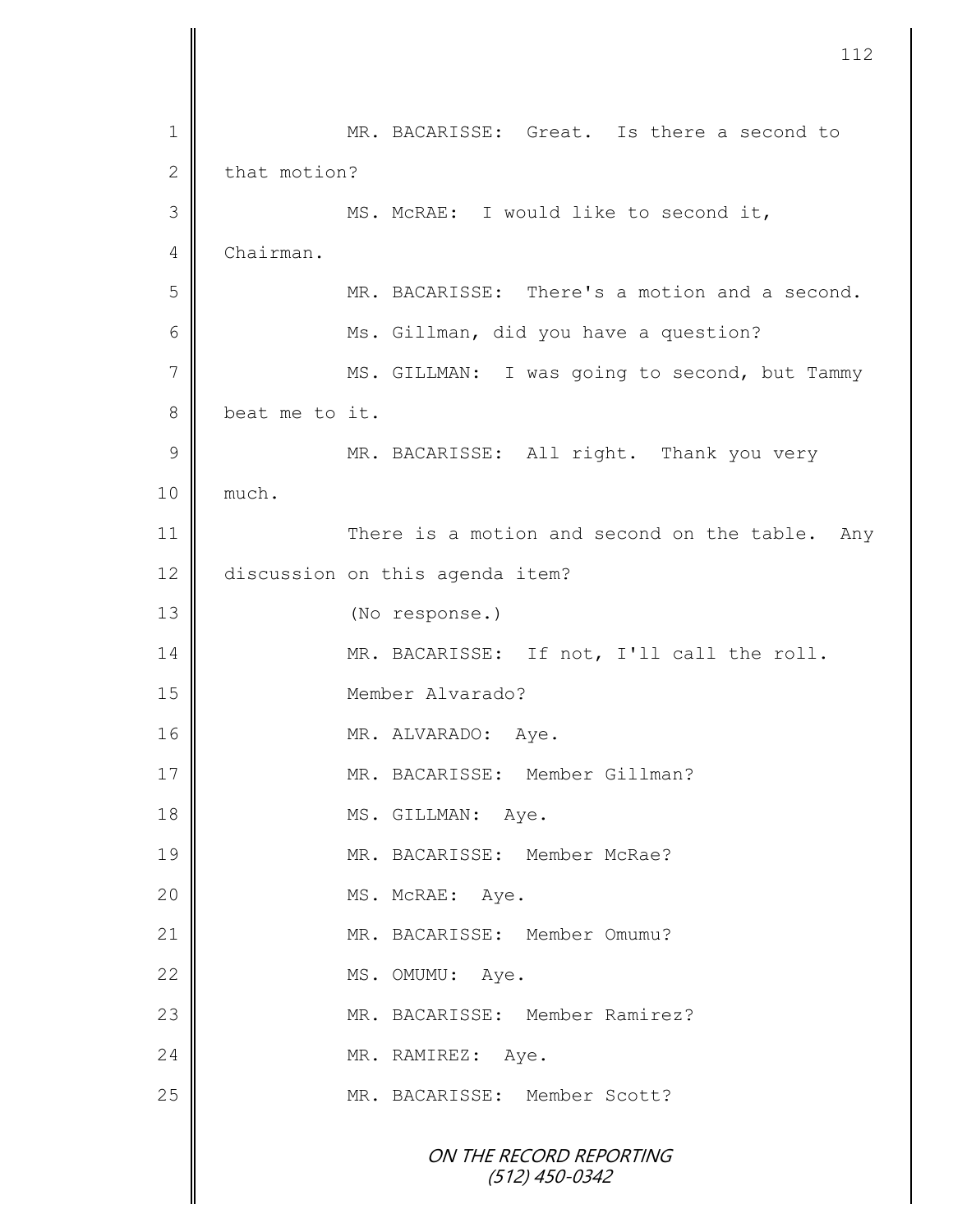ON THE RECORD REPORTING 1 || MR. SCOTT: Aye. 2 MR. BACARISSE: And I, Chairman Bacarisse, vote  $3 \parallel$  aye, and that vote is unanimous. Thank you. 4 And so now we'll move to agenda item 11, which 5 | is a series of briefings and action items as well from Mr. 6 Luna, so continue, sir. Thank you. 7 MR. LUNA: Chairman Bacarisse, Roland Luna, 8 Sr., Vehicle Titles and Registration Division. 9 || The action item before you is a request from 10 VTR for board approval or denial in accordance with the 11 | board's statutory authority. 12 || The three plate designs submitted for your 13 consideration can be referenced on 117 of you board book, 14 or you can see right -- to my left, to your right, you can 15 see the displayed plates. Each plate design is from the 16 state's specialty license plate marketing vendor, My 17 | Plates. 18 || The first plate design is from My Plates, who 19 Seeks approval for design and issuance of a new 20 | Southwestern Baptist Theological Seminary plate proposed 21 under Transportation Code 504.851. The department posted 22 the proposed design for public comment in August 2021 in 23  $\parallel$  our eVIEW; 780 liked the design, 278 did not. 24 The second plate is from My Plates as well, who  $25$  seeks approval for the redesign and issuance of a San

113

(512) 450-0342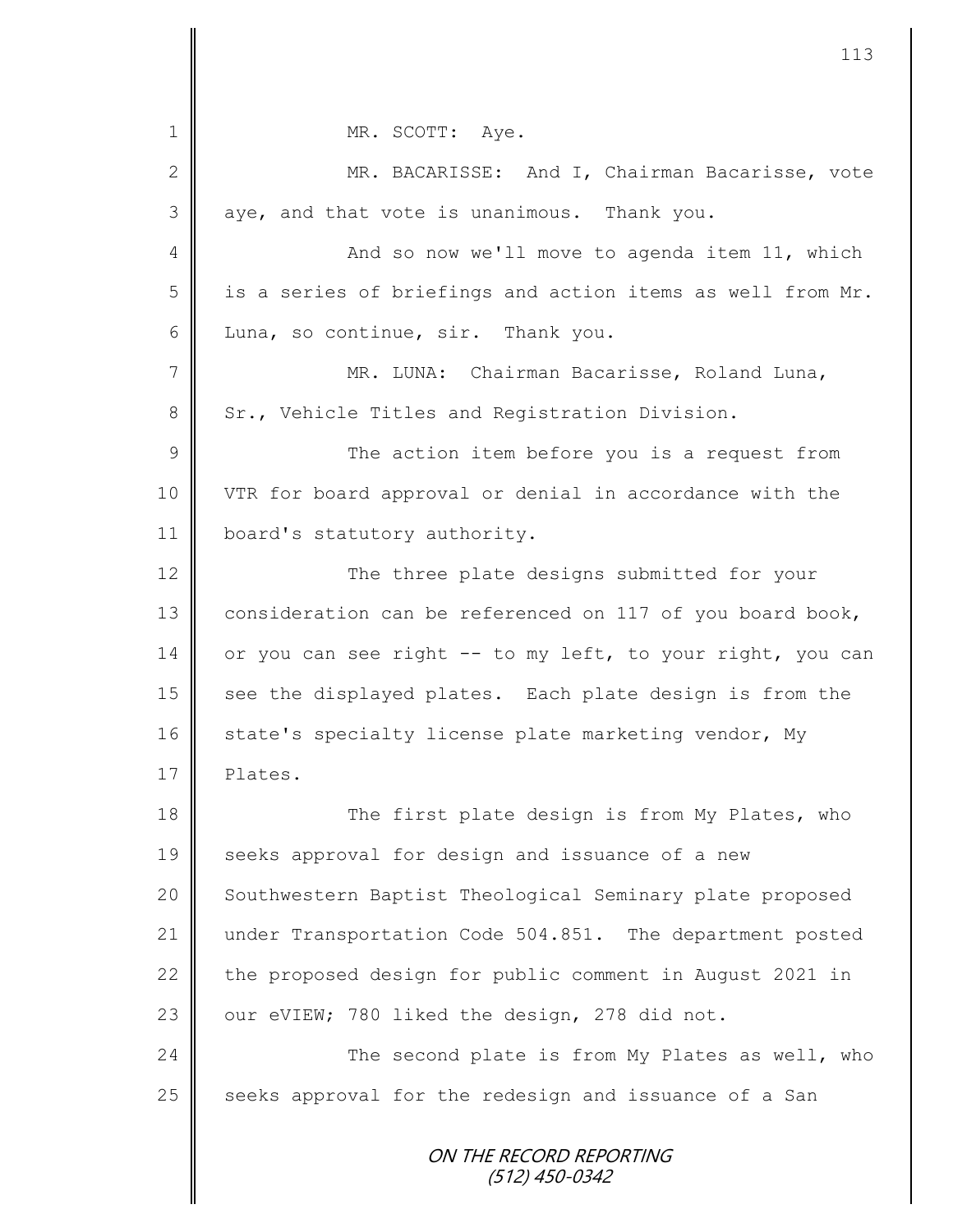ON THE RECORD REPORTING (512) 450-0342 1 Antonio Spurs new plate proposed under Transportation Code 2  $\parallel$  504.851. The department posted the proposed design in 3 | eVIEW for public comment in August of 2021; 515 people 4 | liked the design and 168 did not. 5 || The third plate and final plate, which is also 6 from My Plates, seeks approval for the design and issuance 7 of a new Tulane University plate proposed under 8 Transportation Code 504.851. The department posted the 9 proposed design for public comment in eVIEW in September 10 | of 2021; 173 people liked the design, 202 did not. 11 This concludes my presentation, and the agency 12 | requests your consideration for approval of these plate 13 designs. 14 MR. BACARISSE: Thank you, Mr. Luna. 15 | Members, any questions on the plates? 16 (No response.) 17 MR. BACARISSE: Seeing none, I'll entertain a 18 motion, and I would suggest you can make the motion to 19 approve all three plates, if that is kosher with Ms. 20  $\parallel$  Beaver -- I think it is -- rather than take them up 21 | separately. Is there a motion? 22 | MS. McRAE: I'll make a motion, Chairman. 23 MR. BACARISSE: Member McRae. 24 MS. McRAE: I would like to make a motion to 25 || approve all three plates as presented by Director Luna.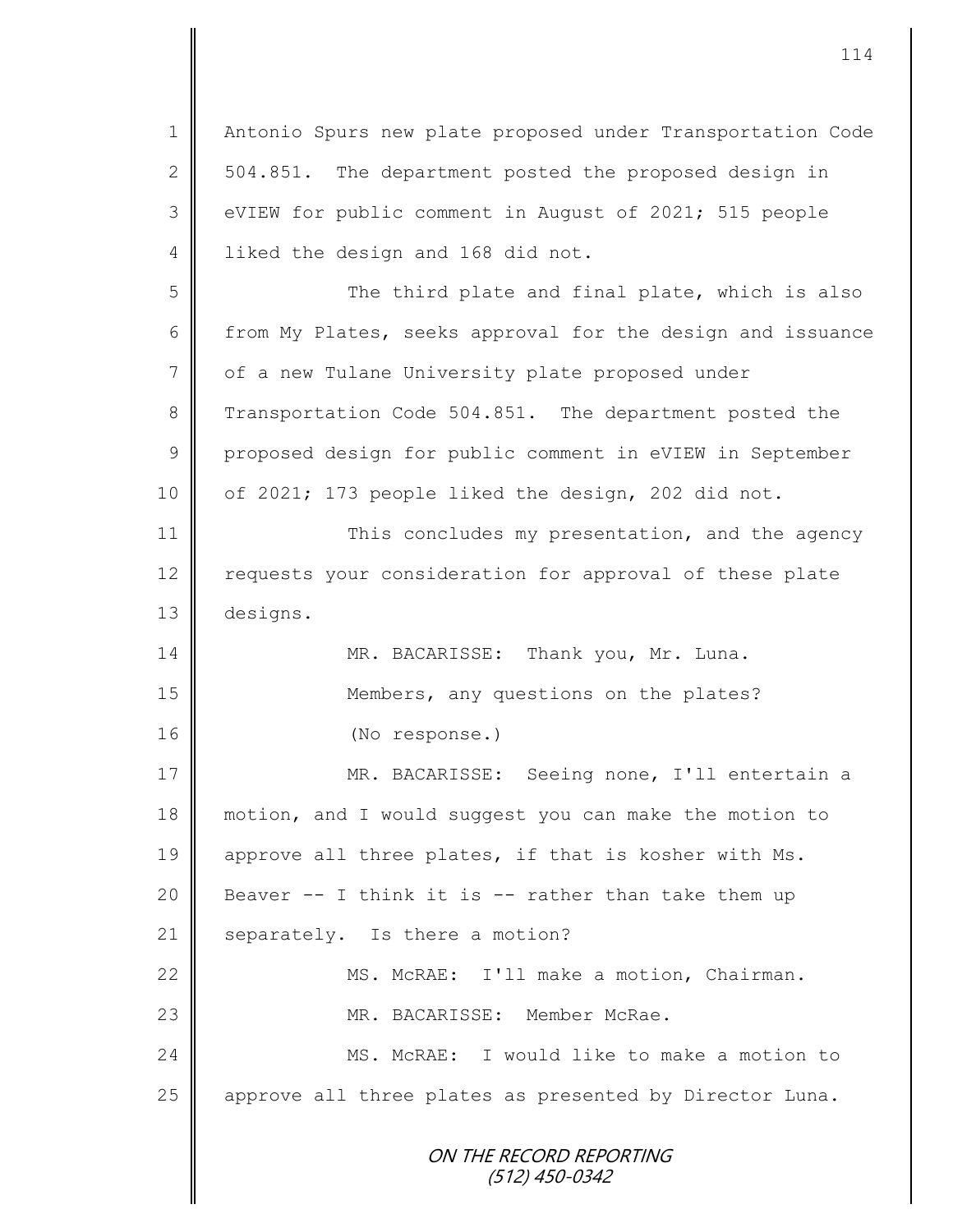| $\mathbf 1$    | MR. BACARISSE: Thank you.                               |
|----------------|---------------------------------------------------------|
| $\mathbf 2$    | Is there a second?                                      |
| 3              | MS. GILLMAN: Second.                                    |
| 4              | MR. BACARISSE: Member Gillman seconds. Let's            |
| 5              | call the roll.                                          |
| 6              | Member Alvarado?                                        |
| $\overline{7}$ | MR. ALVARADO: Aye.                                      |
| 8              | MR. BACARISSE: Member Gillman?                          |
| $\mathcal{G}$  | MS. GILLMAN: Aye.                                       |
| 10             | MR. BACARISSE: Member McRae?                            |
| 11             | MS. McRAE: Aye.                                         |
| 12             | MR. BACARISSE: Member Omumu?                            |
| 13             | MS. OMUMU: Aye.                                         |
| 14             | MR. BACARISSE: Member Ramirez?                          |
| 15             | MR. RAMIREZ: Aye.                                       |
| 16             | MR. BACARISSE: Member Scott?                            |
| 17             | MR. SCOTT: Aye.                                         |
| 18             | MR. BACARISSE: And I, Chairman Bacarisse, vote          |
| 19             | aye as well. It is unanimous. Thank you.                |
| 20             | And we'll move to agenda item 12 at this point,         |
| 21             | advisory committee appointments, and I will now turn it |
| 22             | over to Whitney.                                        |
| 23             | Ms. Brewster.                                           |
| 24             | MS. BREWSTER: Thank you, Mr. Chairman.                  |
| 25             | Members, for the record, Whitney Brewster,              |
|                | ON THE RECORD REPORTING<br>$(512)$ 450-0342             |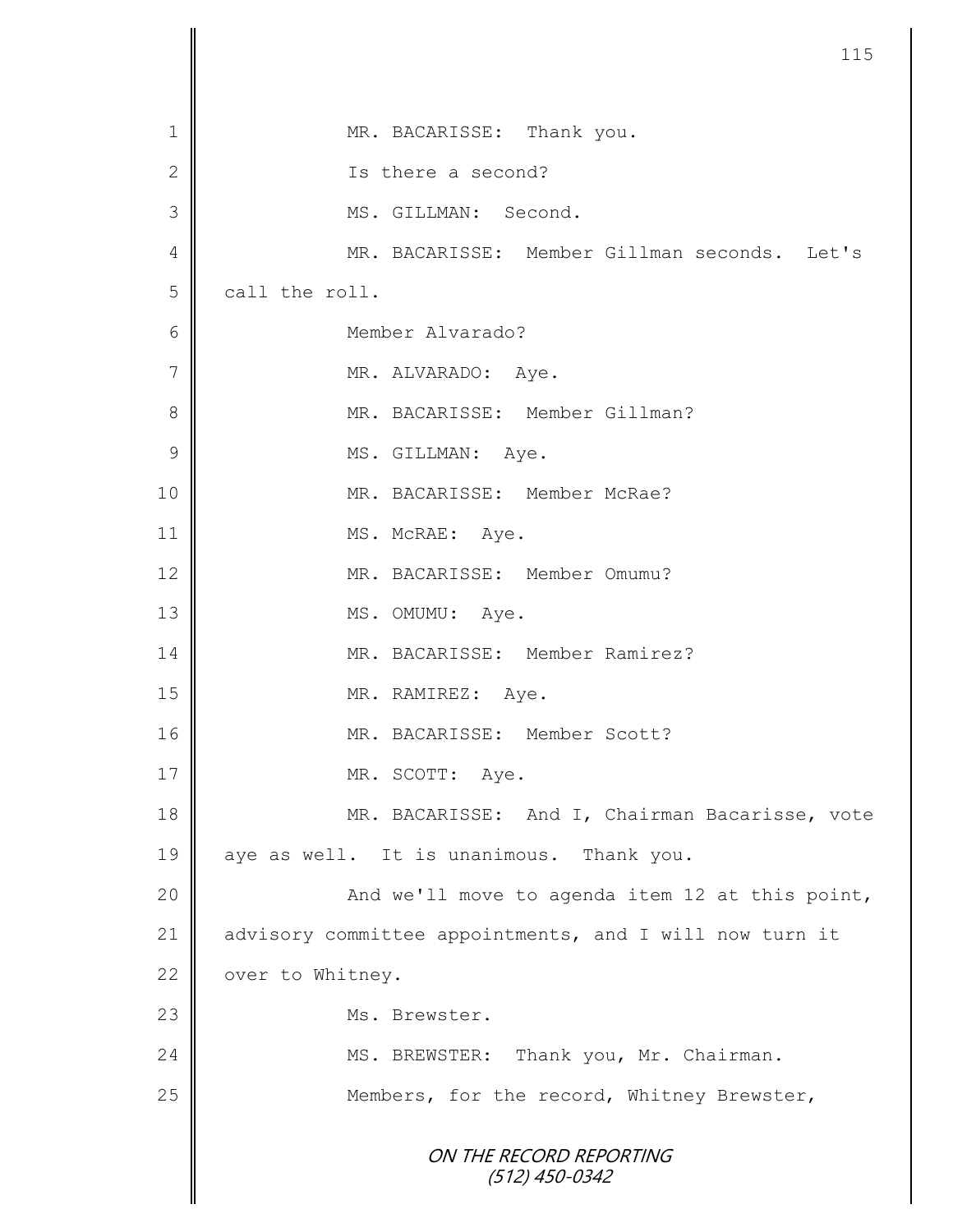1 executive director.

| $\mathbf{2}$   | As you know, the board considered names for                |
|----------------|------------------------------------------------------------|
| 3              | advisory committees in the last meeting. Since then we     |
| $\overline{4}$ | received a number of additional applications, and so I'm   |
| 5              | bringing forward names for your consideration today.       |
| $6\,$          | As you know, under Transportation Code                     |
| $\overline{7}$ | 1001.031, the board established five advisory committees.  |
| 8              | I am bringing forward names for three of those today.      |
| $\mathcal{G}$  | The board is required to appoint members to an advisory    |
| 10             | committee by selecting them from a list of potential       |
| 11             | members provided by the executive director.                |
| 12             | The board is required to look at the industries            |
| 13             | or occupations regulated also indirectly by the board,     |
| 14             | consumers of services provided by the board, and different |
| 15             | geographic regions of the state to the extent possible.    |
| 16             | So in your board books, starting on page 125,              |
| 17             | you can start seeing the appointments, so on 125 is the    |
| 18             | appointment of the individuals on the Consumer Protection  |
| 19             | Advisory Committee, you'll see those names there.          |
| 20             | This would present two additional individuals              |
| 21             | who are consumers of services -- that's insurance and law  |
| 22             | enforcement -- to the committee. Neither category is       |
| 23             | currently represented on the committee, and so I would ask |
| 24             | for your consideration for the Consumer Protection         |
| 25             | Advisory Committee.                                        |
|                |                                                            |

ON THE RECORD REPORTING (512) 450-0342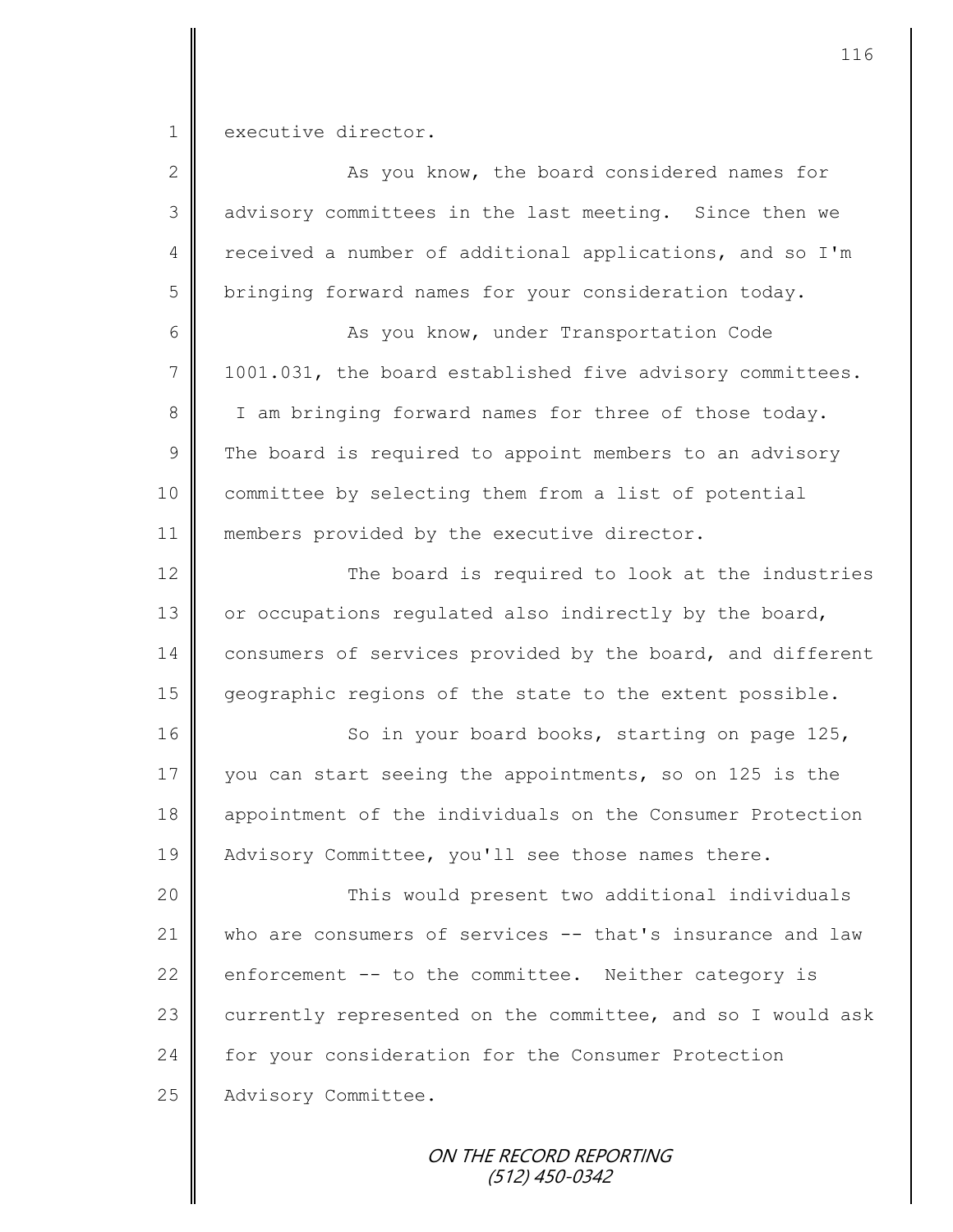ON THE RECORD REPORTING (512) 450-0342 1 The appointment of the individuals on the 2 Customer Service Advisory Committee, that list of 3 potential members presented today would add two additional 4 individuals who are franchised dealers to that committee,  $5 \parallel$  and it would add geographic diversity by having 6  $\parallel$  representation in Hidalgo and Victoria counties. 7 || The appointment of the individuals to the Motor 8 Vehicle Industry Regulation Advisory Committee list 9 presented today would add a consumer of services, which 10 || would be law enforcement -- Mr. Kohler you saw presented 11 earlier today -- a recreational vehicle representative 12 | focusing on franchised dealers, and a franchised dealer to 13 that committee. 14 And Mr. Chairman, I respectfully request 15 **consideration of these names.** 16 MR. BACARISSE: Okay. Thank you, Ms. Brewster. 17 **I** Is there any question for Ms. Brewster on this 18 **P** recommendation? 19 (No response.) 20 MR. BACARISSE: Okay. Don't hear any, so good. 21 | Ladies, you good? 22 || MS. GILLMAN: We're good. 23 MR. BACARISSE: Do we have a motion to approve 24 aqenda item 12? 25 MS. OMUMU: Mr. Chairman, I'd like to make a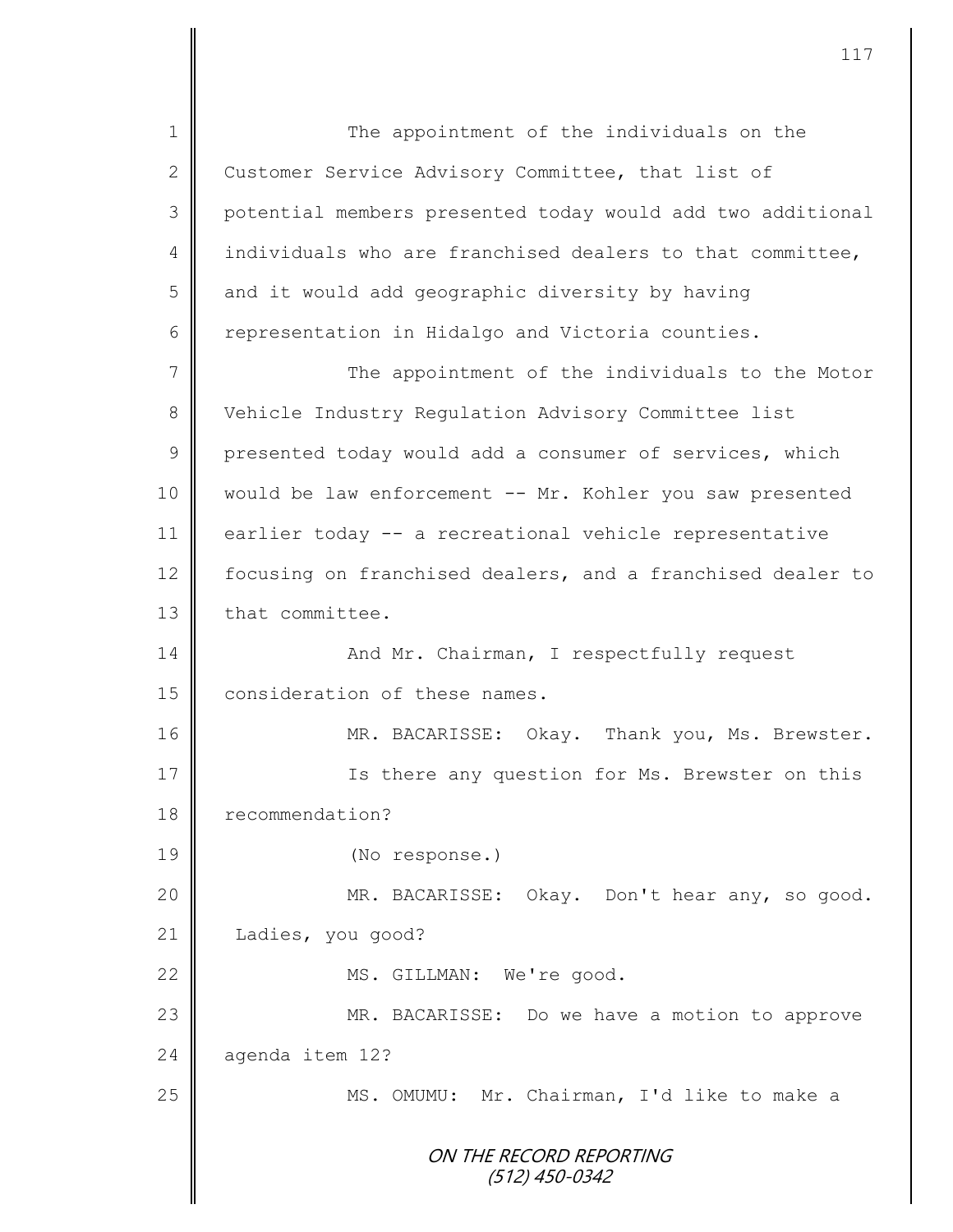|              | 11                                                       |
|--------------|----------------------------------------------------------|
| $\mathbf 1$  | motion, please.                                          |
| $\mathbf{2}$ | MR. BACARISSE: Member Omumu.                             |
| 3            | MS. OMUMU: I move that the board appoint the             |
| 4            | list of people to serve as advisory committee members on |
| 5            | the advisory committees as presented by the department's |
| 6            | executive director in the board book materials dated     |
| 7            | $10/29/21$ .                                             |
| 8            | Thank you.                                               |
| 9            | MR. BACARISSE: Thank you.                                |
| 10           | Is there a second?                                       |
| 11           | MS. GILLMAN: I'll second.                                |
| 12           | MR. BACARISSE: Ms. Gillman seconds.                      |
| 13           | Let's call the roll.                                     |
| 14           | Member Alvarado?                                         |
| 15           | MR. ALVARADO: Aye.                                       |
| 16           | MR. BACARISSE: Member Gillman?                           |
| 17           | MS. GILLMAN: Aye.                                        |
| 18           | MR. BACARISSE: Member McRae?                             |
| 19           | MS. McRAE: Aye.                                          |
| 20           | MR. BACARISSE: Member Omumu?                             |
| 21           | MS. OMUMU: Aye.                                          |
| 22           | MR. BACARISSE: Member Ramirez?                           |
| 23           | MR. RAMIREZ: Aye.                                        |
| 24           | MR. BACARISSE: Member Scott?                             |
| 25           | MR. SCOTT: Aye.                                          |
|              | ON THE RECORD REPORTING<br>$(512)$ 450-0342              |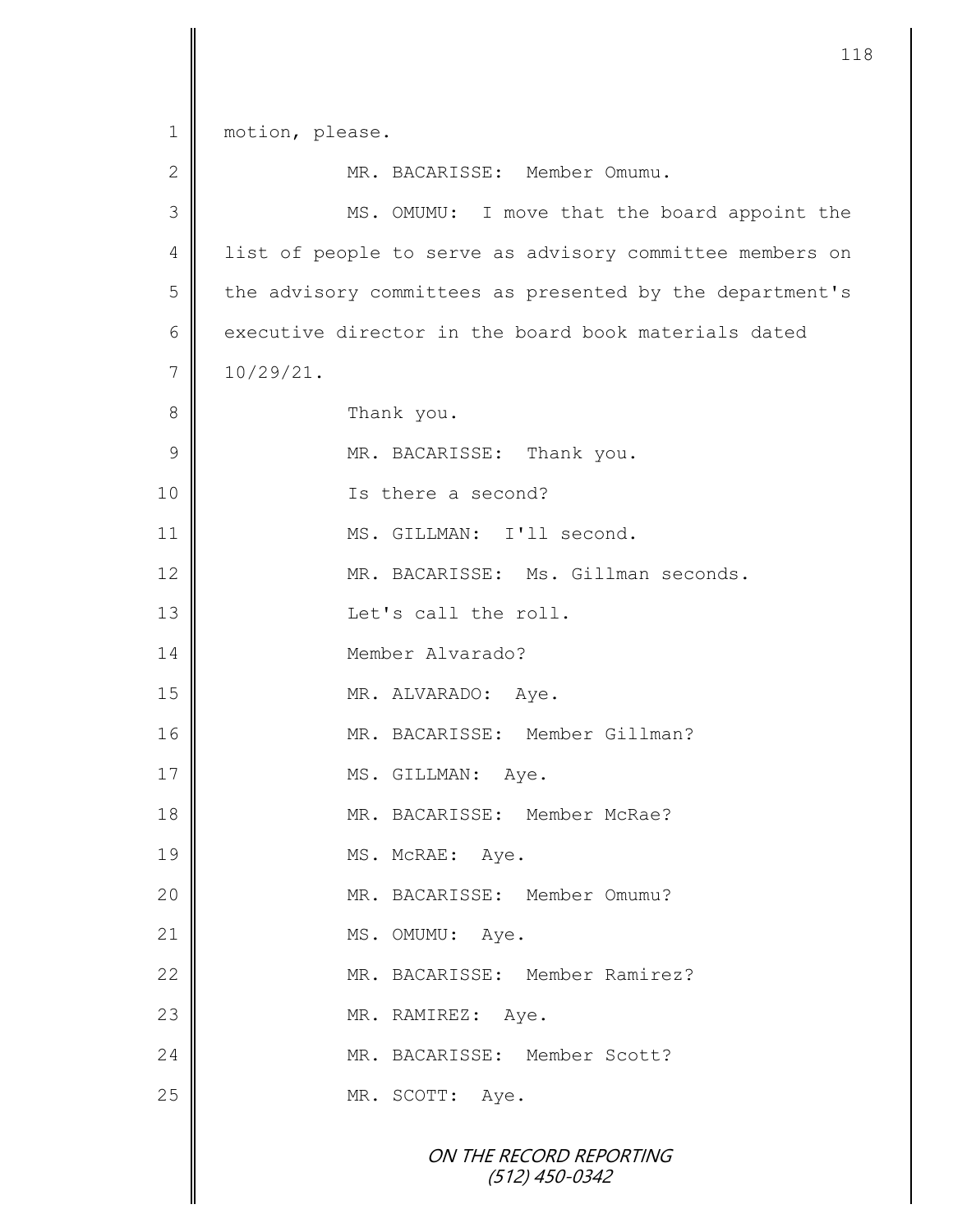ON THE RECORD REPORTING (512) 450-0342 1 MR. BACARISSE: And I, Chairman Bacarisse, vote  $2 \parallel$  aye as well. It's unanimous. Thank you. 3 || Ms. Brewster, do you have others? 4 || MS. BREWSTER: No, sir, that is all. Thank you 5 very much. 6 MR. BACARISSE: We're now moving to agenda item 7 13, Finance and Audit, so welcome, Glenna. Is this your 8 first presentation in your position? 9 | MS. BOWMAN: Yes, sir. 10 | MR. BACARISSE: All right. Congratulations 11 | officially. 12 MS. BOWMAN: I hope you can hear me. It's good 13  $\parallel$  to be here this morning. 14 MR. BACARISSE: Turn that thing on and pull it 15 | close to your mouth. 16 || MS. BOWMAN: Can you hear me? 17 MR. BACARISSE: Can she be heard? Yes. The 18 | official stenographer gives me the thumbs up. 19 || MS. BOWMAN: Wonderful. So good morning, 20 Chairman Bacarisse, board members. For the record, my 21 name is Glenna Bowman, and I'm the chief financial officer 22 for the TxDMV. 23 || If you'll refer to section 13.A in your board 24 materials, you will find the 2021 financial report. This  $25$  is a briefing item only. This report contains information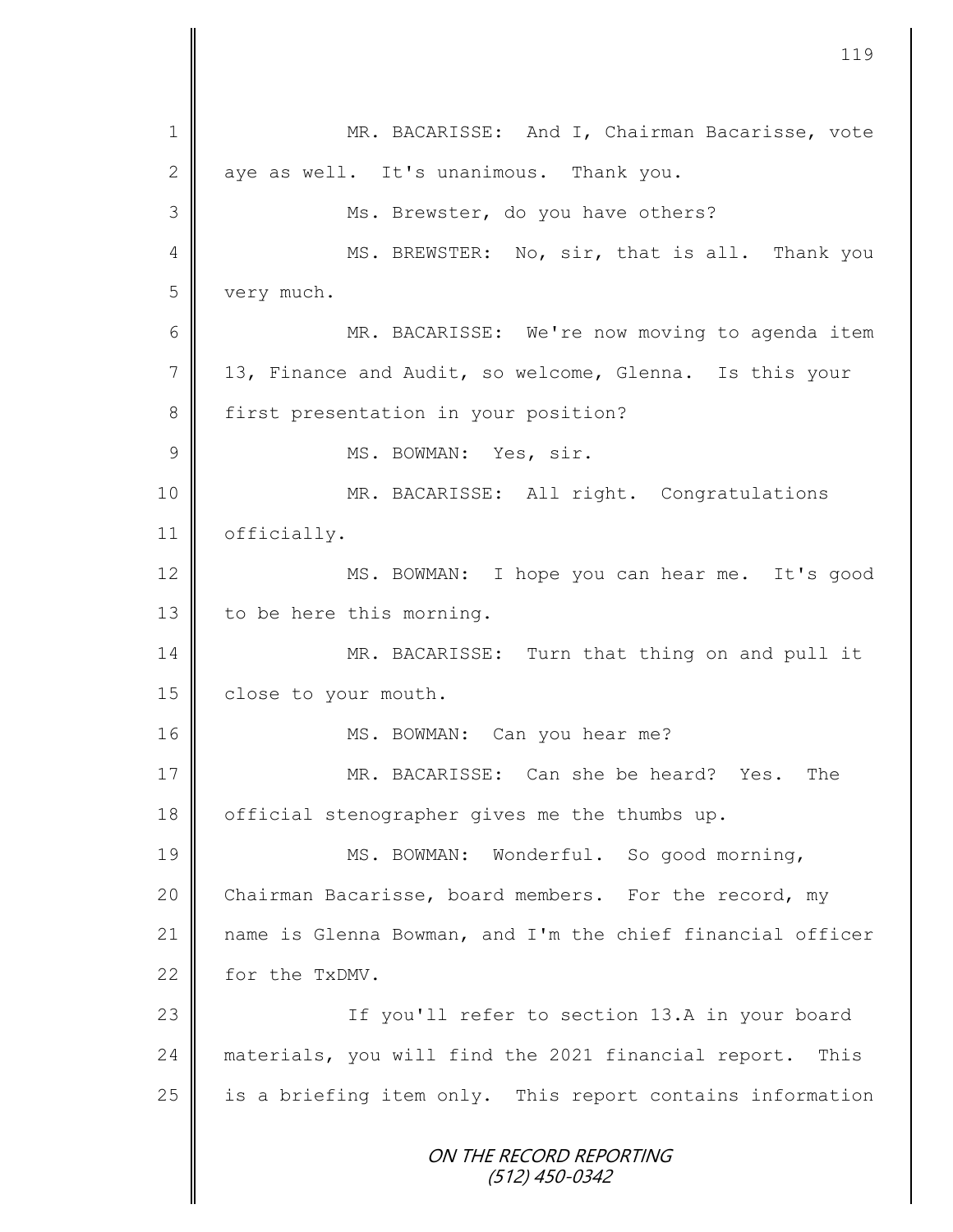$1 \parallel$  on revenue and expenditures and outstanding obligations, 2  $\parallel$  or what we accountants call encumbrances -- there will be 3 | a separate training session on our accounting lingo after 4 the board meeting, if you're interested  $-$  it's for fiscal 5 | year 2021. We do have slides of the material that you can 6 cefer to as I make my comments.

7 || I'm pleased this morning to have with me Sergio 8 Rey, our deputy CFO, who served ably in this position 9 before I came in. We also have John Ralston from our 10 budget team and Brian Klein with revenue forecasting. If 11 | you have questions I can't answer, we will call upon their 12 expertise.

13 | So as a number of you already know -- maybe 14 some of you do not -- TxDMV is self-supporting and funds 15 most of its expenditures through revenues that are 16 deposited to the TxDMV Fund 0010, and I'll just refer to 17 that as Fund 0010. The Motor Vehicle Crime Prevention 18 Authority, the MVCPA, is fully funded through fees 19 deposited to general revenue, Fund 0001.

20 The first slide that we have is our revenues 21 for all funds for fiscal years 2020 and 2021. In FY21 we 22  $\parallel$  collected a total of \$1.96 billion in revenue in all 23 funds. Collections increased 6.3 percent from 2020 to 24 2021. You do see a decrease in the motor carrier 25 | oversize/overweight category. That's mostly due to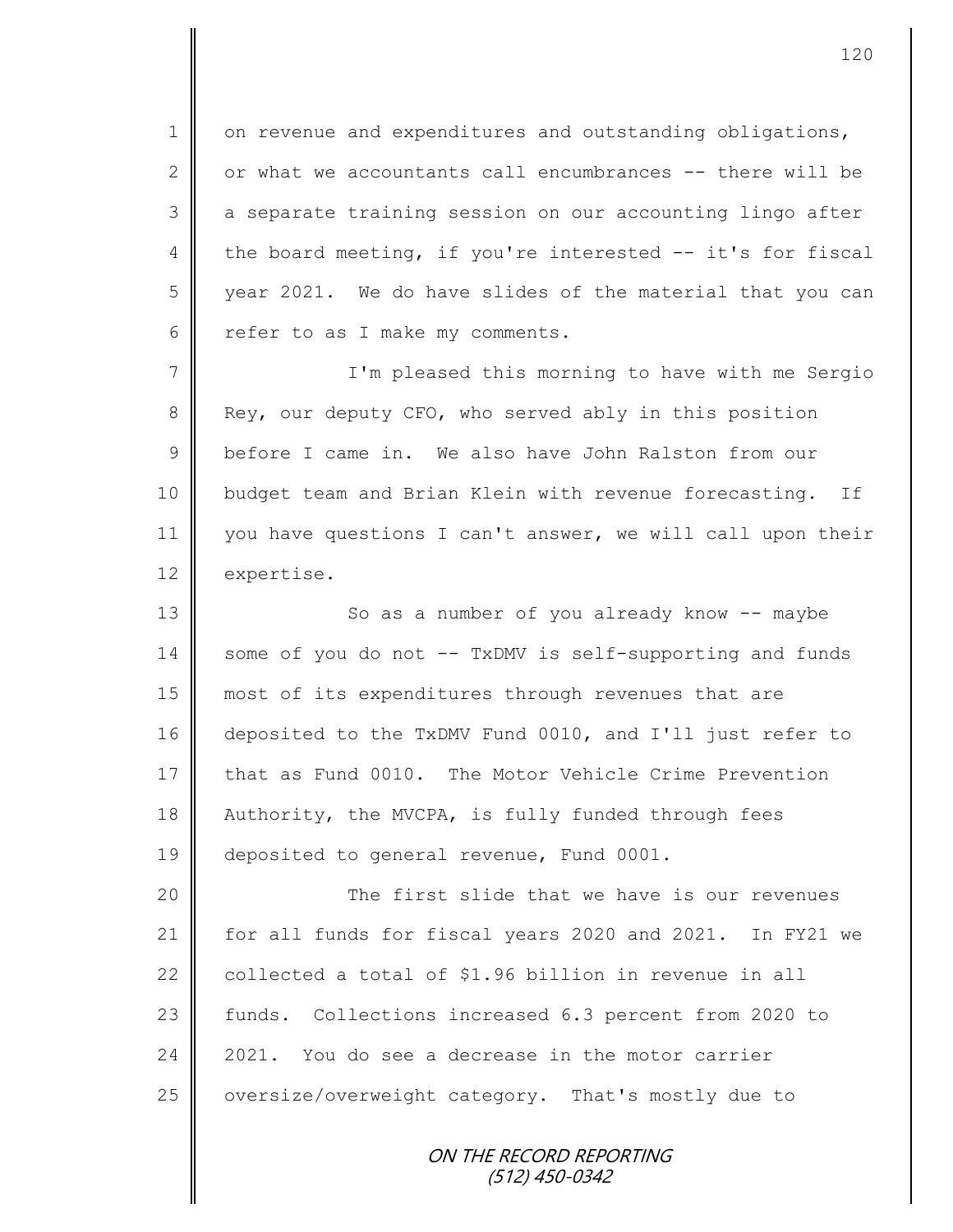ON THE RECORD REPORTING (512) 450-0342 1 decreased activity in the oil and gas sector and the 2 shortage of drivers in the industry. 3 || The good news is that revenues in the second 4 half of 2021 are trending upward, and that's from the lows 5 of 2020, as well as early in 2021. Miscellaneous revenue 6 is also down. That's primarily due to a significant 7 reduction in interest rates. We went from 2.28 percent to  $8 \parallel 0.22$  percent. We're hoping that that will go up, but 9 that's where we are right now. 10 Next slide, please. This is our FY 2021 11 projected versus actual revenues. As you can see, general 12 revenues for 2021 exceeded our projections by 2.2 percent. 13 | Our motor vehicle certificates of title was 7.3 percent 14 below our projections. That was mostly due to lower 15 | revenue from delinquent title transfer penalties. 16 This was, of course, due to the fees being 17 waived beginning in mid March of 2020 and continuing 18 through mid April of 2021. 19 || Again, the motor carrier oversize/overweight, 20  $\parallel$  we mentioned that, it is down due to decreased activity in 21 | oil and gas and the shortage of drivers. 22 | Next slide. Now we're going to focus on Fund 23 0010, which is what supports our expenditures. In FY 2021 24 you can see at the bottom of the second column that our 25  $\parallel$  total collections were \$158.8 million. They did increase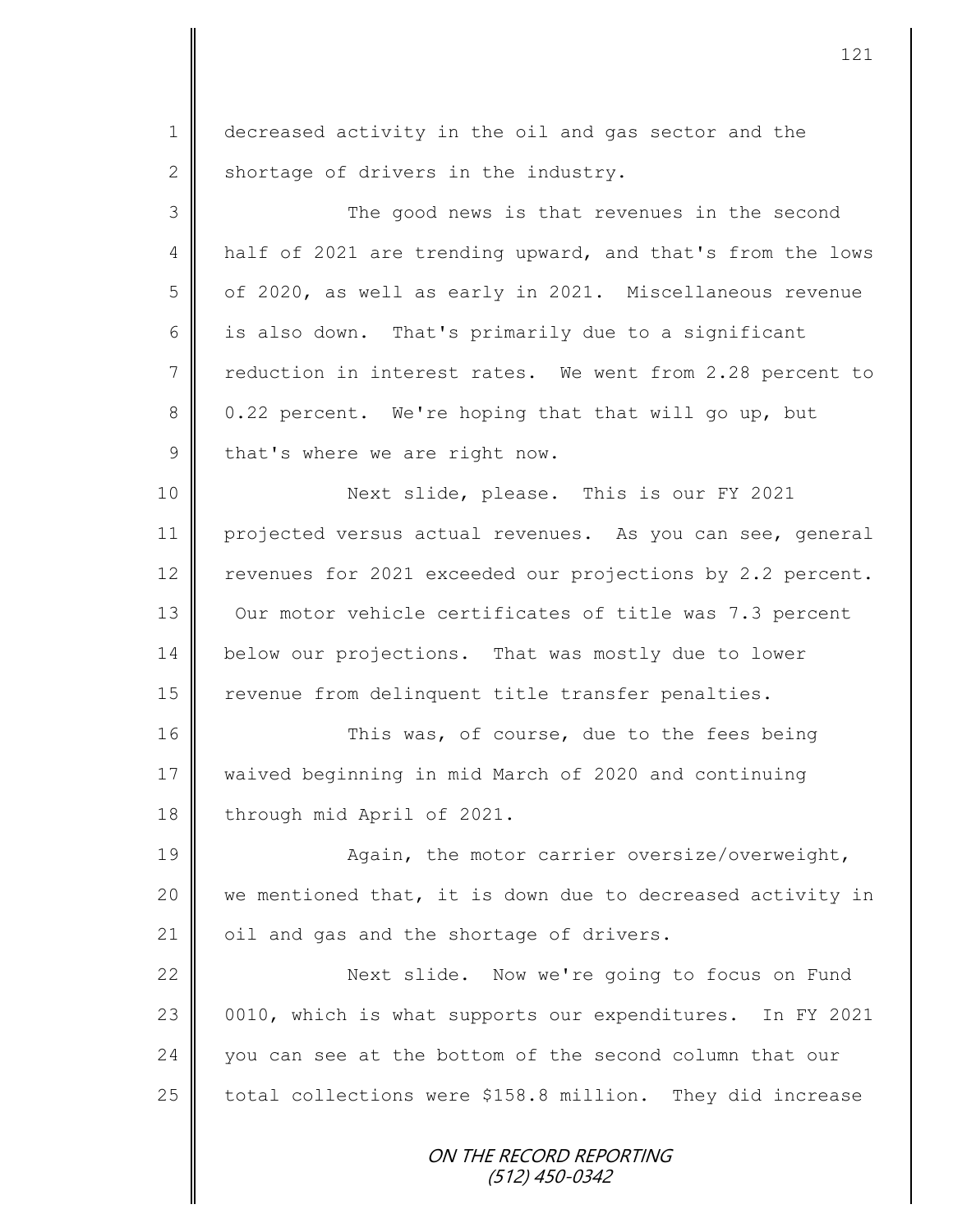1 | 1.7 percent over 2020.

2 || Again, we have that decrease in motor vehicle 3 | title revenue due to the waiver of delinquent title 4 transfer penalties. We actually had an increase in our 5 motor vehicle registration revenue. That's for two 6 primary reasons.

7 The first is that our FY21 collections included 8 Fevenue from customers who chose to defer their FY20 9 Tenewal into 2021, so they paid the FY20 and then they 10 went ahead and paid FY21, so we had actually had a little 11 bit of doubling up of revenues in '21 compared to '20.

12 | Also, we did have strong vendor plate sales, so 13 that drove that number up a little bit. Same thing on 14 motor carrier oversize/overweight, and our miscellaneous 15 again had to do with interest.

16 Next slide. These are our expenditures and 17 encumbrances or obligations, so this is everything that 18 we've actually paid as well as anything else outstanding 19 that will be paid out of our 2021 revenue.

20 || Cur largest expenditures, a total of 90 21 percent, were in several categories which you can see in 22 the pie chart: Salaries and related costs were about 33 23 percent; we have some contract services that are 19 24 percent of our budget; professional fees are at 15 25 percent, and the largest portion of that is for our data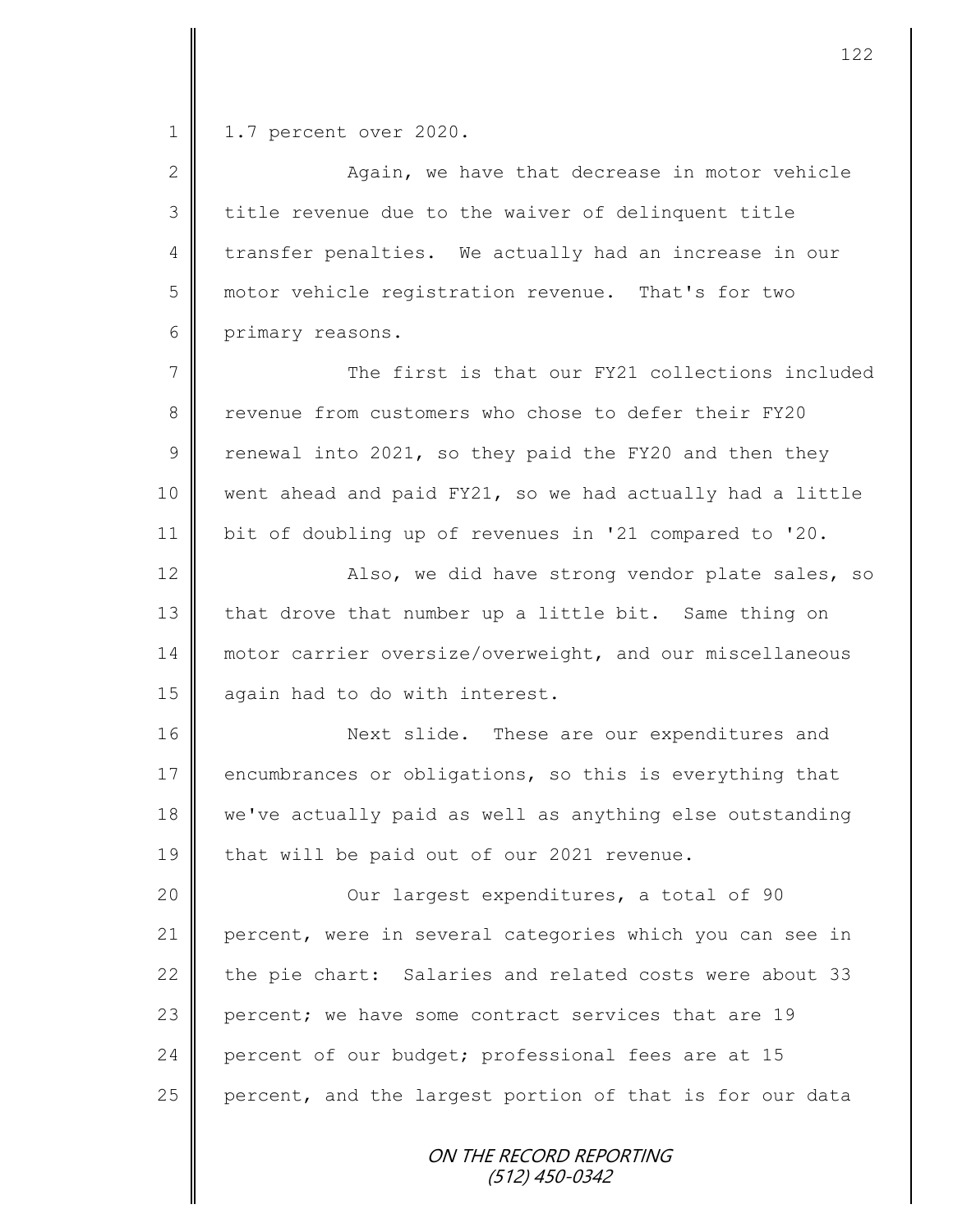1 center services at \$13.6 million; our freight, postage and 2 printing costs is another 12 percent, the largest piece of 3 that is for postage; and I'll also mention grants for the 4 | MVCPA division, that's another 7 percent, we have \$12.4 5 million for 25 grant recipients and the average grant is 6 approximately \$500,000.

7 Next slide. This is information on our capital 8 budget and projects. The FY 2021 capital project budget 9 | included expenditures of \$20.4 million and another amount 10 | for encumbrances and obligations of \$8.2 million, for a 11 total of \$28.6-.

12 | In our TxDMV automation system we spent \$5.9 13 million for automation projects. Other information 14 resource projects \$22.5-, and we'll have some detail on 15 that on the next slide. And then we do have other capital 16 projects, which includes maintenance for our regional 17 service centers as well as headquarters and some 18 | replacement vehicle money.

19 I will mention that we have an available budget 20 after the end of 2021. Of that amount on the TxDMV 21 automation system, that \$10.2 million we actually are 22  $\parallel$  carrying forward to 2022 because we have a rider that 23 allows us to carry that forward between biennia, so we 24  $\parallel$  will be utilizing that money going forward.

25 | Some of the larger expenses will be \$4.9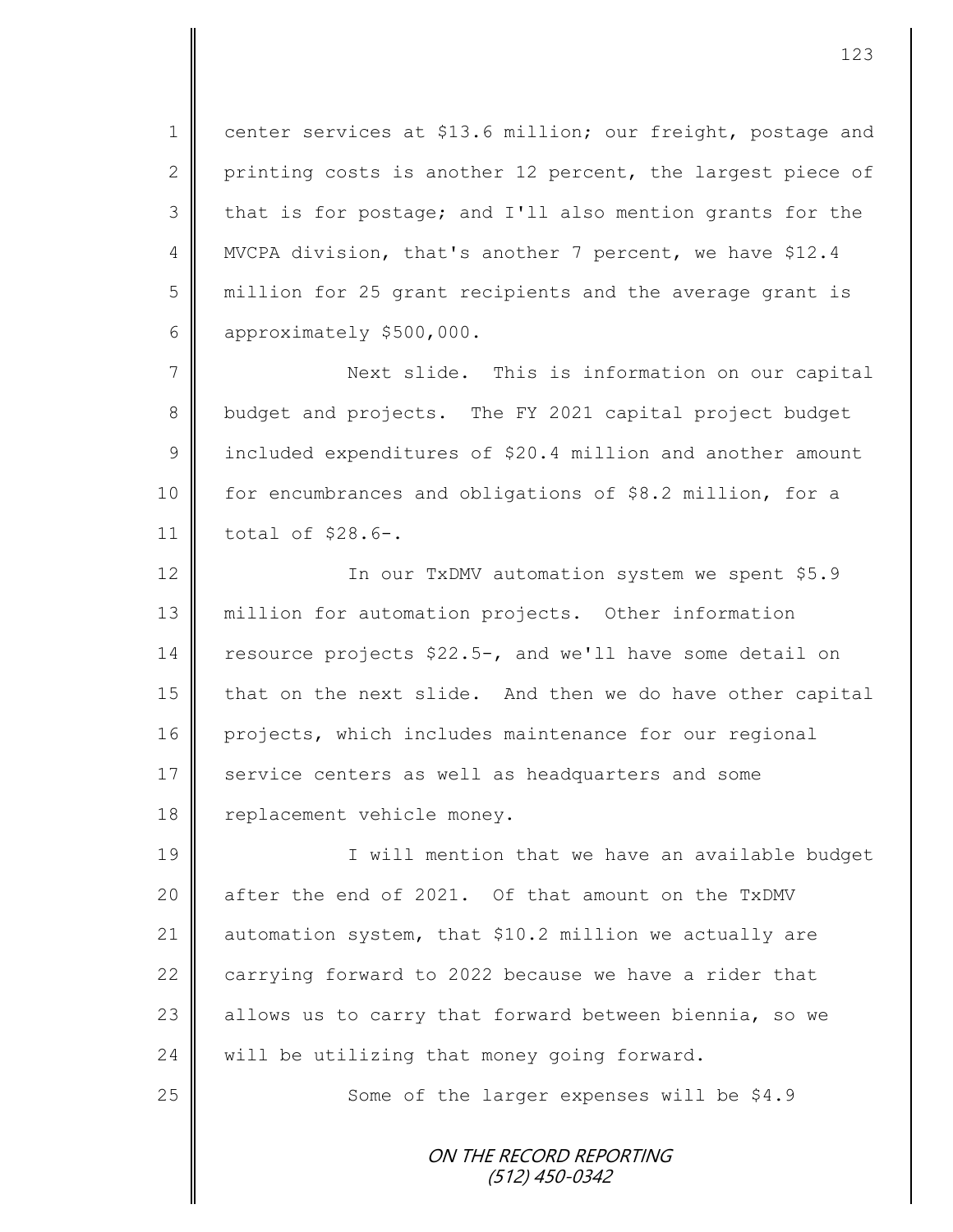1 || million for the motor carrier credentialing system 2 T rewrite, \$2.4 million for webLIEN and \$1.3- for statewide 3 dealer adoption.

4 Next slide. These are our other information  $5 \parallel$  resources capital projects, I mentioned the \$13.6 million 6 for the data center services and \$17.1- for county 7 technology, which we had a county equipment refresh. We 8 have the printers, monitors and paper and so forth that  $9 \parallel$  support the county tax assessor-collector offices.

10 || Next slide. This is the last slide that I have 11 in my formal presentation; this is the My Plates contract. 12 The current specialty plates marketing contract was 13 executed with License Plates of Texas, LLC. It started in 14 November of 2019 and it runs through December 31 of 2025, 15 with an option to renew the contract for an additional 16 six-year term.

17 || And the contract, as I'm sure most of you know, 18 has a minimum guarantee of \$25 million into the general 19 | revenue fund and another 5 percent of the revenue from the 20 | renewal of these plates.

 General revenue deposits beginning in November  $\parallel$  of 2019 through August 31 of 2021 totaled \$33.3 million,  $\parallel$  and of that amount, \$15.4- counted toward the \$25 million **contract** quarantee.

25 | This concludes my remarks, and I'll be happy to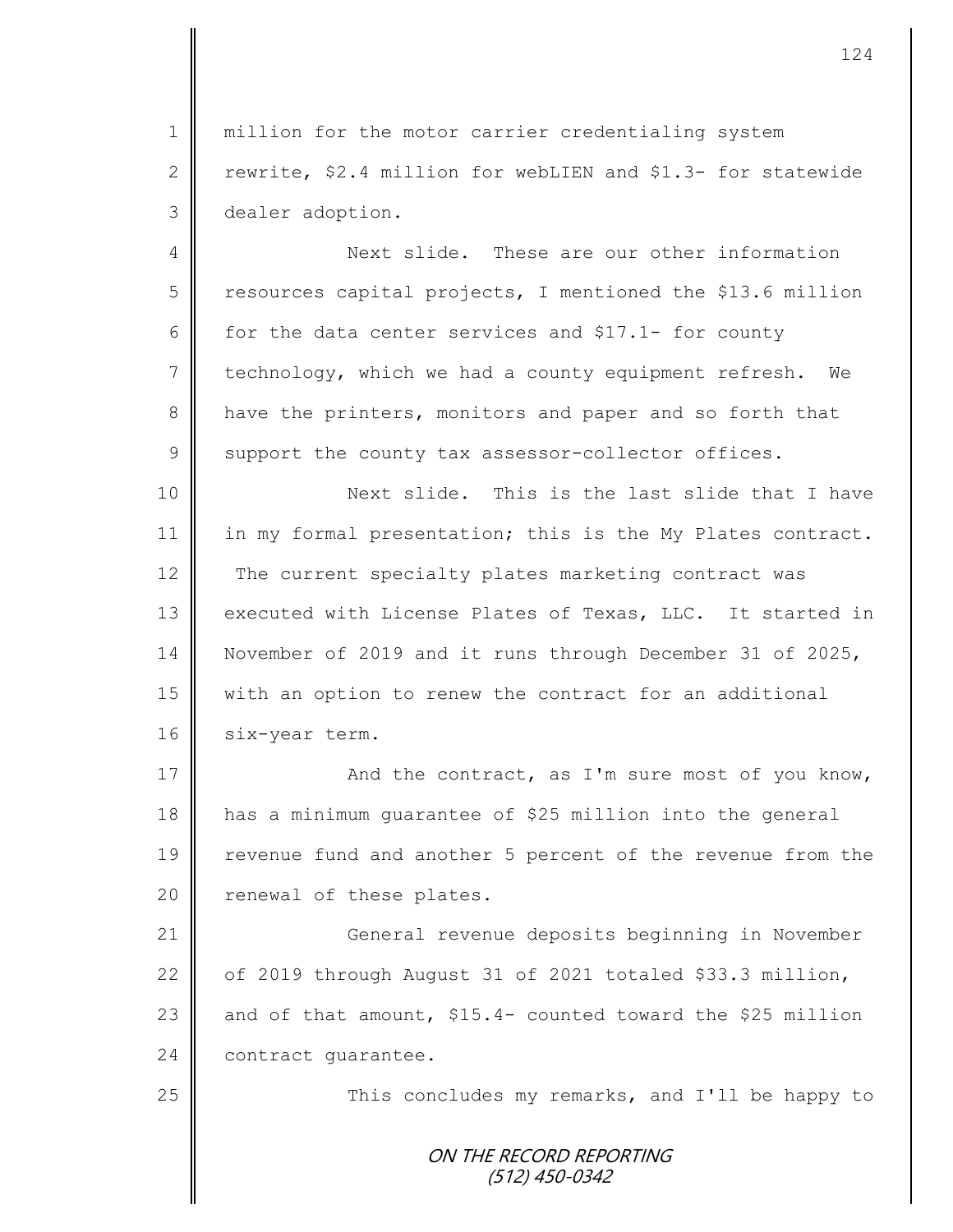ON THE RECORD REPORTING (512) 450-0342 1 answer any questions or call on one of my colleagues if I  $2 \parallel$  can't. 3 MR. BACARISSE: Thank you, Ms. Bowman. 4 Members, are there any questions on this 5 presentation for Ms. Bowman? 6 MS. GILLMAN: I have one question, Mr. 7 Chairman. 8 MR. BACARISSE: Yes, Member Gillman. 9 || MS. GILLMAN: I don't know, you may have said 10 it and I missed it. The new receivables software 11 implementation, is that called a capital project? 12 MS. BOWMAN: It is a capital project. Those 13 | funds are being carried forward from '21 into '22. We are 14 in the process of contracting with Gartner Group to do the 15  $\parallel$  consulting piece of that, where we look at what it is we 16 actually need to do with the 18 systems that we have. 17 We actually met with legal yesterday and went 18 over some terms and conditions which the vendor is asking 19 about, and we are making progress, and we expect to be 20 || moving forward with that any day now. 21 | MS. GILLMAN: Great. I know that's a huge 22 project, and I'm glad you're tackling it and moving 23 | forward. It's a big one. I'm excited for you. 24 MS. BOWMAN: Thank you. 25 | MR. BACARISSE: Members, anything else?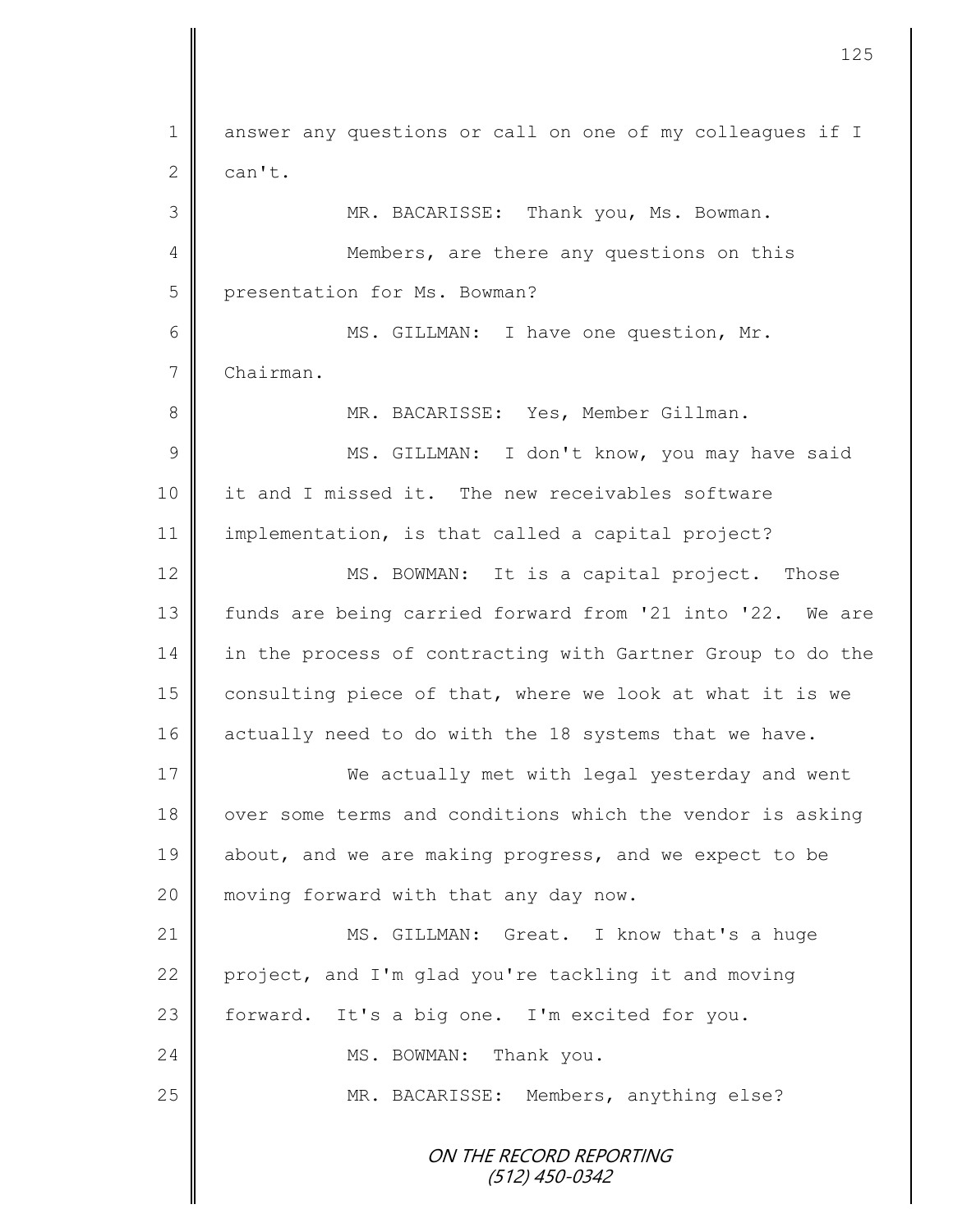| 1             | Member Ramirez.                                            |
|---------------|------------------------------------------------------------|
| $\mathbf{2}$  | MR. RAMIREZ: First of all, thank you and                   |
| $\mathcal{S}$ | welcome, and thank you for the incredible team you've      |
| 4             | fielded. I'm very impressed, you know, just annually with  |
| 5             | how lean we operate.                                       |
| 6             | One question: It was striking that the                     |
| 7             | overweight vehicles, the truckers, and the shortages that  |
| $8\,$         | we're seeing across the nation -- have you guys made any   |
| $\mathcal{G}$ | type of changes to your projections in the next year or so |
| 10            | to anticipate what's happening in the market?              |
| 11            | MS. BOWMAN: Yes. So we are actually                        |
| 12            | projecting an increase in the motor carrier                |
| 13            | oversize/overweight of about 7.5 percent. The permit       |
| 14            | issuances increased in the last several months of FY 2021, |
| 15            | and we're expecting that to continue as the economy        |
| 16            | continues to recover.                                      |
| 17            | MR. RAMIREZ: Thank you very much.                          |
| 18            | The impacts of COVID in many<br>MR. BACARISSE:             |
| 19            | different ways. Right?                                     |
| 20            | Members, anything else?                                    |
| 21            | (No response.)                                             |
| 22            | MR. BACARISSE: Ms. Bowman, thank you and                   |
| 23            | welcome, and we're really looking forward to working with  |
| 24            | you.                                                       |
| 25            | MS. BOWMAN: Thank you all. Same here.                      |
|               |                                                            |
|               | ON THE RECORD REPORTING<br>$(512)$ 450-0342                |
|               |                                                            |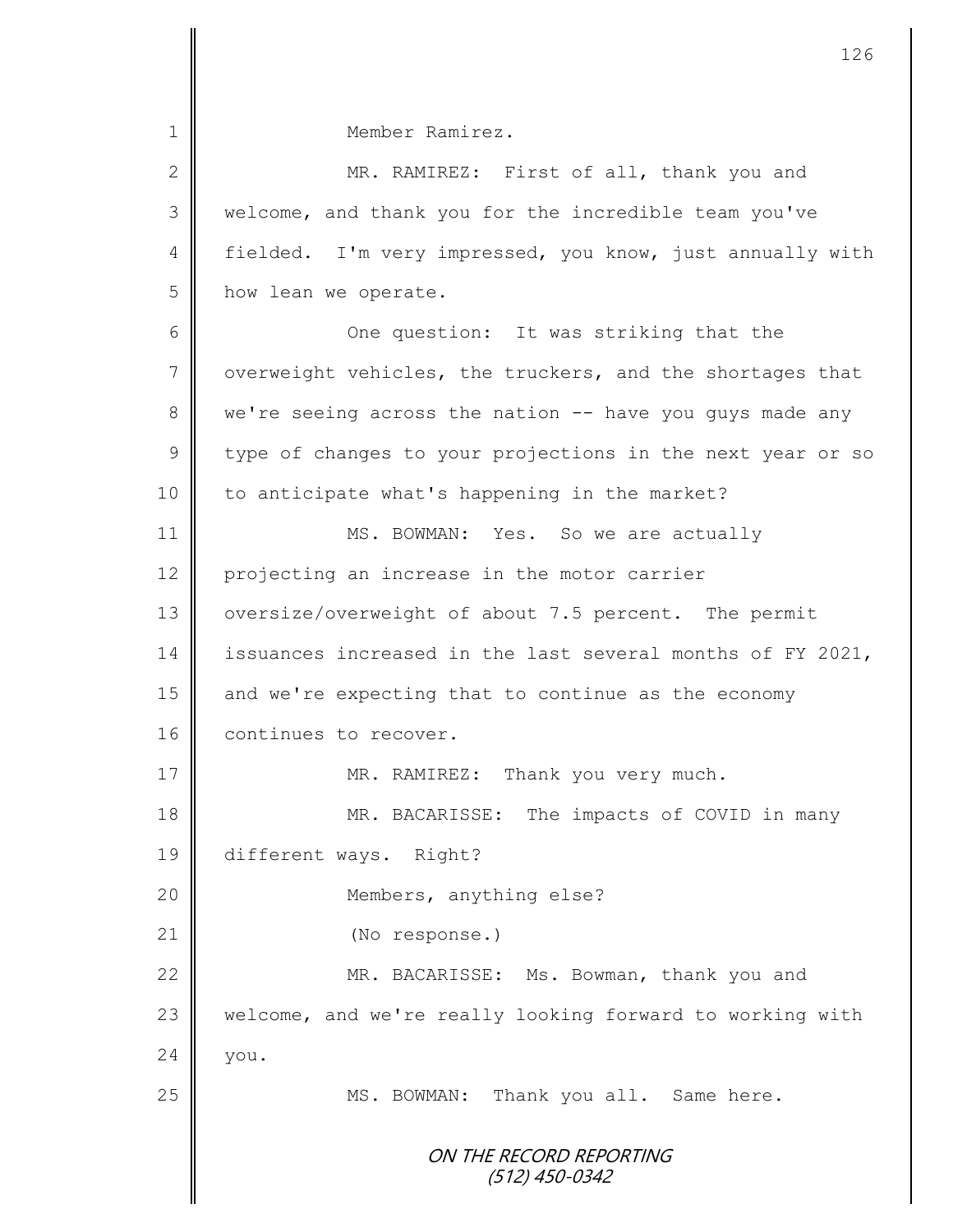|                | 127                                                        |
|----------------|------------------------------------------------------------|
| $\mathbf 1$    | MR. BACARISSE: Good. Thank you.                            |
| $\mathbf{2}$   | We now want to move to item B under this                   |
| 3              | section, the Internal Audit Division status update from    |
| $\overline{4}$ | Sandra Menjivar-Suddeath.                                  |
| 5              | Welcome, good morning. It's still morning --               |
| 6              | yeah, it's still morning for a bit.                        |
| 7              | MS. MENJIVAR-SUDDEATH: Good morning, board                 |
| 8              | members. Can everyone hear me?                             |
| $\mathcal{G}$  | MR. BACARISSE: Yes.                                        |
| 10             |                                                            |
|                | MS. MENJIVAR-SUDDEATH: Good morning. For the               |
| 11             | record, Sandra Menjivar-Suddeath, Internal Audit director, |
| 12             | and I'm presenting the Internal Audit Division status      |
| 13             | report, which is on page 144 of your board materials.      |
| 14             | This is a briefing item only.                              |
| 15             | The Internal Audit Division status includes                |
| 16             | seven engagements that Internal Audit has been working on  |
| 17             | since the beginning of the fiscal year, including two that |
| 18             | were from last year's fiscal year, as well as external     |
| 19             | engagements.                                               |
| 20             | On page 145 you will see all the engagements               |
| 21             | listed based on their progress. The first item listed is   |
| 22             | the Texas Comptroller of Public Accounts, the post-payment |
| 23             | audit.                                                     |
| 24             | The Texas Comptroller of Public Accounts has               |
| 25             | concluded their field work, we're just waiting for the     |
|                |                                                            |
|                | ON THE RECORD REPORTING<br>$(512)$ 450-0342                |
|                |                                                            |

Ι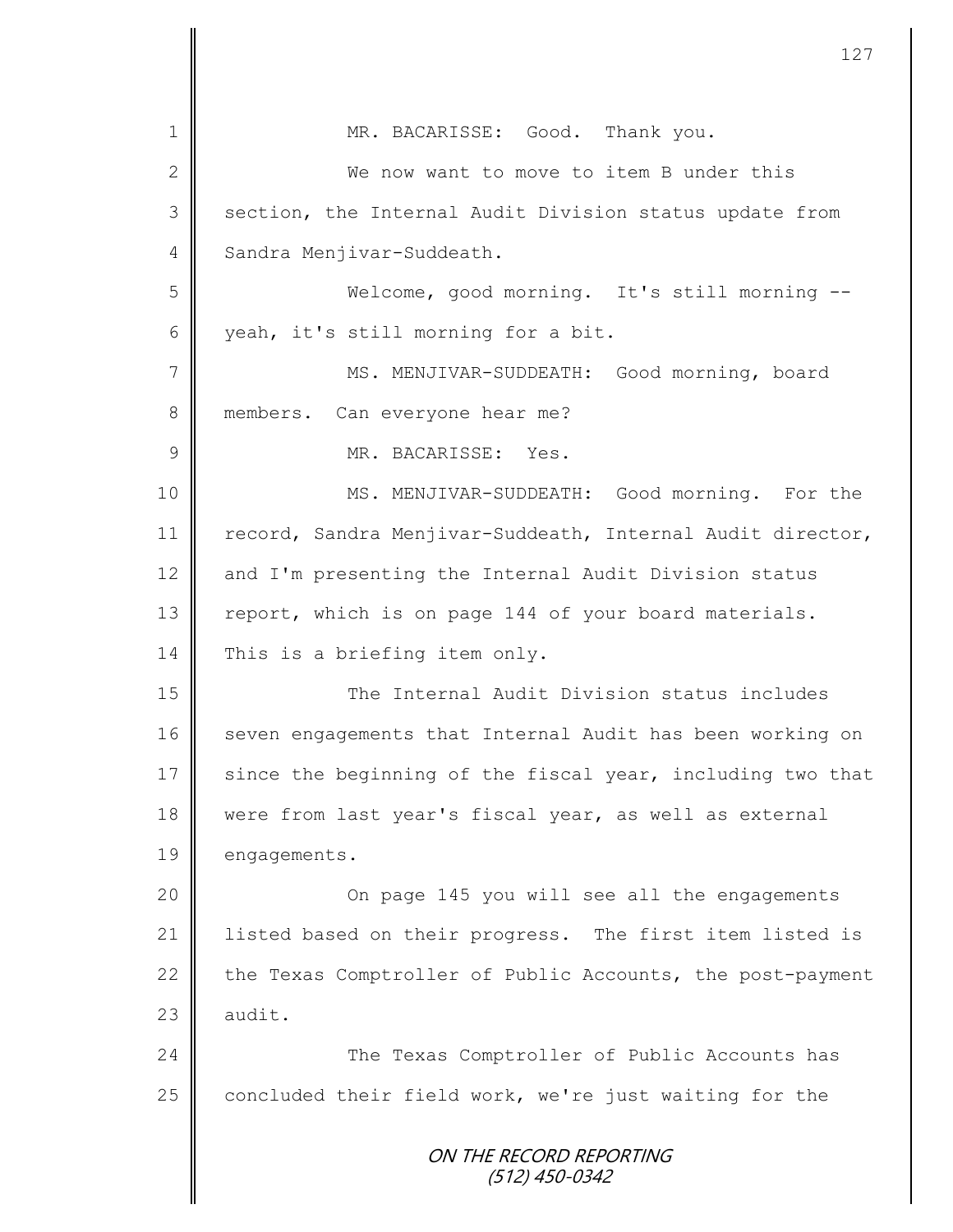1 | report. They anticipate the report being sent to us, at 2 least the draft, hopefully by December, so we will 3 hopefully have an update at the next board meeting on  $4 \parallel$  that.

5 || Moving on to internal engagements, we have two 6 engagements that are currently in the planning phase. 7 | Both of these engagements will actually be moving to field 8 work either this week or by the end of next week.

9 || The first is the dealer licensing process 10 || audit. This is an audit to evaluate processes to verify 11 dealer applicant identity. The second engagement is the 12 access management advisory services. This is an advisory 13 Service with the Information Technology Services Division 14 to help evaluate how we manage our access for internal 15 | systems.

16 | Moving on to field work items, in field work we 17 have our Internal Audit follow-up. Right now we're 18 | looking at audit recommendations that are due or being 19 implemented in the first quarter. The first quarter ends 20 November 30. Currently we have at least two that have 21 been implemented.

22 Then we'll move on to the reporting phase, 23 which is the quality assurance and improvement program. 24 This is an annual required report where we assess our  $25$  compliance with audit standards as well as how effective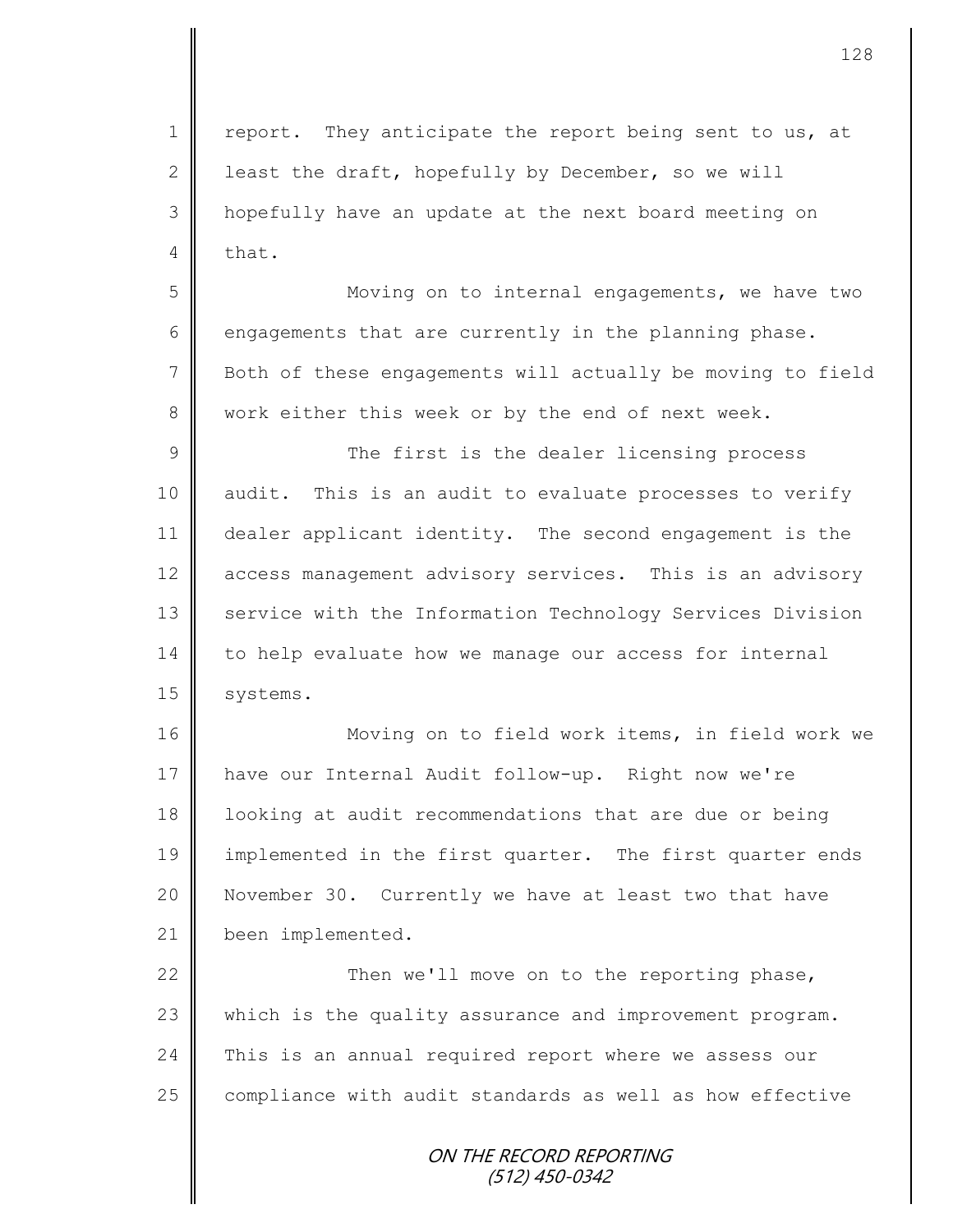1 we are as a function.

| $\overline{2}$ | That report is being reviewed by staff right               |
|----------------|------------------------------------------------------------|
| 3              | now and will be sent to the Finance and Audit Committee    |
| 4              | within the next couple of weeks, and then will be          |
| 5              | presented to the entire board in December.                 |
| 6              | Finally, we get to the issued items. The first             |
| $7\phantom{.}$ | item that has been issued is the annual activities report, |
| 8              | and this report is on page 146 of your board material.     |
| $\mathsf{S}$   | The information in the report is actually prescribed by    |
| 10             | the State Auditor's Office, and we must submit the report  |
| 11             | to the State Auditor's Office, the Legislative Budget      |
| 12             | Board and the Governor's Office by November 1, so I'll be  |
| 13             | sending it after this board meeting.                       |
| 14             | The report provides information on the audit               |
| 15             | services, advisory services, and other activities that we  |
| 16             | conducted in fiscal year 2021.                             |
| 17             | In summary, Internal Audit completed actually              |
| 18             | ten audit, advisory service, follow-up or compliance       |
| 19             | engagements, including six audits, one advisory service,   |
| 20             | one follow-up engagement, and two compliance engagements.  |
| 21             | The division also conducted divisional                     |
| 22             | initiatives to improve the function itself, and we did     |
| 23             | added value services for the department such as fraud,     |
| 24             | waste and abuse.                                           |
| 25             | The report also includes a summary of the                  |
|                | ON THE RECORD REPORTING<br>(512) 450-0342                  |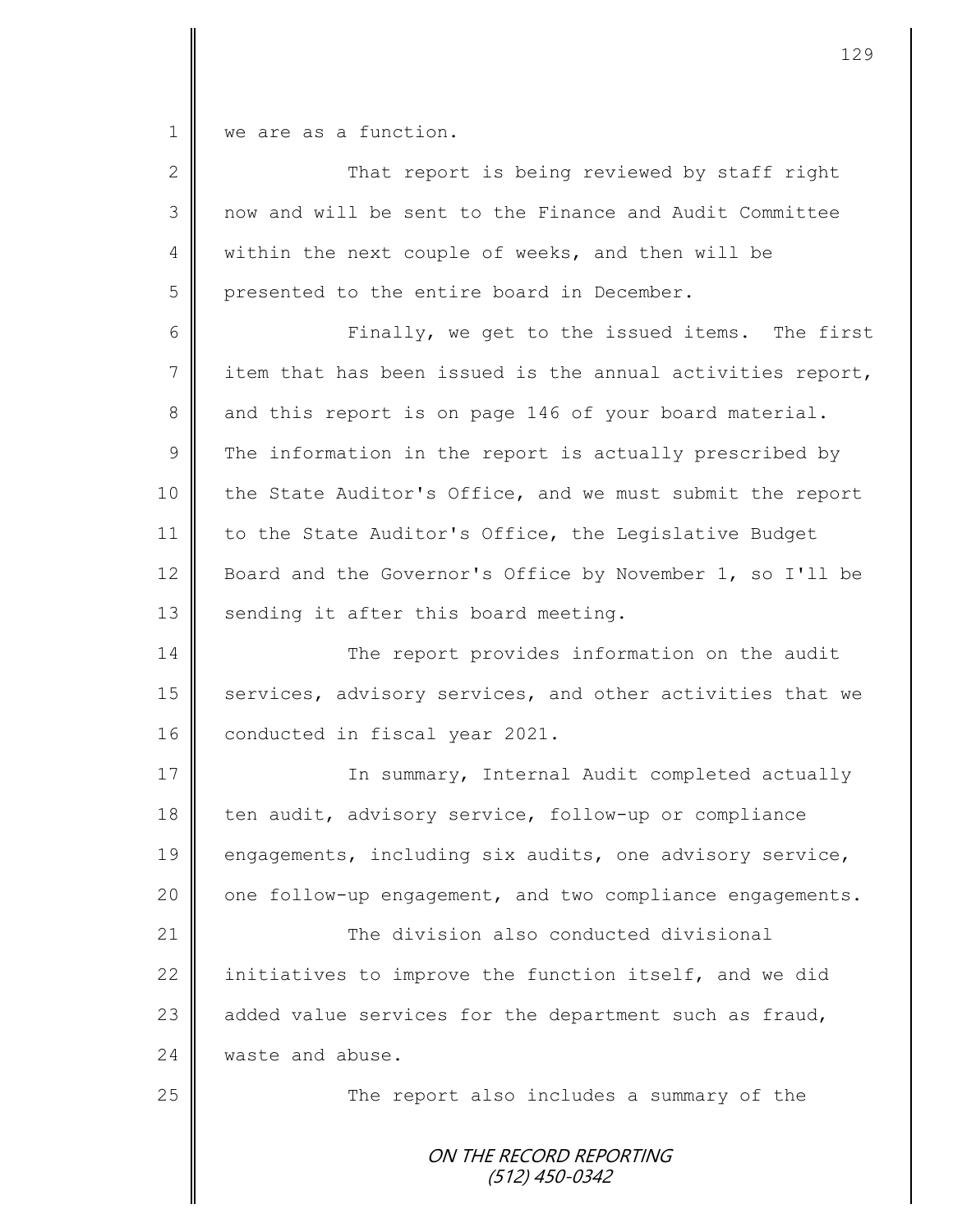1 co-sourced and contract audit services that we used last 2 year, and we provide information on how the department 3 complies with fraud reporting and the investigation 4 | coordination requirements.

5 The next item that was issued was the fourth 6 quarter results for Internal Audit follow-up for the last 7 || quarter year of fiscal year 2021, and this item is on page 8 160 of your material. There were four audit 9 Tecommendations that were implemented. The department 10 fully implemented all four audit recommendations for 100 11 | percent implementation rate.

12 The next item listed is the internal 13 communications audit. This audit was looking at how we 14 communicate internally with staff. We found that 15  $\parallel$  communication with staff varied in method and timing, 16 which resulted in a perceived lack of transparency by 17 Staff. We issued two recommendations, both 18 | recommendations were accepted by management, and we rated 19 the internal communication process as a two.

20 The final item on issued is the payment card 21 industry requirement one firewalls audit. This audit was 22 | looking at our firewall network configuration. We issued 23 two recommendations and one recommendation has been 24 implemented. This is a confidential audit, so we won't 25 get into the results of that, but we did give it a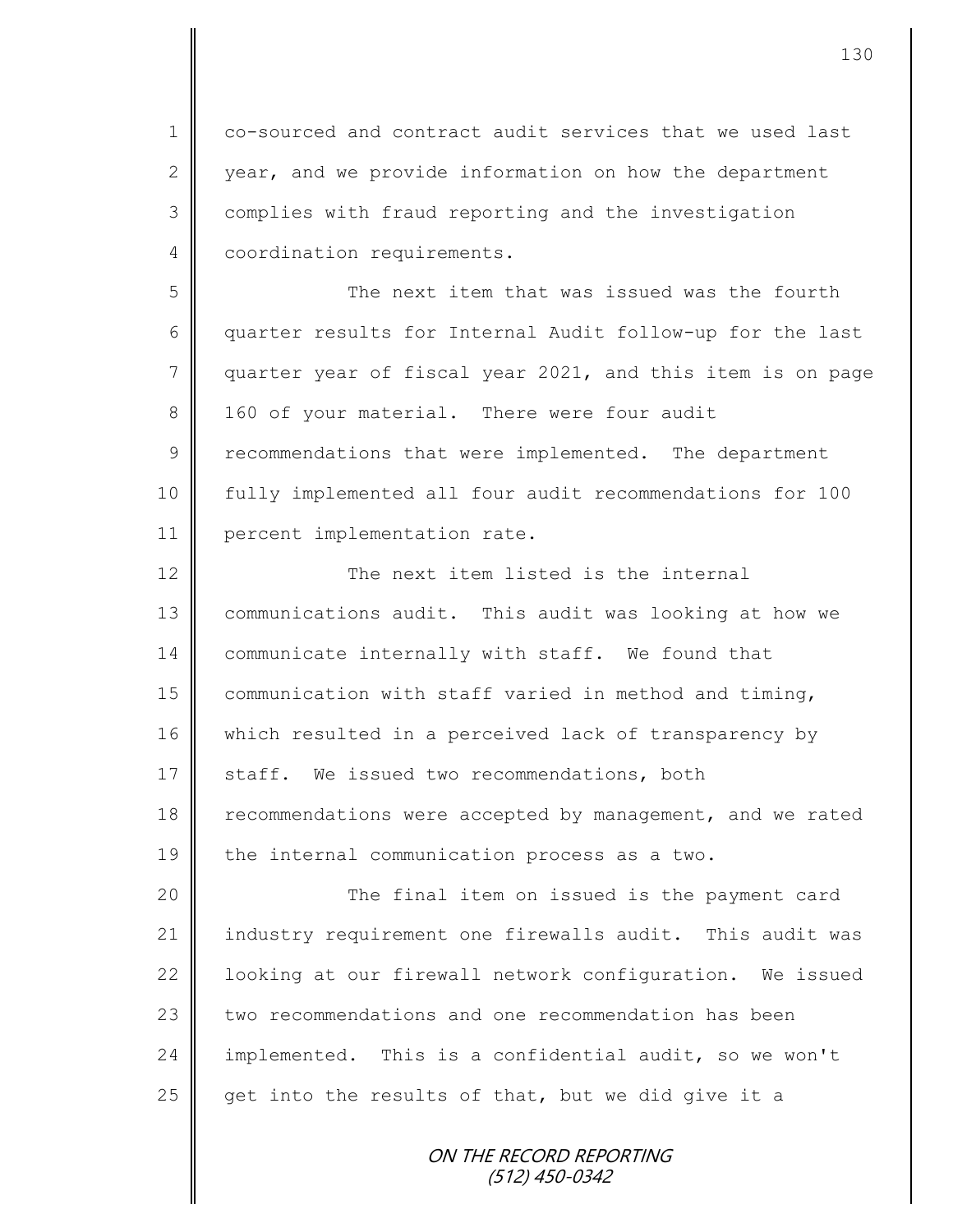1 || maturity rating of two.

ON THE RECORD REPORTING (512) 450-0342 2 || That concludes my Internal Audit Division 3 Status. I'm open to any questions. 4 MR. BACARISSE: Members, any questions? 5 MS. McRAE: I just have a comment, Chairman. 6 || MR. BACARISSE: Yes, Member McRae. 7 || MS. McRAE: Sandra, I just want to thank you 8 and your team. Y'all have done a tremendous job, and I 9 don't think I fully appreciated that until serving on this 10 board, and from the bottom of my heart I thank you and 11 your team for all that you do for this agency and for 12 Texas. So thank you. 13 MR. BACARISSE: I will second that. 14 | (General talking and laughter.) 15 || MR. BACARISSE: It might be unanimous. Thank 16 | you, Sandra. 17 || MS. GILLMAN: I have one question. 18 MR. BACARISSE: Yes, ma'am, Ms. Gillman. 19 MS. GILLMAN: On the internal communications 20 audit two recommendations were issued. What were those 21 two recommendations? And you probably directed us to the  $22$  page. 23 MS. MENJIVAR-SUDDEATH: There is a link in the 24  $\blacksquare$  item. 25 | MS. GILLMAN: That's okay. What are the two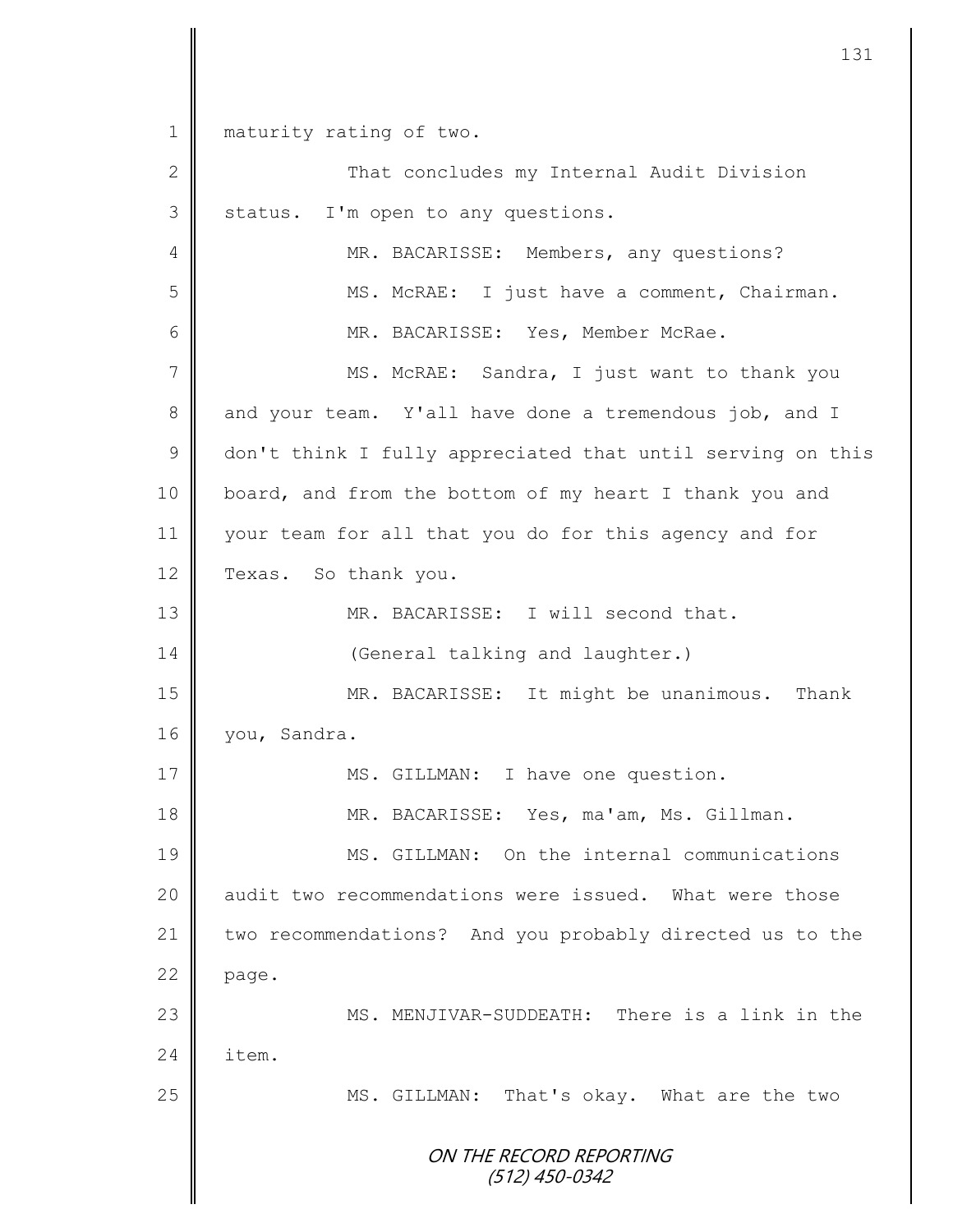1 recommendations?

2 || MS. MENJIVAR-SUDDEATH: So for big initiatives  $3 \parallel$  or anything that was significant that impacted the entire 4 agency, we wanted to see more coordination of 5 | communication, kind of having a strategy for that 6 **communication.** 

7 || So the first was actually developing criteria 8 for the department for what is considered a significant 9 communication. You know, it could be something like  $10$  salary adjustments, it could be an initiative for health, 11 wellness, anything that is considered a significant item 12 that all staff should be aware of. So that was the first 13 thing, set up that criteria.

14 The second one was actually set up the quidance 15 to give to division directors and divisional staff on how 16 to communicate, because what we found in the audit was  $17$  that, depending on the division, some of the information 18 || would be discussed multiple times and provided updates, 19 Sometimes the information would only be provided once 20  $\parallel$  right before the initiative occurred, and so that created 21 this perceived lack of transparency in staff, and staff 22 were getting different communications at different times.

23 | And so by having these recommendations we're 24 hoping to more standardize the communications and make 25  $\parallel$  sure that the important things that the staff need to be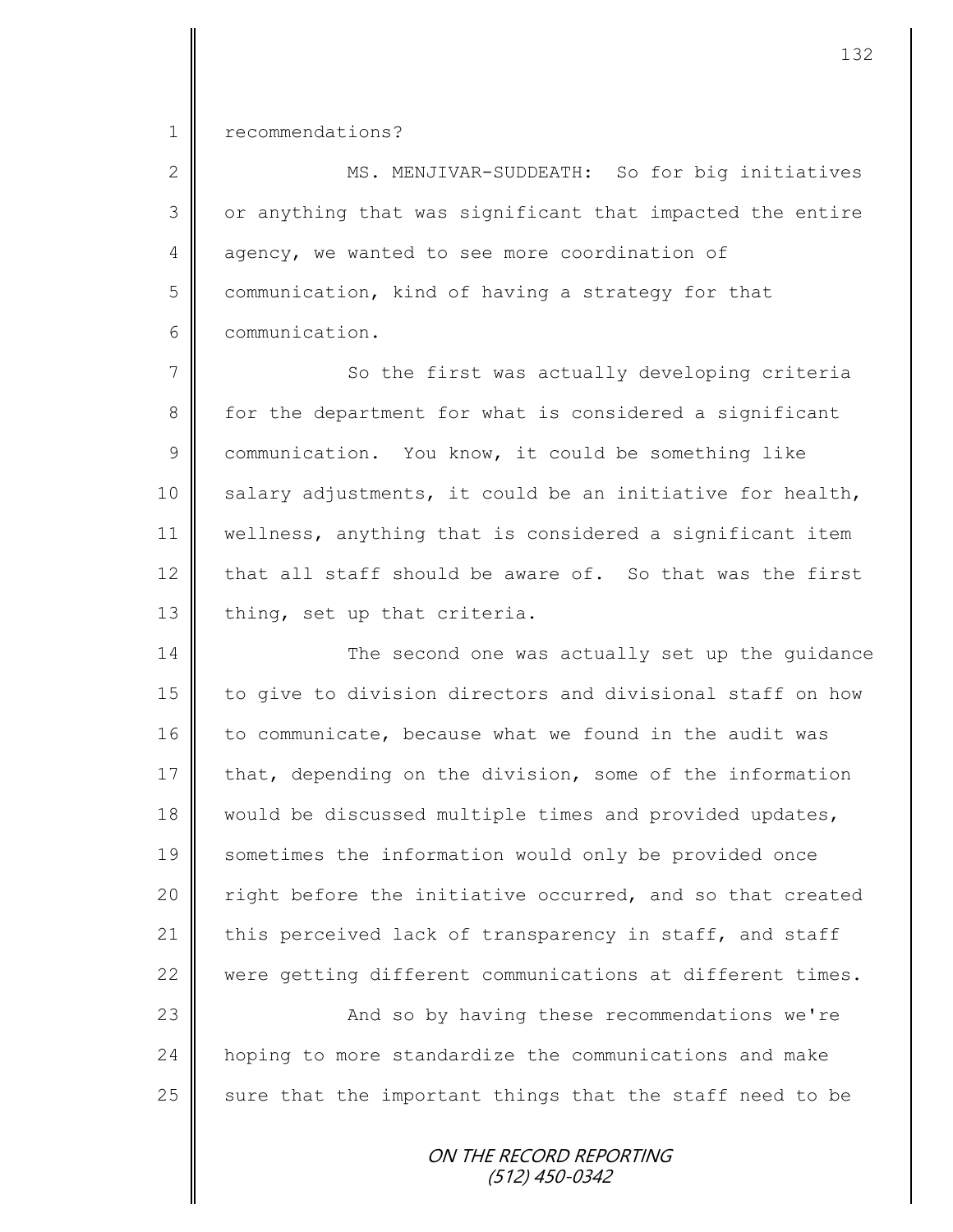| $\mathbf 1$  | aware of are communicated in a consistent manner.          |
|--------------|------------------------------------------------------------|
| $\mathbf{2}$ | MS. GILLMAN: Okay.                                         |
| 3            | MR. BACARISSE: Fantastic.                                  |
| 4            | Member Scott.                                              |
| 5            | MR. SCOTT: Yes, Mr. Chairman. Thank you.                   |
| 6            | Sandra, I'm looking at the Internal Audit                  |
| 7            | Division status chart, and one of the things that's here   |
| $8\,$        | is this planning phase dealer license process audit to     |
| $\mathsf 9$  | evaluate process design to verify a dealer applicant's     |
| 10           | identity and to review criminal history. This is           |
| 11           | something that we're planning to do?                       |
| 12           | MS. MENJIVAR-SUDDEATH: We are in the planning              |
| 13           | process, so actually after this meeting I'm going to meet  |
| 14           | with the team that they're going to propose their testing  |
| 15           | for us.                                                    |
| 16           | So what we've been doing in planning is                    |
| 17           | understanding Motor Vehicle Division's processes for       |
| 18           | dealer identification validation, as well as what          |
| 19           | information they take into consideration when an applicant |
| 20           | applies for a dealer's license.                            |
| 21           | We've also looked at Enforcement and how                   |
| 22           | Enforcement plays into that. So right now we're in the     |
| 23           | phase where we've collected all this information, we've    |
| 24           | identified the risks, and we're going into actually        |
| 25           | testing and identifying what is working, what is           |
|              | ON THE RECORD REPORTING<br>$(512)$ 450-0342                |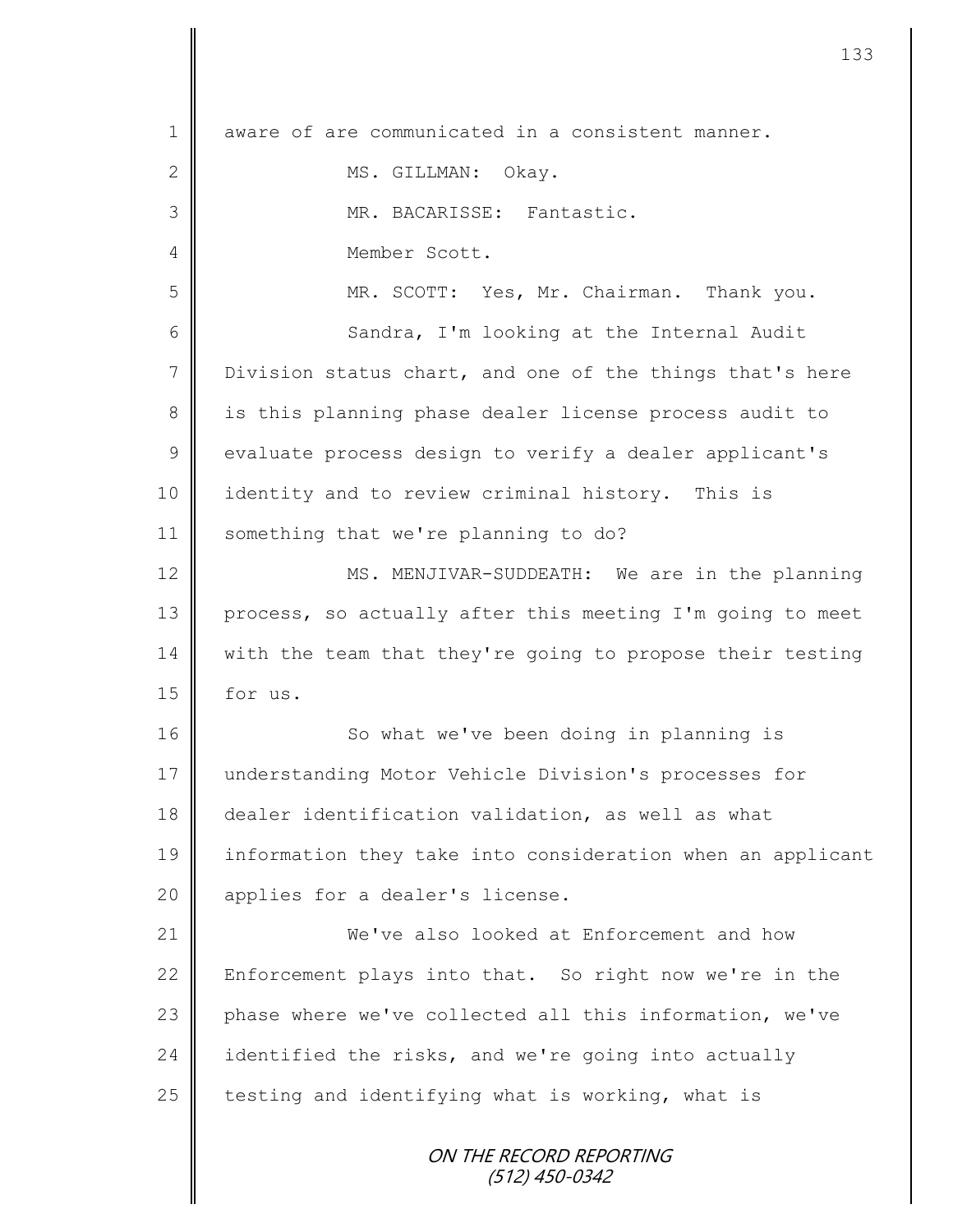1 | potentially not working when it comes to the 2 dentification process.

3 MR. SCOTT: Thank you for that.

4 || I bring that up because we had testimony twice  $5$  || this morning from law enforcement. I think the first, the 6 constable was saying about the top 50 dealers in the state 7 issuing temp tags, only seven of them were real. And one 8 | of the guys testified or made a statement that you've got 9 these guys that have  $-$ - maybe it's hyperbole  $-$ - like 90 10 GDNs just waiting to activate, we shut one down, they 11 click another one, activate it. And I'm surprised that we 12 don't already have something in place to find these 13 people.

14 MS. MENJIVAR-SUDDEATH: So there are processes 15 in place. Part of the audit is identifying how well those 16 processes are working and what could be done to improve 17 them, and part of the discussion was background 18 | fingerprinting, I believe.

19 || And so we're actually going to be looking at | the capabilities of that from a process perspective. 21 | Legal will look at all the legal fun stuff, but we're  $\parallel$  actually going to be looking into is there anything else  $\parallel$  we could be doing to better identify whether this is a  $\parallel$  real person that wants to be a dealer or if they're trying  $\parallel$  to get into the system to access temp tags or things of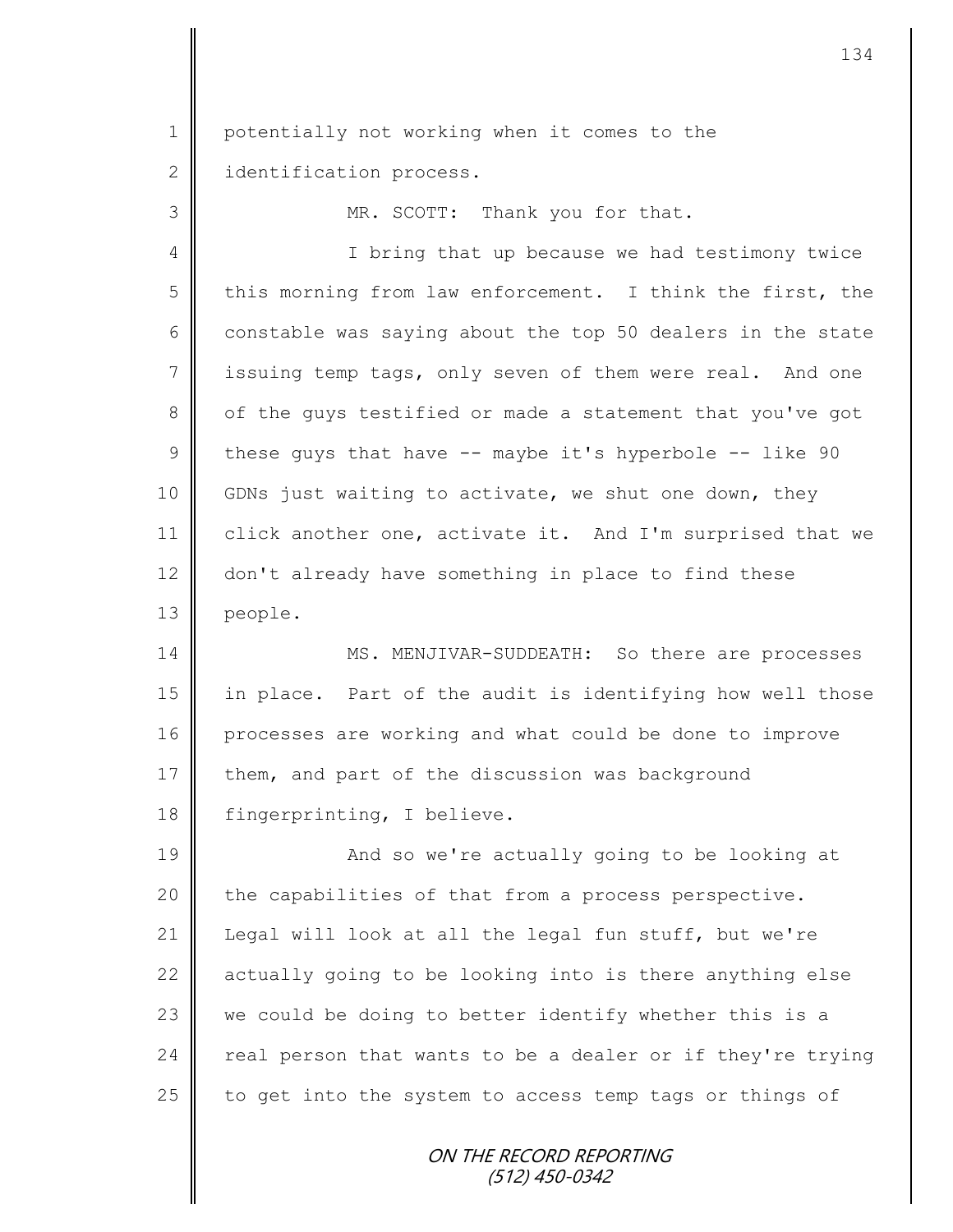ON THE RECORD REPORTING (512) 450-0342 1 that regard. 2 || MS. OMUMU: Sandra, I have a question. 3 If you're done? 4 MR. SCOTT: No, go ahead and I'll follow up in  $5 \parallel$  a minute. 6 MS. OMUMU: So do we look at other states to 7 | see what their process is for a GDN? 8 || MS. MENJIVAR-SUDDEATH: So that is part of our 9 conversation with my team later on. As part of planning 10 I'd asked them to potentially consider that as part of 11 field work, and so I think we've been -- Jason Gonzalez is 12 the senior auditor on it. 13 | Jason, do you mind coming up just in case I say 14 | this wrong? 15 || But we are working, I think, reaching out 16 through AAMVA to see if we can get information about how 17 | other states do their process identification. 18 **Would that be an accurate statement?** 19 MR. GONZALEZ: For the record, Jason Gonzalez, 20 | senior internal auditor. 21 We have taken that into consideration. I've 22 done some preliminary review of it. There are several  $23$  states that do use fingerprinting as part of their 24 process, but it's not an overwhelming majority, so the  $25$  focus that we've currently had is looking at the current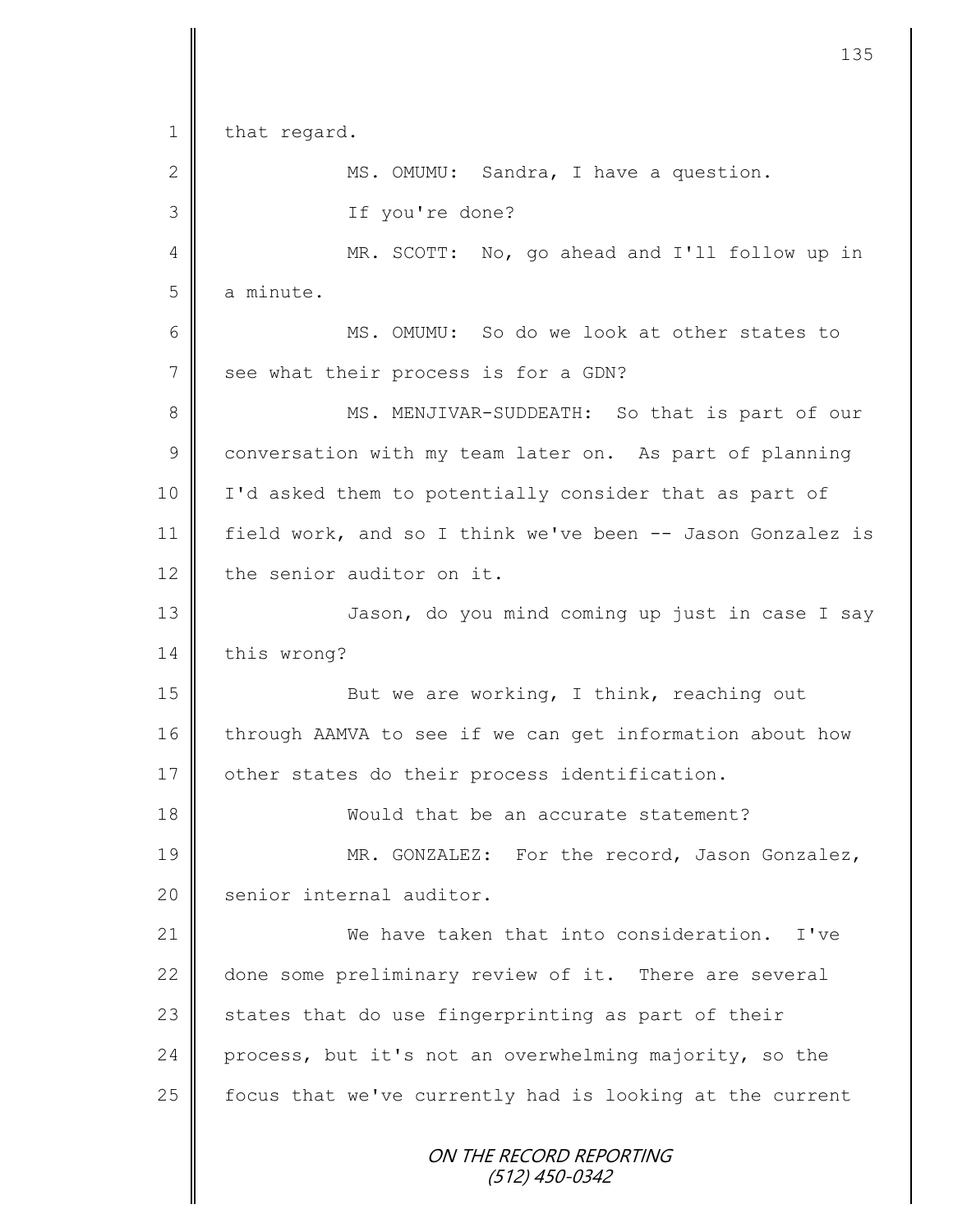1 | processes we have in place to see if there's any process 2  $\parallel$  gaps that necessarily would enhance that, because just on 3 | our preliminary research it doesn't seem that like 4 fingerprinting is the end-all and be-all of correcting 5 processes, so we want to make sure that the processes that 6 we have in place are sound and that if people decide on 7 fingerprinting it's an enhancement, not necessarily like a 8 cure.

9 || MS. MENJIVAR-SUDDEATH: So those are all things 10 we're going to be testing in field work and we plan to 11 have this audit done in January. There may be some delays 12 with the changes that are going on in the division, but 13 the goal is to get this out as soon as possible to help 14 the board and the agency understand what is working in the 15 processes now, what potential future process improvements 16 are being considered, how well they may work, and what 17 could be done in addition to help with the dealer 18 identification.

19 MR. BACARISSE: Member Gillman. 20 MS. GILLMAN: Mr. Chairman, thank you.

21 | Charlott Tust think that your work is probably really 22  $\parallel$  valuable good info and should be shared with not just 23 staff but as part of the posting of these new rules and 24 coming up with solutions.

25 || I'm agreeing with you that fingerprinting may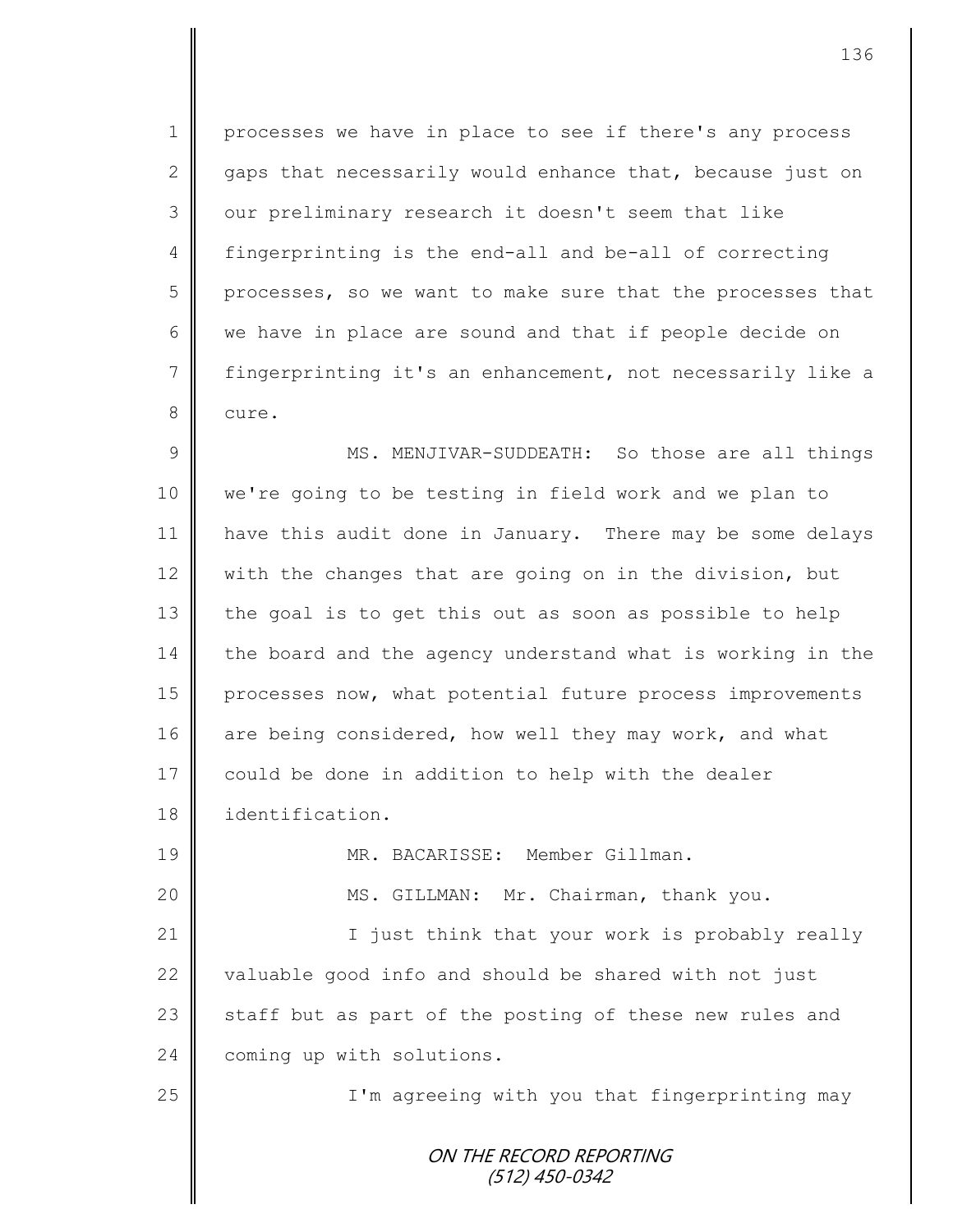$1 \parallel$  not be the end all -- and certainly I get fingerprinted 2 every year for my I quess it's the OCCC, I think 3 Department of Insurance, maybe -- but getting those 4 | results may hinder my sales and we have to be cautious  $5 \parallel$  about dealers getting held up in more regulation, putting 6 more barriers.

7 But I, too, want to catch the bad actors; don't 8 misunderstand me. But I think that your finding will be 9  $\parallel$  really relevant and should be published ahead of time, 10 ahead of, I guess, another advisory board meeting to come 11 | up with solutions.

12 MS. MENJIVAR-SUDDEATH: So what we do 13 internally is we meet with MVD on a biweekly schedule, so 14 as we're getting results, as we're getting information, 15 we're providing that information to MVD, and then we 16 | report monthly to the Executive Director's Office about 17 what we're finding as well, and then to the Finance and 18 Audit Committee, so you quys have all that information.

19 MS. GILLMAN: Expand to, I quess, the advisory 20 | committee, to give the advisory committee and anyone 21 | listening in to the advisory committee, stakeholders, the 22 same information.

23 || MS. MENJIVAR-SUDDEATH: I think we would defer  $24$  to legal if that's allowable. The only concern I would 25  $\parallel$  have with that is we are testing it, and so until we feel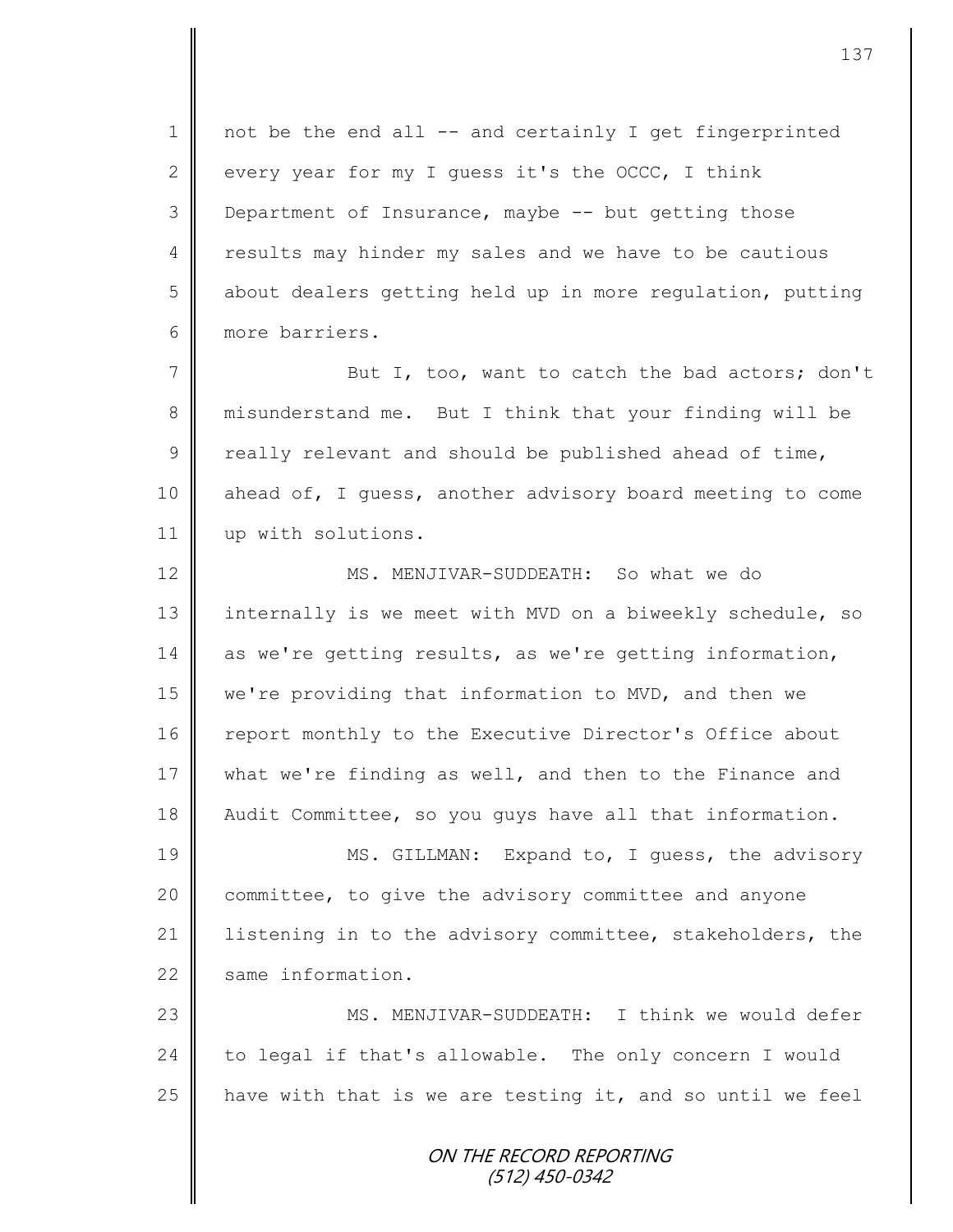$1 \parallel$  comfortable with the quality control, I'd be very 2 uncomfortable giving preliminary information that hasn't 3 been reviewed to anyone to rely on. And that's just from 4 an Internal Audit status, but I would be comfortable if  $-$ -5 MS. GILLMAN: Whose review? 6 MS. MENJIVAR-SUDDEATH: We have to review it 7 internally, so our internal audit standards require that 8 anything we provide to the board or to the public has to  $9 \parallel$  go through a quality assurance process, and so depending 10 | on the time of the advisory committee, you know, and 11 depending on when the testing is occurring, that may be a 12  $\parallel$  very difficult time line for the team to meet. 13 || MS. BEAVER: Tracey Beaver, general counsel, 14 for the record. 15 I'd just like to also add that with the board 16 considering any possible licensing provisions that could 17 help keep out the bad actors, if there's information from 18 other states, other processes, other changes we can do 19 Statutorily, rulemaking and internal processes, those will 20 | all come to the board. 21 So although this is going to be a process that 22 is done through audit, there's going to be a lot of 23  $\parallel$  collaboration and coordination to make sure that these 24 reviews are done in conjunction so that we're not keeping  $25$  information out that could be useful for policy.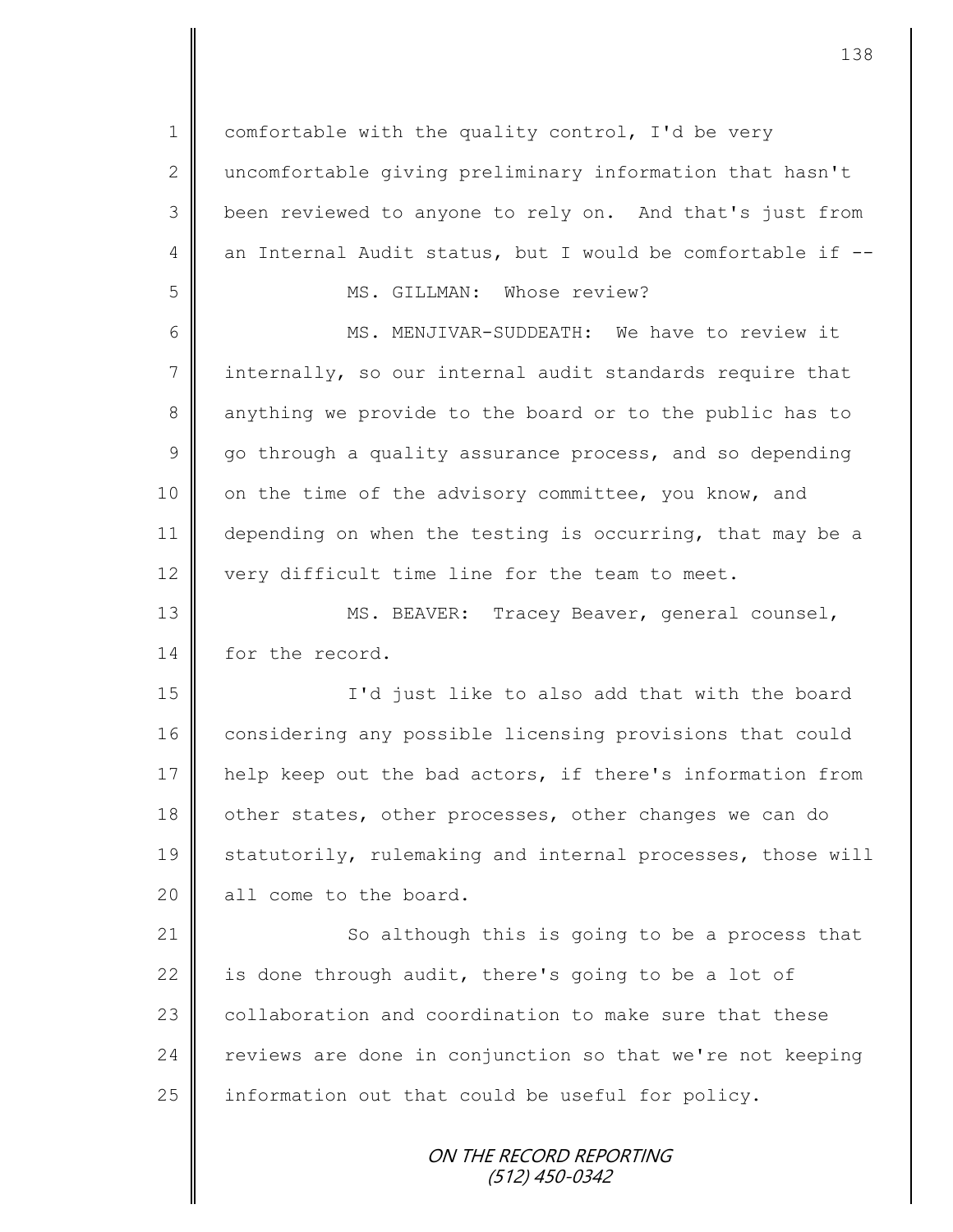ON THE RECORD REPORTING (512) 450-0342 1 || MS. MENJIVAR-SUDDEATH: Absolutely. Thank you, 2 Ms. Beaver. And that brings up a point, this is one of  $3 \parallel$  the reasons we did this audit right off the gate as the 4 first audit we would do is we wanted to have a  $5 \parallel$  collaborative relationship with, obviously, the general 6 counsel, Motor Vehicles, and help form and improve any 7 processes as we're going through this rulemaking process. 8 || MS. GILLMAN: Can you get all that out before 9 the next meeting? 10 MR. BACARISSE: We never know, we never know. 11 MS. GILLMAN: Get all that out before the next 12 advisory meeting. 13 || MS. MENJIVAR-SUDDEATH: We'll do what we can. 14 MR. BACARISSE: Yeah. 15 Member Ramirez. 16 MR. RAMIREZ: Mr. Chairman, thank you. 17 || And thank you for everything that you're doing. 18 I know that it's a very heavy lift that folks don't 19 || really appreciate until this comes out and until we find 20 problems, but like Member Scott said, I think that the 21 | research that you're doing and the data collection that 22 you're doing is going to be invaluable for how we operate 23 in the future, because obviously there are process gaps, 24 because otherwise we wouldn't have folks with 90 GDNs, so  $25$  we need to find out ways to plug those gaps and I think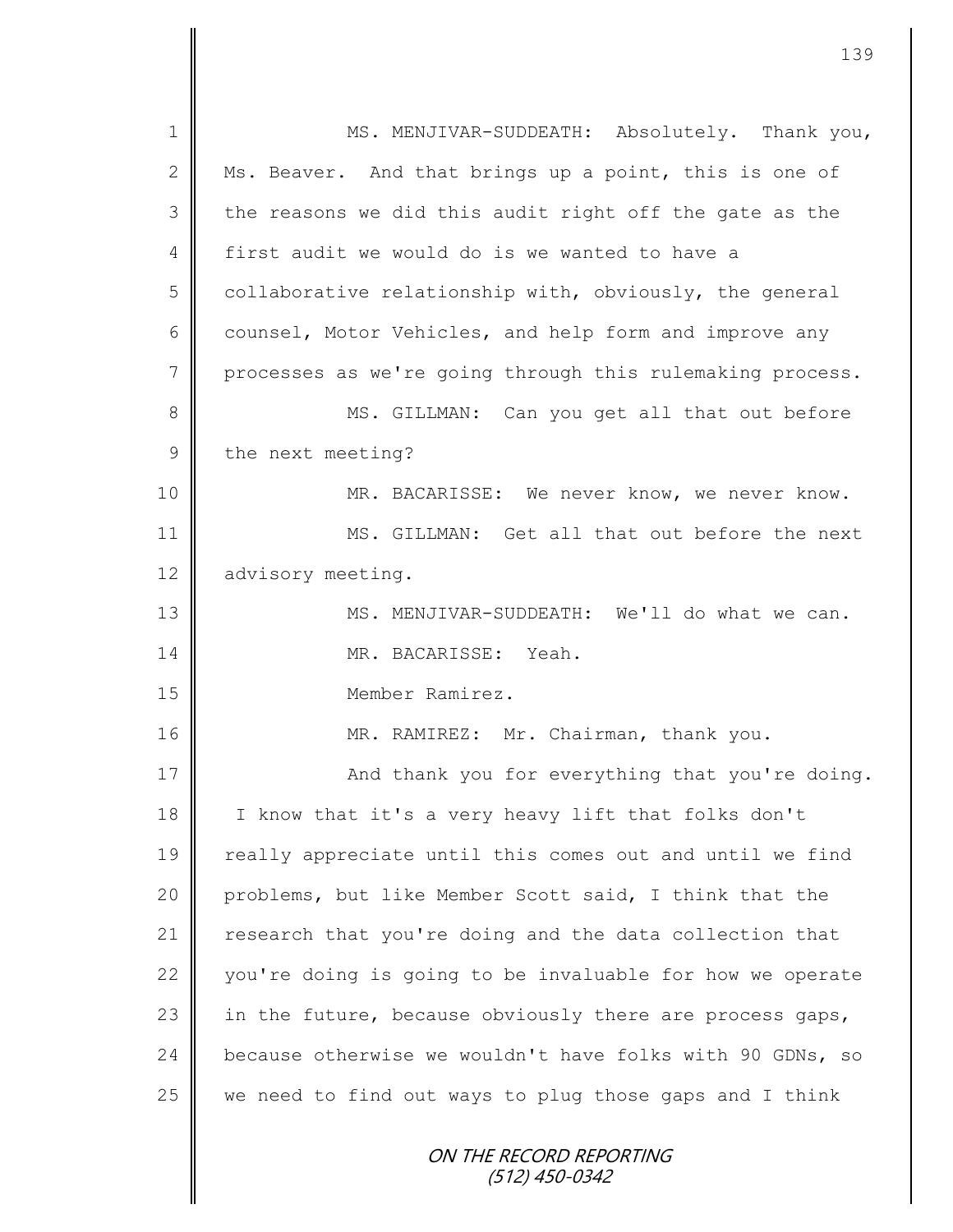1 || your work is a big part of it. So thank you for what 2 you're doing and I'm interested to find out what you find  $3$  out. 4 MR. BACARISSE: Great. Thank you, members.

5 Yes, Member Scott.

6 MR. SCOTT: And just a comment. We've been 7 working on this temp tag thing for a couple of years, had 8 to go through session to get where we are, to get us the  $9 \parallel$  authority to move, it's almost a little bit like 10 Whack-a-Mole here. As soon as we find something, we find 11 | something else.

12 **But I** think that as an agency and hearing from 13 | law enforcement and everything else, we've identified that 14 this is something that's got to be fixed. It's an 15  $\parallel$  embarrassment, really, in addition to the safety thing, 16 safety for our law enforcement, safety for everyone.

17 || But when you read the stories of 100,000 temp 18 tags from Texas and all these things that are showing up 19 in New York and New Jersey, like come on, folks, let's 20 | figure out what we need to do to get this thing knocked  $21 \parallel \quad \text{out.}$ 22 | So that's my comment. 23 || MR. BACARISSE: Well said. 24 MS. GILLMAN: Agree. 25 | MR. BACARISSE: Members, anything else, or Ms.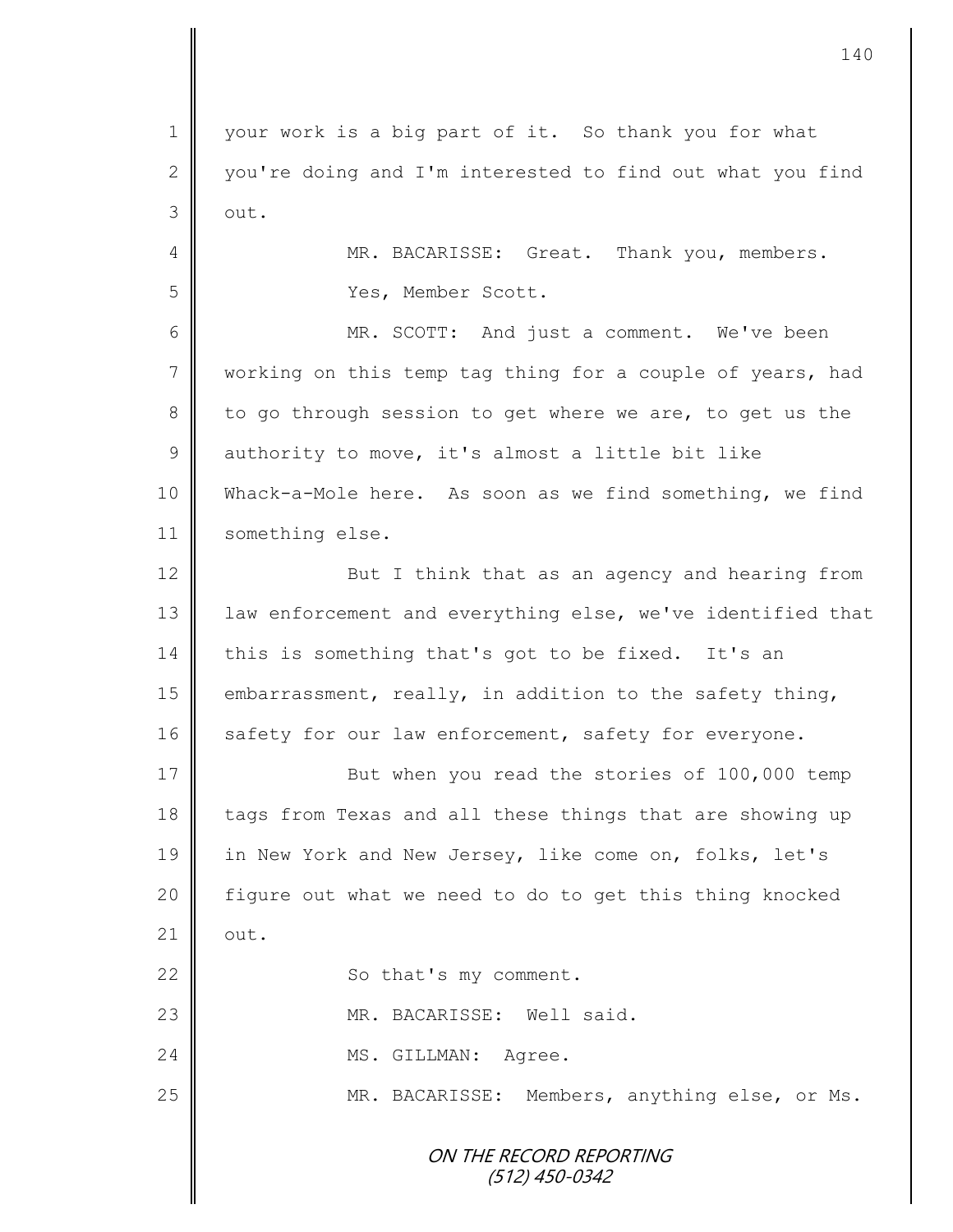ON THE RECORD REPORTING (512) 450-0342 1 | Menjivar-Suddeath? 2 (No response.) 3 MR. BACARISSE: Thank y'all, appreciate it. 4 We will now hear from Mr. Archer again. Thank 5 you for coming back up. This will be your focus is on a 6 software upgrade for the Texas IRP system, so very good 7 briefing coming up here, I look forward to. And for the  $8 \parallel$  record, I will mention that you're wearing an Astros tie. 9 || (General talking and laughter.) 10 || MR. BACARISSE: The record reflects a majority 11 of the board is for the Astros, maybe not all but a 12 majority. I'm hearing some feedback over here. Sorry, 13 **had to do it.** 14 | MR. ARCHER: Appreciate that. 15 Jimmy Archer. I'm the director of the Motor 16 Carrier Division. 17 **And just as an aside, I saw on TV the other** 18 | night that three states in the country are pulling for the 19 Astros; the rest of them are pulling for the Braves. 20 MR. BACARISSE: I think we're outnumbered. 21 | MR. ARCHER: Texas, Louisiana and Delaware, of  $22$  all places. 23 Now MR. BACARISSE: Wow. 24 MR. ARCHER: This item number 13.C on today's 25  $\parallel$  agenda is found beginning at page 165 of your board book.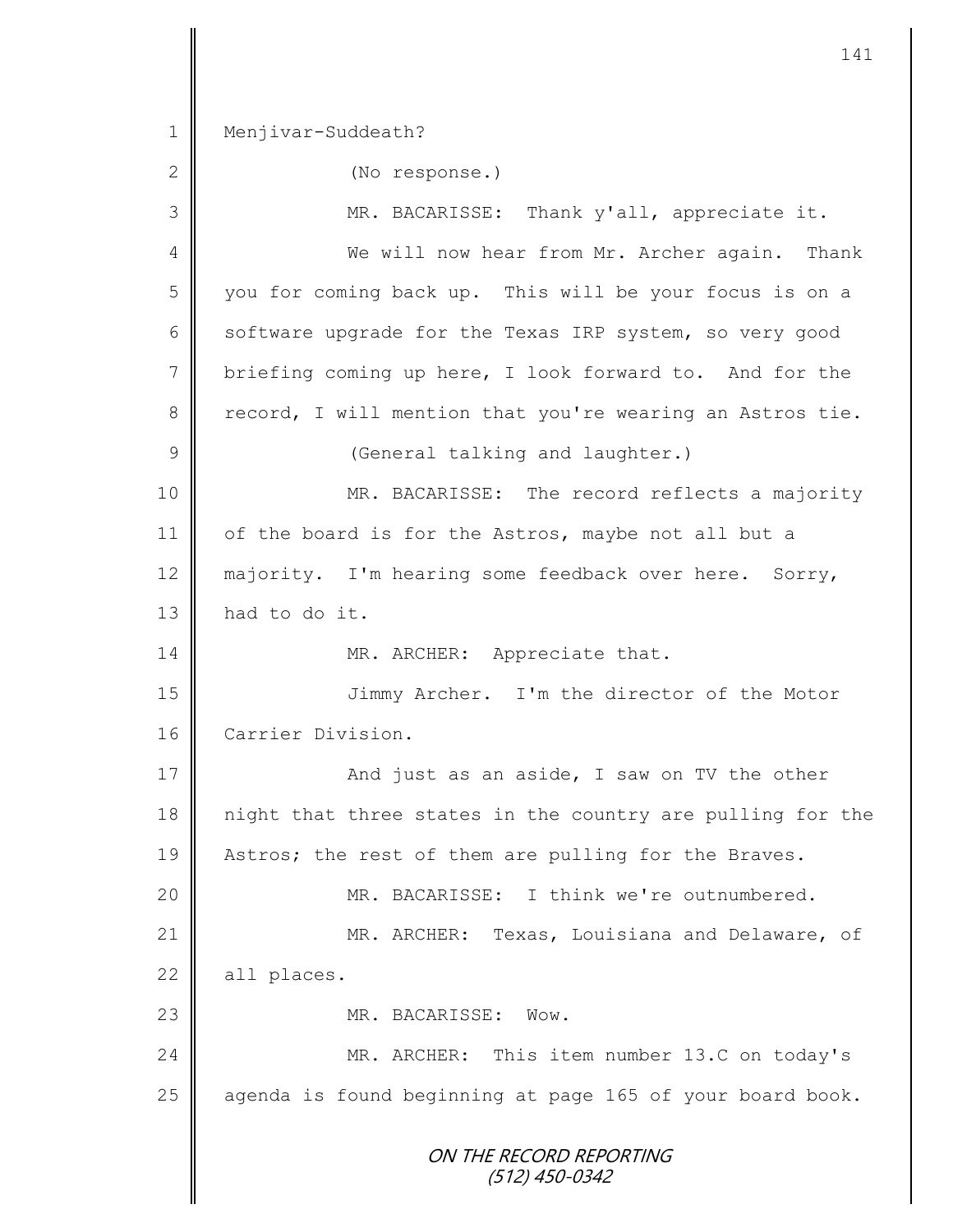1 For the board's consideration I am providing a 2 briefing on capital spending authority for the upgrade to 3 | the Texas IRP system and requesting the board delegate 4 authority to Executive Director Whitney Brewster to 5 approve and sign the contract to upgrade the Texas IRP 6 system after consulting with the board chairman. 7 || By way of background, Texas IRP is a customer-

8 facing system for apportioned vehicle registration under  $9 \parallel$  the International Registration Plan, as well as several 10 | types of vehicle registration such as our extended 11 | commercial fleet registration system.

12 | The Texas IRP system still functions very well, 13 but it's based on 2005 software and needs an upgrade to 14 add modern features.

15 **The Federal Motor Carrier Administration** 16 awarded us an Innovative Technology Deployment grant to 17 upgrade our Texas IRP system in September 2019. Just for 18 your information, we generally don't talk about figures, 19 but the grant has been published, and the amount of the 20  $\parallel$  grant was \$1.29 million, and it's an 85/15 matching grant. 21 The grant was scheduled to end on September 30 22  $\parallel$  of 2023, but the Congress extended all federal grants

23 under the Innovation Technology Deployment Program by one 24 year, so this grant actually expires on September 30 of  $25 \parallel 2024$ .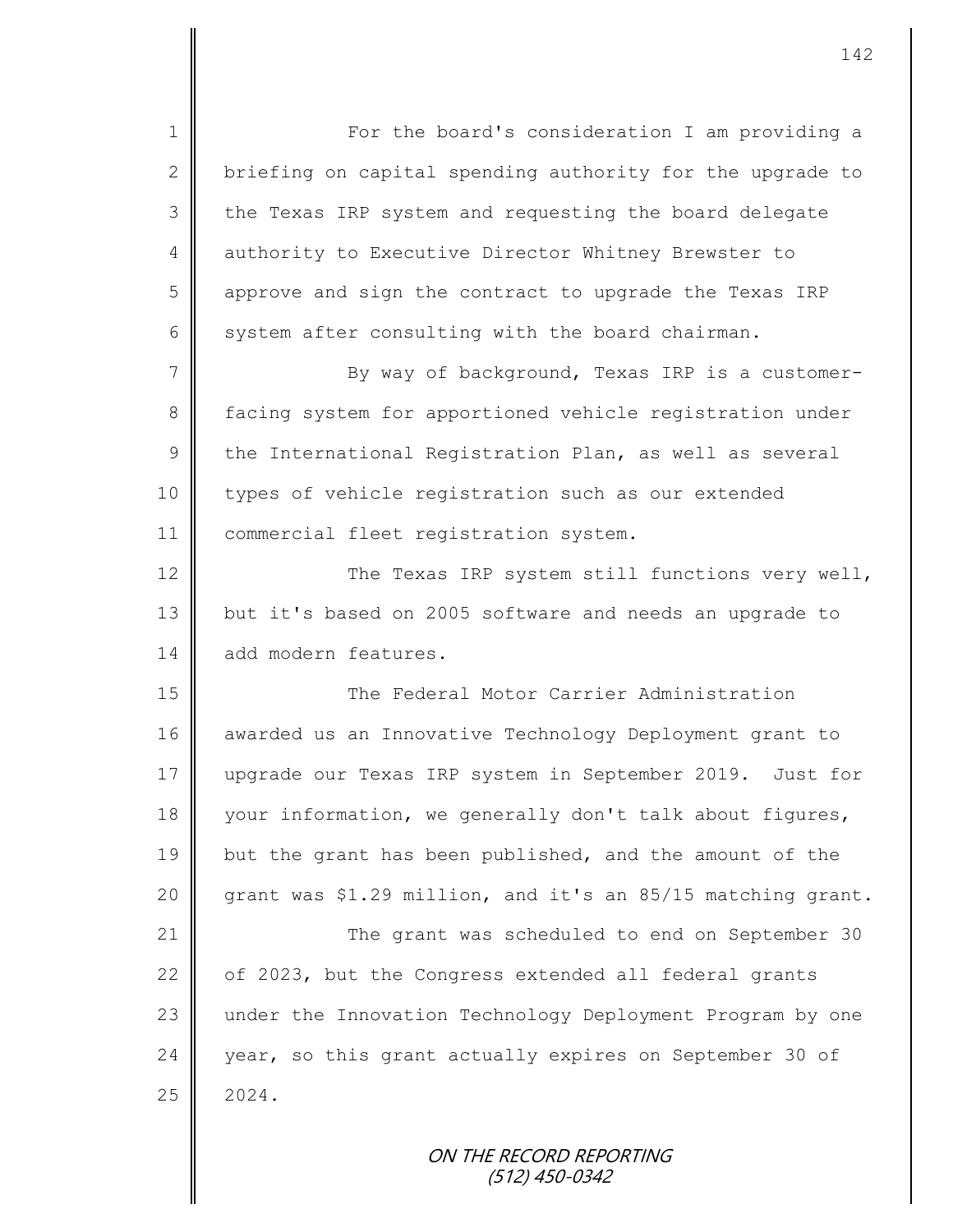ON THE RECORD REPORTING (512) 450-0342 1 The General Appropriations Act requires 2 approval from the board, the Legislative Budget Board, and 3 | the Governor's Office for capital spending authority to 4 spend grant funds for the Texas IRP upgrade. 5 || At the April 2020 board meeting, the board 6 approved staff's request for the capital spending 7 authority; however, the department just received final 8 capital spending authority approval from the Governor's 9 | Office and the Legislative Budget Board. 10 || The goal is to have the work progress quickly 11 | now that we have approval to spend the funds. The grant 12 | ends, like I said, on September 30, 2024 and we estimate 13 this project will take approximately 30 months to 14 complete. 15 || The department is requesting the board to 16 delegate authority to the department's executive director, 17 Whitney Brewster, to approve and sign a contract for the 18 Texas IRP upgrade so the department has the authority to  $19 \parallel$  sign a contract as soon as the department is ready to 20 award a contract. 21 | I'd be happy to answer any questions you might  $22 \parallel$  have. 23 || MR. BACARISSE: Thank you, Mr. Archer. 24 Members, any questions for Mr. Archer on this  $25$  | item?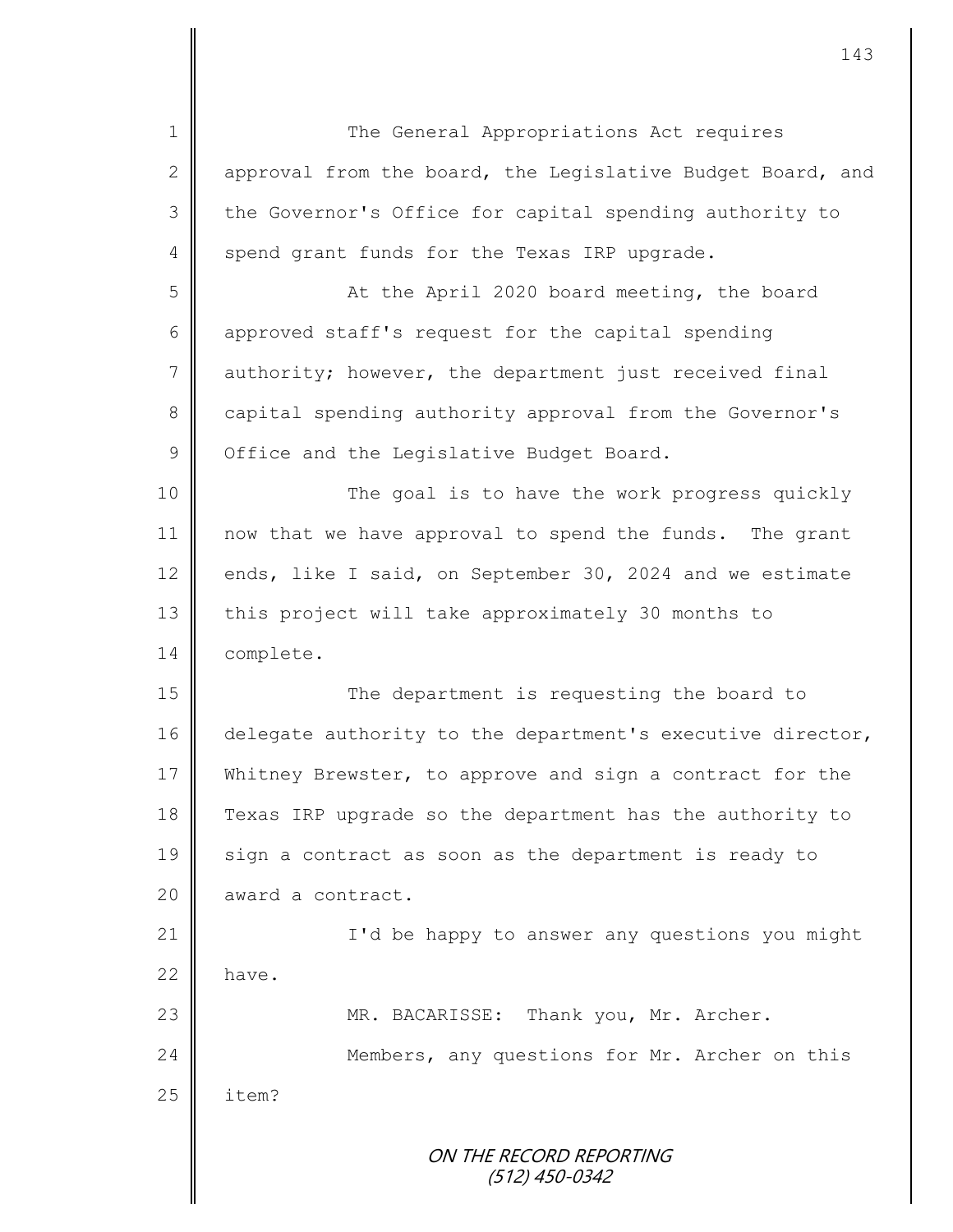ON THE RECORD REPORTING (512) 450-0342 1 || (No response.) 2 || MR. BACARISSE: If not, I will entertain a 3 motion as was outlined to give authority to the executive 4 director for approval and execution of a contract for this 5 system. Is there a motion? 6 MS. GILLMAN: I'll second the motion. I 7 thought you did the motion. 8 || MR. BACARISSE: Maybe I just did it. Would  $9 \parallel$  that be all right? Is that acceptable, Ms. Beaver? 10 || MS. BEAVER: Tracey Beaver, general counsel, 11 for the record. 12 ||<br> **If there's a motion from a member to give** 13 || authority for the executive director to approve and sign 14 the contract for the software upgrade for TX IRP after 15 consultation with the chairman and a second, then that 16 would be acceptable, if that was the motion that Ms. 17 Gillman seconded. 18 MR. BACARISSE: All right. So there's a motion 19 and a second. Any discussion on that item or the motion? 20 || (No response.) 21 MR. BACARISSE: Okay. Let's call the roll. 22 Member Alvarado? 23 MR. ALVARADO: Aye. 24 MR. BACARISSE: Member Gillman? 25 | MS. GILLMAN: Aye.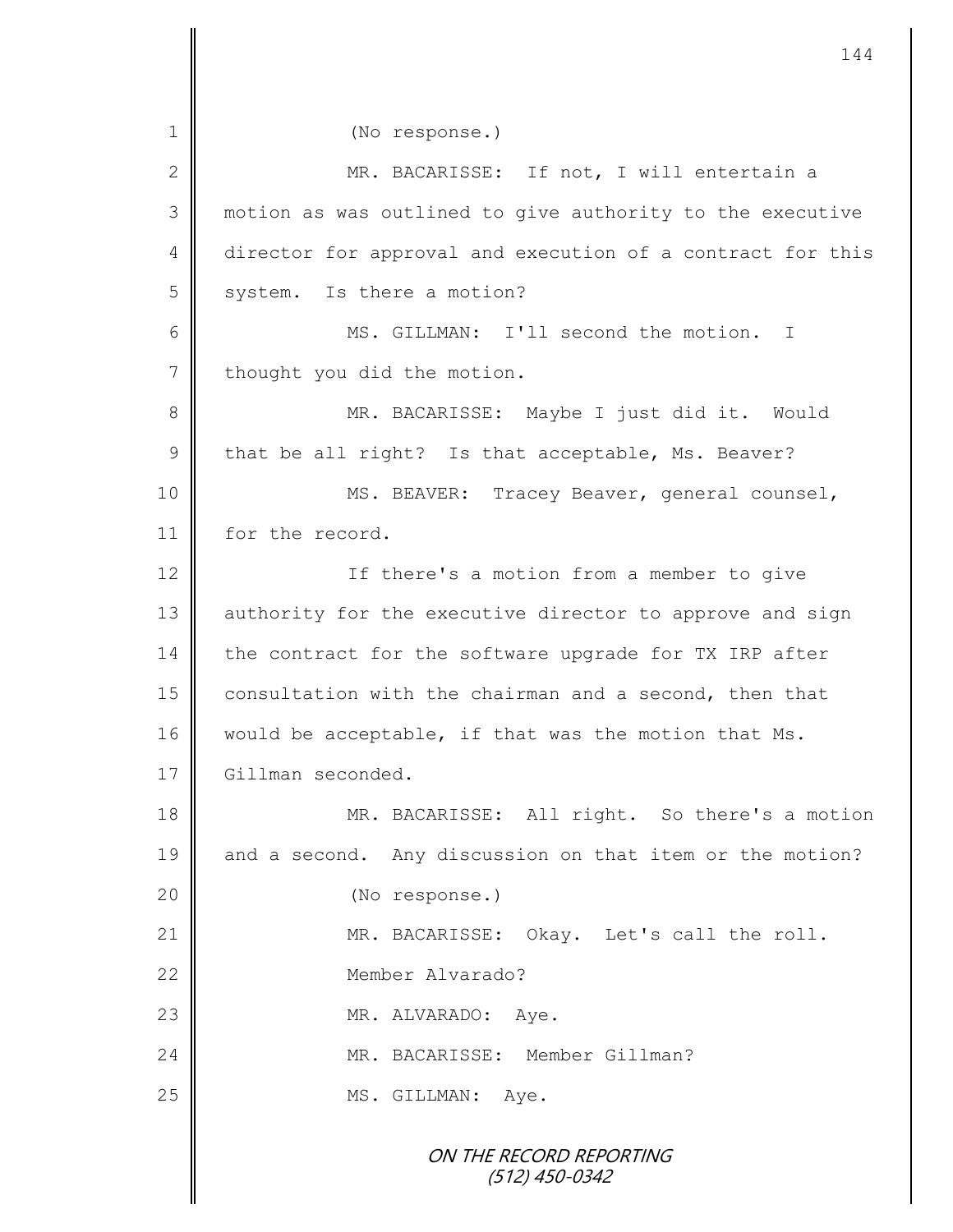| $\mathbf 1$  | MR. BACARISSE: Member McRae?                               |
|--------------|------------------------------------------------------------|
| $\mathbf{2}$ | MS. McRAE: Aye.                                            |
| 3            | MR. BACARISSE: Member Omumu?                               |
| 4            | MS. OMUMU: Aye.                                            |
| 5            | MR. BACARISSE: Member Ramirez?                             |
| 6            | MR. RAMIREZ: Aye.                                          |
| 7            | MR. BACARISSE: Member Scott?                               |
| $8\,$        | MR. SCOTT: Aye.                                            |
| $\mathsf 9$  | MR. BACARISSE: And I, Charles Bacarisse, vote              |
| 10           | aye as well. It's unanimous. Thank you.                    |
| 11           | Thank you, Jimmy, appreciate it.                           |
| 12           | Okay. So right now the time is 11:31, and we               |
| 13           | are moving into closed session, and we are taking up item  |
| 14           | 14. It's 11:31 a.m. on October 29, 2021. We're going to    |
| 15           | go into closed session under Texas Government Code         |
| 16           | Sections 551.071, 515.074, 551.076, and 551.089.           |
| 17           | For those of you in the audience, I anticipate             |
| 18           | being in executive session for approximately an hour and a |
| 19           | half. We'll reconvene in open session after that.          |
| 20           | And with that, we are recessed now from the                |
| 21           | public meeting and we're going to closed session.          |
| 22           | (Whereupon, at 11:31 a.m., the meeting was                 |
| 23           | recessed, to reconvene this same day, Friday, October 29,  |
| 24           | 2021, following conclusion of the executive session.)      |
| 25           | MR. BACARISSE: It is now 2:53 p.m. and the                 |
|              | ON THE RECORD REPORTING<br>$(512)$ 450-0342                |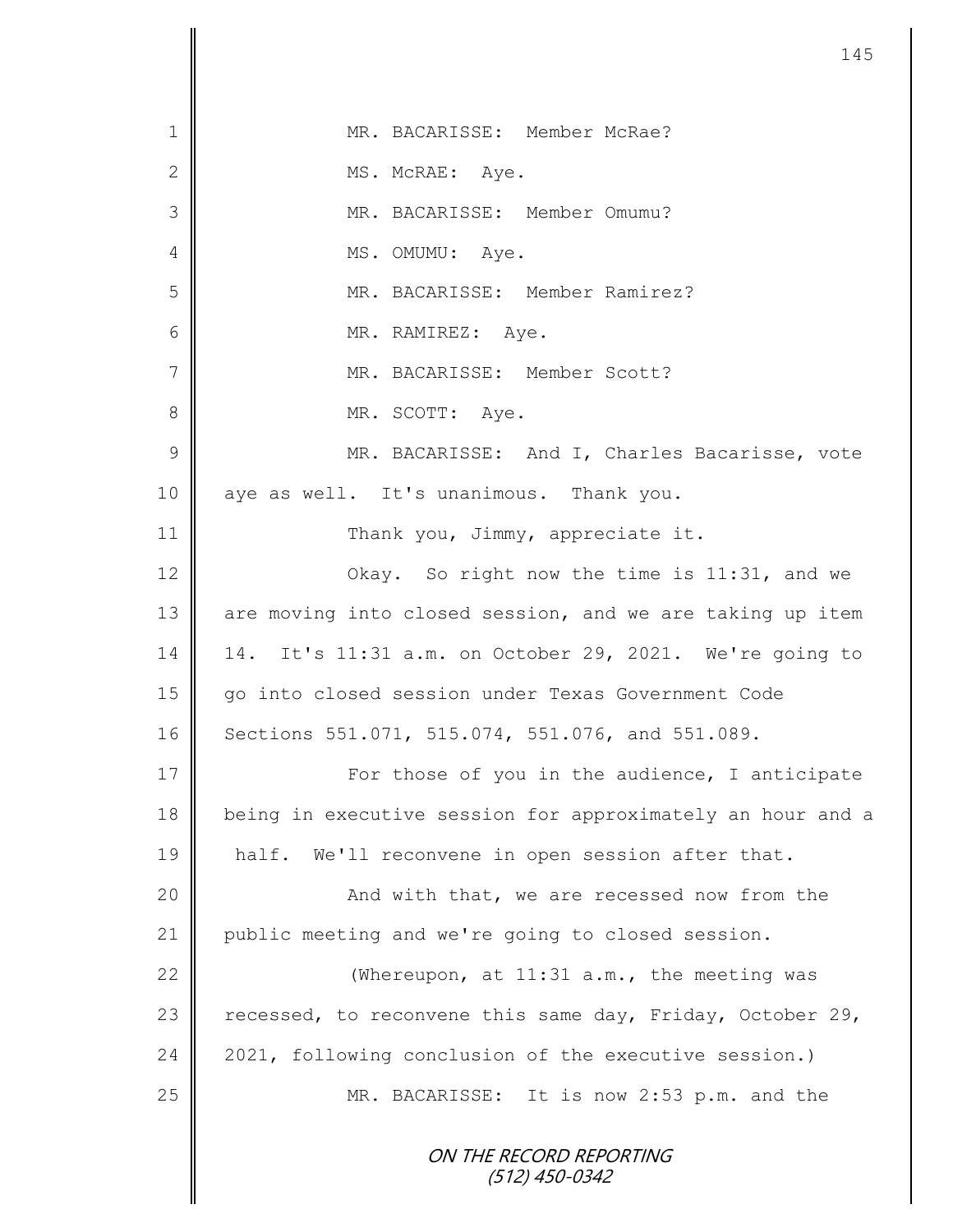ON THE RECORD REPORTING (512) 450-0342 1 | board of the Texas DMV is now back in open session. 2 We will take up item 15, which were action 3 || items from executive session, and I will entertain a 4 | motion regarding agenda item 15. 5 Actually, what we need to do, members, is two 6 | motions. One is we need to approve the combined 7 vevaluation of our executive director, Ms. Whitney 8 Brewster, from our executive session first, and then we  $9 \parallel$  can take any other action that may be linked to that 10 evaluation. 11 So I would entertain a motion for that first 12 item of approving the evaluation of the executive 13 director. 14 | MS. McRAE: Chairman, I'll make a motion. 15 || MR. BACARISSE: Okay, Member McRae. 16 MS. McRAE: I make a motion that we approve the 17 performance evaluation of Executive Director Whitney 18 | Brewster. 19 || MR. BACARISSE: Is there a second. 20 || MS. OMUMU: I second. 21 || MR. BACARISSE: There's a second by Member 22 Omumu. All in favor let's call the roll here. 23 Member Alvarado? 24 MR. ALVARADO: Aye. 25 | MR. BACARISSE: Member Gillman?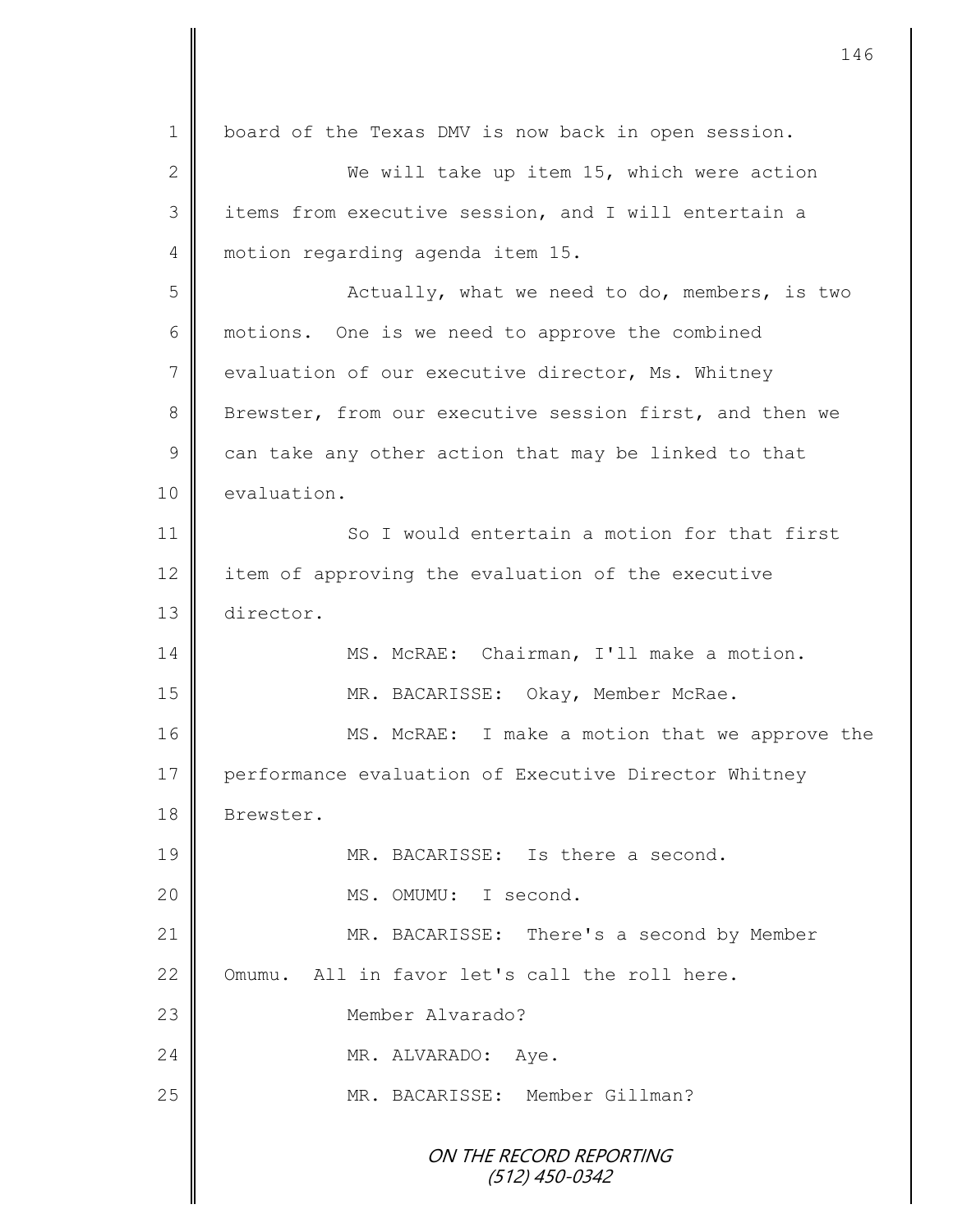ON THE RECORD REPORTING (512) 450-0342 1 || MS. GILLMAN: Aye. 2 || MR. BACARISSE: Member McRae? 3 || MS. McRAE: Aye. 4 MS. MEN 5 MR. BACARISSE: Member Omumu? 6 | MS. OMUMU: Aye. 7 | MR. BACARISSE: Member Ramirez? 8 | MR. RAMIREZ: Aye. 9 MR. BACARISSE: Member Scott? 10 MR. SCOTT: Aye. 11 MR. BACARISSE: And I, Charles Bacarisse, vote 12 || aye as well. That is unanimous. 13 || Secondly, I would entertain a motion for this 14 board to make which would increase the salary of the 15 | executive director by 4 percent and authorize department 16 staff to take the necessary actions to implement the 17 | actions authorized by this decision. 18 || MS. McRAE: I'll make a motion or second. 19 || MR. BACARISSE: Member Scott. 20 | MR. SCOTT: Thank you, Mr. Chairman. 21 | T move that the board approve a 4 percent raise 22  $\parallel$  for its executive director of the department. 23 || MR. BACARISSE: Very good. Thank you. 24 **Is there a second.** 25 || MS. McRAE: I'll second.

147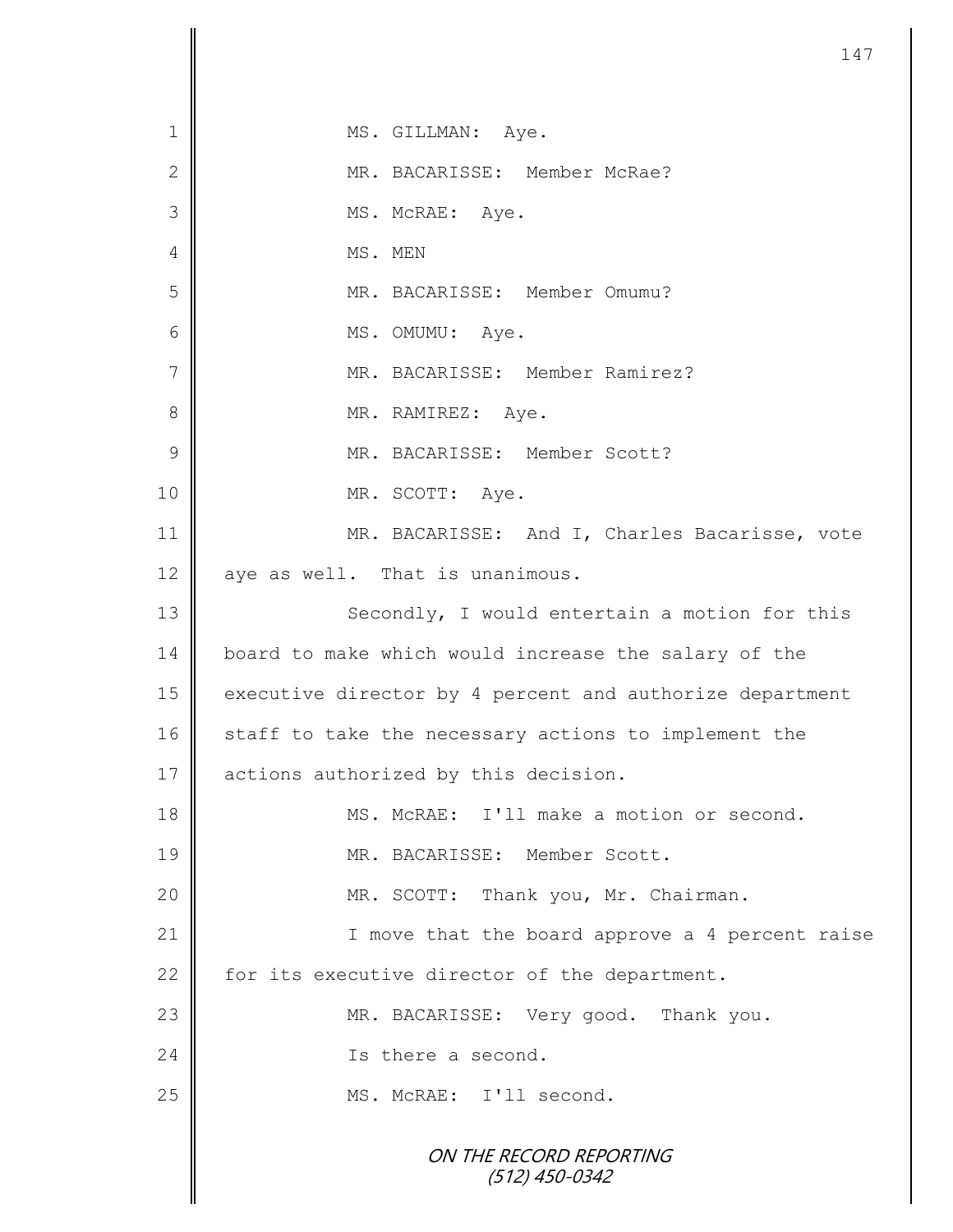|                | 148                                            |
|----------------|------------------------------------------------|
|                |                                                |
| 1              | MR. BACARISSE: Member McRae seconds. Very      |
| $\mathbf 2$    | good.                                          |
| $\mathfrak{Z}$ | And let's just call the roll on that vote too, |
| 4              | please.                                        |
| 5              | Member Alvarado?                               |
| $\sqrt{6}$     | MR. ALVARADO: Aye.                             |
| $\sqrt{}$      | MR. BACARISSE: Member Gillman?                 |
| 8              | MS. GILLMAN: Aye.                              |
| $\mathcal{G}$  | MR. BACARISSE: Member McRae?                   |
| $10$           | MS. McRAE: Aye.                                |
| 11             | MS. MEN                                        |
| 12             | MR. BACARISSE: Member Omumu?                   |
| 13             | MS. OMUMU: Aye.                                |
| 14             | MR. BACARISSE: Member Ramirez?                 |
| 15             | MR. RAMIREZ: Aye.                              |
| 16             | MR. BACARISSE: Member Scott?                   |
| 17             | MR. SCOTT: Aye.                                |
| 18             | MR. BACARISSE: And I, Mr. Bacarisse, say aye   |
| 19             | as well. That is unanimous.                    |
| 20             | MS. BREWSTER: Thank you, members, thank you    |
| 21             | very much.                                     |
| 22             | MS. McRAE: Good job.                           |
| 23             | MR. BACARISSE: Absolutely. Now you just have   |
| 24             | to perform, the easy part. Right?              |
| 25             | We have no members of the public here to make  |
|                | ON THE RECORD REPORTING<br>$(512)$ 450-0342    |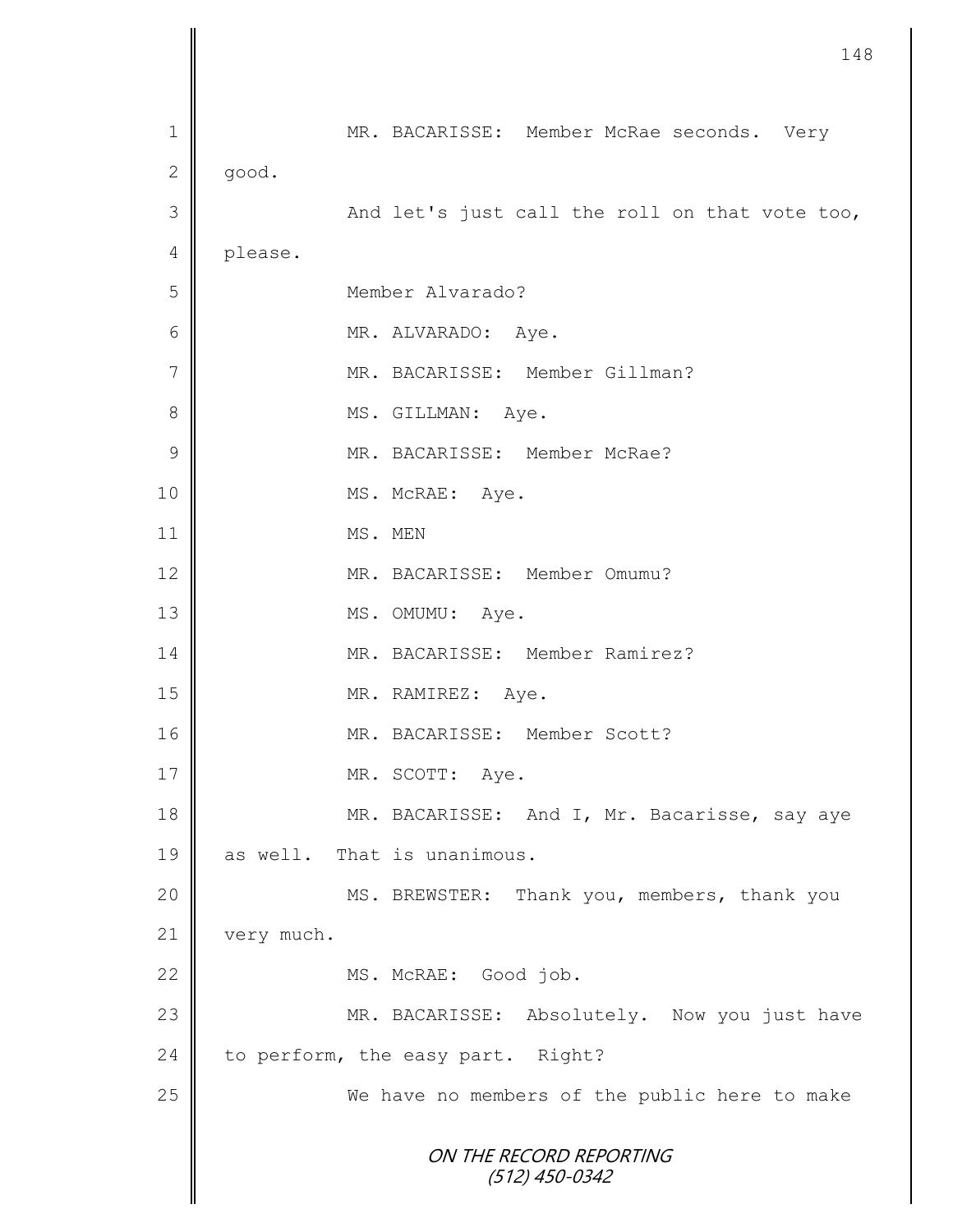| $\mathbf 1$    | public comment, so I would entertain a motion to adjourn. |
|----------------|-----------------------------------------------------------|
| $\mathbf{2}$   | MS. McRAE: Chairman?                                      |
| 3              | MR. BACARISSE: Yes, Ms. McRae.                            |
| 4              | MS. McRAE: May I say one thing?                           |
| 5              | MR. BACARISSE: Absolutely.                                |
| 6              | MS. McRAE: Come on, team.                                 |
| $\overline{7}$ | MR. BACARISSE: Go Astros.                                 |
| 8              | MS. MCRAE: Go Astros.                                     |
| 9              | (General talking and laughter.)                           |
| 10             | MR. BACARISSE: Is there a motion to adjourn?              |
| 11             | MS. McRAE: I'll make a motion to adjourn.                 |
| 12             | MR. BACARISSE: Is there a second?                         |
| 13             | MR. SCOTT: I'll second.                                   |
| 14             | MR. BACARISSE: Good. We're adjourned.                     |
| 15             | (Whereupon, at 2:57 p.m., the meeting was                 |
| 16             | adjourned.)                                               |
|                |                                                           |
|                |                                                           |
|                |                                                           |
|                |                                                           |
|                |                                                           |
|                |                                                           |
|                |                                                           |
|                |                                                           |
|                |                                                           |
|                | ON THE RECORD REPORTING                                   |
|                | $(512)$ 450-0342                                          |

 $\mathbf l$ ∥